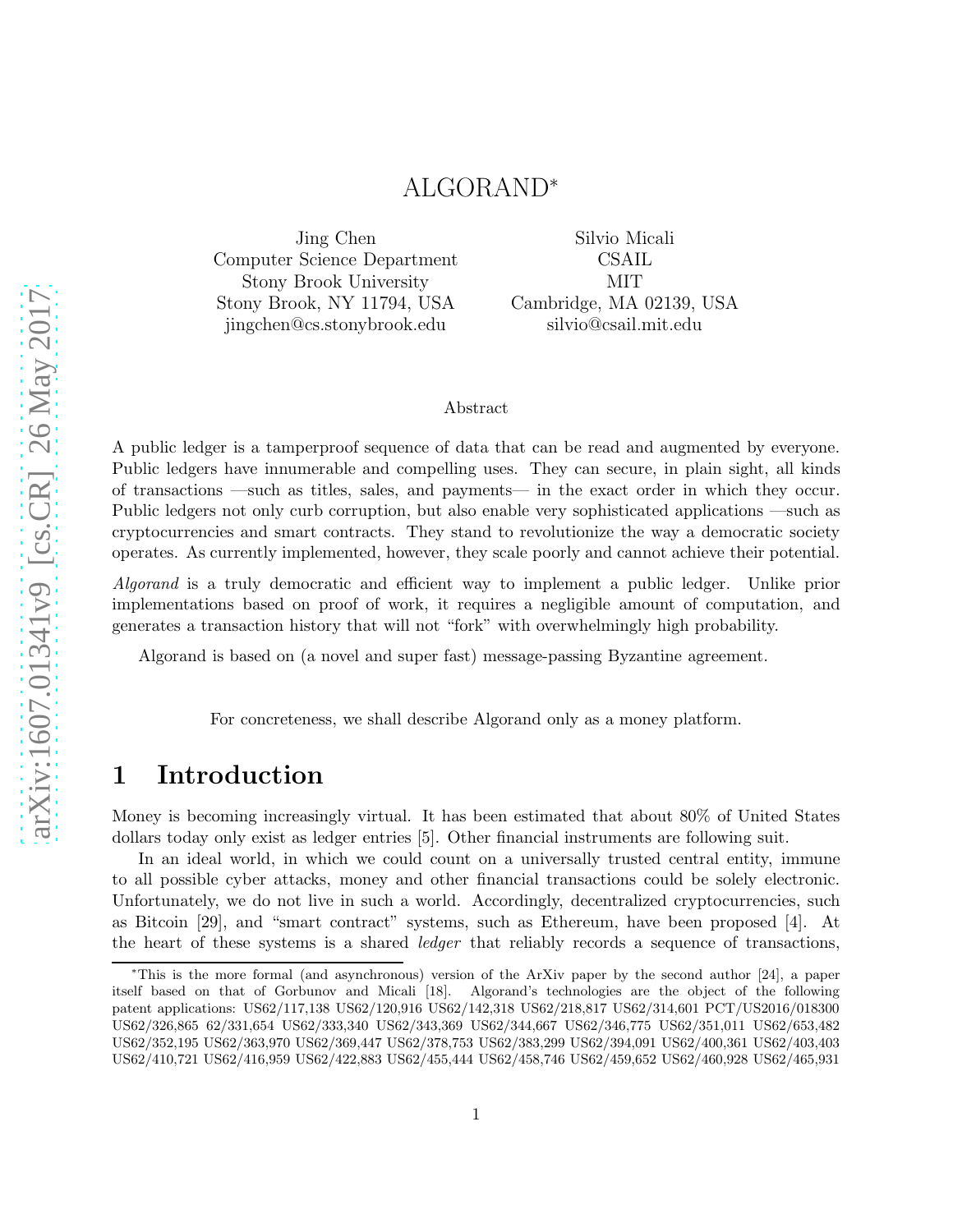as varied as payments and contracts, in a tamperproof way. The technology of choice to guarantee such tamperproofness is the *blockchain*. Blockchains are behind applications such as cryptocurrencies [\[29\]](#page-73-0), financial applications [\[4\]](#page-72-1), and the Internet of Things [\[3\]](#page-72-2). Several techniques to manage blockchain-based ledgers have been proposed: *proof of work* [\[29\]](#page-73-0), *proof of stake* [\[2\]](#page-72-3), practical Byzantine fault-tolerance [\[8\]](#page-72-4), or some combination.

Currently, however, ledgers can be inefficient to manage. For example, Bitcoin's proof-of-work approach (based on the original concept of [\[14\]](#page-73-3)) requires a vast amount of computation, is wasteful and scales poorly [\[1\]](#page-72-5). In addition, it de facto concentrates power in very few hands.

We therefore wish to put forward a new method to implement a public ledger that offers the convenience and efficiency of a centralized system run by a trusted and inviolable authority, without the inefficiencies and weaknesses of current decentralized implementations. We call our approach Algorand, because we use algorithmic randomness to select, based on the ledger constructed so far, a set of verifiers who are in charge of constructing the next block of valid transactions. Naturally, we ensure that such selections are provably immune from manipulations and unpredictable until the last minute, but also that they ultimately are universally clear.

Algorand's approach is quite democratic, in the sense that neither in principle nor de facto it creates different classes of users (as "miners" and "ordinary users" in Bitcoin). In Algorand "all power resides with the set of all users".

One notable property of Algorand is that its transaction history may fork only with very small probability (e.g., one in a trillion, that is, or even  $10^{-18}$ ). Algorand can also address some legal and political concerns.

The Algorand approach applies to blockchains and, more generally, to any method of generating a tamperproof sequence of blocks. We actually put forward a new method —alternative to, and more efficient than, blockchains— that may be of independent interest.

#### 1.1 Bitcoin's Assumption and Technical Problems

Bitcoin is a very ingenious system and has inspired a great amount of subsequent research. Yet, it is also problematic. Let us summarize its underlying assumption and technical problems —which are actually shared by essentially all cryptocurrencies that, like Bitcoin, are based on *proof-of-work*.

For this summary, it suffices to recall that, in Bitcoin, a user may own multiple public keys of a digital signature scheme, that money is associated with public keys, and that a payment is a digital signature that transfers some amount of money from one public key to another. Essentially, Bitcoin organizes all processed payments in a chain of blocks,  $B_1, B_2, \ldots$ , each consisting of multiple payments, such that, all payments of  $B_1$ , taken in any order, followed by those of  $B_2$ , in any order. etc., constitute a sequence of valid payments. Each block is generated, on average, every 10 minutes.

This sequence of blocks is a *chain*, because it is structured so as to ensure that any change, even in a single block, percolates into all subsequent blocks, making it easier to spot any alteration of the payment history. (As we shall see, this is achieved by including in each block a cryptographic hash of the previous one.) Such block structure is referred to as a *blockchain*.

Assumption: Honest Majority of Computational Power Bitcoin assumes that no malicious entity (nor a coalition of coordinated malicious entities) controls the majority of the computational power devoted to block generation. Such an entity, in fact, would be able to modify the blockchain,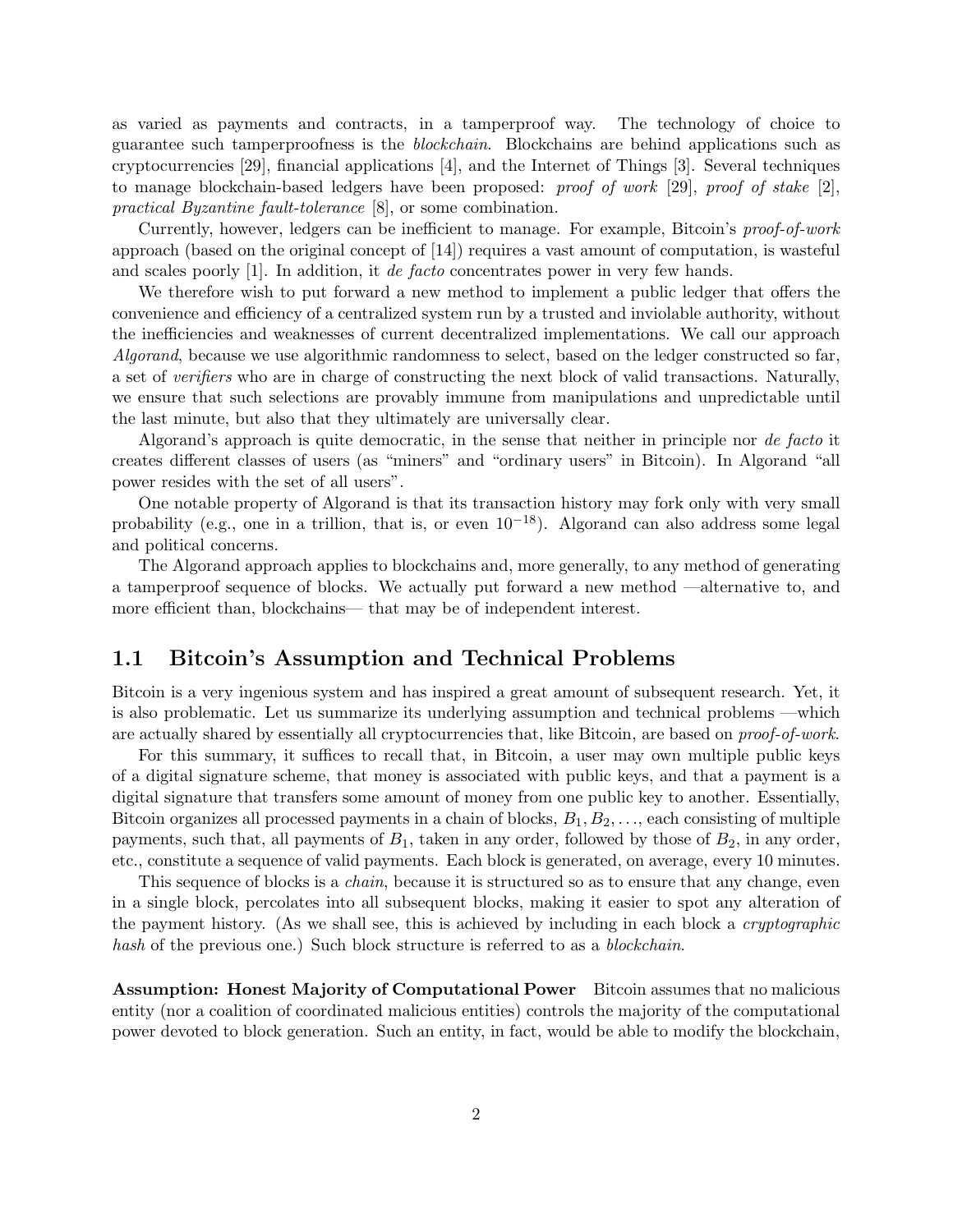and thus re-write the payment history, as it pleases. In particular, it could make a payment  $\wp$ , obtain the benefits paid for, and then "erase" any trace of  $\wp$ .

Technical Problem 1: Computational Waste Bitcoin's proof-of-work approach to block generation requires an extraordinary amount of computation. Currently, with just a few hundred thousands public keys in the system, the top 500 most powerful supercomputers can only muster a mere 12.8% percent of the total computational power required from the Bitcoin players. This amount of computation would greatly increase, should significantly more users join the system.

Technical Problem 2: Concentration of Power Today, due to the exorbitant amount of computation required, a user, trying to generate a new block using an ordinary desktop (let alone a cell phone), expects to lose money. Indeed, for computing a new block with an ordinary computer, the expected cost of the necessary electricity to power the computation exceeds the expected reward. Only using pools of specially built computers (that do nothing other than "mine new blocks"), one might expect to make a profit by generating new blocks. Accordingly, today there are, de facto, two disjoint classes of users: ordinary users, who only make payments, and specialized mining pools, that only search for new blocks.

It should therefore not be a surprise that, as of recently, the total computing power for block generation lies within just five pools. In such conditions, the assumption that a majority of the computational power is honest becomes less credible.

Technical Problem 3: Ambiguity In Bitcoin, the blockchain is not necessarily unique. Indeed its latest portion often *forks*: the blockchain may be  $-\text{say}-B_1,\ldots,B_k,B'_{k+1},B'_{k+2}$ , according to one user, and  $B_1, \ldots, B_k, B''_{k+1}, B''_{k+2}, B''_{k+3}$  according another user. Only after several blocks have been added to the chain, can one be reasonably sure that the first  $k + 3$  blocks will be the same for all users. Thus, one cannot rely right away on the payments contained in the last block of the chain. It is more prudent to wait and see whether the block becomes sufficiently deep in the blockchain and thus sufficiently stable.

Separately, *law-enforcement* and *monetary-policy* concerns have also been raised about Bitcoin.<sup>[1](#page-2-0)</sup>

#### 1.2 Algorand, in a Nutshell

Setting Algorand works in a very tough setting. Briefly,

(a) Permissionless and Permissioned Environments. Algorand works efficiently and securely even in a totally permissionless environment, where arbitrarily many users are allowed to join the system at any time, without any vetting or permission of any kind. Of course, Algorand works even better in a permissioned environment.

<span id="page-2-0"></span><sup>1</sup>The (pseudo) anonymity offered by Bitcoin payments may be misused for money laundering and/or the financing of criminal individuals or terrorist organizations. Traditional banknotes or gold bars, that in principle offer perfect anonymity, should pose the same challenge, but the physicality of these currencies substantially slows down money transfers, so as to permit some degree of monitoring by law-enforcement agencies.

The ability to "print money" is one of the very basic powers of a nation state. In principle, therefore, the massive adoption of an independently floating currency may curtail this power. Currently, however, Bitcoin is far from being a threat to governmental monetary policies, and, due to its scalability problems, may never be.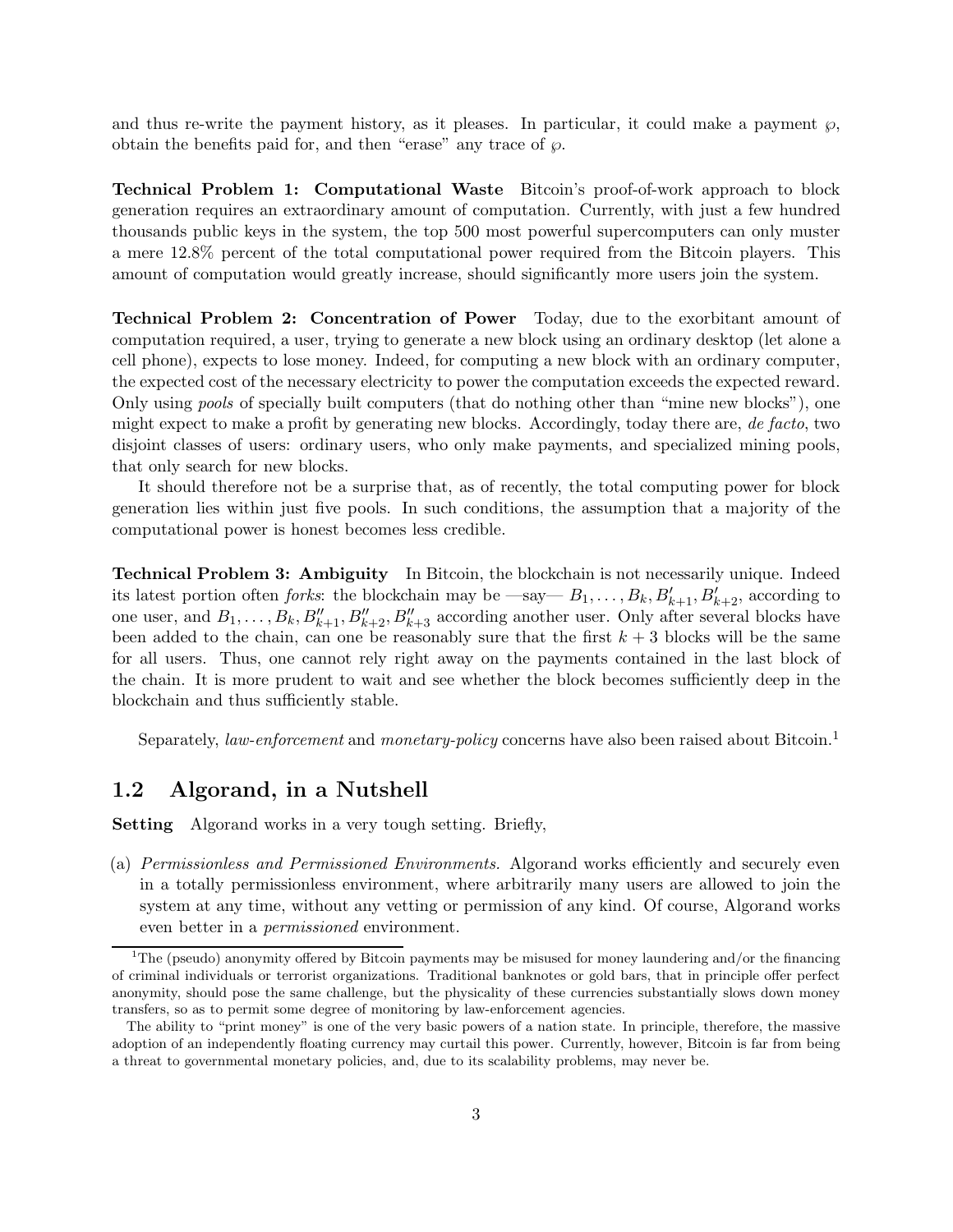(b) Very Adversarial Environments. Algorand withstands a very powerful Adversary, who can

(1) instantaneously corrupt any user he wants, at any time he wants, provided that, in a permissionless environment, 2/3 of the money in the system belongs to honest user. (In a permissioned environment, irrespective of money, it suffices that 2/3 of the users are honest.)

(2) totally control and perfectly coordinate all corrupted users; and

(3) schedule the delivery of all messages, provided that each message  $m$  sent by a honest user reaches 95% of the honest users within a time  $\lambda_m$ , which solely depends on the size of m.

#### Main Properties Despite the presence of our powerful adversary, in Algorand

- The amount of computation required is minimal. Essentially, no matter how many users are present in the system, each of fifteen hundred users must perform at most a few seconds of computation.
- A New Block is Generated in less than 10 minutes, and will de facto never leave the blockchain. For instance, in expectation, the time to generate a block in the first embodiment is less than  $\Lambda + 12.4\lambda$ , where  $\Lambda$  is the time necessary to propagate a block, in a peer-to-peer gossip fashion, no matter what block size one may choose, and  $\lambda$  is the time to propagate 1,500 200Blong messages. (Since in a truly decentralized system, Λ essentially is an intrinsic latency, in Algorand the limiting factor in block generation is network speed.) The second embodiment has actually been tested experimentally (by ?), indicating that a block is generated in less than  $40$ seconds.

In addition, Algorand's blockchain may fork only with negligible probability (i.e., less than one in a trillion), and thus users can relay on the payments contained in a new block as soon as the block appears.

• All power resides with the users themselves. Algorand is a truy distributed system. In particular, there are no exogenous entities (as the "miners" in Bitcoin), who can control which transactions are recognized.

#### Algorand's Techniques.

1. A New and Fast Byzantine Agreement Protocol. Algorand generates a new block via a new cryptographic, *message-passing*, binary Byzantine agreement (BA) protocol,  $BA^*$ . Protocol  $BA<sup>*</sup>$  not only satisfies some additional properties (that we shall soon discuss), but is also very fast. Roughly said, its binary-input version consists of a 3-step loop, in which a player  $i$  sends a *single* message  $m_i$  to all other players. Executed in a complete and synchronous network, with more than 2/3 of the players being honest, with probability  $> 1/3$ , after each loop the protocol ends in agreement. (We stress that protocol  $BA^{\star}$  satisfies the original definition of Byzantine agreement of Pease, Shostak, and Lamport [\[31\]](#page-73-4), without any weakenings.)

Algorand leverages this binary BA protocol to reach agreement, in our different communication model, on each new block. The agreed upon block is then *certified*, via a prescribed number of digital signature of the proper verifiers, and propagated through the network.

2. CRYPTOGRAPHIC SORTITION. Although very fast, protocol  $BA^*$  would benefit from further speed when played by millions of users. Accordingly, Algorand chooses the players of  $BA^*$  to be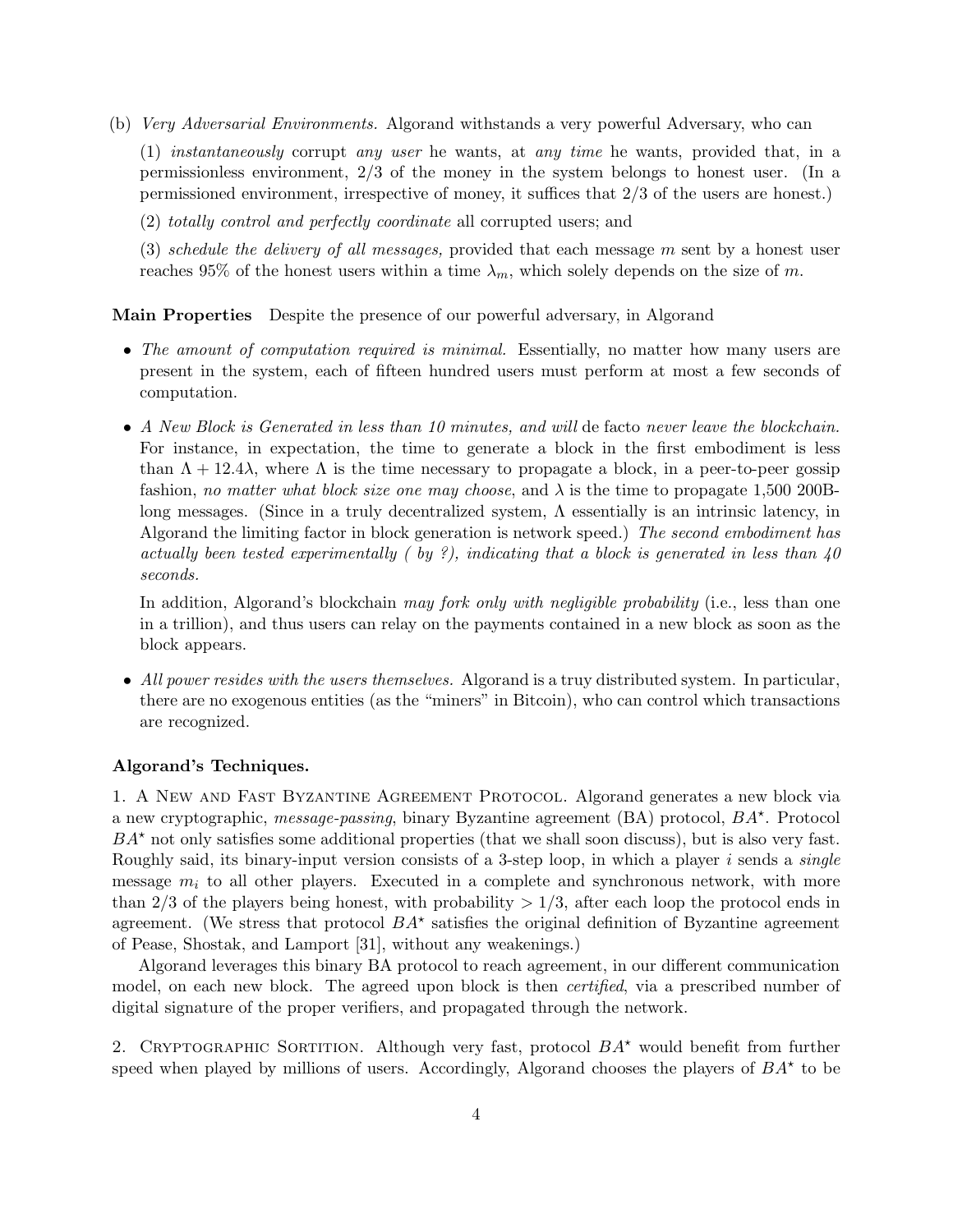a much smaller subset of the set of all users. To avoid a different kind of concentration-of-power problem, each new block  $B^r$  will be constructed and agreed upon, via a new execution of  $BA^*$ , by a separate set of *selected verifiers*,  $SV^r$ . In principle, selecting such a set might be as hard as selecting  $B^r$  directly. We traverse this potential problem by an approach that we term, embracing the insightful suggestion of Maurice Herlihy, cryptographic sortition. Sortition is the practice of selecting officials at random from a large set of eligible individuals [\[6\]](#page-72-6). (Sortition was practiced across centuries: for instance, by the republics of Athens, Florence, and Venice. In modern judicial systems, random selection is often used to choose juries. Random sampling has also been recently advocated for elections by David Chaum [\[9\]](#page-72-7).) In a decentralized system, of course, choosing the random coins necessary to randomly select the members of each verifier set  $SV<sup>r</sup>$  is problematic. We thus resort to cryptography in order to select each verifier set, from the population of all users, in a way that is guaranteed to be automatic (i.e., requiring no message exchange) and random. In essence, we use a cryptographic function to automatically determine, from the previous block  $B^{r-1}$ , a user, the leader, in charge of proposing the new block  $B^r$ , and the verifier set  $SV^r$ , in charge to reach agreement on the block proposed by the leader. Since malicious users can affect the composition of  $B^{r-1}$  (e.g., by choosing some of its payments), we specially construct and use additional inputs so as to prove that the leader for the rth block and the verifier set  $SV<sup>r</sup>$  are indeed randomly chosen.

3. THE QUANTITY (SEED)  $Q^r$ . We use the the last block  $B^{r-1}$  in the blockchain in order to automatically determine the next verifier set and leader in charge of constructing the new block  $B^r$ . The challenge with this approach is that, by just choosing a slightly different payment in the previous round, our powerful Adversary gains a tremendous control over the next leader. Even if he only controlled only 1/1000 of the players/money in the system, he could ensure that all leaders are malicious. (See the Intuition Section [4.1.](#page-21-0)) This challenge is central to all proof-of-stake approaches, and, to the best of our knowledge, it has not, up to now, been satisfactorily solved.

To meet this challenge, we purposely construct, and continually update, a separate and carefully defined quantity,  $Q<sup>r</sup>$ , which provably is, not only unpredictable, but also not influentiable, by our powerful Adversary. We may refer to  $Q<sup>r</sup>$  as the rth seed, as it is from  $Q<sup>r</sup>$  that Algorand selects, via secret cryptographic sortition, all the users that will play a special role in the generation of the rth block.

4. Secret Crytographic Sortition and Secret Credentials. Randomly and unambiguously using the current last block,  $B^{r-1}$ , in order to choose the verifier set and the leader in charge of constructing the new block,  $B^r$ , is not enough. Since  $B^{r-1}$  must be known before generating  $B^r$ , the last non-influentiable quantity  $Q^{r-1}$  contained in  $B^{r-1}$  must be known too. Accordingly, so are the verifiers and the leader in charge to compute the block  $B^r$ . Thus, our powerful Adversary might immediately corrupt all of them, before they engage in any discussion about  $B^r$ , so as to get full control over the block they certify.

To prevent this problem, leaders (and actually verifiers too) secretly learn of their role, but can compute a proper *credential*, capable of proving to everyone that indeed have that role. When a user privately realizes that he is the leader for the next block, first he secretly assembles his own proposed new block, and then disseminates it (so that can be certified) together with his own credential. This way, though the Adversary will immediately realize who the leader of the next block is, and although he can corrupt him right away, it will be too late for the Adversary to influence the choice of a new block. Indeed, he cannot "call back" the leader's message no more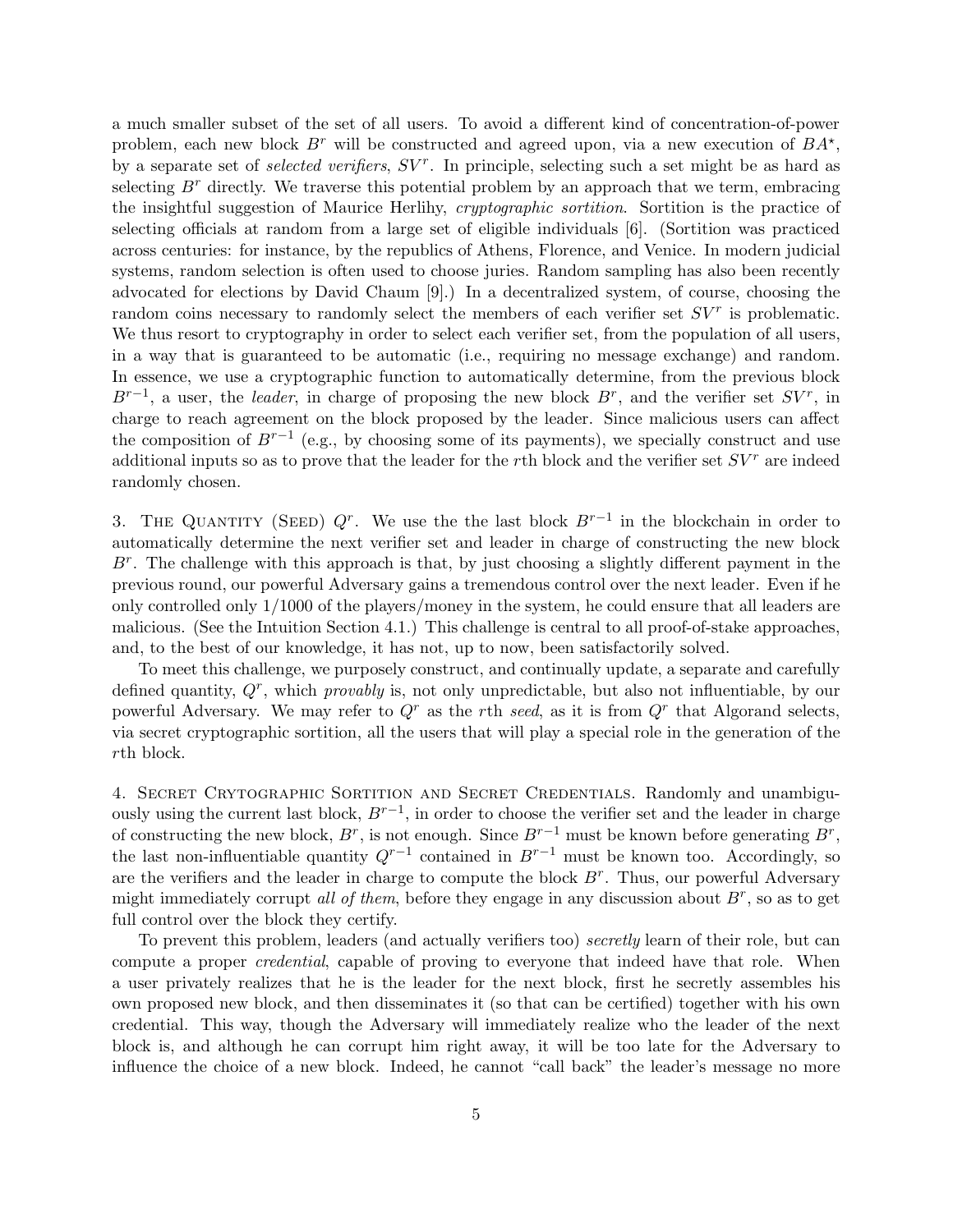than a powerful government can put back into the bottle a message virally spread by WikiLeaks.

As we shall see, we cannot guarantee leader uniqueness, nor that everyone is sure who the leader is, including the leader himself! But, in Algorand, unambiguous progress will be guaranteed.

5. Player Replaceability. After he proposes a new block, the leader might as well "die" (or be corrupted by the Adversary), because his job is done. But, for the verifiers in  $SV^r$ , things are less simple. Indeed, being in charge of certifying the new block  $B<sup>r</sup>$  with sufficiently many signatures, they must first run Byzantine agreement on the block proposed by the leader. The problem is that, no matter how efficient it is,  $BA^*$  requires multiple steps and the honesty of  $> 2/3$  of its players. This is a problem, because, for efficiency reasons, the player set of  $BA^*$  consists the small set  $SV^r$ randomly selected among the set of all users. Thus, our powerful Adversary, although unable to corrupt  $1/3$  of all the users, can certainly corrupt all members of  $SV^r!$ 

Fortunately we'll prove that protocol  $BA^*$ , executed by propagating messages in a peer-topeer fashion, is player-replaceable. This novel requirement means that the protocol correctly and efficiently reaches consensus even if each of its step is executed by a totally new, and randomly and independently selected, set of players. Thus, with millions of users, each small set of players associated to a step of  $BA^*$  most probably has empty intersection with the next set.

In addition, the sets of players of different steps of  $BA^*$  will probably have totally different cardinalities. Furthermore, the members of each set do not know who the next set of players will be, and do not secretly pass any internal state.

The replaceable-player property is actually crucial to defeat the dynamic and very powerful Adversary we envisage. We believe that replaceable-player protocols will prove crucial in lots of contexts and applications. In particular, they will be crucial to execute securely small sub-protocols embedded in a larger universe of players with a dynamic adversary, who, being able to corrupt even a small fraction of the total players, has no difficulty in corrupting all the players in the smaller sub-protocol.

An Additional Property/Technique: Lazy Honesty A honest user follows his prescribed instructions, which include being online and run the protocol. Since, Algorand has only modest computation and communication requirement, being online and running the protocol "in the background" is not a major sacrifice. Of course, a few "absences" among honest players, as those due to sudden loss of connectivity or the need of rebooting, are automatically tolerated (because we can always consider such few players to be temporarily malicious). Let us point out, however, that Algorand can be simply adapted so as to work in a new model, in which honest users to be offline most of the time. Our new model can be informally introduced as follows.

Lazy Honesty. Roughly speaking, a user i is lazy-but-honest if  $(1)$  he follows all his prescribed instructions, when he is asked to participate to the protocol, and (2) he is asked to participate to the protocol only rarely, and with a suitable advance notice.

With such a relaxed notion of honesty, we may be even more confident that honest people will be at hand when we need them, and Algorand guarantee that, when this is the case,

> The system operates securely even if, at a given point in time, the majority of the participating players are malicious.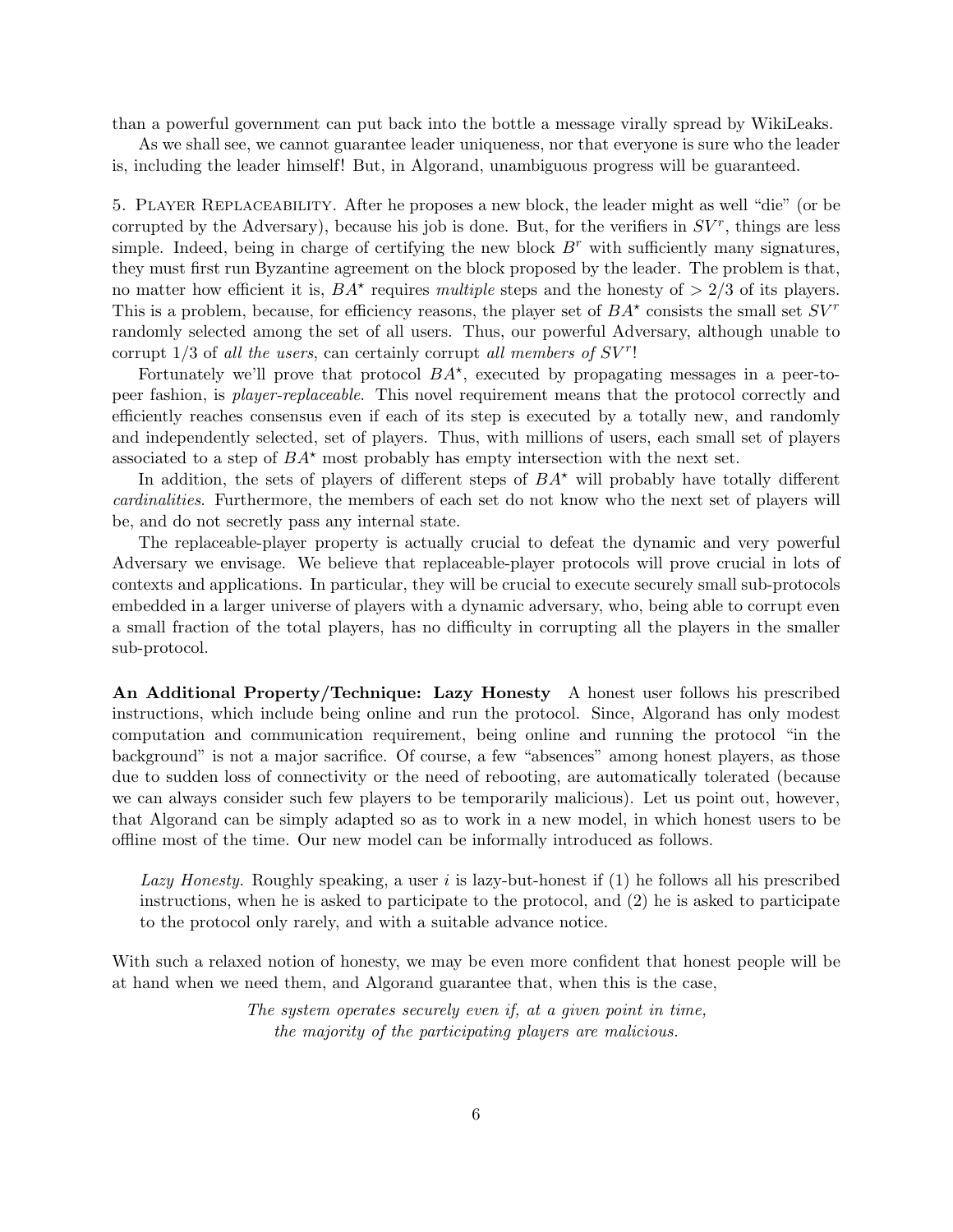#### 1.3 Closely Related work

Proof-of-work approaches (like the cited [\[29\]](#page-73-0) and [\[4\]](#page-72-1)) are quite orthogonal to our ours. So are the approaches based on message-passing Byzantine agreement or practical Byzantine fault tolerance (like the cited [\[8\]](#page-72-4)). Indeed, these protocols cannot be run among the set of all users and cannot, in our model, be restricted to a suitably small set of users. In fact, our powerful adversary my immediately corrupt all the users involved in a small set charged to actually running a BA protocol.

Our approach could be considered related to proof of stake [\[2\]](#page-72-3), in the sense that users' "power" in block building is proportional to the money they own in the system (as opposed to  $-\text{say}$  to the money they have put in "escrow").

The paper closest to ours is the Sleepy Consensus Model of Pass and Shi [\[30\]](#page-73-5). To avoid the heavy computation required in the proof-of-work approach, their paper relies upon (and kindly credits) Algorand's secret cryptographic sortition. With this crucial aspect in common, several significant differences exist between our papers. In particular,

(1) Their setting is only permissioned. By contrast, Algorand is also a permissionless system.

(2) They use a Nakamoto-style protocol, and thus their blockchain forks frequently. Although dispensing with proof-of-work, in their protocol a secretly selected leader is asked to elongate the longest valid (in a richer sense) blockchain. Thus, forks are unavoidable and one has to wait that the block is sufficiently "deep" in the chain. Indeed, to achieve their goals with an adversary capable of adaptive corruptions, they require a block to be  $poly(N)$  deep, where N represents the total number of users in the system. Notice that, even assuming that a block could be produced in a minute, if there were  $N = 1M$  users, then one would have to wait for about 2M years for a block to become  $N^2$ -deep, and for about 2 years for a block to become N-deep. By contrast, Algorand's blockchain forks only with negligible probability, even though the Adversary corrupt users immediately and adaptively, and its new blocks can immediately be relied upon.

(3) They do not handle individual Byzantine agreements. In a sense, they only guarantee "eventual consensus on a growing sequence of values". Theirs is a state replication protocol, rather than a BA one, and cannot be used to reach Byzantine agreement on an individual value of interest. By contrast, Algorand can also be used only once, if so wanted, to enable millions of users to quickly reach Byzantine agreement on a specific value of interest.

(4) They require weakly synchronized clocks. That is, all users' clocks are offset by a small time δ. By contrast, in Algorand, clocks need only have (essentially) the same "speed".

(5) Their protocol works with lazy-but-honest users or with honest majority of online users. They kindly credit Algorand for raising the issue of honest users going offline en masse, and for putting forward the lazy honesty model in response. Their protocol not only works in the lazy honesty model, but also in their *adversarial sleepy model*, where an adversary chooses which users are online and which are offline, provided that, at all times, the majority of online users are honest.<sup>[2](#page-6-0)</sup>

<span id="page-6-0"></span><sup>2</sup>The original version of their paper actually considered only security in their adversarial sleepy model. The original version of Algorand, which precedes theirs, also explicitly envisaged assuming that a given majority of the online players is always honest, but explicitly excluded it from consideration, in favor of the lazy honesty model. (For instance, if at some point in time half of the honest users choose to go off-line, then the majority of the users on-line may very well be malicious. Thus, to prevent this from happening, the Adversary should force most of his corrupted players to go off-line too, which clearly is against his own interest.) Notice that a protocol with a majority of lazy-but-honest players works just fine if the majority of the users on-line are always malicious. This is so, because a sufficient number of honest players, knowing that they are going to be crucial at some rare point in time, will elect not to go off-line in those moments, nor can they be forced off-line by the Adversary, since he does not know who the crucial honest players might be.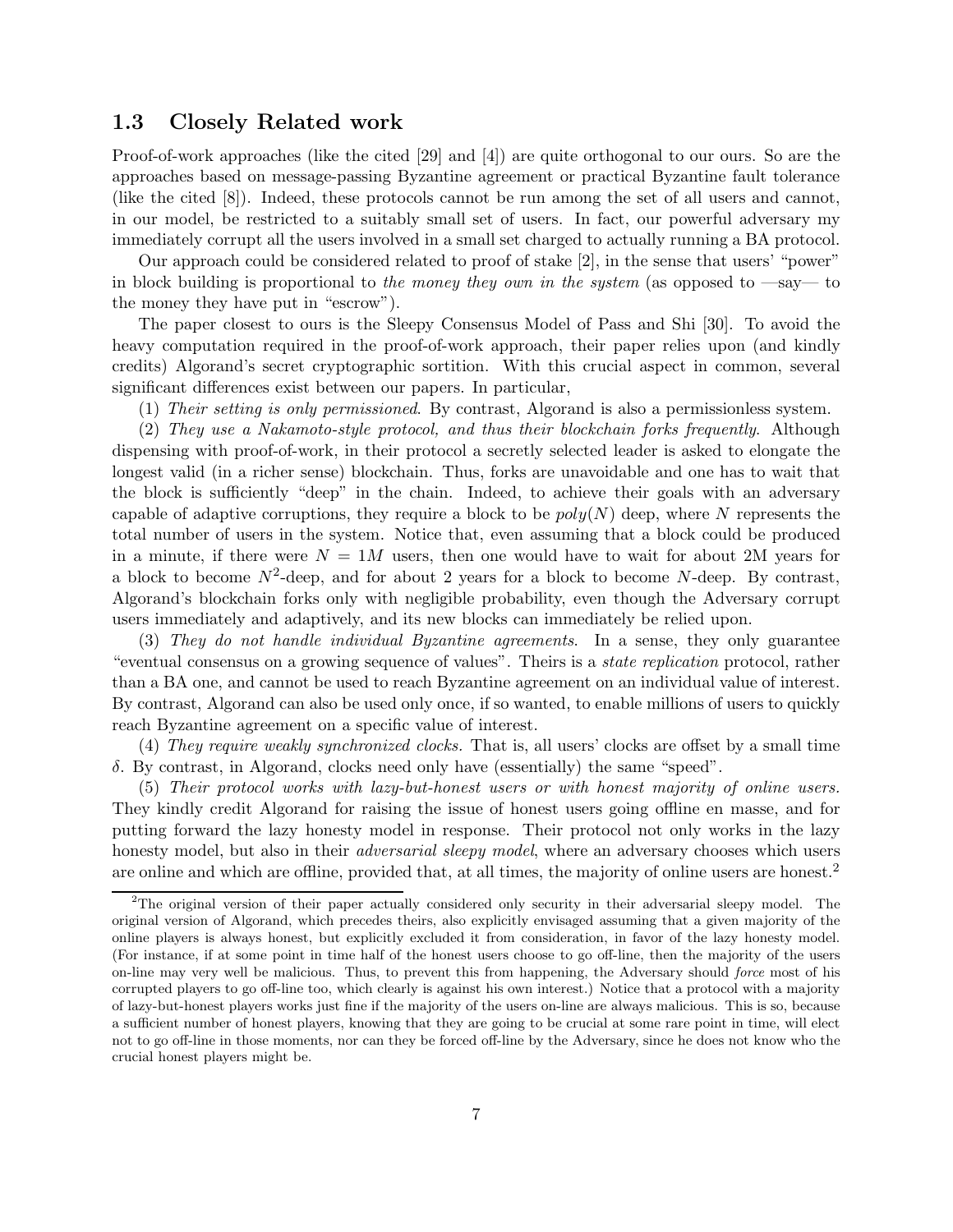$(6)$  They require a simple honest majority. By contrast, the current version of Algorand requires a 2/3 honest majority.

Another paper close to us is *Ouroboros: A Provably Secure Proof-of-Stake Blockchain Protocol*, by Kiayias, Russell, David, and Oliynykov [\[20\]](#page-73-6). Also their system appeared after ours. It also uses crytpographic sortition to dispense with proof of work in a provable manner. However, their system is, again, a Nakamoto-style protocol, in which forks are both unavoidable and frequent. (However, in their model, blocks need not as deep as the sleepy-consensus model.) Moreover, their system relies on the following assumptions: in the words of the authors themselves, "(1) the network is highly synchronous, (2) the majority of the selected stakeholders is available as needed to participate in each epoch, (3) the stakeholders do not remain offline for long periods of time, (4) the adaptivity of corruptions is subject to a small delay that is measured in rounds linear in the security parameter." By contrast, Algorand is, with overwhelming probability, fork-free, and does not rely on any of these 4 assumptions. In particular, in Algorand, the Adversary is able to instantaneously corrupt the users he wants to control.

## 2 Preliminaries

#### 2.1 Cryptographic Primitives

Ideal Hashing. We shall rely on an efficiently computable cryptographic hash function, H, that maps arbitrarily long strings to binary strings of fixed length. Following a long tradition, we model H as a random oracle, essentially a function mapping each possible string s to a randomly and independently selected (and then fixed) binary string,  $H(s)$ , of the chosen length.

In this paper, H has 256-bit long outputs. Indeed, such length is short enough to make the system efficient and long enough to make the system secure. For instance, we want  $H$  to be *collision*resilient. That is, it should be hard to find two different strings x and y such that  $H(x) = H(y)$ . When  $H$  is a random oracle with 256-bit long outputs, finding any such pair of strings is indeed difficult. (Trying at random, and relying on the birthday paradox, would require  $2^{256/2} = 2^{128}$ trials.)

Digital Signing. Digital signatures allow users to to authenticate information to each other without sharing any sharing any secret keys. A *digital signature scheme* consists of three fast algorithms: a probabilistic key generator  $G$ , a signing algorithm  $S$ , and a verification algorithm  $V$ .

Given a security parameter  $k$ , a sufficiently high integer, a user i uses  $G$  to produce a pair of k-bit keys (i.e., strings): a "public" key  $pk_i$  and a matching "secret" signing key  $sk_i$ . Crucially, a public key does not "betray" its corresponding secret key. That is, even given knowledge of  $pk_i$ , no one other than  $i$  is able to compute  $sk_i$  in less than astronomical time.

User i uses  $sk_i$  to digitally sign messages. For each possible message (binary string) m, i first hashes m and then runs algorithm S on inputs  $H(m)$  and  $sk_i$  so as to produce the k-bit string

$$
sig_{pk_i}(m) \triangleq S(H(m), sk_i) .3
$$

<span id="page-7-0"></span><sup>&</sup>lt;sup>3</sup>Since H is collision-resilient it is practically impossible that, by signing m one "accidentally signs" a different message m′ .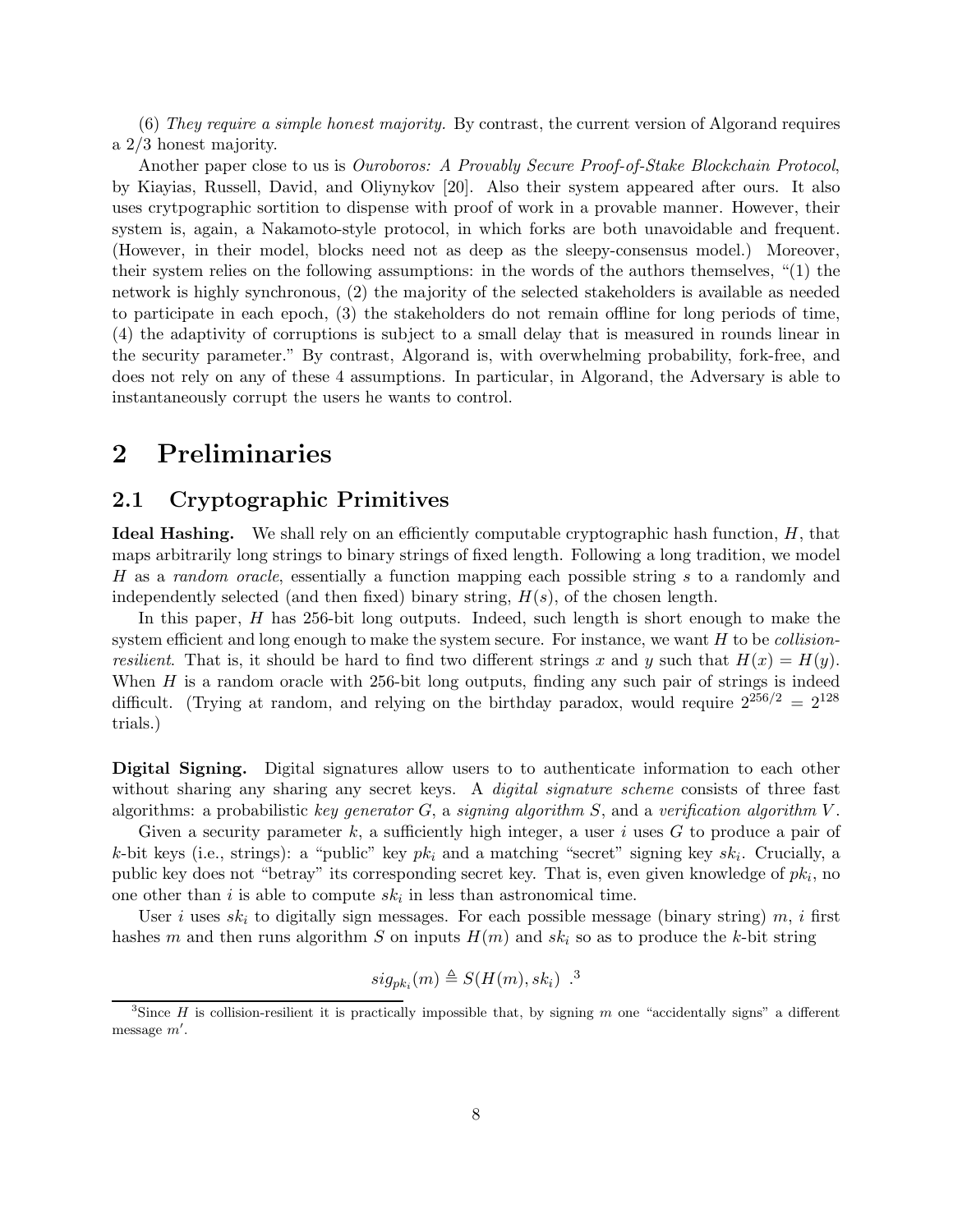The binary string  $sig_{pk_i}(m)$  is referred to as i's digital signature of m (relative to  $pk_i$ ), and can be more simply denoted by  $sig_i(m)$ , when the public key  $pk_i$  is clear from context.

Everyone knowing  $pk_i$  can use it to verify the digital signatures produced by i. Specifically, on inputs (a) the public key  $pk_i$  of a player i, (b) a message m, and (c) a string s, that is, i's alleged digital signature of the message  $m$ , the verification algorithm V outputs either YES or NO.

The properties we require from a digital signature scheme are:

- 1. Legitimate signatures are always verified: If  $s = sig_i(m)$ , then  $V(pk_i, m, s) = YES$ ; and
- 2. Digital signatures are hard to forge: Without knowledge of  $sk_i$  the time to find a string s such that  $V(pk_i, m, s) = YES$ , for a message m never signed by i, is astronomically long.

(Following the strong security requirement of Goldwasser, Micali, and Rivest [\[17\]](#page-73-7), this is true even if one can obtain the signature of any other message.)

Accordingly, to prevent anyone else from signing messages on his behalf, a player  $i$  must keep his signing key  $sk_i$  secret (hence the term "secret key"), and to enable anyone to verify the messages he does sign, i has an interest in publicizing his key  $pk_i$  (hence the term "public key").

In general, a message m is not retrievable from its signature  $sig_i(m)$ . In order to virtually deal with digital signatures that satisfy the conceptually convenient "retrievability" property (i.e., to guarantee that the signer and the message are easily computable from a signature, we define

 $SIG_{pk_i}(m) = (i, m, sig_{pk_i}(m))$  and  $SIG_i(m) = (i, m, sig_i(m)),$  if  $pk_i$  is clear.

Unique Digital Signing. We also consider digital signature schemes  $(G, S, V)$  satisfying the following additional property.

3. Uniqueness. It is hard to find strings  $pk'$ ,  $m$ ,  $s$ , and  $s'$  such that

$$
s \neq s'
$$
 and  $V(pk', m, s) = V(pk', m, s') = 1.$ 

(Note that the uniqueness property holds also for strings  $pk'$  that are not legitimately generated public keys. In particular, however, the uniqueness property implies that, if one used the specified key generator G to compute a public key pk together with a matching secret key sk, and thus knew sk, it would be essentially impossible also for him to find two different digital signatures of a same message relative to  $pk$ .)

#### Remarks

• FROM UNIQUE SIGNATURES TO VERIFIABLE RANDOM FUNCTIONS. Relative to a digital signature scheme with the uniqueness property, the mapping  $m \to H(sig_i(m))$  associates to each possible string  $m$ , a unique, randomly selected, 256-bit string, and the correctness of this mapping can be proved given the signature  $sig_i(m)$ .

That is, ideal hashing and digital signature scheme satisfying the uniqueness property essentially provide an elementary implementation of a verifiable random function, as introduced and by Micali, Rabin, and Vadhan [\[27\]](#page-73-8). (Their original implementation was necessarily more complex, since they did not rely on ideal hashing.)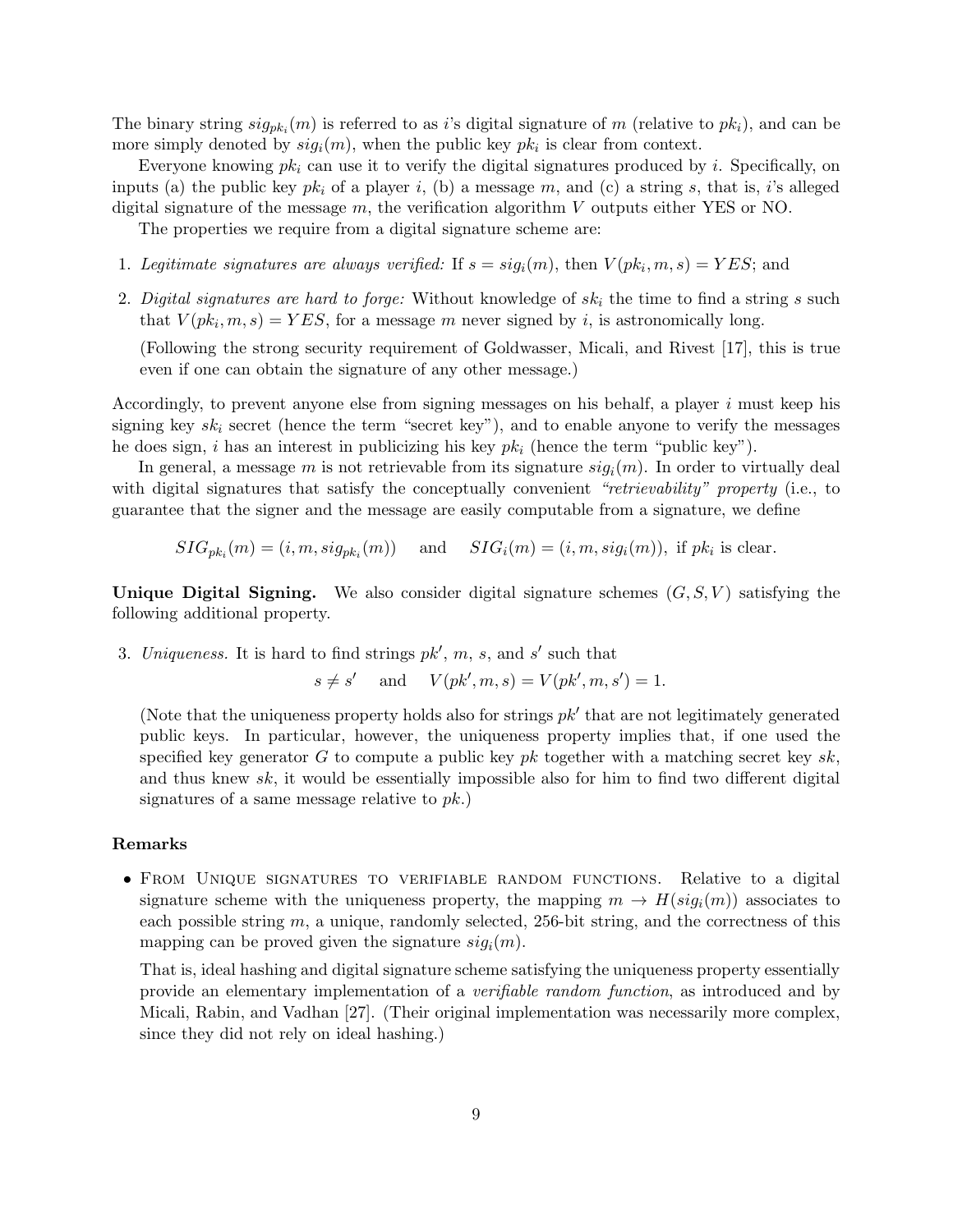• THREE DIFFERENT NEEDS FOR DIGITAL SIGNATURES. In Algorand, a user  $i$  relies on digital signatures for

(1) Authenticating i's own payments. In this application, keys can be "long-term" (i.e., used to sign many messages over a long period of time) and come from a ordinary signature scheme.

(2) Generating credentials proving that i is entitled to act at some step s of a round  $r$ . Here, keys can be long-term, but must come from a scheme satisfying the uniqueness property.

(3) Authenticating the message i sends in each step in which he acts. Here, keys must be ephemeral (i.e., destroyed after their first use), but can come from an ordinary signature scheme.

• A SMALL-COST SIMPLIFICATION. For simplicity, we envision each user i to have a single longterm key. Accordingly, such a key must come from a signature scheme with the uniqueness property. Such simplicity has a small computational cost. Typically, in fact, unique digital signatures are slightly more expensive to produce and verify than ordinary signatures.

#### 2.2 The Idealized Public Ledger

Algorand tries to mimic the following payment system, based on an idealized public ledger.

1. The Initial Status. Money is associated with individual public keys (privately generated and owned by users). Letting  $pk_1, \ldots, pk_j$  be the initial public keys and  $a_1, \ldots, a_j$  their respective initial amounts of money units, then the *initial status* is

$$
S_0=(pk_1,a_1),\ldots,(pk_j,a_j) ,
$$

which is assumed to be common knowledge in the system.

2. Payments. Let pk be a public key currently having  $a \geq 0$  money units, pk' another public key, and  $a'$  a non-negative number no greater than a. Then, a (valid) payment  $\wp$  is a digital signature, relative to  $pk$ , specifying the transfer of  $a'$  monetary units from  $pk$  to  $pk'$ , together with some additional information. In symbols,

$$
\wp = SIG_{pk}(pk, pk', a', I, H(\mathcal{I})),
$$

where I represents any additional information deemed useful but not sensitive (e.g., time information and a payment identifier), and  $\mathcal I$  any additional information deemed sensitive (e.g., the reason for the payment, possibly the identities of the owners of  $pk$  and the  $pk'$ , and so on).

We refer to pk (or its owner) as the payer, to each pk' (or its owner) as a payee, and to  $a'$  as the *amount* of the payment  $\wp$ .

Free Joining Via Payments. Note that users may join the system whenever they want by generating their own public/secret key pairs. Accordingly, the public key  $pk'$  that appears in the payment  $\wp$  above may be a newly generated public key that had never "owned" any money before.

3. The Magic Ledger. In the Idealized System, all payments are valid and appear in a tamper-proof list  $L$  of sets of payments "posted on the sky" for everyone to see:

$$
L = PAY^1, PAY^2, \dots,
$$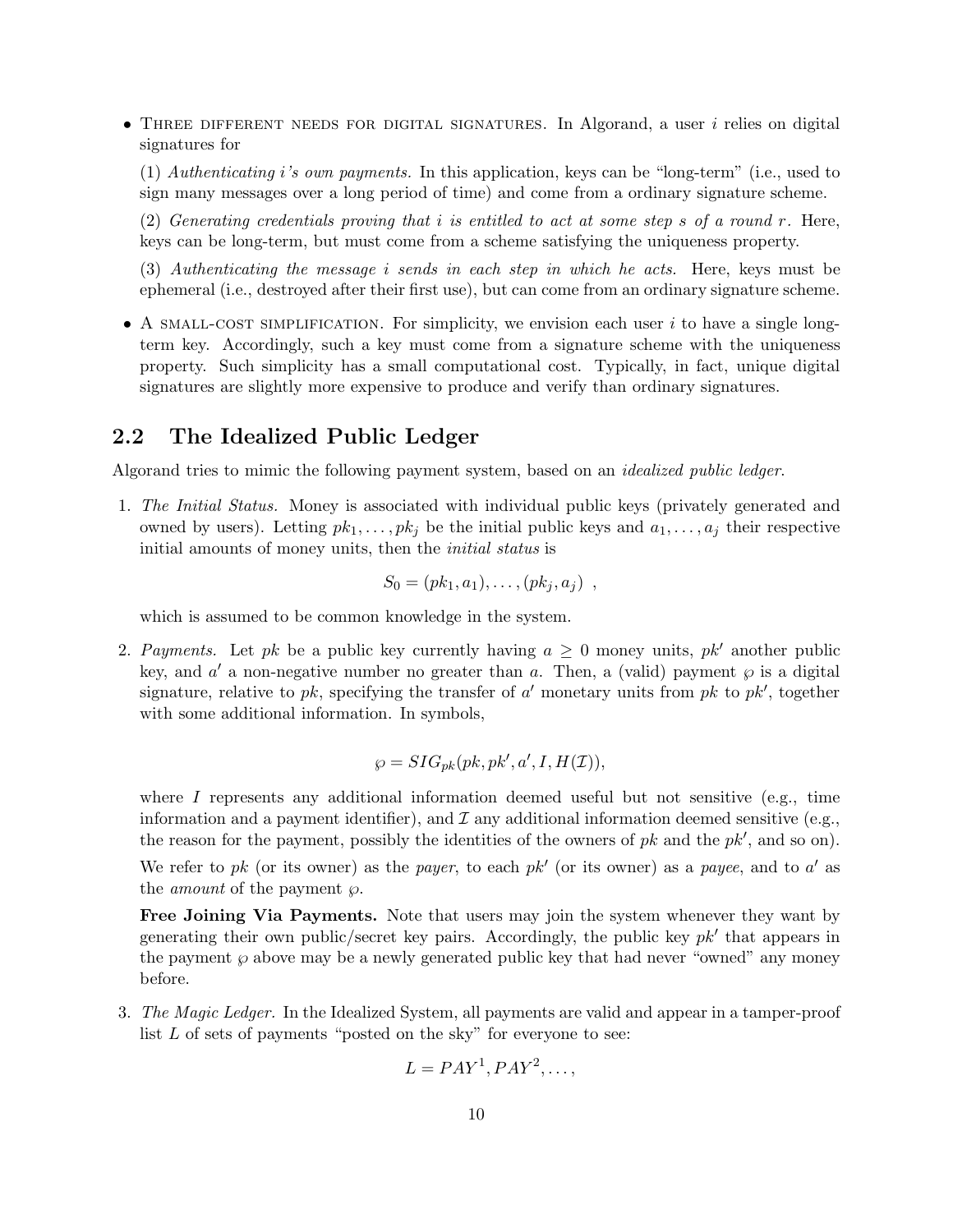Each block  $PAY^{r+1}$  consists of the set of all payments made since the appearance of block  $PAY<sup>r</sup>$ . In the ideal system, a new block appears after a fixed (or finite) amount of time.

#### Discussion.

• More General Payments and Unspent Transaction Output. More generally, if a public key pk owns an amount a, then a valid payment  $\wp$  of pk may transfer the amounts  $a'_1, a'_2, \ldots$ respectively to the keys  $pk'_1, pk'_2, \ldots$ , so long as  $\sum_j a'_j \leq a$ .

In Bitcoin and similar systems, the money owned by a public key  $pk$  is segregated into separate amounts, and a payment  $\varphi$  made by pk must transfer such a segregated amount a in its entirety. If pk wishes to transfer only a fraction  $a' < a$  of a to another key, then it must also transfer the balance, the *unspent transaction output*, to another key, possibly pk itself.

Algorand also works with keys having segregated amounts. However, in order to focus on the novel aspects of Algorand, it is conceptually simpler to stick to our simpler forms of payments and keys having a single amount associated to them.

• Current Status. The Idealized Scheme does not directly provide information about the current status of the system (i.e., about how many money units each public key has). This information is deducible from the Magic Ledger.

In the ideal system, an active user continually stores and updates the latest status information, or he would otherwise have to reconstruct it, either from scratch, or from the last time he computed it. (In the next version of this paper, we shall augment Algorand so as to enable its users to reconstruct the current status in an efficient manner.)

• Security and "Privacy". Digital signatures guarantee that no one can forge a payment by another user. In a payment  $\varphi$ , the public keys and the amount are not hidden, but the sensitive information I is. Indeed, only  $H(\mathcal{I})$  appears in  $\wp$ , and since H is an ideal hash function,  $H(\mathcal{I})$ is a random 256-bit value, and thus there is no way to figure out what  $\mathcal I$  was better than by simply guessing it. Yet, to prove what  $\mathcal I$  was (e.g., to prove the reason for the payment) the payer may just reveal I. The correctness of the revealed I can be verified by computing  $H(\mathcal{I})$ and comparing the resulting value with the last item of  $\wp$ . In fact, since H is collision resilient, it is hard to find a second value  $\mathcal{I}'$  such that  $H(\mathcal{I}) = H(\mathcal{I}')$ .

#### 2.3 Basic Notions and Notations

Keys, Users, and Owners Unless otherwise specified, each public key ("key" for short) is longterm and relative to a digital signature scheme with the uniqueness property. A public key  $i$  joins the system when another public key  $j$  already in the system makes a payment to  $i$ .

For color, we personify keys. We refer to a key i as a "he", say that i is honest, that i sends and receives messages, etc. User is a synonym for key. When we want to distinguish a key from the person to whom it belongs, we respectively use the term "digital key" and "owner".

Permissionless and Permissioned Systems. A system is permissionless, if a digital key is free to join at any time and an owner can own multiple digital keys; and its permissioned, otherwise.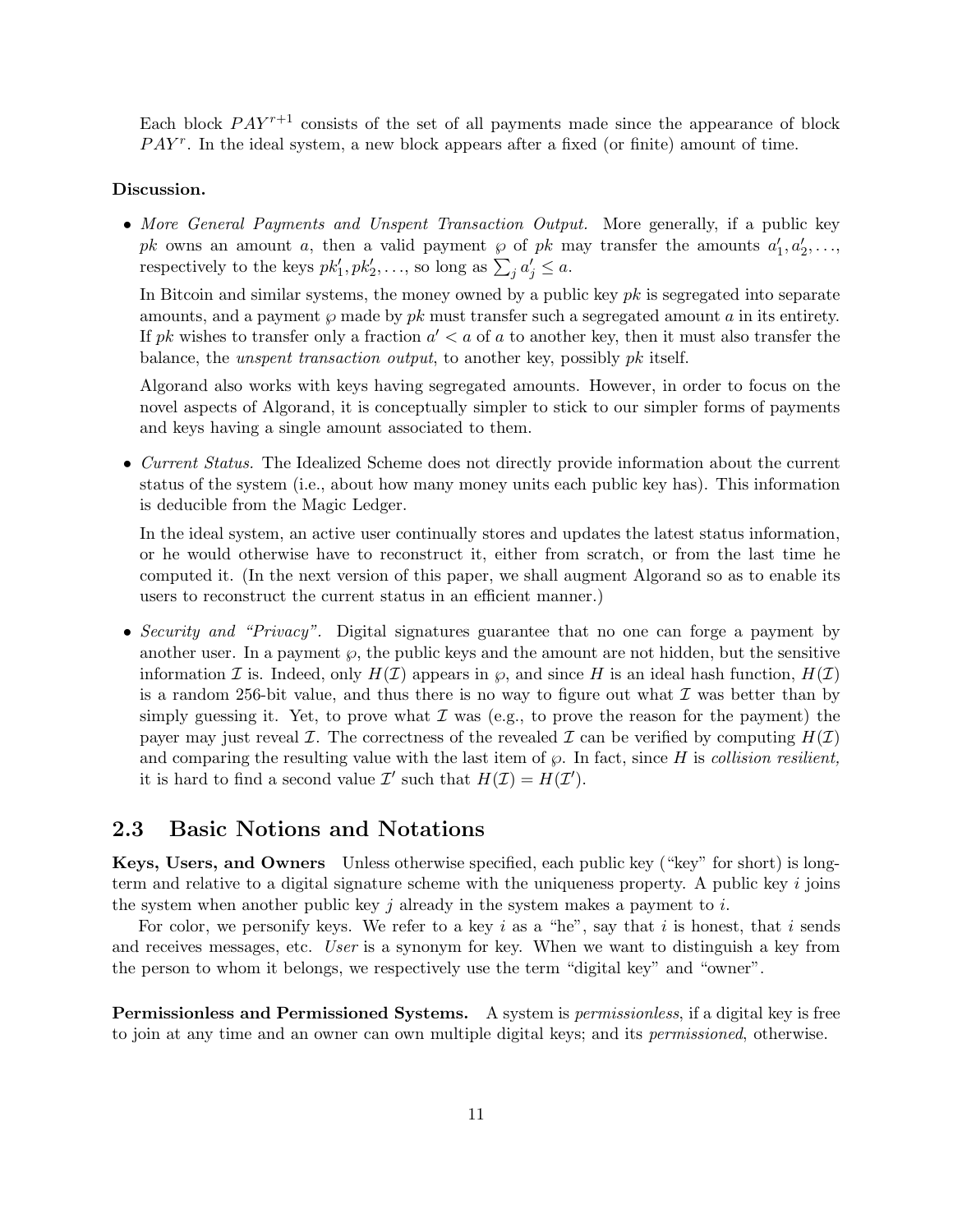Unique Representation Each object in Algorand has a unique representation. In particular, each set  $\{(x, y, z, \ldots) : x \in X, y \in Y, z \in Z, \ldots\}$  is ordered in a pre-specified manner: e.g., first lexicographically in  $x$ , then in  $y$ , etc.

Same-Speed Clocks There is no global clock: rather, each user has his own clock. User clocks need not be synchronized in any way. We assume, however, that they all have the same speed.

For instance, when it is 12pm according to the clock of a user i, it may be 2:30pm according to the clock of another user j, but when it will be  $12:01$  according to is clock, it will  $2:31$  according to j's clock. That is, "one minute is the same (sufficiently, essentially the same) for every user".

**Rounds** Algorand is organized in logical units,  $r = 0, 1, \ldots$ , called *rounds*.

We consistently use superscripts to indicate rounds. To indicate that a non-numerical quantity Q (e.g., a string, a public key, a set, a digital signature, etc.) refers to a round r, we simply write  $Q<sup>r</sup>$ . Only when  $Q$  is a genuine number (as opposed to a binary string interpretable as a number), do we write  $Q^{(r)}$ , so that the symbol r could not be interpreted as the exponent of Q.

At (the start of a) round  $r > 0$ , the set of all public keys is  $PK<sup>r</sup>$ , and the system status is

$$
S^r = \left\{ \left( i, a_i^{(r)}, \ldots \right) : i \in PK^r \right\},\
$$

where  $a_i^{(r)}$  $i^{(r)}$  is the amount of money available to the public key *i*. Note that  $PK^r$  is deducible from  $S<sup>r</sup>$ , and that  $S<sup>r</sup>$  may also specify other components for each public key *i*.

For round 0,  $PK^0$  is the set of *initial public keys*, and  $S^0$  is the *initial status*. Both  $PK^0$  and  $S^0$  are assumed to be common knowledge in the system. For simplicity, at the start of round r, so are  $PK^1, \ldots, PK^r$  and  $S^1, \ldots, S^r$ .

In a round r, the system status transitions from  $S<sup>r</sup>$  to  $S<sup>r+1</sup>$ : symbolically,

Round 
$$
r: S^r \longrightarrow S^{r+1}
$$
.

Payments In Algorand, the users continually make payments (and disseminate them in the way described in subsection [2.7\)](#page-14-0). A payment  $\wp$  of a user  $i \in PK^r$  has the same format and semantics as in the Ideal System. Namely,

$$
\wp = SIG_i(i, i', a, I, H(\mathcal{I})) .
$$

Payment  $\wp$  is *individually valid at a round r* (is a *round-r payment*, for short) if (1) its amount a is less than or equal to  $a_i^{(r)}$  $i^{(r)}$ , and (2) it does not appear in any official payset  $PAY^{r'}$  for  $r' < r$ . (As explained below, the second condition means that  $\wp$  has not already become effective.

A set of round-r payments of i is *collectively valid* if the sum of their amounts is at most  $a_i^{(r)}$  $\binom{r}{i}$ .

**Paysets** A round-r payset P is a set of round-r payments such that, for each user i, the payments of i in P (possibly none) are collectively valid. The set of all round-r paysets is  $\mathbb{PAY}(r)$ . A round-r payset  $P$  is maximal if no superset of  $P$  is a round-r payset.

We actually suggest that a payment  $\wp$  also specifies a round  $\rho$ ,  $\wp = SIG_i(\rho, i, i', a, I, H(\mathcal{I}))$ , and cannot be valid at any round outside  $[\rho, \rho + k]$ , for some fixed non-negative integer  $k$ <sup>[4](#page-11-0)</sup>

<span id="page-11-0"></span><sup>&</sup>lt;sup>4</sup>This simplifies checking whether  $\wp$  has become "effective" (i.e., it simplifies determining whether some payset PAY<sup>r</sup> contains  $\wp$ . When  $k = 0$ , if  $\wp = SIG_i(r, i, i', a, I, H(\mathcal{I}))$ , and  $\wp \notin PAY^r$ , then i must re-submit  $\wp$ .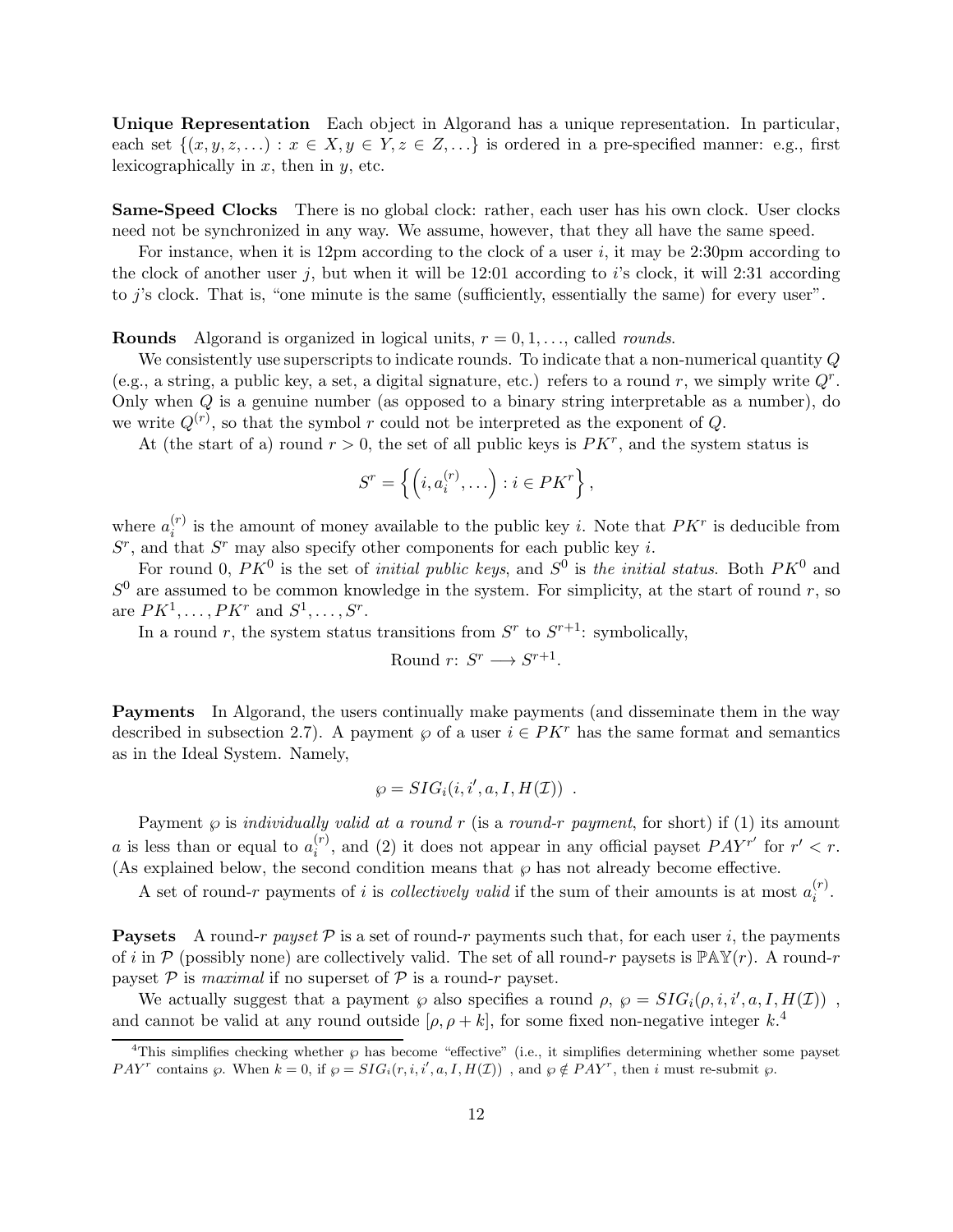**Official Paysets** For every round  $r$ , Algorand publicly selects (in a manner described later on) a single (possibly empty) payset,  $PAY^r$ , the round's *official payset*. (Essentially,  $PAY^r$  represents the round-r payments that have " $actually"$  happened.)

As in the Ideal System (and Bitcoin), (1) the only way for a new user  $j$  to enter the system is to be the recipient of a payment belonging to the official payset  $PAY^r$  of a given round r; and (2) PAY<sup>r</sup> determines the status of the next round,  $S^{r+1}$ , from that of the current round,  $S^r$ . Symbolically,

$$
PAY^r : S^r \longrightarrow S^{r+1}.
$$

Specifically,

- 1. the set of public keys of round  $r+1$ ,  $PK^{r+1}$ , consists of the union of  $PK^{r}$  and the set of all payee keys that appear, for the first time, in the payments of  $PAY^r$ ; and
- 2. the amount of money  $a_i^{(r+1)}$  $i^{(r+1)}$  that a user i owns in round  $r+1$  is the sum of  $a_i(r)$  —i.e., the amount of money i owned in the previous round (0 if  $i \notin PK^r$ )— and the sum of amounts paid to i according to the payments of  $PAY^r$ .

In sum, as in the Ideal System, each status  $S^{r+1}$  is deducible from the previous payment history:

$$
PAY^0, \ldots, PAY^r.
$$

#### 2.4 Blocks and Proven Blocks

In Algorand<sub>0</sub>, the block  $B^r$  corresponding to a round r specifies: r itself; the set of payments of round r, PAY<sup>r</sup>; a quantity  $Q^r$ , to be explained, and the hash of the previous block,  $H(B^{r-1})$ . Thus, starting from some fixed block  $B^0$ , we have a traditional blockchain:

$$
B1 = (1, PAY1, Q0, H(B0)), B2 = (2, PAY2, Q1, H(B1)), B3 = (3, PAY3, Q2, H(B2)), ...
$$

In Algorand, the authenticity of a block is actually vouched by a separate piece of information, a "block certificate"  $CERT^r$ , which turns  $B^r$  into a proven block,  $\overline{B^r}$ . The Magic Ledger, therefore, is implemented by the sequence of the proven blocks,

$$
\overline{B^1}, \overline{B^2}, \ldots
$$

**Discussion** As we shall see, CERT<sup>r</sup> consists of a set of digital signatures for  $H(B^r)$ , those of a majority of the members of  $SV^r$ , together with a proof that each of those members indeed belongs to  $SV^r$ . We could, of course, include the certificates  $CERT^r$  in the blocks themselves, but find it conceptually cleaner to keep it separate.)

In Bitcoin each block must satisfy a special property, that is, must "contain a solution of a crypto puzzle", which makes block generation computationally intensive and forks both inevitable and not rare. By contrast, Algorand's blockchain has two main advantages: it is generated with minimal computation, and it will not fork with overwhelmingly high probability. Each block  $B^i$  is safely *final* as soon as it enters the blockchain.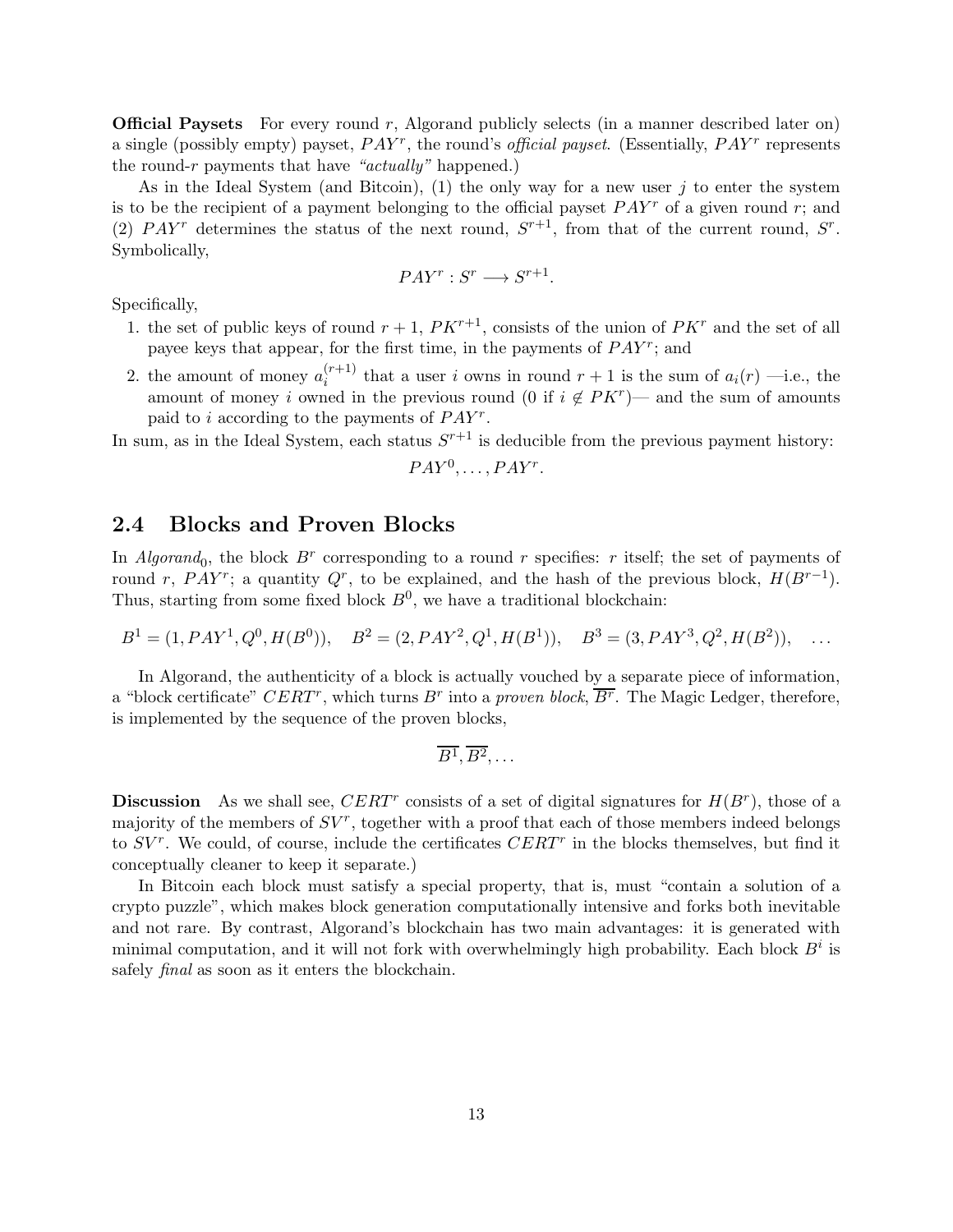#### 2.5 Acceptable Failure Probability

To analyze the security of Algorand we specify the probability,  $F$ , with which we are willing to accept that something goes wrong (e.g., that a verifier set  $SV^r$  does not have an honest majority). As in the case of the output length of the cryptographic hash function  $H$ , also  $F$  is a parameter. But, as in that case, we find it useful to set  $F$  to a concrete value, so as to get a more intuitive grasp of the fact that it is indeed possible, in Algorand, to enjoy simultaneously sufficient security and sufficient efficiency. To emphasize that  $F$  is parameter that can be set as desired, in the first and second embodiments we respectively set

$$
F = 10^{-12}
$$
 and  $F = 10^{-18}$ 

.

Discussion Note that  $10^{-12}$  is actually less than one in a trillion, and we believe that such a choice of F is adequate in our application. Let us emphasize that  $10^{-12}$  is *not* the probability with which the Adversary can forge the payments of an honest user. All payments are digitally signed, and thus, if the proper digital signatures are used, the probability of forging a payment is far lower than  $10^{-12}$ , and is, in fact, essentially 0. The bad event that we are willing to tolerate with probability  $F$  is that Algorand's blockchain *forks*. Notice that, with our setting of  $F$  and one-minute long rounds, a fork is expected to occur in Algorand's blockchain as infrequently as (roughly) once in 1.9 million years. By contrast, in Bitcoin, a forks occurs quite often.

A more demanding person may set  $F$  to a lower value. To this end, in our second embodiment we consider setting F to  $10^{-18}$ . Note that, assuming that a block is generated every second,  $10^{18}$ is the estimated number of seconds taken by the Universe so far: from the Big Bang to present time. Thus, with  $F = 10^{-18}$ , if a block is generated in a second, one should expect for the age of the Universe to see a fork.

#### 2.6 The Adversarial Model

Algorand is designed to be secure in a very adversarial model. Let us explain.

Honest and Malicious Users A user is honest if he follows all his protocol instructions, and is perfectly capable of sending and receiving messages. A user is malicious (i.e., Byzantine, in the parlance of distributed computing) if he can deviate arbitrarily from his prescribed instructions.

**The Adversary** The Adversary is an efficient (technically polynomial-time) algorithm, personified for color, who can immediately make malicious any user he wants, at any time he wants (subject only to an upperbound to the number of the users he can corrupt).

The Adversary totally controls and perfectly coordinates all malicious users. He takes all actions on their behalf, including receiving and sending all their messages, and can let them deviate from their prescribed instructions in arbitrary ways. Or he can simply isolate a corrupted user sending and receiving messages. Let us clarify that no one else automatically learns that a user  $i$  is malicious, although  $i$ 's maliciousness may transpire by the actions the Adversary has him take.

This powerful adversary however,

• Does not have unbounded computational power and cannot successfully forge the digital signature of an honest user, except with negligible probability; and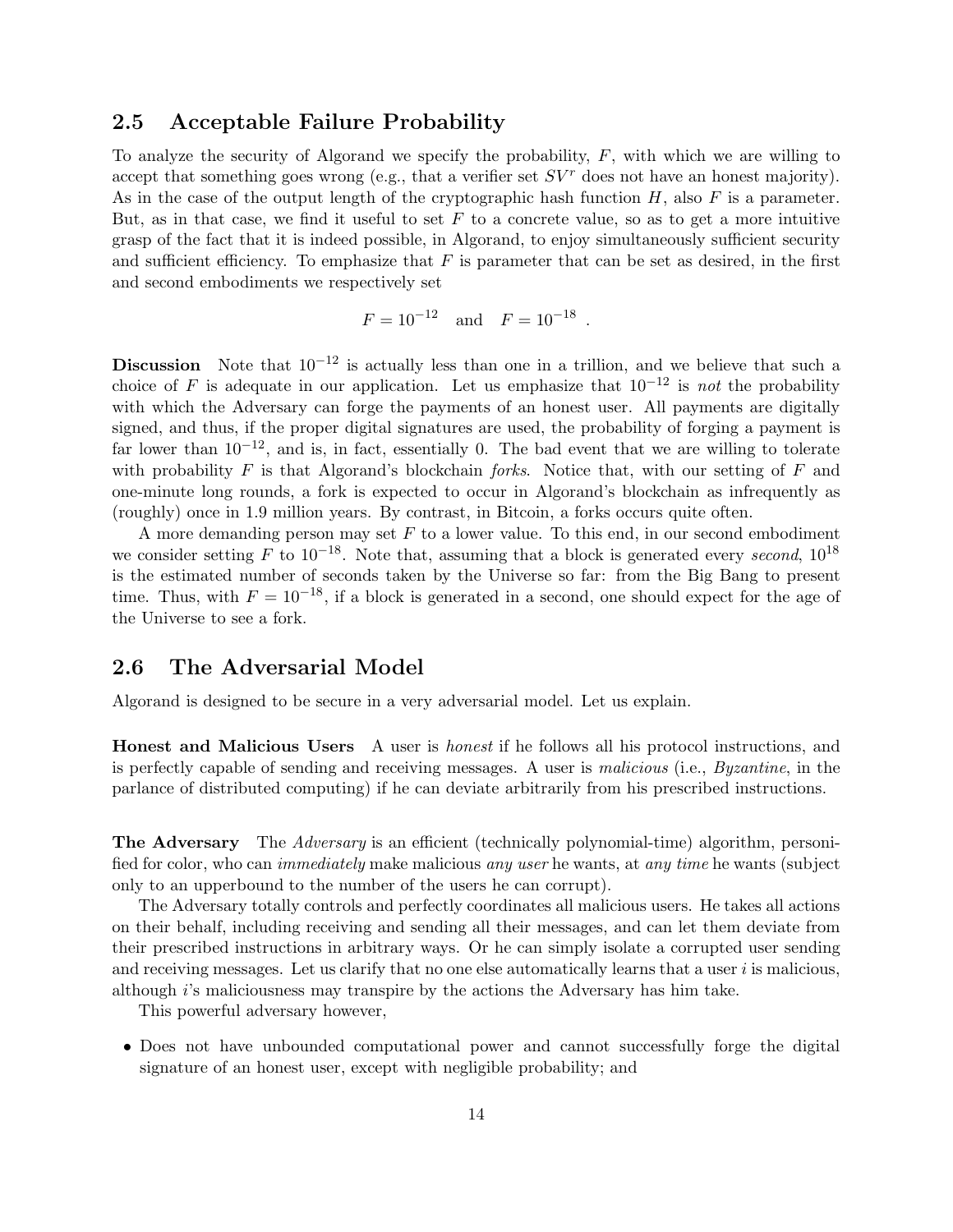• Cannot interfere in any way with the messages exchanges among honest users.

Furthermore, his ability to attack honest users is bounded by one of the following assumption.

Honesty Majority of Money We consider a continuum of Honest Majority of Money (HMM) assumptions: namely, for each non-negative integer k and real  $h > 1/2$ ,

 $HHM_k > h$ : the honest users in every round r owned a fraction greater than h of all money in the system at round  $r - k$ .

Discussion. Assuming that all malicious users perfectly coordinate their actions (as if controlled by a single entity, the Adversary) is a rather pessimistic hypothesis. Perfect coordination among too many individuals is difficult to achieve. Perhaps coordination only occurs within separate groups of malicious players. But, since one cannot be sure about the level of coordination malicious users may enjoy, we'd better be safe than sorry.

Assuming that the Adversary can secretly, dynamically, and immediately corrupt users is also pessimistic. After all, realistically, taking full control of a user's operations should take some time.

The assumption  $HMM_k > h$  implies, for instance, that, if a round (on average) is implemented in one minute, then, the majority of the money at a given round will remain in honest hands for at least two hours, if  $k = 120$ , and at least one week, if  $k = 10,000$ .

Note that the HMM assumptions and the previous Honest Majority of Computing Power assumptions are related in the sense that, since computing power can be bought with money, if malicious users own most of the money, then they can obtain most of the computing power.

#### <span id="page-14-0"></span>2.7 The Communication Model

We envisage message propagation —i.e., "peer-to-peer gossip"<sup>[5](#page-14-1)</sup>— to be the only means of communication.

Temporary Assumption: Timely Delivery of Messages in the Entire Network. For most part of this paper we assume that every propagated message reaches almost all honest users in a timely fashion. We shall remove this assumption in Section [10,](#page-69-0) where we deal with network partitions, either naturally occurring or adversarially induced. (As we shall see, we only assume timely delivery of messages within each connected component of the network.)

One concrete way to capture timely delivery of propagated messages (in the entire network) is the following:

For all reachability  $\rho > 95\%$  and message size  $\mu \in \mathbb{Z}_+$ , there exists  $\lambda_{o,\mu}$  such that,

if a honest user propagates  $\mu$ -byte message m at time t,

then m reaches, by time  $t + \lambda_{\rho,\mu}$ , at least a fraction  $\rho$  of the honest users.

<span id="page-14-1"></span><sup>&</sup>lt;sup>5</sup>Essentially, as in Bitcoin, when a user propagates a message m, every active user i receiving m for the first time, randomly and independently selects a suitably small number of active users, his "neighbors", to whom he forwards m, possibly until he receives an acknowledgement from them. The propagation of m terminates when no user receives m for the first time.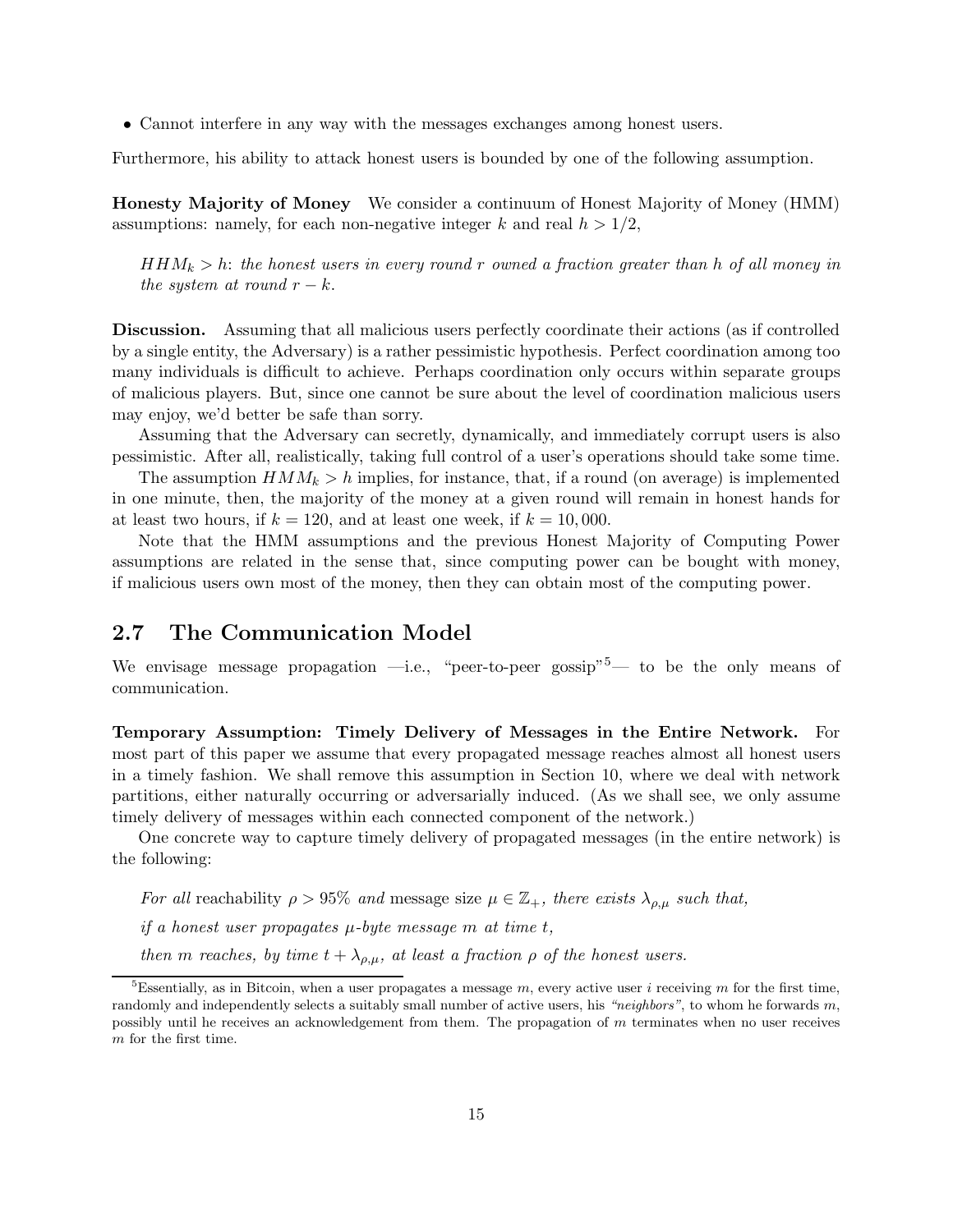The above property, however, cannot support our Algorand protocol, without explicitly and separately envisaging a mechanism to obtain the latest blockchain —by another user/depository/etc. In fact, to construct a new block  $B^r$  not only should a proper set of verifiers timely receive round-r messages, but also the messages of previous rounds, so as to know  $B^{r-1}$  and all other previous blocks, which is necessary to determine whether the payments in  $B^r$  are valid. The following assumption instead suffices.

Message Propagation (MP) Assumption: For all  $\rho > 95\%$  and  $\mu \in \mathbb{Z}_+$ , there exists  $\lambda_{\rho,\mu}$ such that, for all times t and all  $\mu$ -byte messages m propagated by an honest user before  $t - \lambda_{\rho,\mu}$ , m is received, by time t, by at least a fraction  $\rho$  of the honest users.

Protocol *Algorand'* actually instructs each of a small number of users (i.e., the verifiers of a given step of a round in *Algorand'*, to propagate a separate message of a (small) prescribed size, and we need to bound the time required to fulfill these instructions. We do so by enriching the MP assumption as follows.

For all n,  $\rho > 95\%$ , and  $\mu \in \mathbb{Z}_+$ , there exists  $\lambda_{n,\rho,\mu}$  such that, for all times t and all  $\mu$ -byte messages  $m_1, \ldots, m_n$ , each propagated by an honest user before  $t - \lambda_{n,\rho,\mu}, m_1, \ldots, m_n$  are received, by time t, by at least a fraction  $\rho$  of the honest users.

#### Note

- The above assumption is deliberately simple, but also stronger than needed in our paper.<sup>[6](#page-15-0)</sup>
- For simplicity, we assume  $\rho = 1$ , and thus drop mentioning  $\rho$ .
- We pessimistically assume that, provided he does not violate the MP assumption, the Adversary totally controls the delivery of all messages. In particular, without being noticed by the honest users, the Adversary he can arbitrarily decide which honest player receives which message when, and arbitrarily accelerate the delivery of any message he wants.<sup>[7](#page-15-1)</sup>

# 3 The BA Protocol  $BA^*$  in a Traditional Setting

As already emphasized, Byzantine agreement is a key ingredient of Algorand. Indeed, it is through the use of such a BA protocol that Algorand is unaffected by forks. However, to be secure against our powerful Adversary, Algorand must rely on a BA protocol that satisfies the new player-replaceability constraint. In addition, for Algorand to be efficient, such a BA protocol must be very efficient.

BA protocols were first defined for an idealized communication model, *synchronous complete* networks (SC networks). Such a model allows for a simpler design and analysis of BA protocols.

<span id="page-15-0"></span><sup>&</sup>lt;sup>6</sup>Given the honest percentage h and the acceptable failure probability F, Algorand computes an upperbound, N, to the maximum number of member of verifiers in a step. Thus, the MP assumption need only hold for  $n \leq N$ .

In addition, as stated, the MP assumption holds no matter how many other messages may be propagated alongside the  $m_j$ 's. As we shall see, however, in Algorand messages at are propagated in essentially non-overlapping time intervals, during which either a single block is propagated, or at most N verifiers propagate a small (e.g., 200B) message. Thus, we could restate the MP assumption in a weaker, but also more complex, way.

<span id="page-15-1"></span><sup>&</sup>lt;sup>7</sup>For instance, he can immediately learn the messages sent by honest players. Thus, a malicious user i', who is asked to propagate a message simultaneously with a honest user i, can always choose his own message  $m'$  based on the message  $m$  actually propagated by  $i$ . This ability is related to *rushing*, in the parlance of distributed-computation literature.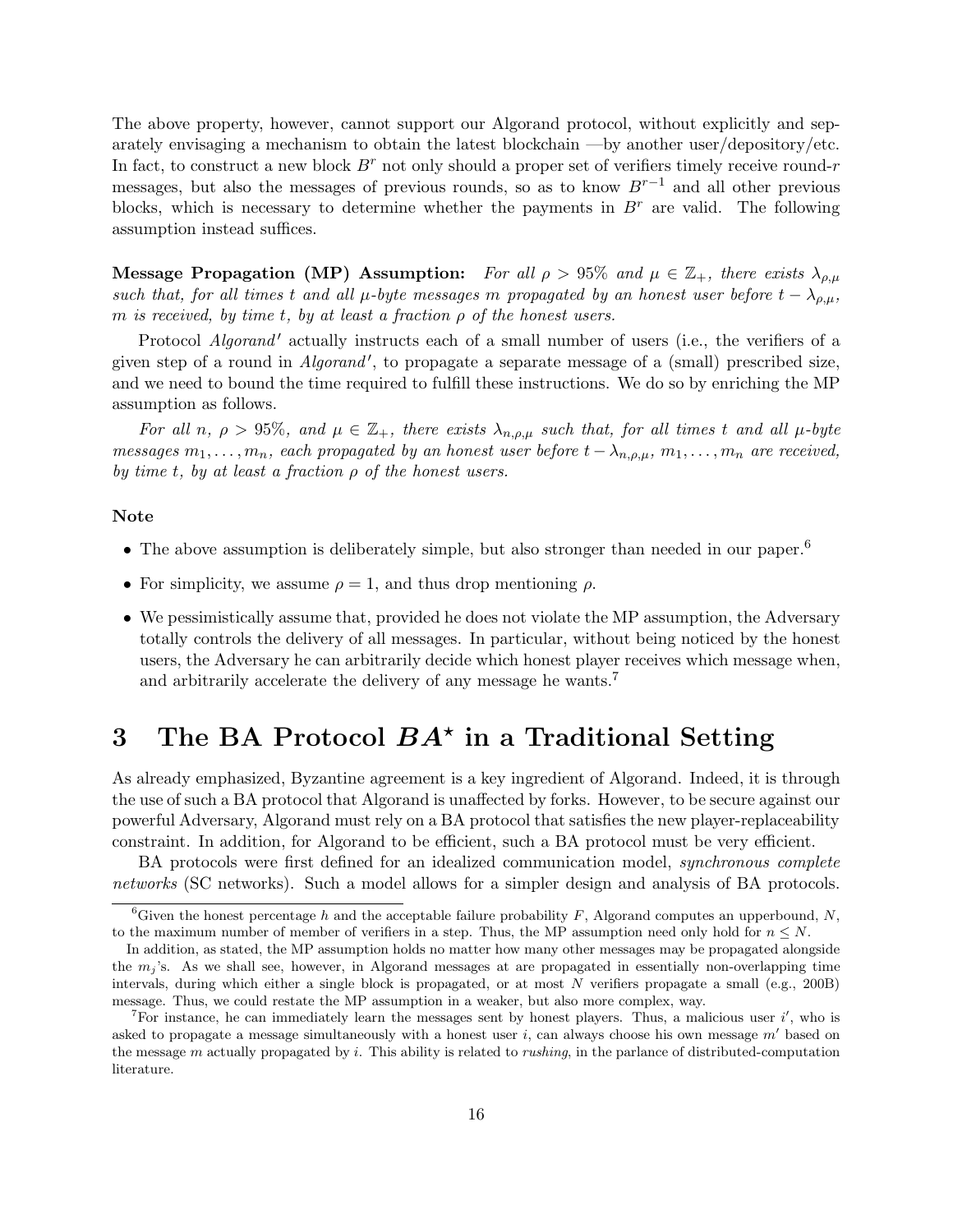Accordingly, in this section, we introduce a new BA protocol,  $BA^*$ , for SC networks and ignoring the issue of player replaceability altogether. The protocol  $BA^*$  is a contribution of separate value. Indeed, it is the most efficient cryptographic BA protocol for SC networks known so far.

To use it within our Algorand protocol, we modify  $BA^*$  a bit, so as to account for our different communication model and context, but make sure, in section X, to highlight how  $BA^*$  is used within our actual protocol Algorand'.

We start by recalling the model in which  $BA^*$  operates and the notion of a Byzantine agreement.

#### 3.1 Synchronous Complete Networks and Matching Adversaries

In a SC network, there is a common clock, ticking at each integral times  $r = 1, 2, \ldots$ 

At each even time click  $r$ , each player i instantaneously and simultaneously sends a single message  $m_{i,j}^r$  (possibly the empty message) to each player j, including himself. Each  $m_{i,j}^r$  is received at time click  $r + 1$  by player j, together with the identity of the sender i.

Again, in a communication protocol, a player is honest if he follows all his prescribed instructions, and malicious otherwise. All malicious players are totally controlled and perfectly coordinated by the Adversary, who, in particular, immediately receives all messages addressed to malicious players, and chooses the messages they send.

The Adversary can immediately make malicious any honest user he wants at any odd time click he wants, subject only to a possible upperbound  $t$  to the number of malicious players. That is, the Adversary "cannot interfere with the messages already sent by an honest user  $i$ ", which will be delivered as usual.

The Adversary also has the additional ability to see instantaneously, at each even round, the messages that the currently honest players send, and instantaneously use this information to choose the messages the malicious players send at the same time tick.

#### Remarks

- Adversary Power. The above setting is very adversarial. Indeed, in the Byzantine agreement literature, many settings are less adversarial. However, some more adversarial settings have also been considered, where the Adversary, after seeing the messages sent by an honest player  $i$ at a given time click  $r$ , has the ability to erase all these messages from the network, immediately corrupt i, choose the message that the now malicious i sends at time click  $r$ , and have them delivered as usual. The envisaged power of the Adversary matches that he has in our setting.
- *Physical Abstraction*. The envisaged communication model abstracts a more physical model, in which each pair of players  $(i, j)$  is linked by a separate and private communication line  $l_{i,j}$ . That is, no one else can inject, interfere with, or gain information about the messages sent over  $l_{i,j}$ . The only way for the Adversary to have access to  $l_{i,j}$  is to corrupt either i or j.
- Privacy and Authentication. In SC networks message privacy and authentication are guaranteed by assumption. By contrast, in our communication network, where messages are propagated from peer to peer, authentication is guaranteed by digital signatures, and privacy is non-existent. Thus, to adopt protocol  $BA^*$  to our setting, each message exchanged should be digitally signed (further identifying the state at which it was sent). Fortunately, the BA protocols that we consider using in Algorand do not require message privacy.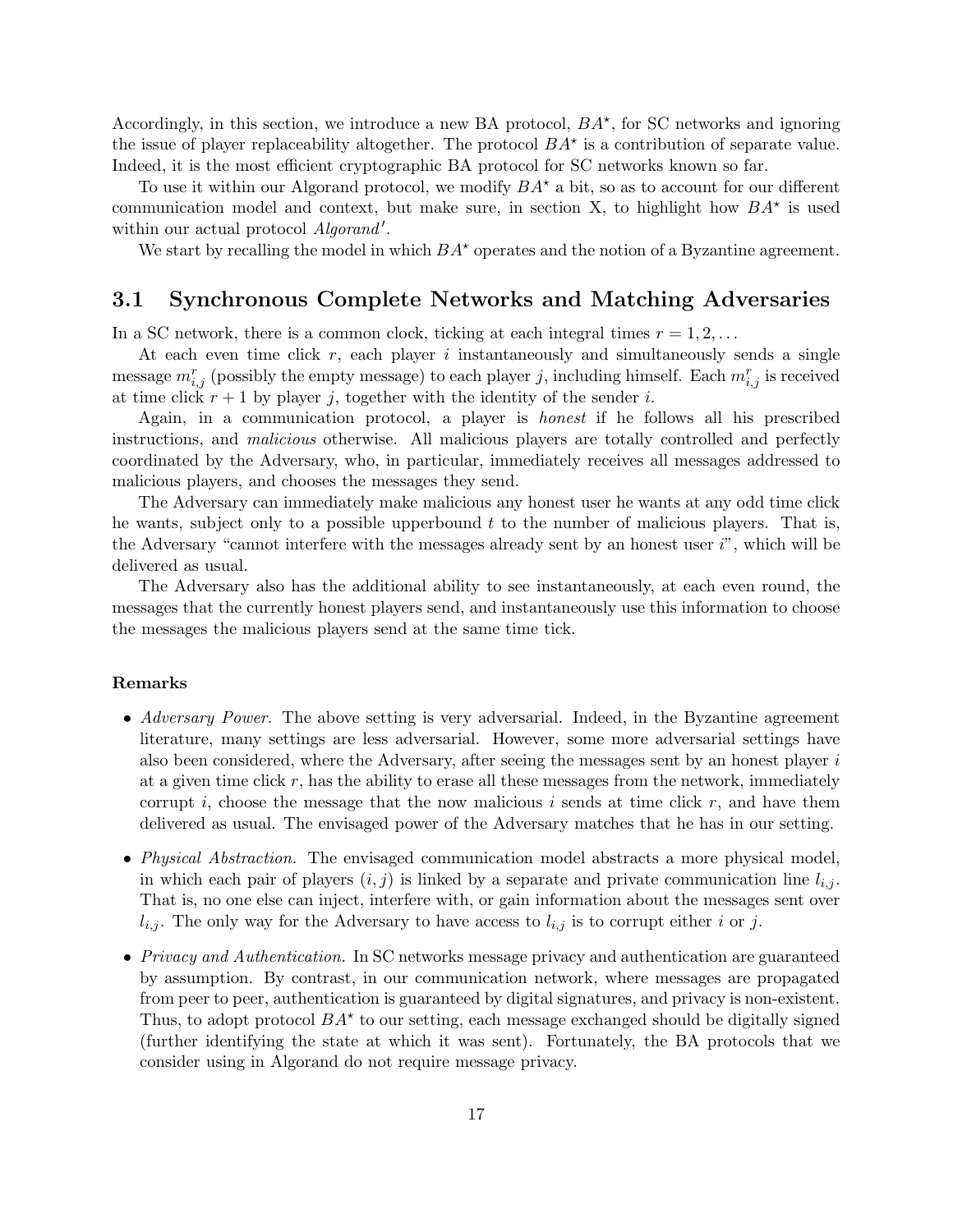#### <span id="page-17-0"></span>3.2 The Notion of a Byzantine Agreement

The notion of Byzantine agreement was introduced by Pease Shostak and Lamport [\[31\]](#page-73-4) for the binary case, that is, when every initial value consists of a bit. However, it was quickly extended to arbitrary initial values. (See the surveys of Fischer [\[16\]](#page-73-9) and Chor and Dwork [\[10\]](#page-72-8).) By a BA protocol, we mean an arbitrary-value one.

**Definition 3.1.** In a synchronous network, let  $\mathcal{P}$  be a n-player protocol, whose player set is common knowledge among the players, t a positive integer such that  $n \geq 2t + 1$ . We say that P is an arbitrary-value (respectively, binary)  $(n, t)$ -Byzantine agreement protocol with soundness  $\sigma \in (0, 1)$ if, for every set of values V not containing the special symbol  $\perp$  (respectively, for  $V = \{0,1\}$ ), in an execution in which at most t of the players are malicious and in which every player i starts with an initial value  $v_i \in V$ , every honest player j halts with probability 1, outputting a value out<sub>i</sub>  $\in V \cup \{\perp\}$ so as to satisfy, with probability at least  $\sigma$ , the following two conditions:

- 1. Agreement: There exists out  $\in V \cup \{\perp\}$  such that out<sub>i</sub> = out for all honest players i.
- 2. Consistency: if, for some value  $v \in V$ ,  $v_i = v$  for all honest players, then out = v.

We refer to out as  $\mathcal{P}$ 's output, and to each out<sub>i</sub> as player i's output.

### 3.3 The BA Notation #

In our BA protocols, a player is required to count how many players sent him a given message in a given step. Accordingly, for each possible value  $v$  that might be sent,

$$
\#_i^s(v)
$$

(or just  $\#_i(v)$  when s is clear) is the number of players j from which i has received v in step s.

Recalling that a player  $i$  receives exactly one message from each player  $j$ , if the number of players is *n*, then, for all *i* and  $s$ ,  $\sum_{v} #_i^s(v) = n$ .

#### 3.4 The Binary BA Protocol  $BBA^*$

In this section we present a new *binary* BA protocol,  $BBA^*$ , which relies on the honesty of more than two thirds of the players and is very fast: no matter what the malicious players might do, each execution of its main loop brings the players into agreement with probability 1/3.

Each player has his own public key of a digital signature scheme satisfying the unique-signature property. Since this protocol is intended to be run on synchronous complete network, there is no need for a player i to sign each of his messages.

Digital signatures are used to generate a sufficiently common random bit in Step 3. (In Algorand, digital signatures are used to authenticate all other messages as well.)

The protocol requires a minimal set-up: a common random string  $r$ , independent of the players' keys. (In Algorand,  $r$  is actually replaced by the quantity  $Q^r$ .)

Protocol  $BBA^*$  is a 3-step loop, where the players repeatedly exchange Boolean values, and different players may exit this loop at different times. A player  $i$  exits this loop by propagating, at some step, either a special value 0∗ or a special value 1∗, thereby instructing all players to "pretend" they respectively receive 0 and 1 from  $i$  in all future steps. (Alternatively said: assume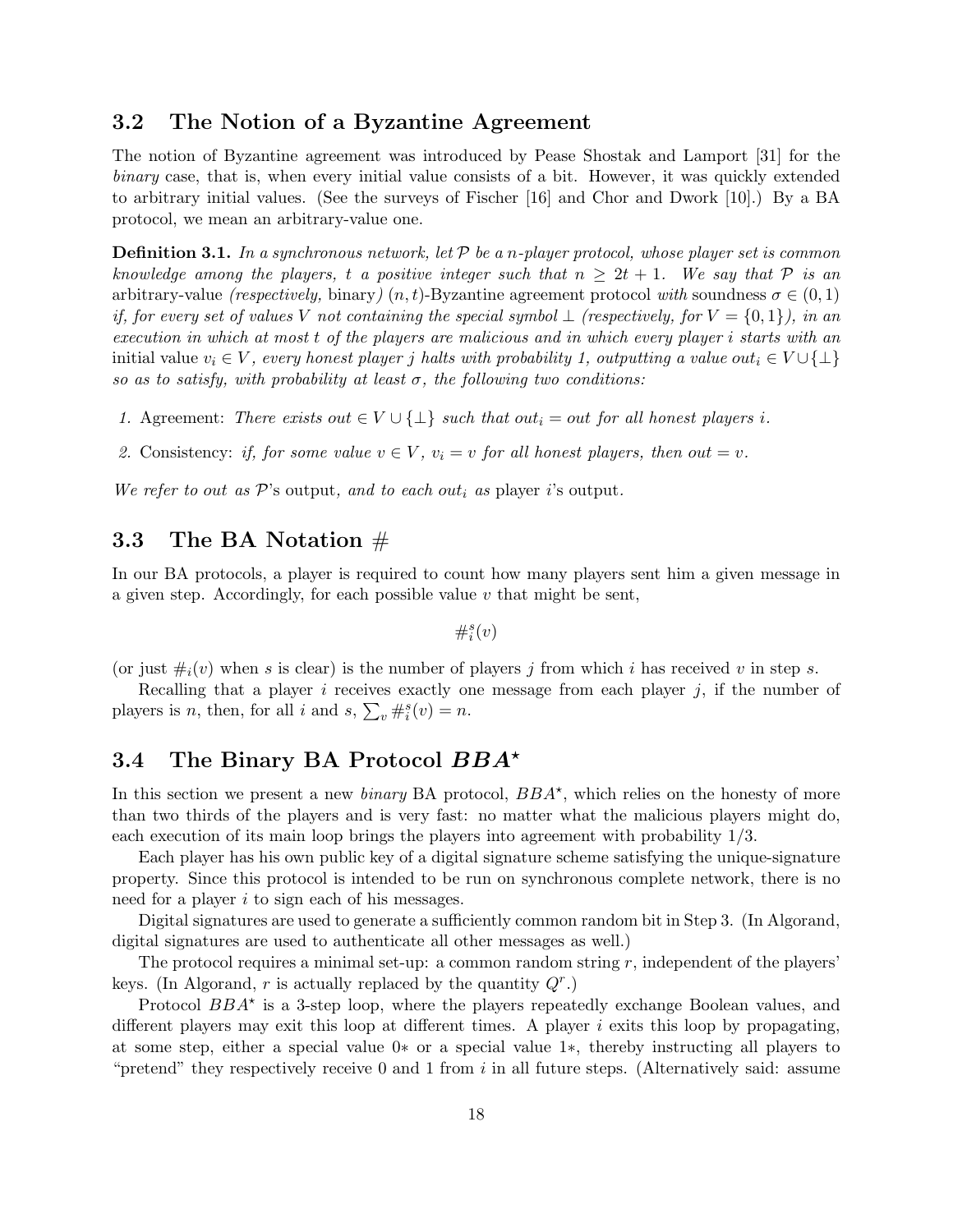that the last message received by a player j from another player i was a bit b. Then, in any step in which he does not receive any message from  $i, j$  acts as if  $i$  sent him the bit  $b$ .)

The protocol uses a counter  $\gamma$ , representing how many times its 3-step loop has been executed. At the start of  $BBA^*, \gamma = 0$ . (One may think of  $\gamma$  as a global counter, but it is actually increased by each individual player every time that the loop is executed.)

There are  $n \geq 3t + 1$ , where t is the maximum possible number of malicious players. A binary string x is identified with the integer whose binary representation (with possible leadings 0s) is x; and  $\text{lsb}(x)$  denotes the least significant bit of x.

#### PROTOCOL  $BBA^*$

(COMMUNICATION) STEP 1. [Coin-Fixed-To-0 Step] Each player i sends  $b_i$ .

1.1 If  $\#_i^1(0) \geq 2t + 1$ , then i sets  $b_i = 0$ , sends 0\*, outputs out<sub>i</sub> = 0, and HALTS. 1.2 If  $\#_i^1(1) \geq 2t + 1$ , then, then i sets  $b_i = 1$ . 1.3 Else, i sets  $b_i = 0$ .

(COMMUNICATION) STEP 2. [Coin-Fixed-To-1 Step] Each player i sends  $b_i$ .

2.1 If  $\#_i^2(1) \geq 2t + 1$ , then i sets  $b_i = 1$ , sends  $1*,$  outputs out<sub>i</sub> = 1, and HALTS. 2.2 If  $\#\nvert^2(0) \geq 2t + 1$ , then i set  $b_i = 0$ . 2.3 Else, i sets  $b_i = 1$ .

(COMMUNICATION) STEP 3. [Coin-Genuinely-Flipped Step] Each player i sends  $b_i$  and  $SIG_i(r, \gamma)$ .

- 3.1 If  $\#\t_i^3(0) \geq 2t + 1$ , then i sets  $b_i = 0$ .
- 3.2 If  $\#\n<sub>i</sub><sup>3</sup>(1) \geq 2t + 1$ , then i sets  $b_i = 1$ .
- 3.3 Else, letting  $S_i = \{j \in N \text{ who have sent } i \text{ a proper message in this step } 3 \},$ i sets  $b_i = c \triangleq \texttt{lsb}(\min_{j \in S_i} H(SIG_i(r, \gamma)))$ ; increases  $\gamma_i$  by 1; and returns to Step 1.

<span id="page-18-0"></span>**Theorem 3.1.** Whenever  $n \geq 3t + 1$ ,  $BBA^*$  is a binary  $(n, t)$ -BA protocol with soundness 1.

A proof of Theorem [3.1](#page-18-0) is given in [\[26\]](#page-73-10). Its adaptation to our setting, and its player-replaceability property are novel.

Historical Remark Probabilistic binary BA protocols were first proposed by Ben-Or in asynchronous settings [\[7\]](#page-72-9). Protocol  $BBA^*$  is a novel adaptation, to our public-key setting, of the binary BA protocol of Feldman and Micali [\[15\]](#page-73-11). Their protocol was the first to work in an expected constant number of steps. It worked by having the players themselves implement a common coin, a notion proposed by Rabin, who implemented it via an external trusted party [\[32\]](#page-73-12).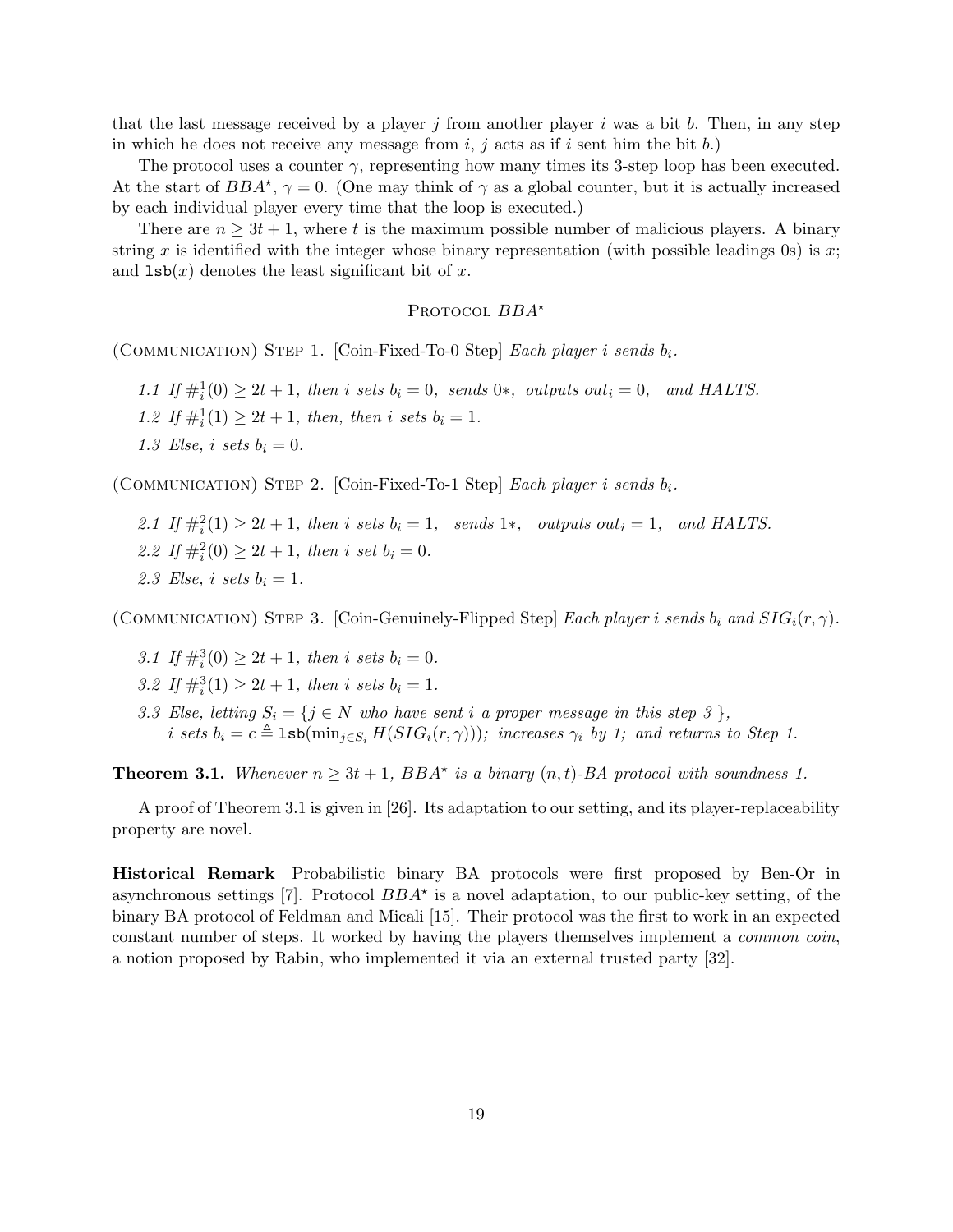#### 3.5 Graded Consensus and the Protocol GC

Let us recall, for arbitrary values, a notion of consensus much weaker than Byzantine agreement.

**Definition 3.2.** Let  $P$  be a protocol in which the set of all players is common knowledge, and each player i privately knows an arbitrary initial value  $v_i'$ .

We say that  $P$  is an  $(n, t)$ -graded consensus protocol if, in every execution with n players, at most t of which are malicious, every honest player i halts outputting a value-grade pair  $(v_i, g_i)$ , where  $g_i \in \{0, 1, 2\}$ , so as to satisfy the following three conditions:

1. For all honest players i and j,  $|g_i - g_j| \leq 1$ .

- 2. For all honest players i and j,  $g_i, g_j > 0 \Rightarrow v_i = v_j$ .
- 3. If  $v'_1 = \cdots = v'_n = v$  for some value v, then  $v_i = v$  and  $g_i = 2$  for all honest players i.

**Historical Note** The notion of a graded consensus is simply derived from that of a *graded* broadcast, put forward by Feldman and Micali in [\[15\]](#page-73-11), by strengthening the notion of a crusader agreement, as introduced by Dolev [\[12\]](#page-72-10), and refined by Turpin and Coan  $[33]$ .<sup>[8](#page-19-0)</sup>

In [\[15\]](#page-73-11), the authors also provided a 3-step  $(n, t)$ -graded broadcasting protocol, gradecast, for  $n \geq 3t+1$ . A more complex  $(n, t)$ -graded-broadcasting protocol for  $n > 2t+1$  has later been found by Katz and Koo [\[19\]](#page-73-13).

The following two-step protocol GC consists of the last two steps of gradecast, expressed in our notation. To emphasize this fact, and to match the steps of protocol *Algorand'* of section [4.1,](#page-21-0) we respectively name 2 and 3 the steps of GC.

#### PROTOCOL GC

STEP 2. Each player i sends  $v_i'$  to all players.

STEP 3. Each player i sends to all players the string x if and only if  $\#_i^2(x) \geq 2t + 1$ .

OUTPUT DETERMINATION. Each player i outputs the pair  $(v_i, g_i)$  computed as follows:

- If, for some  $x, \#_i^3(x) \ge 2t + 1$ , then  $v_i = x$  and  $g_i = 2$ .
- If, for some  $x$ ,  $\#_i^3(x) \ge t+1$ , then  $v_i = x$  and  $g_i = 1$ .
- Else,  $v_i = \perp$  and  $q_i = 0$ .

**Theorem 3.2.** If  $n \geq 3t + 1$ , then GC is a  $(n, t)$ -graded broadcast protocol.

The proof immediately follows from that of the protocol gradecast in [\[15\]](#page-73-11), and is thus omitted.<sup>[9](#page-19-1)</sup>

<span id="page-19-0"></span><sup>8</sup> In essence, in a graded-broadcasting protocol, (a) the input of every player is the identity of a distinguished player, the sender, who has an arbitrary value  $v$  as an additional private input, and (b) the outputs must satisfy the same properties 1 and 2 of graded consensus, plus the following property 3': if the sender is honest, then  $v_i = v$  and  $g_i = 2$  for all honest player i.

<span id="page-19-1"></span><sup>&</sup>lt;sup>9</sup>Indeed, in their protocol, in step 1, the sender sends his own private value v to all players, and each player i lets  $v'_i$  consist of the value he has actually received from the sender in step 1.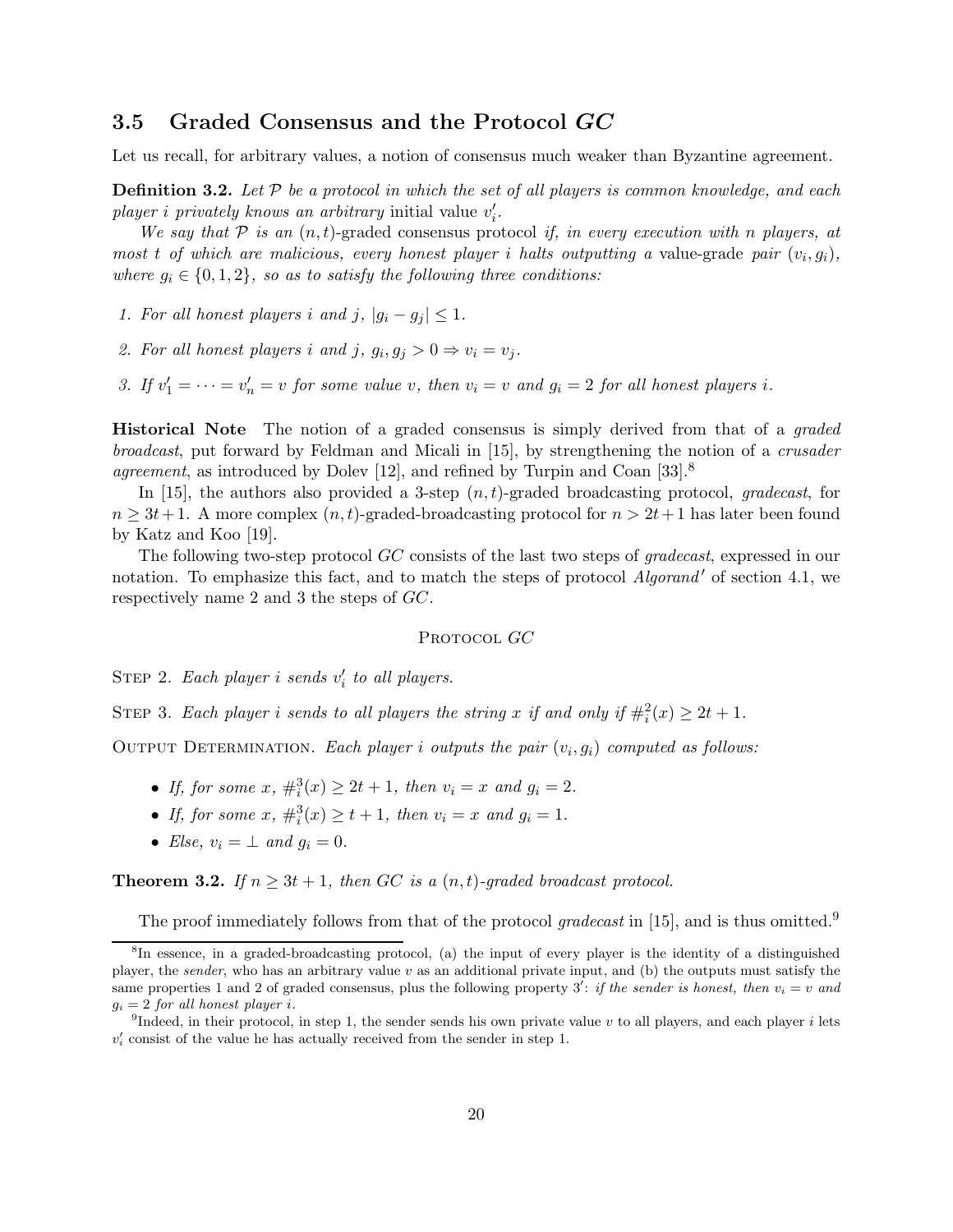#### 3.6 The Protocol  $BA^*$

We now describe the arbitrary-value BA protocol  $BA^*$  via the binary BA protocol  $BBA^*$  and the graded-consensus protocol  $GC$ . Below, the initial value of each player i is  $v_i'$ .

#### PROTOCOL  $BA^*$

STEPS 1 AND 2. Each player i executes  $GC$ , on input  $v_i'$ , so as to compute a pair  $(v_i, g_i)$ .

STEP 3, ... Each player i executes  $BBA^*$  —with initial input 0, if  $g_i = 2$ , and 1 otherwise— so as to compute the bit out<sub>i</sub>.

OUTPUT DETERMINATION. Each player i outputs  $v_i$ , if out<sub>i</sub> = 0, and  $\perp$  otherwise.

**Theorem 3.3.** Whenever  $n \geq 3t + 1$ ,  $BA^*$  is a  $(n, t)$ -BA protocol with soundness 1.

Proof. We first prove Consistency, and then Agreement.

PROOF OF CONSISTENCY. Assume that, for some value  $v \in V$ ,  $v'_{i} = v$ . Then, by property 3 of graded consensus, after the execution of  $GC$ , all honest players output  $(v, 2)$ . Accordingly, 0 is the initial bit of all honest players in the end of the execution of  $BBA^*$ . Thus, by the Agreement property of binary Byzantine agreement, at the end of the execution of  $BA^{\star}$ ,  $out_i = 0$  for all honest players. This implies that the output of each honest player i in  $BA^*$  is  $v_i = v$ .

PROOF OF AGREEMENT. Since  $BBA^*$  is a binary BA protocol, either

- (A)  $out_i = 1$  for all honest player i, or
- (B)  $out_i = 0$  for all honest player *i*.

In case A, all honest players output  $\perp$  in  $BA^*$ , and thus Agreement holds. Consider now case B. In this case, in the execution of  $BBA^*$ , the initial bit of at least one honest player i is 0. (Indeed, if initial bit of all honest players were 1, then, by the Consistency property of  $BBA^*$ , we would have  $out_j = 1$  for all honest j.) Accordingly, after the execution of  $GC$ , i outputs the pair  $(v, 2)$  for some value v. Thus, by property 1 of graded consensus,  $g_j > 0$  for all honest players j. Accordingly, by property 2 of graded consensus,  $v_j = v$  for all honest players j. This implies that, at the end of  $BA^*$ , every honest player j outputs v. Thus, Agreement holds also in case B.  $\Box$ 

Since both Consistency and Agreement hold,  $BA^*$  is an arbitrary-value BA protocol.

**Historical Note** Turpin and Coan were the first to show that, for  $n \geq 3t+1$ , any binary  $(n, t)$ -BA protocol can be converted to an arbitrary-value  $(n, t)$ -BA protocol. The reduction arbitrary-value Byzantine agreement to binary Byzantine agreement via graded consensus is more modular and cleaner, and simplifies the analysis of our Algorand protocol Algorand'.

Generalizing  $BA^*$  for use in Algorand Algorand works even when all communication is via gossiping. However, although presented in a traditional and familiar communication network, so as to enable a better comparison with the prior art and an easier understanding, protocol  $BA^*$  works also in gossiping networks. In fact, in our detailed embodiments of Algorand, we shall present it directly for gossiping networks. We shall also point out that it satisfies the player replaceability property that is crucial for Algorand to be secure in the envisaged very adversarial model.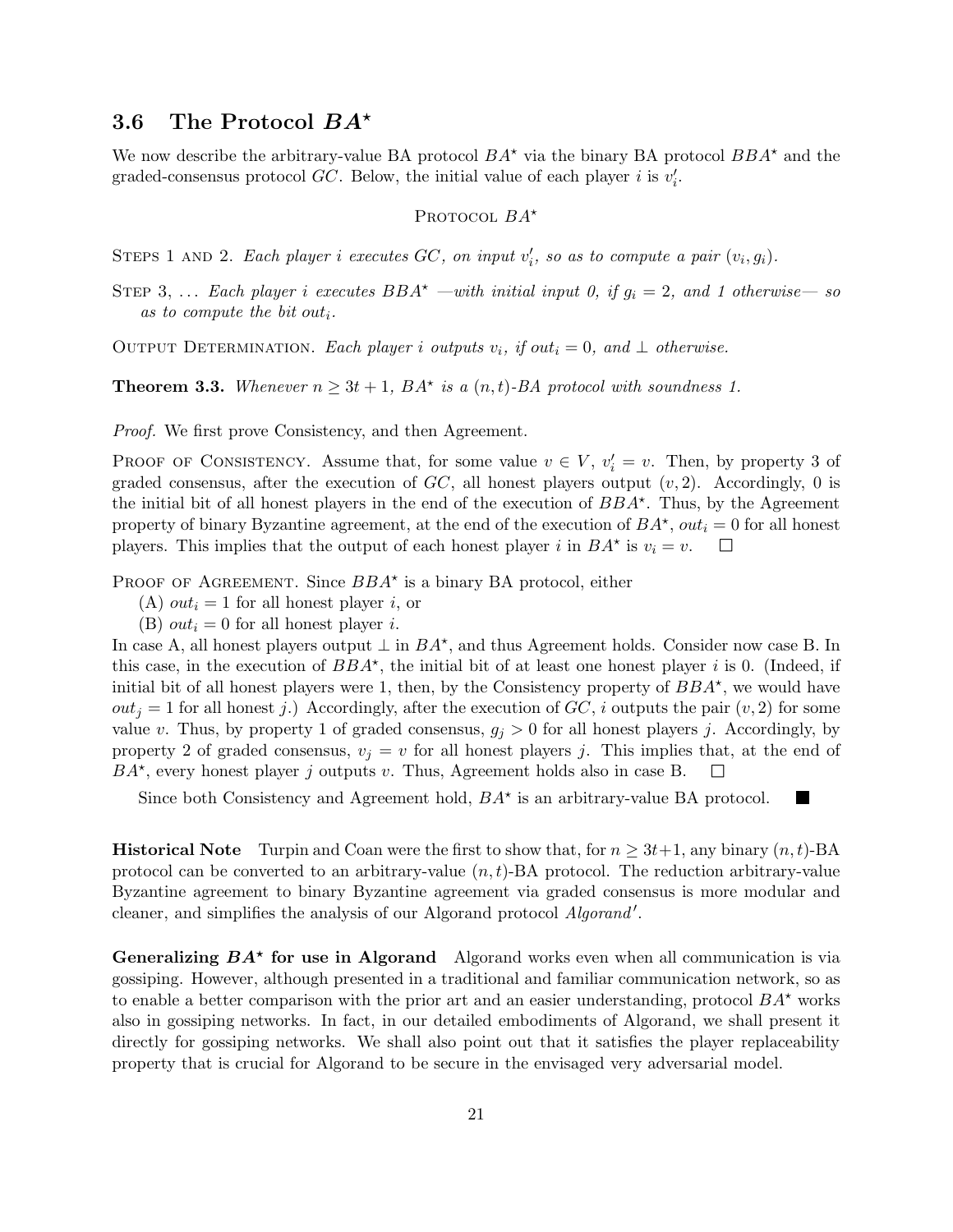Any BA player-replaceable protocol working in a gossiping communication network can be securely employed within the inventive Algorand system. In particular, Micali and Vaikunthanatan have extended  $BA^*$  to work very efficiently also with a simple majority of honest players. That protocol too could be used in Algorand.

## 4 Two Embodiments of Algorand

As discussed, at a very high level, a round of Algorand ideally proceeds as follows. First, a randomly selected user, the leader, proposes and circulates a new block. (This process includes initially selecting a few potential leaders and then ensuring that, at least a good fraction of the time, a single common leader emerges.) Second, a randomly selected committee of users is selected, and reaches Byzantine agreement on the block proposed by the leader. (This process includes that each step of the BA protocol is run by a separately selected committee.) The agreed upon block is then digitally signed by a given threshold  $(T_H)$  of committee members. These digital signatures are circulated so that everyone is assured of which is the new block. (This includes circulating the credential of the signers, and authenticating just the hash of the new block, ensuring that everyone is guaranteed to learn the block, once its hash is made clear.)

In the next two sections, we present two embodiments of Algorand,  $Algorithm_{1}^{\prime}$  and  $Algorithm_{2}^{\prime}$ , that work under a majority-of-honest-users assumption. In Section [8](#page-67-0) we show how to adopts these embodiments to work under a honest-majority-of-money assumption.

 $Algorithm''_1$  only envisages that  $> 2/3$  of the committee members are honest. In addition, in  $Algorithm<sub>1</sub>$ , the number of steps for reaching Byzantine agreement is capped at a suitably high number, so that agreement is guaranteed to be reached with overwhelming probability within a fixed number of steps (but potentially requiring longer time than the steps of  $Algorithm'$ ). In the remote case in which agreement is not yet reached by the last step, the committee agrees on the empty block, which is always valid.

 $Algorithm<sup>1</sup>$  envisages that the number of honest members in a committee is always greater than or equal to a fixed threshold  $t_H$  (which guarantees that, with overwhelming probability, at least  $2/3$  of the committee members are honest). In addition,  $Algorithm_{2}$  allows Byzantine agreement to be reached in an arbitrary number of steps (but potentially in a shorter time than  $Algorithm$ <sup>'</sup>).

It is easy to derive many variants of these basic embodiments. In particular, it is easy, given  $Algorithm_{2}$ , to modify  $Algorithm_{1}$  so as to enable to reach Byzantine agreement in an arbitrary number of steps.

Both embodiments share the following common core, notations, notions, and parameters.

#### <span id="page-21-0"></span>4.1 A Common Core

**Objectives** Ideally, for each round  $r$ , Algorand would satisfy the following properties:

- 1. Perfect Correctness. All honest users agree on the same block  $B^r$ .
- 2. Completeness 1. With probability 1, the payset of  $B^r$ ,  $PAY^r$ , is maximal.<sup>[10](#page-21-1)</sup>

<span id="page-21-1"></span><sup>&</sup>lt;sup>10</sup>Because paysets are defined to contain valid payments, and honest users to make only valid payments, a maximal  $PAY<sup>r</sup>$  contains the "currently outstanding" payments of all honest users.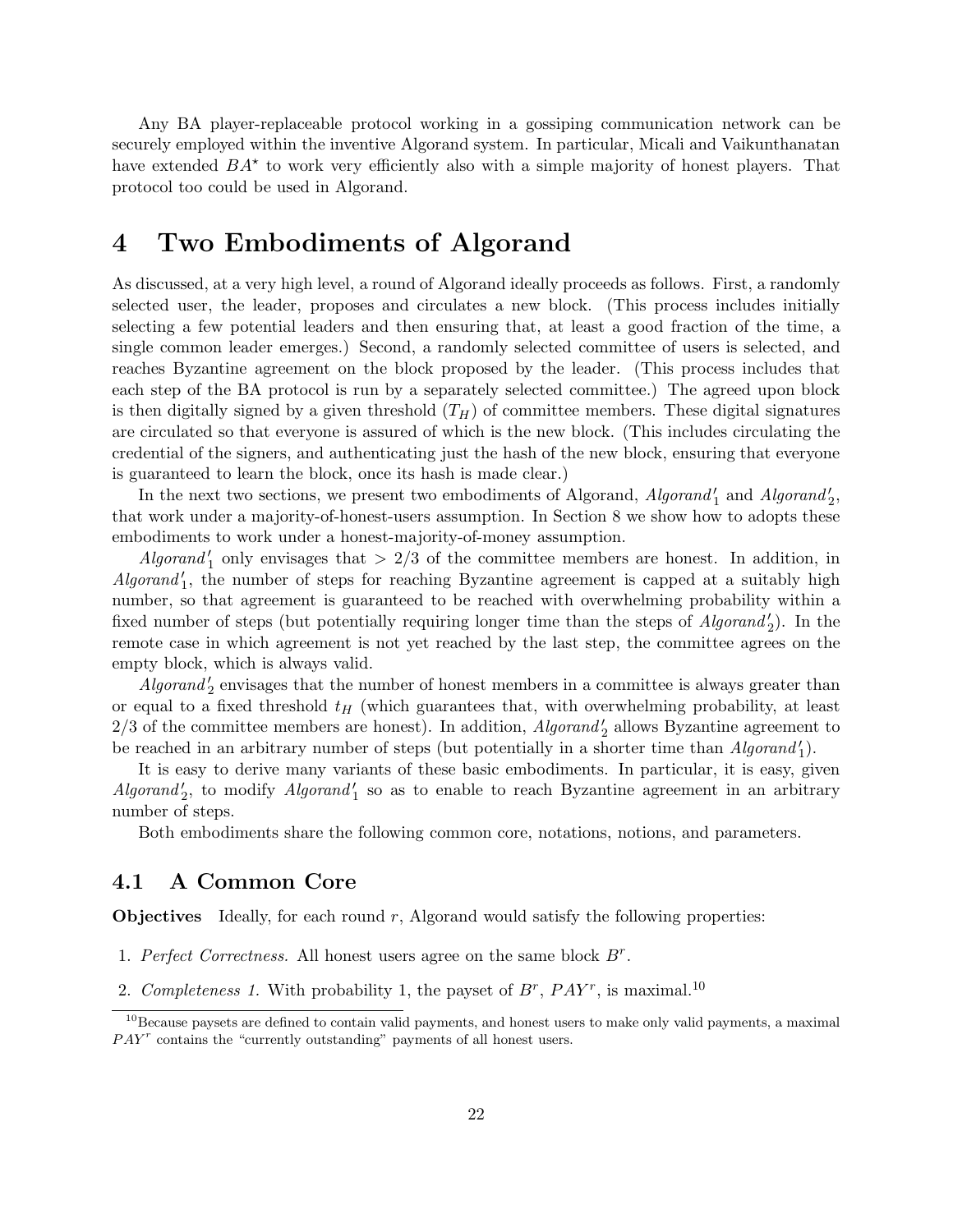Of course, guaranteeing perfect correctness alone is trivial: everyone always chooses the official payset  $PAY^r$  to be empty. But in this case, the system would have completeness 0. Unfortunately, guaranteeing both perfect correctness and completeness 1 is not easy in the presence of malicious users. Algorand thus adopts a more realistic objective. Informally, letting  $h$  denote the percentage of users who are honest,  $h > 2/3$ , the goal of Algorand is

Guaranteeing, with overwhelming probability, perfect correctness and completeness close to h.

Privileging correctness over completeness seems a reasonable choice: payments not processed in one round can be processed in the next, but one should avoid forks, if possible.

Led Byzantine Agreement Perfect Correctness could be guaranteed as follows. At the start of round r, each user i constructs his own candidate block  $B_i^r$ , and then all users reach Byzantine agreement on one candidate block. As per our introduction, the BA protocol employed requires a 2/3 honest majority and is player replaceable. Each of its step can be executed by a small and randomly selected set of *verifiers*, who do not share any inner variables.

Unfortunately, this approach has no completeness guarantees. This is so, because the candidate blocks of the honest users are most likely totally different from each other. Thus, the ultimately agreed upon block might always be one with a non-maximal payset. In fact, it may always be the empty block,  $B_{\varepsilon}$ , that is, the block whose payset is empty. well be the default, empty one.

Algorand' avoids this completeness problem as follows. First, a leader for round  $r$ ,  $\ell^r$ , is selected. Then,  $\ell^r$  propagates his own candidate block,  $B_{\ell^r}^r$ . Finally, the users reach agreement on the block they actually receive from  $\ell^r$ . Because, whenever  $\ell^r$  is honest, Perfect Correctness and Completeness 1 both hold, *Algorand'* ensures that  $l^r$  is honest with probability close to h. (When the leader is malicious, we do not care whether the agreed upon block is one with an empty payset. After all, a malicious leader  $\ell^r$  might always maliciously choose  $B^r_{\ell^r}$  to be the empty block, and then honestly propagate it, thus forcing the honest users to agree on the empty block.)

**Leader Selection** In Algorand's, the rth block is of the form  $B^r = (r, PAY^r, Q^r, H(B^{r-1}).$ As already mentioned in the introduction, the quantity  $Q^{r-1}$  is carefully constructed so as to be essentially non-manipulatable by our very powerful Adversary. (Later on in this section, we shall provide some intuition about why this is the case.) At the start of a round  $r$ , all users know the blockchain so far,  $B^0, \ldots, B^{r-1}$ , from which they deduce the set of users of every prior round: that is,  $PK^1, \ldots, PK^{r-1}$ . A potential leader of round r is a user i such that

$$
H(SIG_i(r, 1, Q^{r-1})) \leq p.
$$

Let us explain. Note that, since the quantity  $Q^{r-1}$  is part of block  $B^{r-1}$ , and the underlying signature scheme satisfies the uniqueness property,  $SIG_i(r, 1, Q^{r-1})$  is a binary string uniquely associated to i and r. Thus, since H is a random oracle,  $H(SIG_i(r, 1, Q^{r-1}))$  is a random 256-bit long string uniquely associated to i and r. The symbol "." in front of  $H(SIG_i(r, 1, Q^{r-1}))$  is the *decimal* (in our case, *binary*) point, so that  $r_i \triangleq H(SIG_i(r, 1, Q^{r-1}))$  is the binary expansion of a random 256-bit number between 0 and 1 uniquely associated to  $i$  and  $r$ . Thus the probability that  $r_i$  is less than or equal to p is essentially p. (Our potential-leader selection mechanism has been inspired by the micro-payment scheme of Micali and Rivest [\[28\]](#page-73-14).)

The probability p is chosen so that, with overwhelming (i.e.,  $1-F$ ) probability, at least one potential verifier is honest. (If fact,  $p$  is chosen to be the smallest such probability.)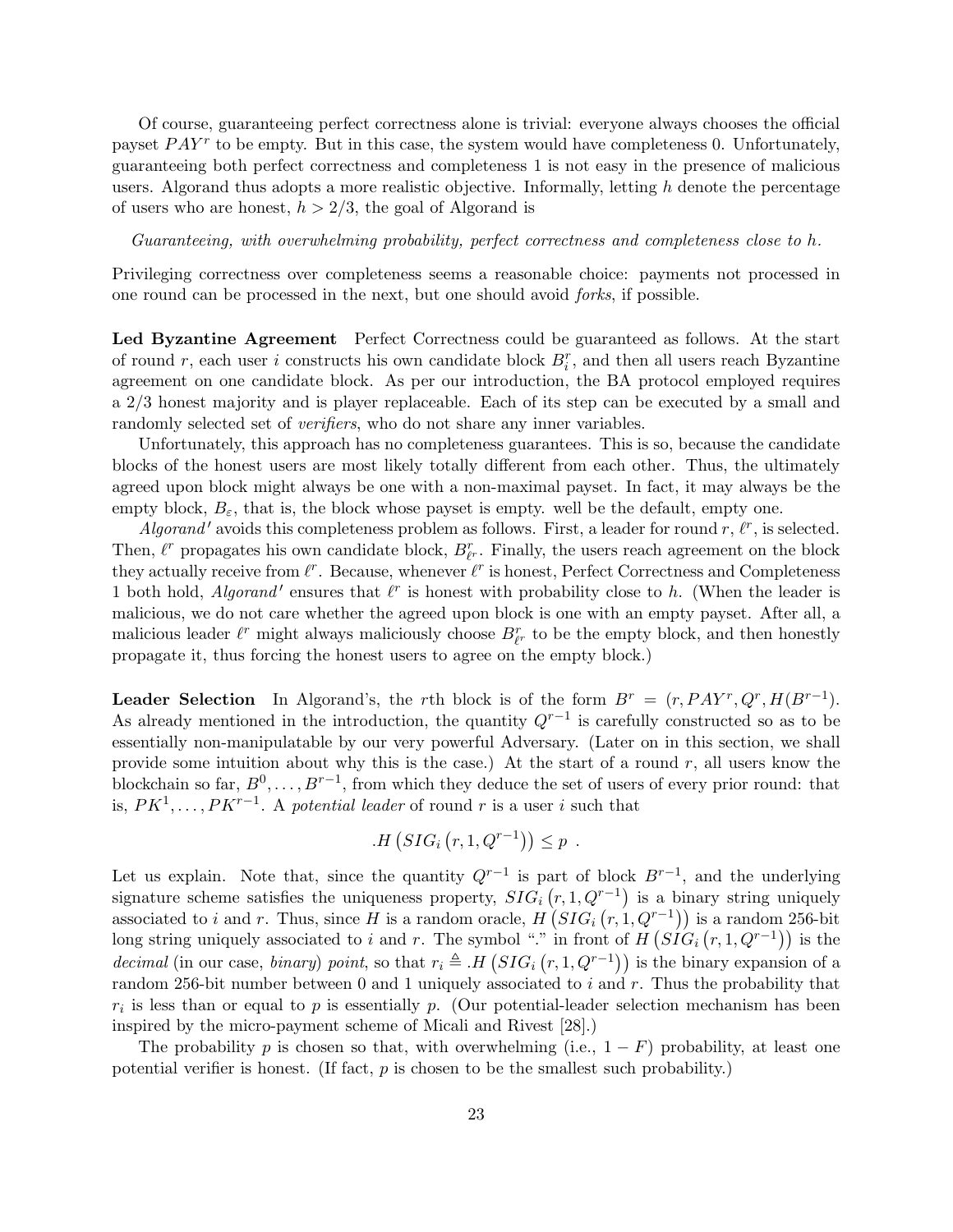Note that, since  $i$  is the only one capable of computing his own signatures, he alone can determine whether he is a potential verifier of round 1. However, by revealing his own *credential*,  $\sigma_i^r \triangleq SIG_i(r, 1, Q^{r-1}), i$  can prove to anyone to be a potential verifier of round r.

The leader  $\ell^r$  is defined to be the potential leader whose hashed credential is smaller that the hashed credential of all other potential leader j: that is,  $H(\sigma_{rr}^{r,s})$  $\binom{r,s}{\ell^r} \leq H(\sigma^{r,s}_j)$  $_j^{r,s}).$ 

Note that, since a malicious  $\ell^r$  may not reveal his credential, the correct leader of round r may never be known, and that, barring improbable ties,  $\ell^r$  is indeed the only leader of round r.

Let us finally bring up a last but important detail: a user  $i$  can be a potential leader (and thus the leader) of a round r only if he belonged to the system for at least  $k$  rounds. This guarantees the non-manipulatability of  $Q<sup>r</sup>$  and all future  $Q$ -quantities. In fact, one of the potential leaders will actually determine  $Q^r$ .

Verifier Selection Each step  $s > 1$  of round r is executed by a small set of verifiers,  $SV^{r,s}$ . Again, each verifier  $i \in SV^{r,s}$  is randomly selected among the users already in the system k rounds before r, and again via the special quantity  $Q^{r-1}$ . Specifically,  $i \in PK^{r-k}$  is a verifier in  $SV^{r,s}$ , if

$$
H(SIG_i(r, s, Q^{r-1})) \le p' .
$$

Once more, only i knows whether he belongs to  $SV^{r,s}$ , but, if this is the case, he could prove it by exhibiting his credential  $\sigma_i^{r,s} \triangleq H(SIG_i(r, s, Q^{r-1}))$ . A verifier  $i \in SV^{r,s}$  sends a message,  $m_i^{r,s}$  $i^{r,s}$ , in step s of round r, and this message includes his credential  $\sigma_i^{r,s}$  $i^{r,s}$ , so as to enable the verifiers f the nest step to recognize that  $m_i^{r,s}$  $i_i^{r,s}$  is a legitimate step-s message.

The probability p' is chosen so as to ensure that, in  $SV^{r,s}$ , letting #good be the number of honest users and  $\#bad$  the number of malicious users, with overwhelming probability the following two conditions hold.

For embodiment  $Algorithmi'_1$ :

- (1)  $\text{\#good} > 2 \cdot \text{\#bad}$  and
- (2)  $\text{\#good} + 4 \cdot \text{\#bad} < 2n$ , where *n* is the expected cardinality of  $SV^{r,s}$ .

For embodiment  $Algorithm'_{2}$ :

- $(1)$  #good >  $t_H$  and
- (2)  $\text{\#good} + 2\text{\#bad} < 2t_H$ , where  $t_H$  is a specified threshold.

These conditions imply that, with sufficiently high probability, (a) in the last step of the BA protocol, there will be at least given number of honest players to digitally sign the new block  $B^r$ , (b) only one block per round may have the necessary number of signatures, and (c) the used BA protocol has (at each step) the required 2/3 honest majority.

**Clarifying Block Generation** If the round-r leader  $\ell^r$  is honest, then the corresponding block is of the form

$$
B^r = (r, PAY^r, SIG_{\ell^r} (Q^{r-1}), H (B^{r-1})) ,
$$

where the payset  $PAY^r$  is maximal. (recall that all paysets are, by definition, collectively valid.)

Else (i.e., if  $\ell^r$  is malicious),  $B^r$  has one of the following two possible forms:

$$
B^{r} = (r, PAY^{r}, SIG_{i}(Q^{r-1}), H(B^{r-1})) \text{ and } B^{r} = B_{\varepsilon}^{r} \triangleq (r, \emptyset, Q^{r-1}, H(B^{r-1})) .
$$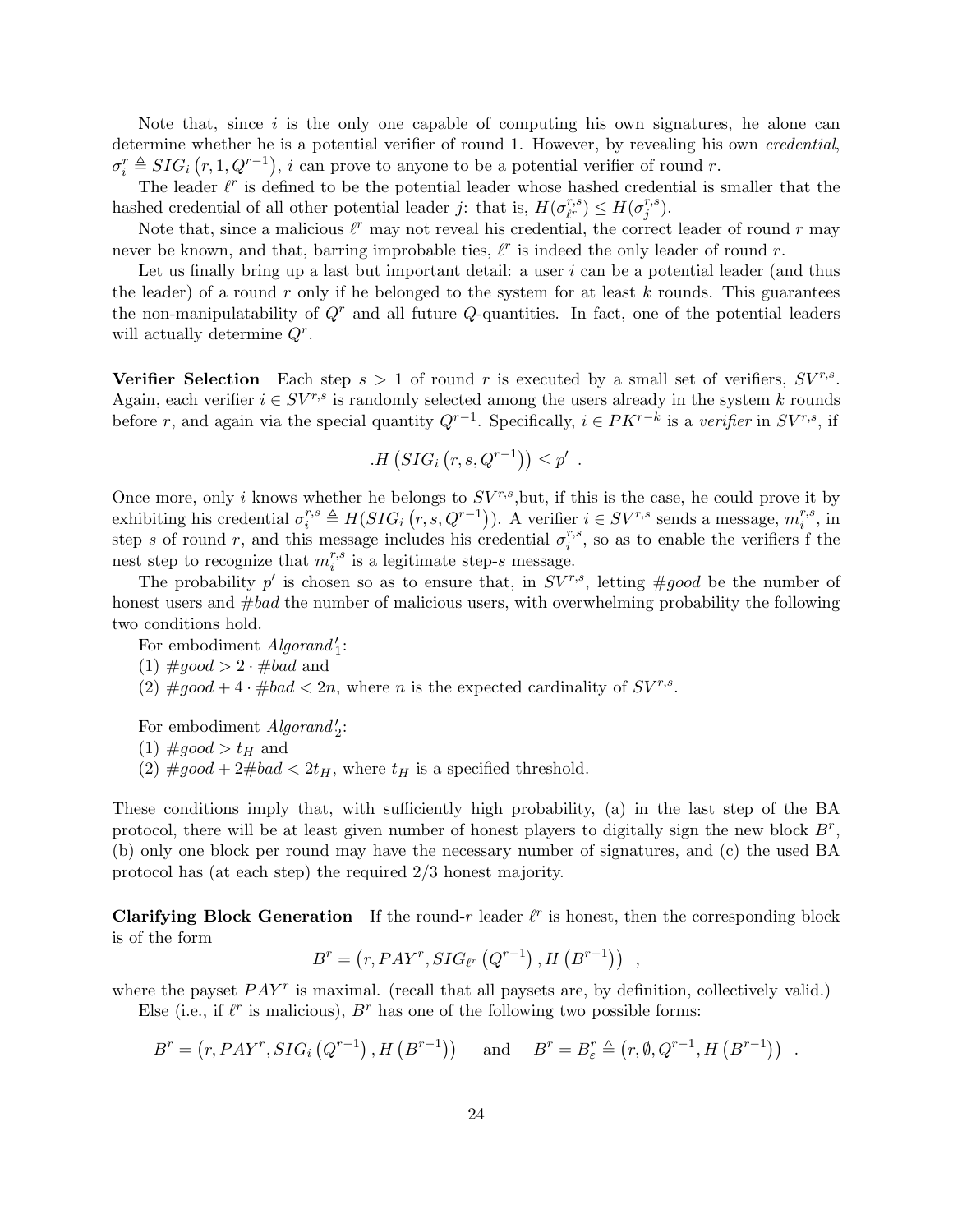In the first form,  $PAY^r$  is a (non-necessarily maximal) payset and it may be  $PAY^r = \emptyset$ ; and i is a potential leader of round r. (However, i may not be the leader  $\ell^r$ . This may indeed happen if if  $\ell^r$  keeps secret his credential and does not reveal himself.)

The second form arises when, in the round- $r$  execution of the BA protocol, all honest players output the default value, which is the empty block  $B_{\varepsilon}^r$  in our application. (By definition, the possible outputs of a BA protocol include a default value, generically denoted by ⊥. See section [3.2.](#page-17-0))

Note that, although the paysets are empty in both cases,  $B^r = (r, \emptyset, SIG_i(Q^{r-1}), H(B^{r-1}))$ and  $B_{\varepsilon}^{r}$  are syntactically different blocks and arise in two different situations: respectively, "all went smoothly enough in the execution of the BA protocol", and "something went wrong in the BA protocol, and the default value was output".

Let us now intuitively describe how the generation of block  $B^r$  proceeds in round r of Algorand'. In the first step, each eligible player, that is, each player  $i \in PK^{r-k}$ , checks whether he is a potential leader. If this is the case, then  $i$  is asked, using of all the payments he has seen so far, and the current blockchain,  $B^0, \ldots, B^{r-1}$ , to secretly prepare a maximal payment set,  $PAY_i^r$ , and secretly assembles his candidate block,  $B^r = (r, PAY_i^r, SIG_i(Q^{r-1}), H(Q^{r-1})).$  That, is, not only does he include in  $B_i^r$ , as its second component the just prepared payset, but also, as its third component, his own signature of  $Q^{r-1}$ , the third component of the last block,  $B^{r-1}$ . Finally, he propagate his round-r-step-1 message,  $m_i^{r,1}$  $i^{r,1}$ , which includes (a) his candidate block  $B_i^r$ , (b) his proper signature of his candidate block (i.e., his signature of the hash of  $B_i^r$ , and (c) his own credential  $\sigma_i^{r,1}$  $i^{r,1}_i$ , proving that he is indeed a potential verifier of round  $r$ .

(Note that, until an honest i produces his message  $m_i^{r,1}$  $i^{r,1}$ , the Adversary has no clue that *i* is a potential verifier. Should he wish to corrupt honest potential leaders, the Adversary might as well corrupt random honest players. However, once he sees  $m_i^{r,1}$  $i^{r,1}$ , since it contains i's credential, the Adversary knows and could corrupt i, but cannot prevent  $m_i^{r,1}$  $i^{r,1}$ , which is virally propagated, from reaching all users in the system.)

In the second step, each selected verifier  $j \in SV^{r,2}$  tries to identify the leader of the round. Specifically, j takes the step-1 credentials,  $\sigma_i^{r,1}$  $\sigma^{r,1}_{i_1}, \ldots, \sigma^{r,1}_{i_n}$  $\binom{r,1}{i_n}$ , contained in the proper step-1 message  $m_i^{r,1}$ i he has received; hashes all of them, that is, computes  $H\left(\sigma_i^{r,1}\right)$  $\scriptstyle i_1$  $\big)$ ,...,  $H\left(\sigma_{i_n}^{r,1}\right)$  $\scriptstyle i_n$  ; finds the credential,  $\sigma_{\ell_{\pm}}^{r,1}$  $\ell_j^{r,1}$ , whose hash is lexicographically minimum; and considers  $\ell_j^r$  to be the leader of round r.

Recall that each considered credential is a digital signature of  $Q^{r-1}$ , that  $SIG_i(r, 1, Q^{r-1})$  is uniquely determined by i and  $Q^{r-1}$ , that H is random oracle, and thus that each  $H(SI\overset{\rightharpoonup }{G}_i\left(r,1,Q^{r-1}\right)$ is a random 256-bit long string unique to each potential leader  $i$  of round  $r$ .

From this we can conclude that, if the 256-bit string  $Q^{r-1}$  were itself *randomly and independently* selected, than so would be the hashed credentials of all potential leaders of round  $r$ . In fact, all potential leaders are well defined, and so are their credentials (whether actually computed or not). Further, the set of potential leaders of round  $r$  is a random subset of the users of round  $r - k$ , and an honest potential leader i always properly constructs and propagates his message  $m_i^r$ , which contains  $i$ 's credential. Thus, since the percentage of honest users is  $h$ , no matter what the malicious potential leaders might do (e.g., reveal or conceal their own credentials), the minimum hashed potential-leader credential belongs to a honest user, who is necessarily identified by everyone to be the leader  $\ell^r$  of the round r. Accordingly, if the 256-bit string  $Q^{r-1}$  were itself randomly and independently selected, with probability exactly h (a) the leader  $\ell^r$  is honest and (b)  $\ell_j = \ell^r$  for all honest step-2 verifiers  $i$ .

In reality, the hashed credential are, yes, randomly selected, but depend on  $Q^{r-1}$ , which is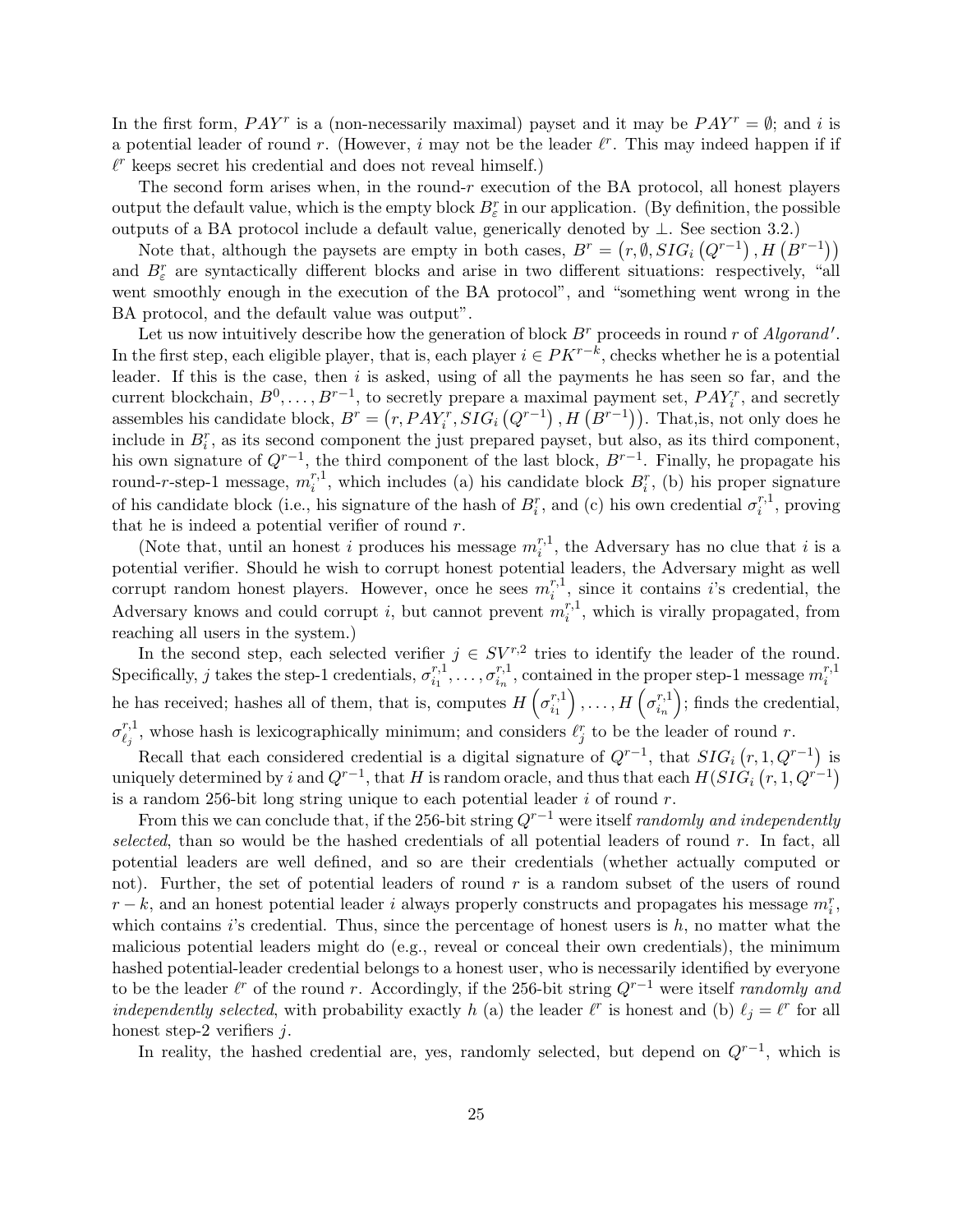not randomly and independently selected. We shall prove in our analysis, however, that  $Q^{r-1}$  is sufficiently non-manipulatable to guarantee that the leader of a round is honest with probability h' sufficiently close to h: namely,  $h' > h^2(1 + h - h^2)$ . For instance, if  $h = 80\%$ , then  $h' > .7424$ .

Having identified the leader of the round (which they correctly do when the leader  $\ell^r$  is honest), the task of the step-2 verifiers is to start executing the BA using as initial values what they believe to be the block of the leader. Actually, in order to minimize the amount of communication required, a verifier  $j \in SV^{r,2}$  does not use, as his input value  $v'_j$  to the Byzantine protocol, the block  $B_j$  that he has actually received from  $\ell_j$  (the user j believes to be the leader), but the the leader, but the hash of that block, that is,  $v_j' = H(B_i)$ . Thus, upon termination of the BA protocol, the verifiers of the last step do not compute the desired round-r block  $B^r$ , but compute (authenticate and propagate)  $H(B^r)$ . Accordingly, since  $H(B^r)$  is digitally signed by sufficiently many verifiers of the last step of the BA protocol, the users in the system will realize that  $H(B^r)$  is the hash of the new block. However, they must also retrieve (or wait for, since the execution is quite asynchronous) the block  $B^r$  itself, which the protocol ensures that is indeed available, no matter what the Adversary might do.

Asynchrony and Timing  $Algorithm_{1}$  and  $Algorithm_{2}$  have a significant degree of asynchrony. This is so because the Adversary has large latitude in scheduling the delivery of the messages being propagated. In addition, whether the total number of steps in a round is capped or not, there is the variance contribute by the number of steps actually taken.

As soon as he learns the certificates of  $B^0, \ldots, B^{r-1}$ , a user i computes  $Q^{r-1}$  and starts working on round r, checking whether he is a potential leader, or a verifier in some step s of round r.

Assuming that i must act at step s, in light of the discussed asynchrony, i relies on various strategies to ensure that he has sufficient information before he acts.

For instance, he might wait to receive at least a given number of messages from the verifiers of the previous step, or wait for a sufficient time to ensure that he receives the messages of sufficiently many verifiers of the previous step.

The Seed Q<sup>r</sup> and the Look-Back Parameter  $k$  Recall that, ideally, the quantities  $Q<sup>r</sup>$  should random and independent, although it will suffice for them to be sufficiently non-manipulatable by the Adversary.

At a first glance, we could choose  $Q^{r-1}$  to coincide with  $H(PAY^{r-1})$ , and thus avoid to specify  $Q^{r-1}$  explicitly in  $B^{r-1}$ . An elementary analysis reveals, however, that malicious users may take advantage of this selection mechanism.[11](#page-25-0) Some additional effort shows that myriads of other

<span id="page-25-0"></span><sup>&</sup>lt;sup>11</sup>We are at the start of round  $r-1$ . Thus,  $Q^{r-2} = P A Y^{r-2}$  is publicly known, and the Adversary privately knows who are the potential leaders he controls. Assume that the Adversary controls 10% of the users, and that, with very high probability, a malicious user w is the potential leader of round  $r - 1$ . That is, assume that  $H(SIG_w (r-2, 1, Q^{r-2}))$  is so small that it is highly improbable an honest potential leader will actually be the leader of round  $r - 1$ . (Recall that, since we choose potential leaders via a secret cryptographic sortition mechanism, the Adversary does not know who the honest potential leaders are.) The Adversary, therefore, is in the enviable position of choosing the payset  $PAY'$  he wants, and have it become the official payset of round  $r - 1$ . However, he can do more. He can also ensure that, with high probability, (\*) one of his malicious users will be the leader also of round r, so that he can freely select what  $PAY^r$  will be. (And so on. At least for a long while, that is, as long as these high-probability events really occur.) To guarantee  $(*),$  the Adversary acts as follows. Let  $PAY'$ be the payset the Adversary prefers for round  $r - 1$ . Then, he computes  $H(PAY')$  and checks whether, for some already malicious player z,  $\hat{SIG}_z(r, 1, H(PAY'))$  is particularly small, that is, small enough that with very high probability z will be the leader of round r. If this is the case, then he instructs w to choose his candidate block to be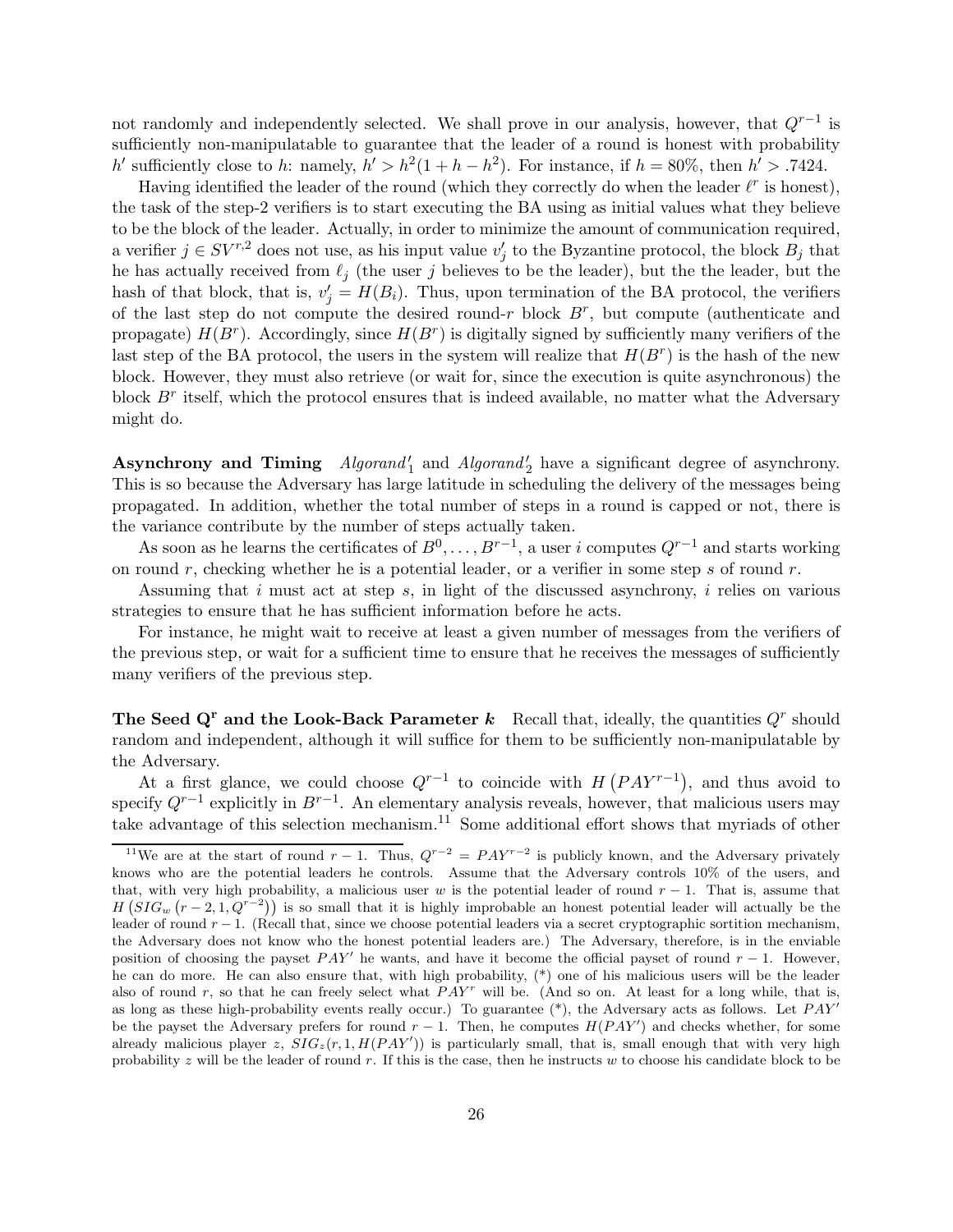alternatives, based on traditional block quantities are easily exploitable by the Adversary to ensure that malicious leaders are very frequent. We instead specifically and inductively define our brand new quantity  $Q<sup>r</sup>$  so as to be able to prove that it is non-manipulatable by the Adversary. Namely,

 $Q^r \triangleq H(SIG_{\ell^r}(Q^{r-1}), r)$ , if  $B^r$  is not the empty block, and  $Q^r \triangleq H(Q^{r-1}, r)$  otherwise.

The intuition of why this construction of  $Q<sup>r</sup>$  works is as follows. Assume for a moment that  $Q^{r-1}$  is truly randomly and independently selected. Then, will so be  $Q^r$ ? When  $\ell^r$  is honest the answer is (roughly speaking) yes. This is so because

$$
H(SIG_{\ell^r}(\cdot), r) : \{0, 1\}^{256} \longrightarrow \{0, 1\}^{256}
$$

is a random function. When  $\ell^r$  is malicious, however,  $Q^r$  is no longer univocally defined from  $Q^{r-1}$ and  $\ell^r$ . There are at least two separate values for  $Q^r$ . One continues to be  $Q^r \triangleq H(SIG_{\ell^r}(Q^{r-1}), r)$ , and the other is  $H(Q^{r-1}, r)$ . Let us first argue that, while the second choice is somewhat arbitrary, a second choice is absolutely mandatory. The reason for this is that a malicious  $\ell^r$  can always cause totally different candidate blocks to be received by the honest verifiers of the second step.<sup>[12](#page-26-0)</sup> Once this is the case, it is easy to ensure that the block ultimately agreed upon via the BA protocol of round r will be the default one, and thus will not contain anyone's digital signature of  $Q^{r-1}$ . But the system must continue, and for this, it needs a leader for round  $r$ . If this leader is automatically and openly selected, then the Adversary will trivially corrupt him. If it is selected by the previous  $Q^{r-1}$  via the same process, than  $\ell^r$  will again be the leader in round  $r+1$ . We specifically propose to use the same secret cryptographic sortition mechanism, but applied to a new Q-quantity: namely,  $H(Q^{r-1}, r)$ . By having this quantity to be the output of H guarantees that the output is random, and by including r as the second input of H, while all other uses of H have one or  $3+$  inputs, "guarantees" that such a  $Q<sup>r</sup>$  is independently selected. Again, our specific choice of alternative  $Q<sup>r</sup>$ does not matter, what matter is that  $\ell^r$  has two choice for  $Q^r$ , and thus he can double his chances to have another malicious user as the next leader.

The options for  $Q<sup>r</sup>$  may even be more numerous for the Adversary who controls a malicious  $\ell<sup>r</sup>$ . For instance, let x, y, and z be three malicious potential leaders of round r such that

$$
H\left(\sigma_x^{r,1}\right) < H\left(\sigma_y^{r,1}\right) < H\left(\sigma_z^{r,1}\right)
$$

and  $H\left(\sigma_z^{r,1}\right)$  is particulary small. That is, so small that there is a good chance that  $H\left(\sigma_z^{r,1}\right)$  is smaller of the hashed credential of every honest potential leader. Then, by asking x to hide his credential, the Adversary has a good chance of having y become the leader of round  $r - 1$ . This implies that he has another option for  $Q^r$ : namely,  $SIG_y(Q^{r-1})$ . Similarly, the Adversary may ask both x and y of withholding their credentials, so as to have z become the leader of round  $r - 1$ and gaining another option for  $Q^r$ : namely,  $SIG_z(Q^{r-1})$ .

Of course, however, each of these and other options has a non-zero chance to fail, because the Adversary cannot predict the hash of the digital signatures of the honest potential users.

 $B_i^{r-1} = (r-1, PAY', H(B^{r-2}).$  Else, he has two other malicious users x and y to keep on generating a new payment  $\wp'$ , from one to the other, until, for some malicious user z (or even for some fixed user z)  $H(SIG_z(PAY' \cup {\wp}))$  is particularly small too. This experiment will stop quite quickly. And when it does the Adversary asks w to propose the candidate block  $B_i^{r-1} = (r-1, PAY' \cup {\varphi}, H(B^{r-2}).$ 

<span id="page-26-0"></span><sup>&</sup>lt;sup>12</sup>For instance, to keep it simple (but extreme), "when the time of the second step is about to expire",  $\ell^r$  could directly email a different candidate block  $B_i$  to each user i. This way, whoever the step-2 verifiers might be, they will have received totally different blocks.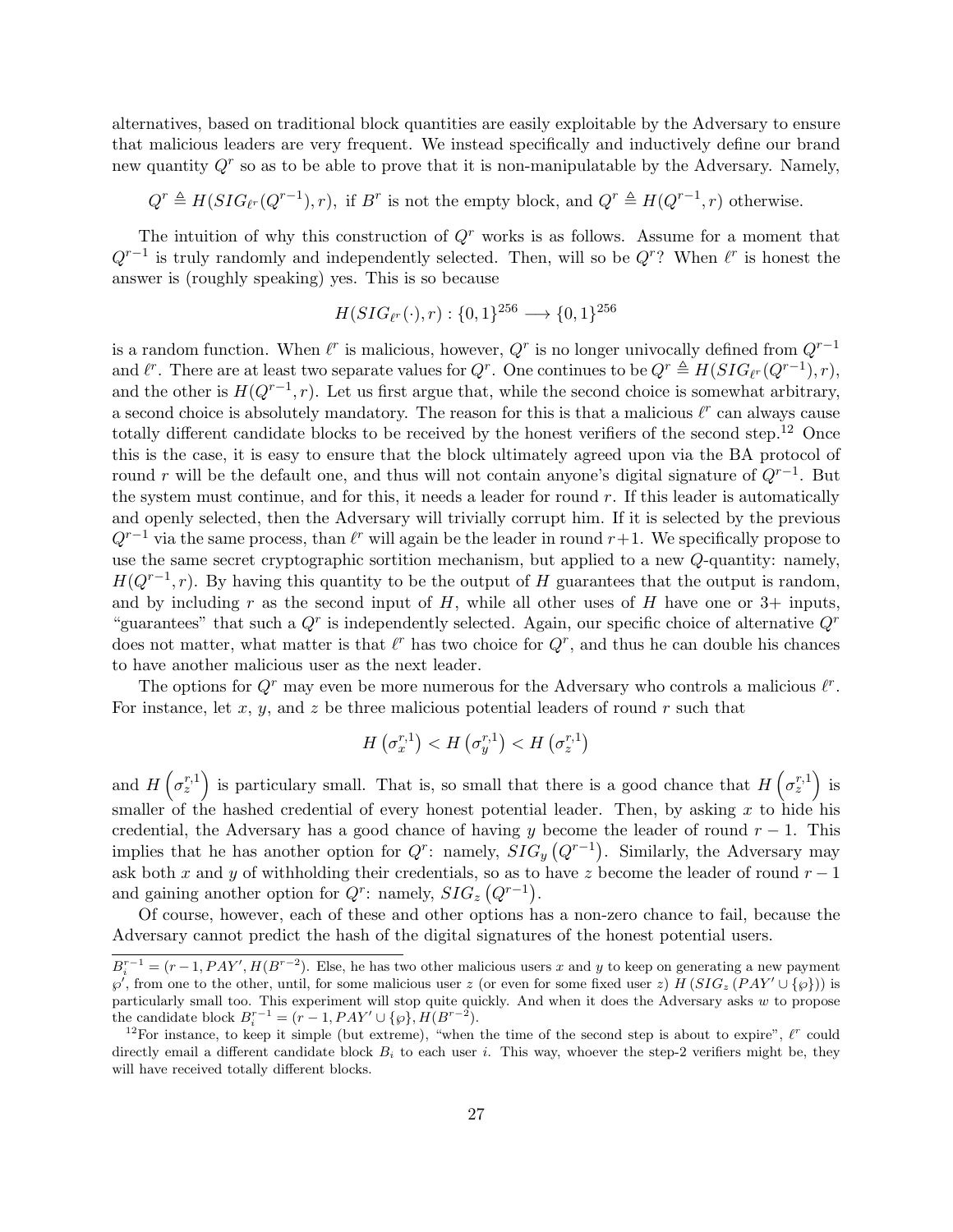A careful, Markov-chain-like analysis shows that, no matter what options the Adversary chooses to make at round  $r-1$ , as long as he cannot inject new users in the system, he cannot decrease the probability of an honest user to be the leader of round  $r + 40$  much below h. This is the reason for which we demand that the potential leaders of round r are users already existing in round  $r - k$ . It is a way to ensure that, at round  $r - k$ , the Adversary cannot alter by much the probability that an honest user become the leader of round  $r$ . In fact, no matter what users he may add to the system in rounds  $r - k$  through r, they are ineligible to become potential leaders (and a fortiori the leader) of round r. Thus the look-back parameter k ultimately is a security parameter. (Although, as we shall see in section [7,](#page-66-0) it can also be a kind of "convenience parameter" as well.)

Ephemeral Keys Although the execution of our protocol cannot generate a fork, except with negligible probability, the Adversary could generate a fork, at the rth block, after the legitimate block r has been generated.

Roughly, once  $B^r$  has been generated, the Adversary has learned who the verifiers of each step of round  $r$  are. Thus, he could therefore corrupt all of them and oblige them to certify a new block  $B<sup>r</sup>$ . Since this fake block might be propagated only after the legitimate one, users that have been paying attention would not be fooled.<sup>[13](#page-27-0)</sup> Nonetheless,  $\overline{B}$ <sup>r</sup> would be syntactically correct and we want to prevent from being manufactured.

We do so by means of a new rule. Essentially, the members of the verifier set  $SV^{r,s}$  of a step s of round r use ephemeral public keys  $pk_i^{r,s}$  to digitally sign their messages. These keys are singleis the corresponding secret keys  $sk_i^{r,s}$  are destroyed once used. This way, if a verifier is use-only and their corresponding secret keys  $sk_i^{r,s}$  are destroyed once used. This way, if a verifier is corrupted later on, the Adversary cannot force him to sign anything else he did not originally sign.

Naturally, we must ensure that it is impossible for the Adversary to compute a new key  $p_i^{r,s}$ i and convince an honest user that it is the right ephemeral key of verifier  $i \in SV^{r,s}$  to use in step s.

#### 4.2 Common Summary of Notations, Notions, and Parameters

#### Notations

- $r \geq 0$ : the current round number.
- $s \geq 1$ : the current step number in round r.
- $B^r$ : the block generated in round r.
- $PK^r$ : the set of public keys by the end of round  $r-1$  and at the beginning of round r.
- $S^r$ : the system status by the end of round  $r-1$  and at the beginning of round  $r$ .<sup>[14](#page-27-1)</sup>
- $PAY^r$ : the payset contained in  $B^r$ .
- $\ell^r$ : round-r leader.  $\ell^r$  chooses the payset  $PAY^r$  of round r (and determines the next  $Q^r$ ).
- $Q^r$ : the seed of round r, a quantity (i.e., binary string) that is generated at the end of round r and is used to choose verifiers for round  $r + 1$ .  $Q<sup>r</sup>$  is independent of the paysets in the blocks and cannot be manipulated by  $\ell^r$ .

<span id="page-27-0"></span><sup>&</sup>lt;sup>13</sup>Consider corrupting the news anchor of a major TV network, and producing and broadcasting today a newsreel showing secretary Clinton winning the last presidential election. Most of us would recognize it as a hoax. But someone getting out of a coma might be fooled.

<span id="page-27-1"></span><sup>&</sup>lt;sup>14</sup>In a system that is not synchronous, the notion of "the end of round  $r-1$ " and "the beginning of round r" need to be carefully defined. Mathematically,  $PK^r$  and  $S^r$  are computed from the initial status  $S^0$  and the blocks  $B^1, \ldots, B^{r-1}.$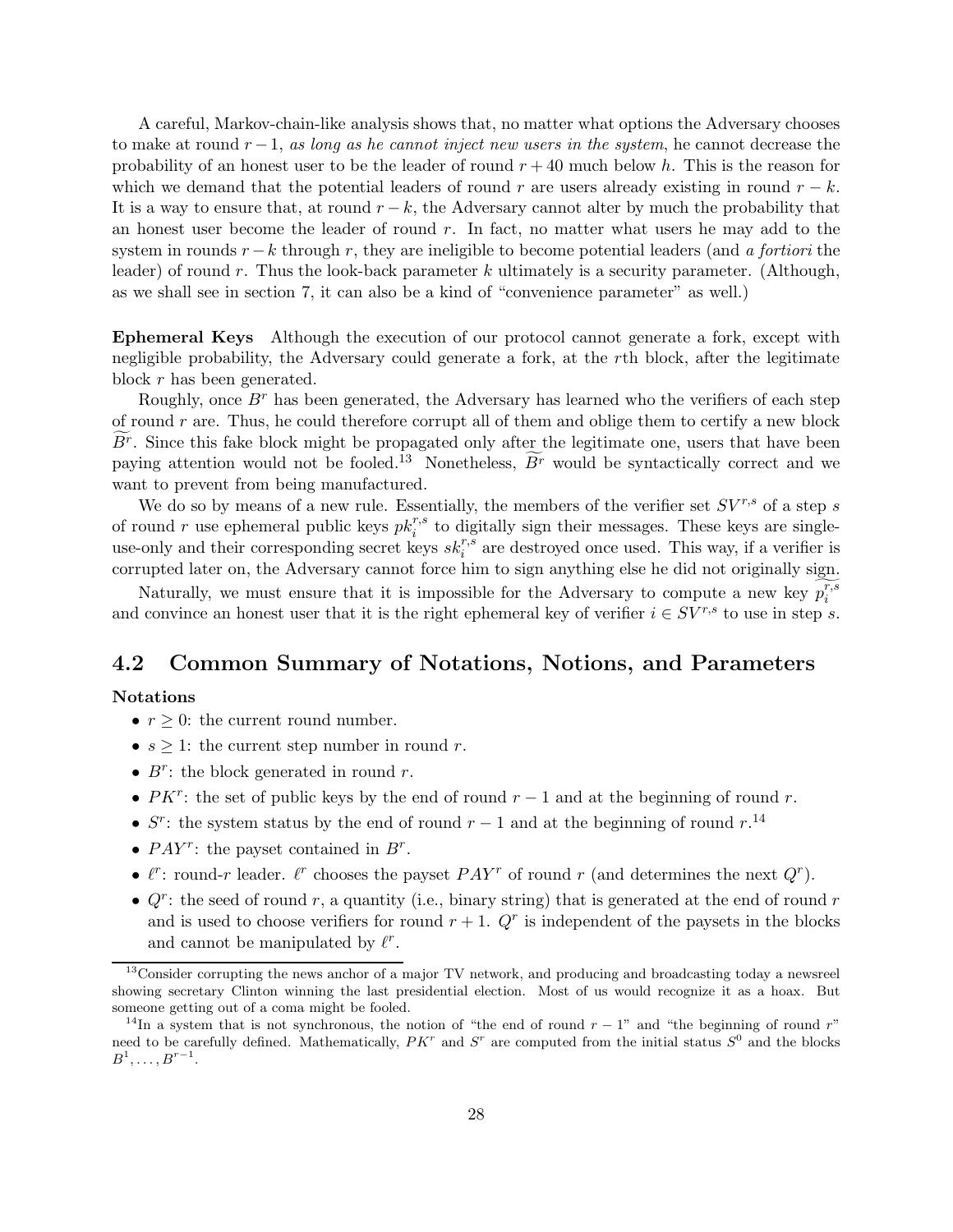- $SV^{r,s}$ : the set of verifiers chosen for step s of round r.
- $SV^r$ : the set of verifiers chosen for round  $r, SV^r = \bigcup_{s \geq 1} SV^{r,s}$ .
- $MSV^{r,s}$  and  $HSV^{r,s}$ : respectively, the set of malicious verifiers and the set of honest verifiers in  $SV^{r,s}$ .  $MSV^{r,s} \cup HSV^{r,s} = SV^{r,s}$  and  $MSV^{r,s} \cap HSV^{r,s} = \emptyset$ .
- $n_1 \in \mathbb{Z}^+$  and  $n \in \mathbb{Z}^+$ : respectively, the expected numbers of potential leaders in each  $SV^{r,1}$ , and the expected numbers of verifiers in each  $SV^{r,s}$ , for  $s > 1$ . Notice that  $n_1 \ll n$ , since we need at least one honest honest member in  $SV^{r,1}$ , but at least a majority of honest members in each  $SV^{r,s}$  for  $s > 1$ .
- $h \in (0, 1)$ : a constant greater than 2/3. h is the honesty ratio in the system. That is, the fraction of honest users or honest money, depending on the assumption used, in each  $PKr$  is at least h.
- H: a cryptographic hash function, modelled as a random oracle.
- $\perp$ : A special string of the same length as the output of H.
- $F \in (0, 1)$ : the parameter specifying the allowed error probability. A probability  $\leq F$  is considered "negligible", and a probability  $\geq 1 - F$  is considered "overwhelming".
- $p_h \in (0,1)$ : the probability that the leader of a round r,  $\ell^r$ , is honest. Ideally  $p_h = h$ . With the existence of the Adversary, the value of  $p_h$  will be determined in the analysis.
- $k \in \mathbb{Z}^+$ : the look-back parameter. That is, round  $r k$  is where the verifiers for round r are chosen from —namely,  $SV^r \subseteq PK^{r-k}$ .<sup>[15](#page-28-0)</sup>
- $p_1 \in (0, 1)$ : for the first step of round r, a user in round  $r k$  is chosen to be in  $SV^{r,1}$  with probability  $p_1 \triangleq \frac{n_1}{|PK^{r-k}|}.$
- $p \in (0, 1)$ : for each step  $s > 1$  of round r, a user in round  $r k$  is chosen to be in  $SV^{r,s}$  with probability  $p \triangleq \frac{n}{|PK^{r-k}|}.$
- CERT<sup>r</sup>: the certificate for  $B^r$ . It is a set of  $t_H$  signatures of  $H(B^r)$  from proper verifiers in round r.
- $\overline{B^r} \triangleq (B^r, CERT^r)$  is a proven block. A user i knows  $B^r$  if he possesses (and successfully verifies) both parts of the proven block. Note that the  $CERT$ <sup>r</sup> seen by different users may be different.
- $\tau_i^r$ : the (local) time at which a user i knows  $B^r$ . In the Algorand protocol each user has his own clock. Different users' clocks need not be synchronized, but must have the same speed. Only for the purpose of the analysis, we consider a reference clock and measure the players' related times with respect to it.
- $\bullet$   $\alpha_i^{r,s}$  $i^{r,s}$  and  $\beta_i^{r,s}$  $i^{r,s}$ : respectively the (local) time a user i starts and ends his execution of Step s of round r.
- $\Lambda$  and  $\lambda$ : essentially, the upper-bounds to, respectively, the time needed to execute Step 1 and the time needed for any other step of the Algorand protocol.

Parameter  $\Lambda$  upper-bounds the time to propagate a single 1MB block. (In our notation,  $\Lambda = \lambda_{\rho,1MB}$ . Recalling our notation, that we set  $\rho = 1$  for simplicity, and that blocks are chosen to be at most 1MB-long, we have  $\Lambda = \lambda_{1,1,MB}$ .

<span id="page-28-0"></span><sup>&</sup>lt;sup>15</sup>Strictly speaking, " $r - k$ " should be "max $\{0, r - k\}$ ".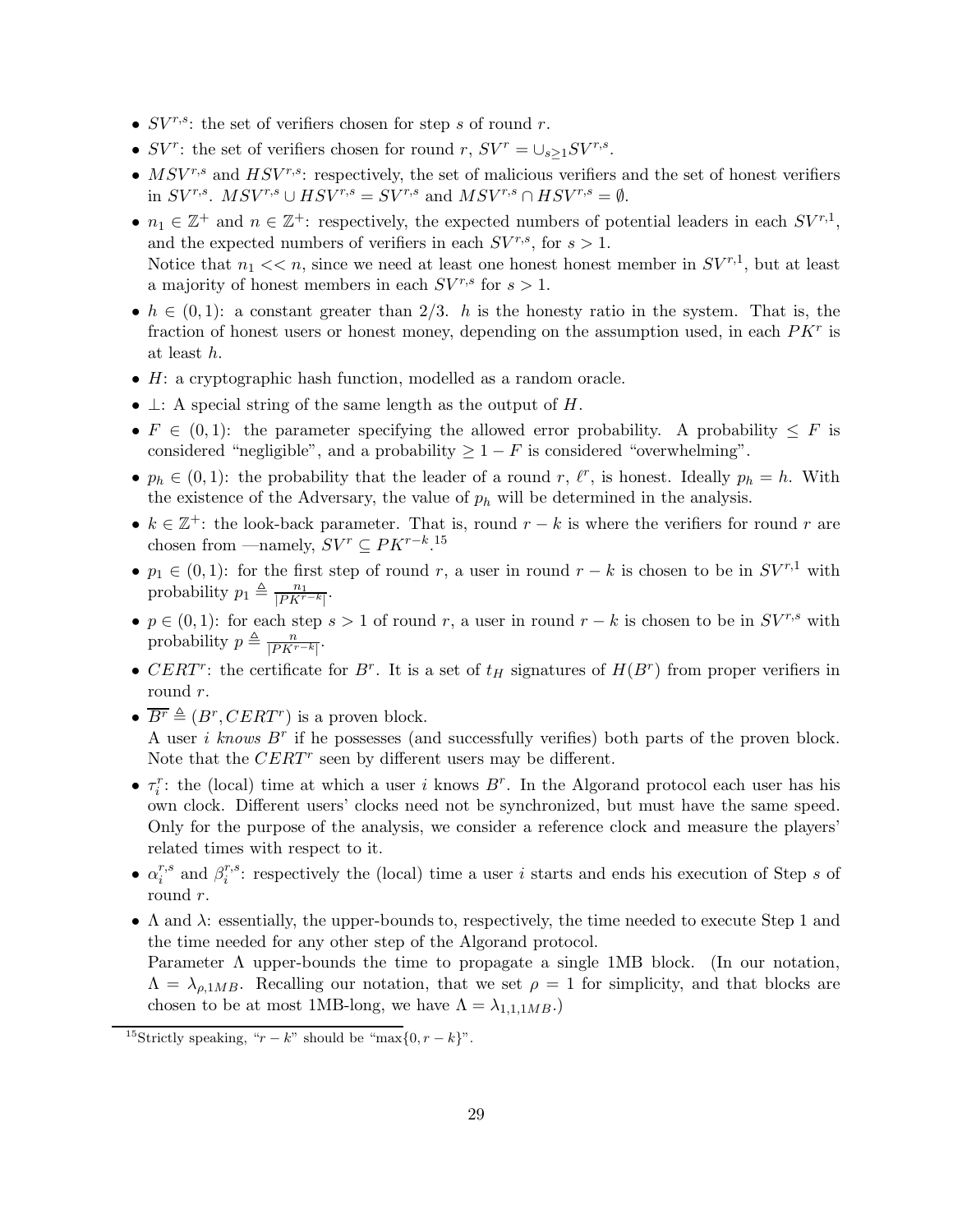Parameter  $\lambda$  upperbounds the time to propagate one small message per verifier in a Step  $s > 1$ . (Using, as in Bitcoin, elliptic curve signatures with 32B keys, a verifier message is 200B long. Thus, in our notation,  $\lambda = \lambda_{n.o.200B}$ . We assume that  $\Lambda = O(\lambda)$ .

#### Notions

• Verifier selection.

For each round r and step  $s > 1$ ,  $SV^{r,s} \triangleq \{i \in PK^{r-k} : .H(SIG_i(r, s, Q^{r-1})) \leq p\}$ . Each user  $i \in PK^{r-k}$  privately computes his signature using his long-term key and decides whether  $i \in SV^{r,s}$  or not. If  $i \in SV^{r,s}$ , then  $SIG_i(r, s, Q^{r-1})$  is i's  $(r, s)$ -credential, compactly denoted by  $\sigma_i^{r,s}$  $\frac{r,s}{i}$ .

For the first step of round r,  $SV^{r,1}$  and  $\sigma_i^{r,1}$  $i^{r,1}$  are similarly defined, with p replaced by  $p_1$ . The verifiers in  $SV^{r,1}$  are potential leaders.

• Leader selection.

User  $i \in SV^{r,1}$  is the leader of round r, denoted by  $\ell^r$ , if  $H(\sigma_i^{r,1})$  $\binom{r,1}{i} \leq H(\sigma^{r,1}_j)$  $j^{(r,1)}$  for all potential leaders  $j \in SV^{r,1}$ . Whenever the hashes of two players' credentials are compared, in the unlikely event of ties, the protocol always breaks ties lexicographically according to the (long-term public keys of the) potential leaders.

By definition, the hash value of player  $\ell^r$ 's credential is also the smallest among all users in  $PK^{r-k}$ . Note that a potential leader cannot privately decide whether he is the leader or not, without seeing the other potential leaders' credentials.

Since the hash values are uniform at random, when  $SV^{r,1}$  is non-empty,  $\ell^r$  always exists and is honest with probability at least h. The parameter  $n_1$  is large enough so as to ensure that each  $SV^{r,1}$  is non-empty with overwhelming probability.

• Block structure.

A non-empty block is of the form  $B^r = (r, PAY^r, SIG_{\ell^r}(Q^{r-1}), H(B^{r-1}))$ , and an empty block is of the form  $B_{\epsilon}^r = (r, \emptyset, Q^{r-1}, H(B^{r-1})).$ 

Note that a non-empty block may still contain an empty payset  $PAY^r$ , if no payment occurs in this round or if the leader is malicious. However, a non-empty block implies that the identity of  $\ell^r$ , his credential  $\sigma_{\ell^r}^{r,1}$  $\frac{r,1}{\ell^r}$  and  $SIG_{\ell^r}(Q^{r-1})$  have all been timely revealed. The protocol guarantees that, if the leader is honest, then the block will be non-empty with overwhelming probability.

• Seed  $Q^r$ .

If B<sup>r</sup> is non-empty, then  $Q^r \triangleq H(SIG_{\ell^r}(Q^{r-1}), r)$ , otherwise  $Q^r \triangleq H(Q^{r-1}, r)$ .

#### Parameters

- Relationships among various parameters.
	- The verifiers and potential leaders of round r are selected from the users in  $PK^{r-k}$ , where k is chosen so that the Adversary cannot predict  $Q^{r-1}$  back at round  $r - k - 1$ with probability better than  $F$ : otherwise, he will be able to introduce malicious users for round  $r - k$ , all of which will be potential leaders/verifiers in round r, succeeding in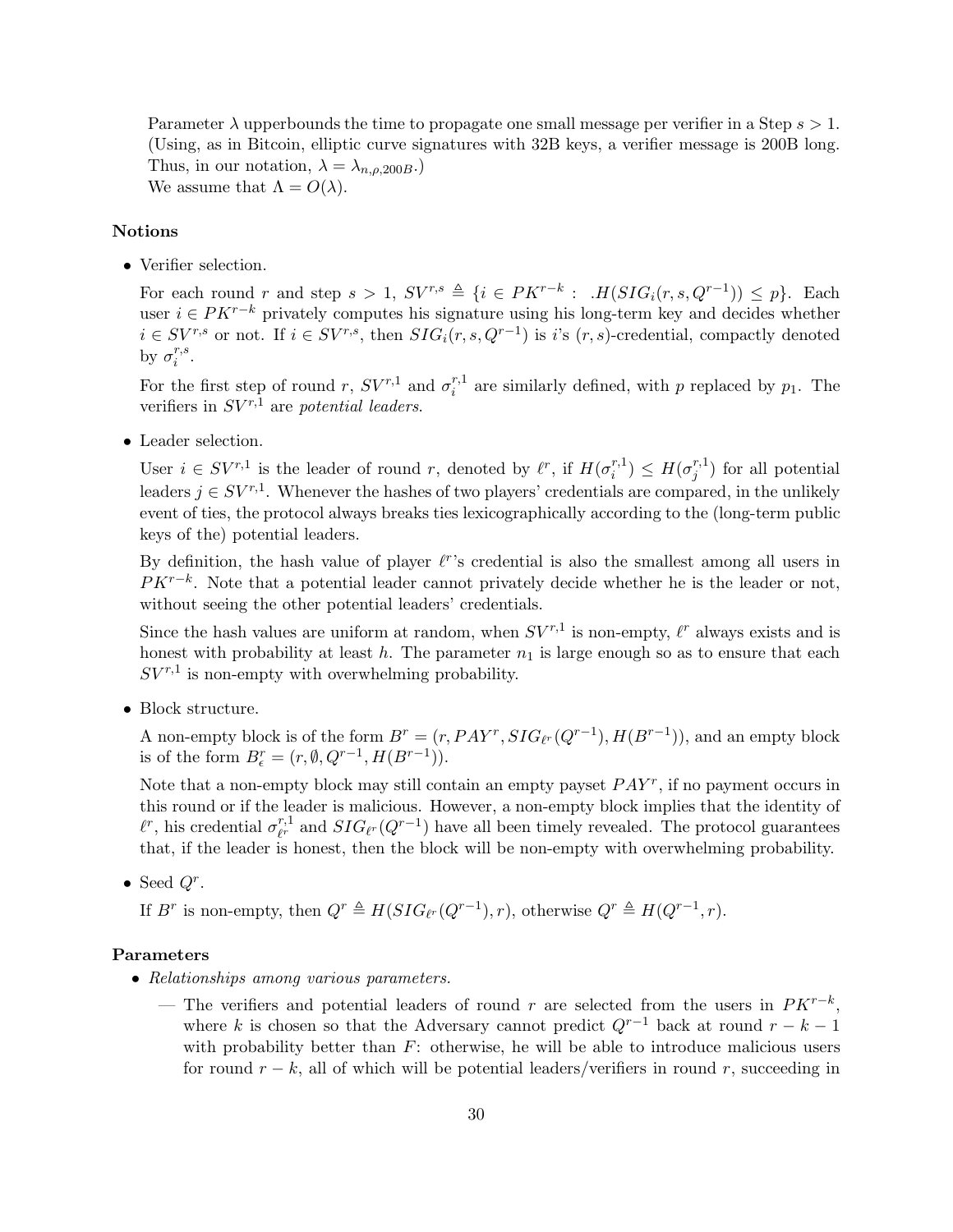having a malicious leader or a malicious majority in  $SV^{r,s}$  for some steps s desired by him.

- For Step 1 of each round r,  $n_1$  is chosen so that with overwhelming probability,  $SV^{r,1} \neq \emptyset$ .
- Example choices of important parameters.
	- The outputs of  $H$  are 256-bit long.
	- $h = 80\%, n_1 = 35.$
	- $-\Lambda = 1$  minute and  $\lambda = 10$  seconds.
- Initialization of the protocol. The protocol starts at time 0 with  $r = 0$ . Since there does not exist " $B^{-1}$ " or " $CERT^{-1}$ ", syntactically  $B^{-1}$  is a public parameter with its third component specifying  $Q^{-1}$ , and all users know  $B^{-1}$  at time 0.

# $5$   $Algorand'_{1}$

In this section, we construct a version of *Algorand'* working under the following assumption.

HONEST MAJORITY OF USERS ASSUMPTION: More than  $2/3$  of the users in each  $P K<sup>r</sup>$  are honest.

In Section [8,](#page-67-0) we show how to replace the above assumption with the desired Honest Majority of Money assumption.

#### 5.1 Additional Notations and Parameters

#### Notations

- $m \in \mathbb{Z}^+$ : the maximum number of steps in the binary BA protocol, a multiple of 3.
- $L^r \leq m/3$ : a random variable representing the number of Bernoulli trials needed to see a 1, when each trial is 1 with probability  $\frac{p_h}{2}$  and there are at most  $m/3$  trials. If all trials fail then  $L^r \triangleq m/3$ .  $L^r$  will be used to upper-bound the time needed to generate block  $B^r$ .
- $t_H = \frac{2n}{3} + 1$ : the number of signatures needed in the ending conditions of the protocol.
- CERT<sup>r</sup>: the certificate for  $B^r$ . It is a set of  $t_H$  signatures of  $H(B^r)$  from proper verifiers in round r.

#### Parameters

- Relationships among various parameters.
	- For each step  $s > 1$  of round r, n is chosen so that, with overwhelming probability,  $|HSV^{r,s}| > 2|MSV^{r,s}|$  and  $|HSV^{r,s}| + 4|MSV^{r,s}| < 2n$ .

The closer to 1 the value of h is, the smaller n needs to be. In particular, we use (variants of) Chernoff bounds to ensure the desired conditions hold with overwhelming probability.

- m is chosen such that  $L^r < m/3$  with overwhelming probability.
- Example choices of important parameters.

$$
- F = 10^{-12}.
$$

—  $n \approx 1500$ ,  $k = 40$  and  $m = 180$ .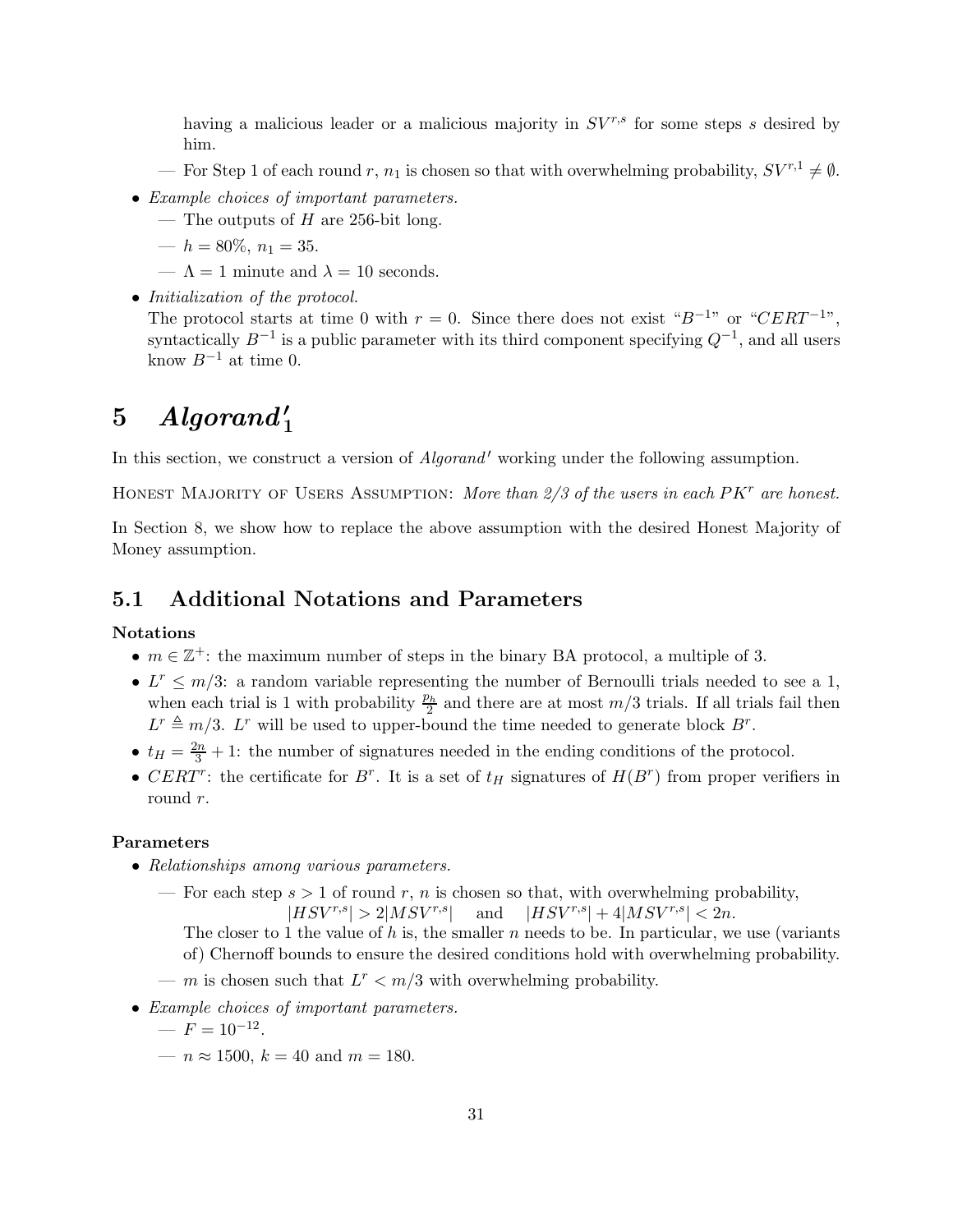## $5.2$  Implementing Ephemeral Keys in  $\it Algorand'_1$

As already mentioned, we wish that a verifier  $i \in SV^{r,s}$  digitally signs his message  $m_i^{r,s}$  $i^{r,s}$  of step s in round r, relative to an ephemeral public key  $pk_i^{r,s}$ , using an ephemeral secrete key  $sk_i^{r,s}$  that he promptly destroys after using. We thus need an efficient method to ensure that every user can verify that  $pk_i^{r,s}$  is indeed the key to use to verify *i*'s signature of  $m_i^{r,s}$  $i^{r,s}$ . We do so by a (to the best of our knowledge) new use of identity-based signature schemes.

At a high level, in such a scheme, a central authority A generates a public master key,  $PMK$ , and a corresponding secret master key,  $SMK$ . Given the identity, U, of a player U, A computes, via  $SMK$ , a secret signature key  $sk_U$  relative to the public key U, and privately gives  $sk_U$  to U. (Indeed, in an identity-based digital signature scheme, the public key of a user U is U itself!) This way, if A destroys SMK after computing the secret keys of the users he wants to enable to produce digital signatures, and does not keep any computed secret key, then  $U$  is the only one who can digitally sign messages relative to the public key  $U$ . Thus, anyone who knows "U's name". automatically knows  $U$ 's public key, and thus can verify  $U$ 's signatures (possibly using also the public master key PMK).

In our application, the authority A is user i, and the set of all possible users U coincides with the round-step pair  $(r, s)$  in  $-\text{say}-S = \{i\} \times \{r', \ldots, r' + 10^6\} \times \{1, \ldots, m+3\}$ , where r' is a given round, and  $m + 3$  the upperbound to the number of steps that may occur within a round. This way,  $pk_i^{r,s} \triangleq (i, r, s)$ , so that everyone seeing i's signature  $SIG_{pk_i^{r,s}}^{r,s}(m_i^{r,s})$ probability, immediately verify it for the first million rounds r following r'.  $i^{(r,s)}$  can, with overwhelming

In other words, i first generates  $PMK$  and  $SMK$ . Then, he publicizes that  $PMK$  is i's master public key for any round  $r \in [r', r' + 10^6]$ , and uses SMK to privately produce and store the secret key  $sk_i^{r,s}$  for each triple  $(i, r, s) \in S$ . This done, he destroys  $SMK$ . If he determines that he is not part of  $SV^{r,s}$ , then i may leave  $sk_i^{r,s}$  alone (as the protocol does not require that he aunthenticates any message in Step s of round r). Else, i first uses  $sk_i^{r,s}$  to digitally sign his message  $m_i^{r,s}$  $i^{r,s}$ , and then destroys  $sk_i^{r,s}$ .

Note that  $i$  can publicize his first public master key when he first enters the system. That is, the same payment  $\wp$  that brings i into the system (at a round r' or at a round close to r'), may also specify, at *i*'s request, that *i*'s public master key for any round  $r \in [r', r' + 10^6]$  is  $PMK$  —e.g., by including a pair of the form  $(PMK, [r', r' + 10^6])$ .

Also note that, since  $m+3$  is the maximum number of steps in a round, assuming that a round takes a minute, the stash of ephemeral keys so produced will last  $i$  for almost two years. At the same time, these ephemeral secret keys will not take  $i$  too long to produce. Using an elliptic-curve based system with 32B keys, each secret key is computed in a few microseconds. Thus, if  $m + 3 = 180$ , then all 180M secret keys can be computed in less than one hour.

When the current round is getting close to  $r' + 10^6$ , to handle the next million rounds, i generates a new  $(PMK', SMK')$  pair, and informs what his next stash of ephemeral keys is by —for example— having  $SIG_i(PMK', [r'+10^6+1, r'+2 \cdot 10^6+1])$  enter a new block, either as a separate "transaction" or as some additional information that is part of a payment. By so doing, i informs everyone that he/she should use  $PMK'$  to verify i's ephemeral signatures in the next million rounds. And so on.

(Note that, following this basic approach, other ways for implementing ephemeral keys without using identity-based signatures are certainly possible. For instance, via Merkle trees.<sup>[16](#page-31-0)</sup>)

<span id="page-31-0"></span><sup>&</sup>lt;sup>16</sup>In this method, *i* generates a public-secret key pair  $(pk_i^{r,s}, sk_i^{r,s})$  for each round-step pair  $(r, s)$  in  $-say$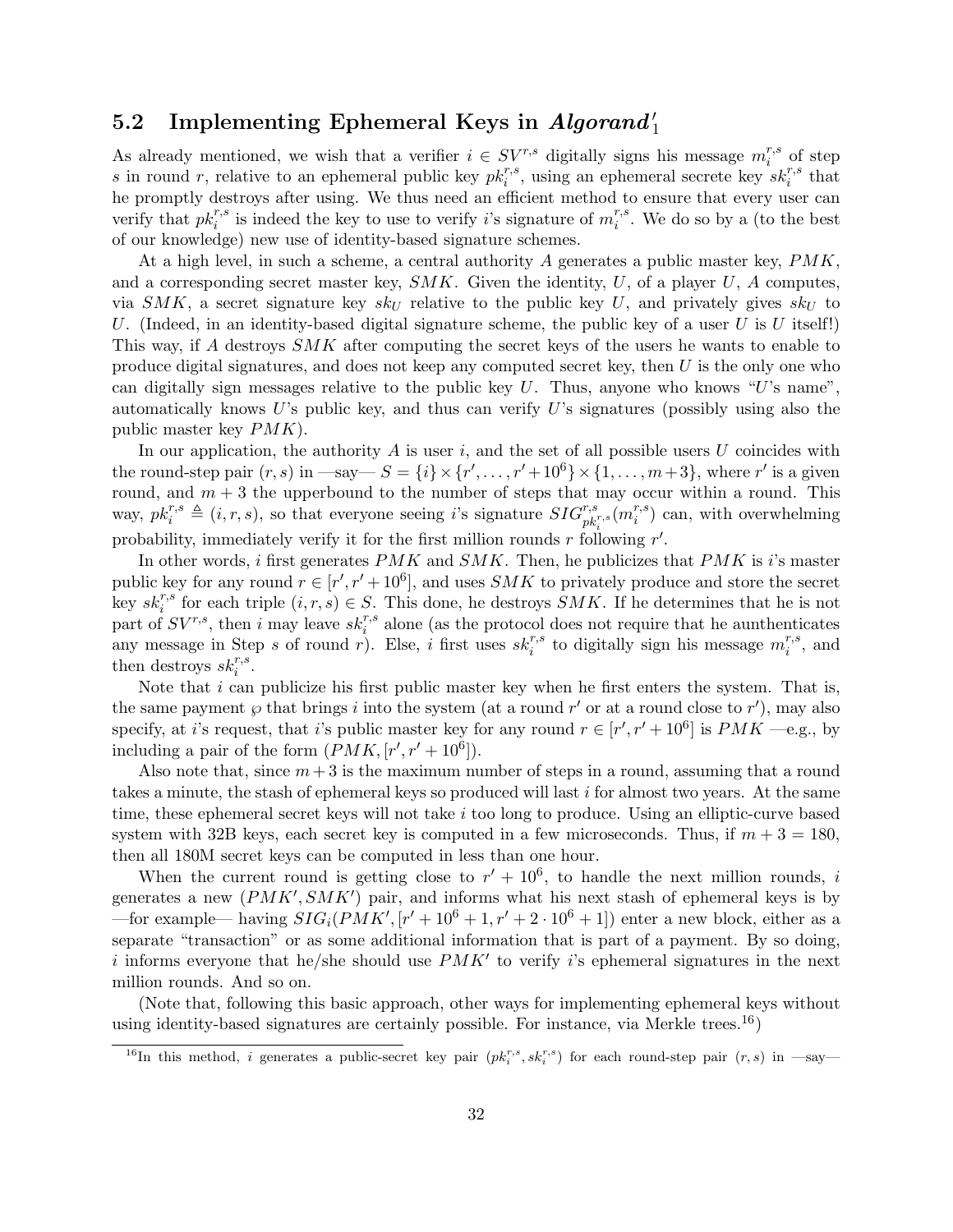Other ways for implementing ephemeral keys are certainly possible —e.g., via Merkle trees.

# 5.3 Matching the Steps of  $Algorithm'_{1}$  with those of  $BA^{\star}$

As we said, a round in  $Algorithm'_{1}$  has at most  $m+3$  steps.

STEP 1. In this step, each potential leader i computes and propagates his candidate block  $B_i^r$ , together with his own credential,  $\sigma_i^{r,1}$  $\frac{r,1}{i}$ .

Recall that this credential *explicitly* identifies *i*. This is so, because  $\sigma_i^{r,1} \triangleq SIG_i(r, 1, Q^{r-1})$ .

Potential verifier i also propagates, as part of his message, his proper digital signature of  $H(B_i^r)$ . Not dealing with a payment or a credential, this signature of  $i$  is relative to his ephemeral public key  $pk_i^{r,1}$ : that is, he propagates  $sig_{pk_i^{r,1}}(H(B_i^r))$ .

Given our conventions, rather than propagating  $B_i^r$  and  $sig_{pk_i^{r,1}}(H(B_i^r))$ , he could have propagated  $SIG_{pk_i^{r,1}}(H(B_i^r))$ . However, in our analysis we need to have explicit access to  $\label{eq:sign} sig_{pk_{i}^{r,1}}(H(B_{i}^{r})).$ 

STEPS 2. In this step, each verifier i sets  $\ell_i^r$  to be the potential leader whose hashed credential is the smallest, and  $B_i^r$  to be the block proposed by  $\ell_i^r$ . Since, for the sake of efficiency, we wish to agree on  $H(B^r)$ , rather than directly on  $B^r$ , *i* propagates the message he would have propagated in the first step of  $BA^*$  with initial value  $v'_i = H(B_i^r)$ . That is, he propagates  $v'_i$ , after ephemerally signing it, of course. (Namely, after signing it relative to the right ephemeral public key, which in this case is  $pk_i^{r,2}$ .) Of course too, i also transmits his own credential.

Since the first step of  $BA^*$  consists of the first step of the graded consensus protocol  $GC$ , Step 2 of Algorand' corresponds to the first step of GC.

- STEPS 3. In this step, each verifier  $i \in SV^{r,2}$  executes the second step of  $BA^*$ . That is, he sends the same message he would have sent in the second step of  $GC$ . Again, i's message is ephemerally signed and accompanied by i's credential. (From now on, we shall omit saying that a verifier ephemerally signs his message and also propagates his credential.)
- STEP 4. In this step, every verifier  $i \in SV^{r,4}$  computes the output of  $GC$ ,  $(v_i, g_i)$ , and ephemerally signs and sends the same message he would have sent in the third step of  $BA^*$ , that is, in the first step of  $BBA^*$ , with initial bit 0 if  $g_i = 2$ , and 1 otherwise.
- STEP  $s = 5, \ldots, m + 2$ . Such a step, if ever reached, corresponds to step  $s 1$  of  $BA^*$ , and thus to step  $s - 3$  of  $BBA^*$ .

Since our propagation model is sufficiently asynchronous, we must account for the possibility that, in the middle of such a step s, a verifier  $i \in SV^{r,s}$  is reached by information proving him that block  $B^r$  has already been chosen. In this case, i stops his own execution of round r of Algorand', and starts executing his round- $(r + 1)$  instructions.

 $\{r', \ldots, r' + 10^6\} \times \{1, \ldots, m + 3\}$ . Then he orders these public keys in a canonical way, stores the jth public key in the jth leaf of a Merkle tree, and computes the root value  $R_i$ , which he publicizes. When he wants to sign a message relative to key  $pk_i^{r,s}$ , i not only provides the actual signature, but also the authenticating path for  $pk_i^{r,s}$ relative to  $R_i$ . Notice that this authenticating path also proves that  $pk_i^{r,s}$  is stored in the jth leaf. The rest of the details can be easily filled.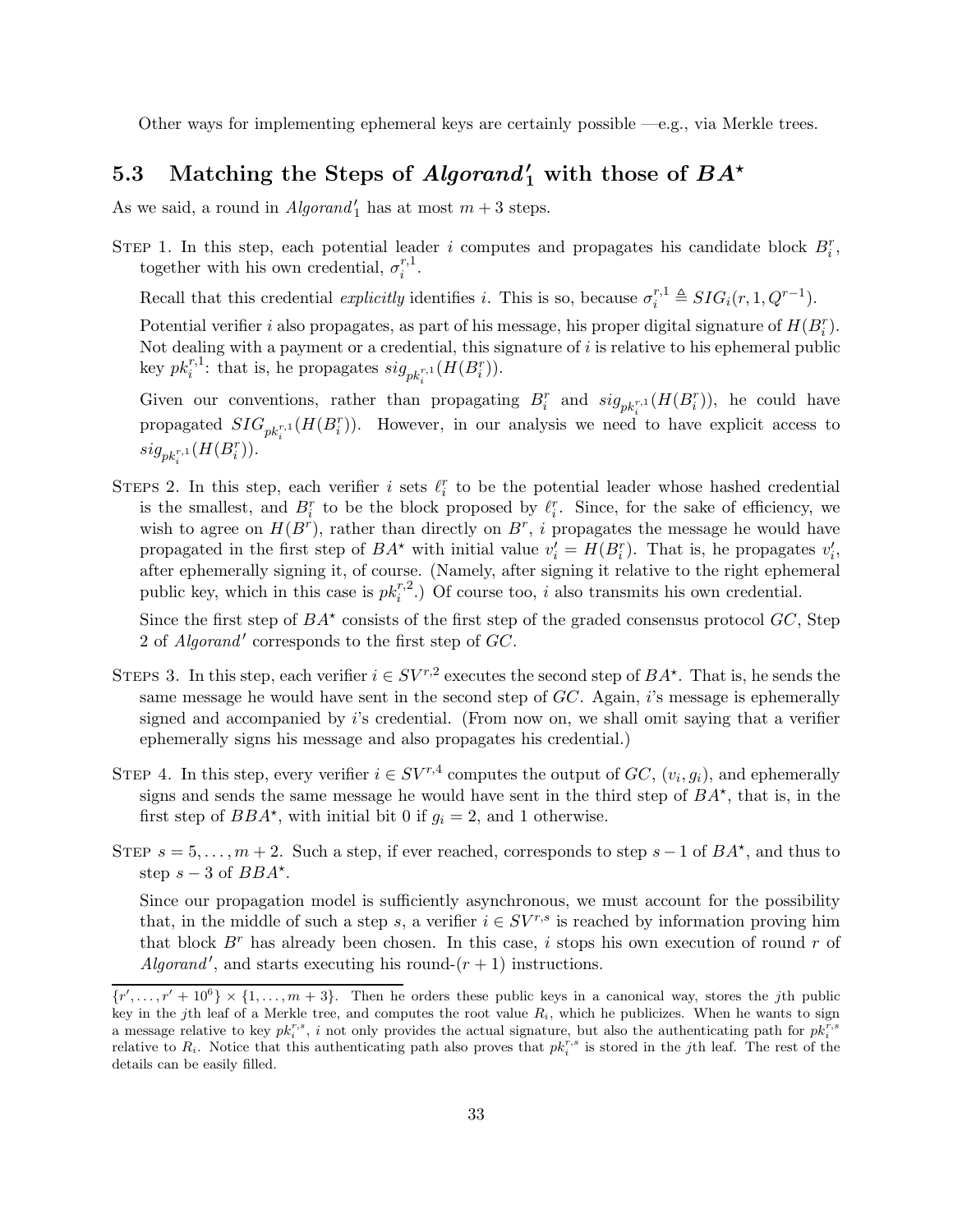Accordingly, the instructions of a verifier  $i \in SV^{r,s}$ , in addition to the instructions corresponding to Step  $s - 3$  of  $BBA^*$ , include checking whether the execution of  $BBA^*$  has halted in a prior Step s'. Since  $BBA^*$  can only halt is a Coin-Fixed-to-0 Step or in a Coin-Fixed-to-1 step, the instructions distinguish whether

A (Ending Condition 0):  $s' - 2 \equiv 0 \mod 3$ , or

B (Ending Condition 1):  $s' - 2 \equiv 1 \mod 3$ .

In fact, in case A, the block  $B^r$  is non-empty, and thus additional instructions are necessary to ensure that i properly reconstructs  $B^r$ , together with its proper certificate  $CERT^r$ . In case B, the block  $B^r$  is empty, and thus i is instructed to set  $B^r = B^r_{\varepsilon} = (r, \emptyset, H(Q^{r-1}, r), H(B^{r-1})),$ and to compute CERT<sup>r</sup>.

If, during his execution of step s, i does not see any evidence that the block  $B<sup>r</sup>$  has already been generated, then he sends the same message he would have sent in step  $s - 3$  of  $BBA^*$ .

STEP  $m + 3$ . If, during step  $m + 3$ ,  $i \in SV^{r,m+3}$  sees that the block  $B^r$  was already generated in a prior step s ′ , then he proceeds just as explained above.

Else, rather then sending the same message he would have sent in step m of  $BBA^*$ , i is instructed, based on the information in his possession, to compute  $B<sup>r</sup>$  and its corresponding certificate  $CERT<sup>r</sup>$ .

Recall, in fact, that we upperbound by  $m + 3$  the total number of steps of a round.

#### 5.4 The Actual Protocol

Recall that, in each step s of a round r, a verifier  $i \in SV^{r,s}$  uses his long-term public-secret key pair to produce his credential,  $\sigma_i^{r,s} \triangleq SIG_i(r, s, Q^{r-1})$ , as well as  $SIG_i(Q^{r-1})$  in case  $s = 1$ . Verifier i uses his ephemeral secret key  $sk_i^{r,s}$  to sign his  $(r, s)$ -message  $m_i^{r,s}$  $\binom{r,s}{i}$ . For simplicity, when r and s are clear, we write  $esig_i(x)$  rather than  $sig_{pk_i^{r,s}}(x)$  to denote *i*'s proper ephemeral signature of a value x in step s of round r, and write  $ESIG_i(x)$  instead of  $SIG_{pk_i^{r,s}}(x)$  to denote  $(i, x, esig_i(x))$ .

Step 1: Block Proposal

Instructions for every user  $i \in PK^{r-k}$ : User i starts his own Step 1 of round r as soon as he knows  $B^{r-1}$ .

- User i computes  $Q^{r-1}$  from the third component of  $B^{r-1}$  and checks whether  $i \in SV^{r,1}$  or not.
- If  $i \notin SV^{r,1}$ , then i stops his own execution of Step 1 right away.
- If  $i \in SV^{r,1}$ , that is, if i is a potential leader, then he collects the round-r payments that have been propagated to him so far and computes a maximal payset  $PAY_i^r$  from them. Next, he been propagated to min so far and computes a maximal payset  $T A T_i$  from them. Next, he computes his "candidate block"  $B_i^r = (r, P A Y_i^r, S I G_i (Q^{r-1}), H(B^{r-1}))$ . Finally, he computes the message  $m_i^{r,1} = (B_i^r, esig_i(H(B_i^r)), \sigma_i^{r,1})$  $i^{r,1}_{i}$ , destroys his ephemeral secret key  $sk_i^{r,1}$ , and then propagates  $m_i^r$  $_{i}^{r,1}.$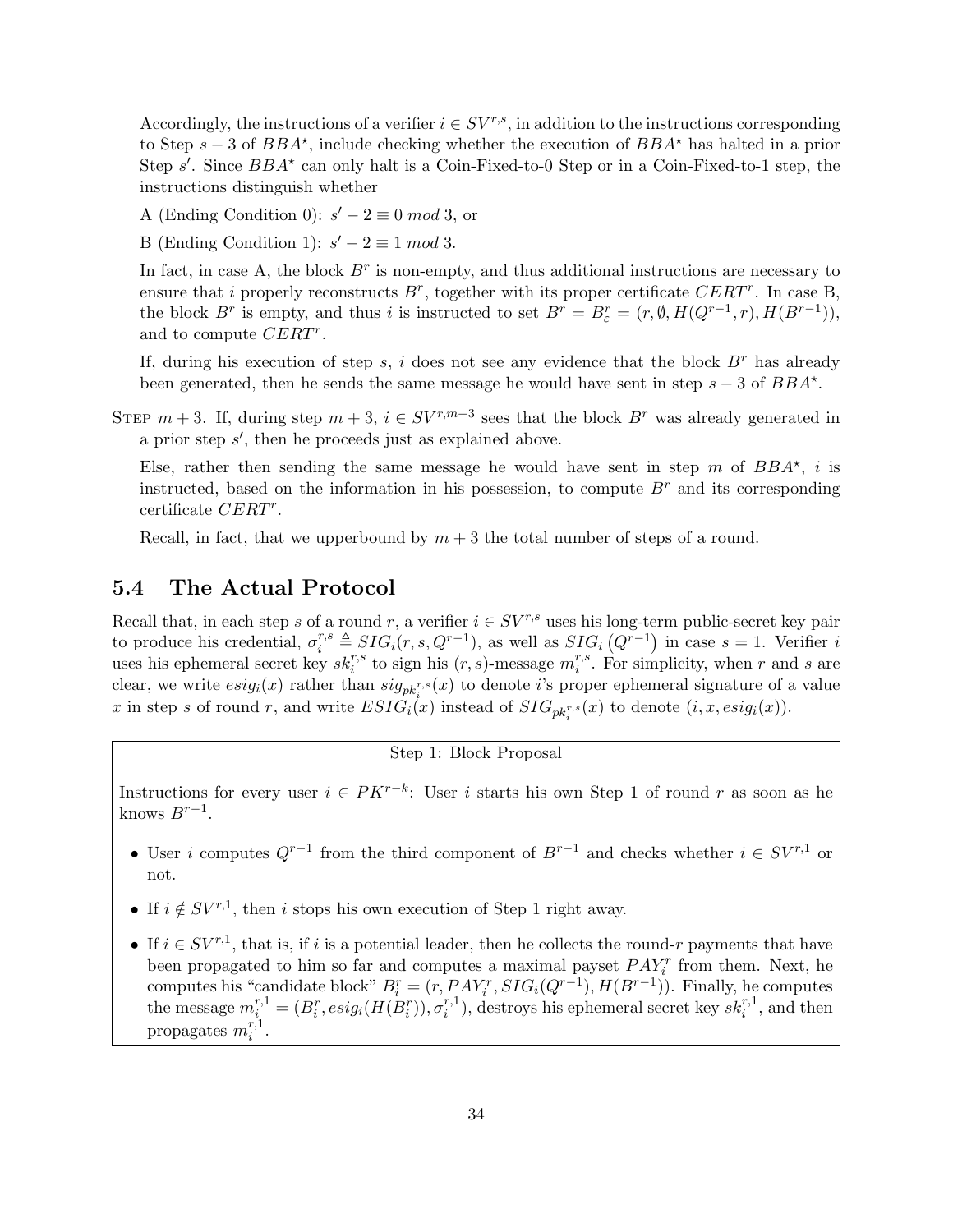**Remark.** In practice, to shorten the global execution of Step 1, it is important that the  $(r, 1)$ messages are *selectively propagated*. That is, for every user i in the system, for the first  $(r, 1)$ -message that he ever receives and successfully verifies,<sup>[17](#page-34-0)</sup> player i propagates it as usual. For all the other  $(r, 1)$ -messages that player *i* receives and successfully verifies, he propagates it only if the hash value of the credential it contains is the smallest among the hash values of the credentials contained in all  $(r, 1)$ -messages he has received and successfully verified so far. Furthermore, as suggested by Georgios Vlachos, it is useful that each potential leader i also propagates his credential  $\sigma_i^{r,1}$ i separately: those small messages travel faster than blocks, ensure timely propagation of the  $m_i^{r,1}$  $j^{r,1}$ 's where the contained credentials have small hash values, while make those with large hash values disappear quickly.

Step 2: The First Step of the Graded Consensus Protocol GC

Instructions for every user  $i \in PK^{r-k}$ : User i starts his own Step 2 of round r as soon as he knows  $B^{r-1}$ .

- User i computes  $Q^{r-1}$  from the third component of  $B^{r-1}$  and checks whether  $i \in SV^{r,2}$  or not.
- If  $i \notin SV^{r,2}$  then i stops his own execution of Step 2 right away.
- If  $i \in SV^{r,2}$ , then after waiting an amount of time  $t_2 \triangleq \lambda + \Lambda$ , *i* acts as follows.
	- 1. He finds the user  $\ell$  such that  $H(\sigma_i^{r,1})$  $\binom{r,1}{\ell} \leq H(\sigma_j^{r,1})$  $j^{r,1}_{j}$ ) for all credentials  $\sigma_j^{r,1}$  $j^{r,1}$  that are part of the successfully verified  $(r, 1)$ -mess[a](#page-34-1)ges he has received so far.<sup>a</sup>
	- 2. If he has received from  $\ell$  a valid message  $m_{\ell}^{r,1} = (B_{\ell}^{r}, e^{i\theta_{\ell}}(H(B_{\ell}^{r})), \sigma_{\ell}^{r,1})$  $\binom{r,1}{\ell}$  $\binom{r,1}{\ell}$  $\binom{r,1}{\ell}$ , then *i* sets  $v'_i \triangleq H(B_{\ell}^r)$ ; otherwise *i* sets  $v'_i \triangleq \perp$ .
	- 3. i computes the message  $m_i^{r,2} \triangleq (ESIG_i(v_i'), \sigma_i^{r,2})$  $i^{r,2}_{i}$ ,<sup>[c](#page-34-3)</sup> destroys his ephemeral secret key  $sk_i^{r,2}$ , and then propagates  $m_i^{r,2}$  $i^{r,z}$ .

<span id="page-34-1"></span><sup>a</sup>Essentially, user *i* privately decides that the leader of round r is user  $\ell$ .

<span id="page-34-2"></span><sup>b</sup>Again, player  $\ell$ 's signatures and the hashes are all successfully verified, and  $PAY_{\ell}^{r}$  in  $B_{\ell}^{r}$  is a valid payset for round  $r$  —although i does not check whether  $PAY_{\ell}^r$  is maximal for  $\ell$  or not.

<span id="page-34-3"></span><sup>c</sup>The message  $m_i^{r,2}$  signals that player i considers  $v_i'$  to be the hash of the next block, or considers the next block to be empty.

<span id="page-34-0"></span><sup>&</sup>lt;sup>17</sup>That is, all the signatures are correct and both the block and its hash are valid —although i does not check whether the included payset is maximal for its proposer or not.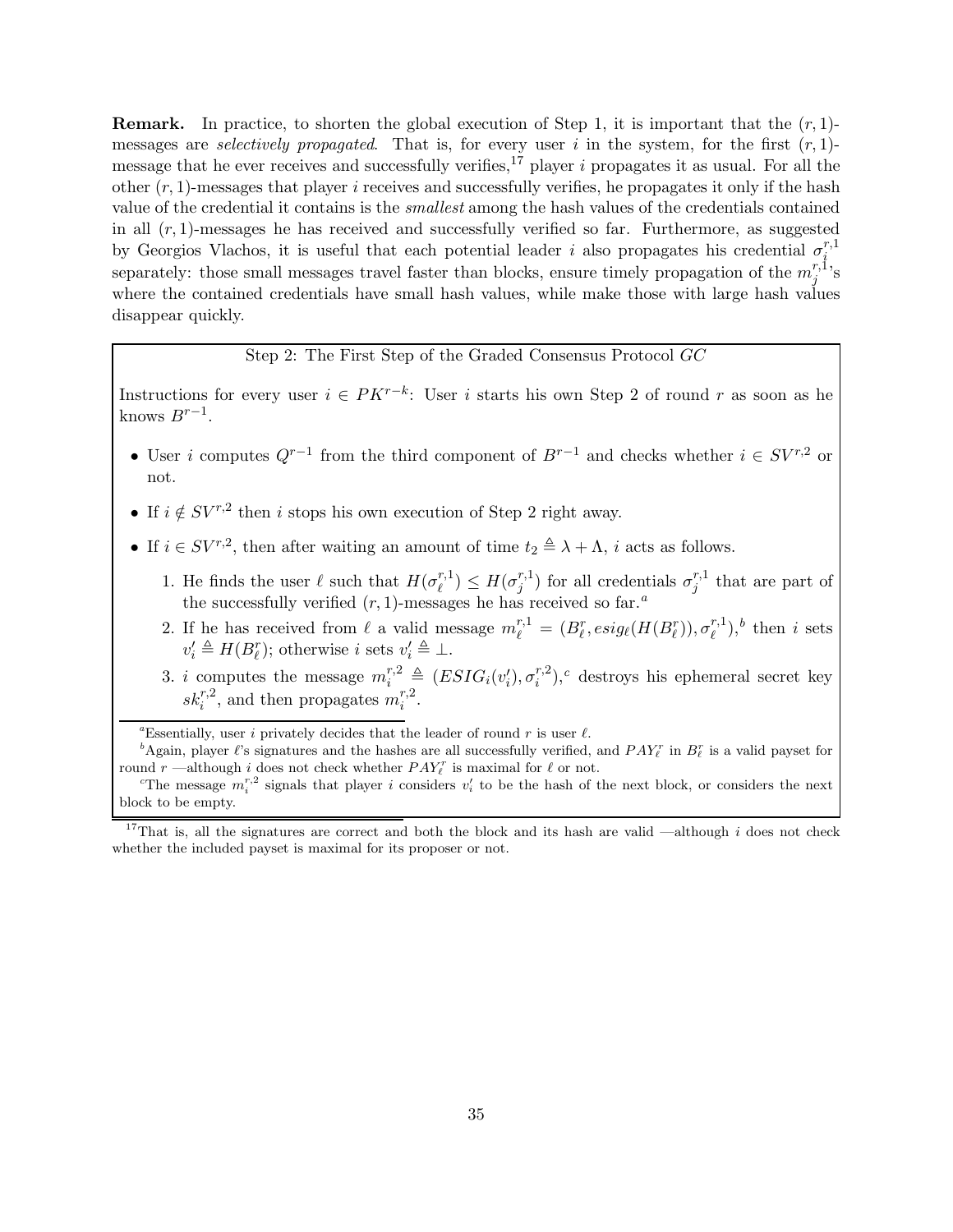#### Step 3: The Second Step of GC

Instructions for every user  $i \in PK^{r-k}$ : User i starts his own Step 3 of round r as soon as he knows  $B^{r-1}$ .

- User i computes  $Q^{r-1}$  from the third component of  $B^{r-1}$  and checks whether  $i \in SV^{r,3}$  or not.
- If  $i \notin SV^{r,3}$ , then i stops his own execution of Step 3 right away.
- If  $i \in SV^{r,3}$ , then after waiting an amount of time  $t_3 \triangleq t_2 + 2\lambda = 3\lambda + \Lambda$ , i acts as follows.
	- 1. If there exists a value  $v' \neq \perp$  such that, among all the valid messages  $m_i^{r,2}$  $j^{r,2}$  he has received, more than 2/3 of them are of the form  $(ESIG_j(v'), \sigma_i^{r,2})$  $j^{r,2}_{j}$ , without [a](#page-35-0)ny contradiction,<sup>a</sup> then he computes the message  $m_i^{r,3} \triangleq (ESIG_i(v'), \sigma_i^{r,3})$ <sup>r,3</sup>). Otherwise, he computes  $m_i^{r,3} \triangleq$  $(ESIG_i(\bot), \sigma_i^{r,3})$  $i^{(r,s)}$ .
	- 2. *i* destroys his ephemeral secret key  $sk_i^{r,3}$ , and then propagates  $m_i^{r,3}$  $i^{r, \mathsf{d}}$ .

<span id="page-35-0"></span><sup>a</sup>That is, he has not received two valid messages containing  $ESIG_j(v')$  and a different  $ESIG_j(v'')$  respectively, from a player j. Here and from here on, except in the Ending Conditions defined later, whenever an honest player wants messages of a given form, messages contradicting each other are never counted or considered valid.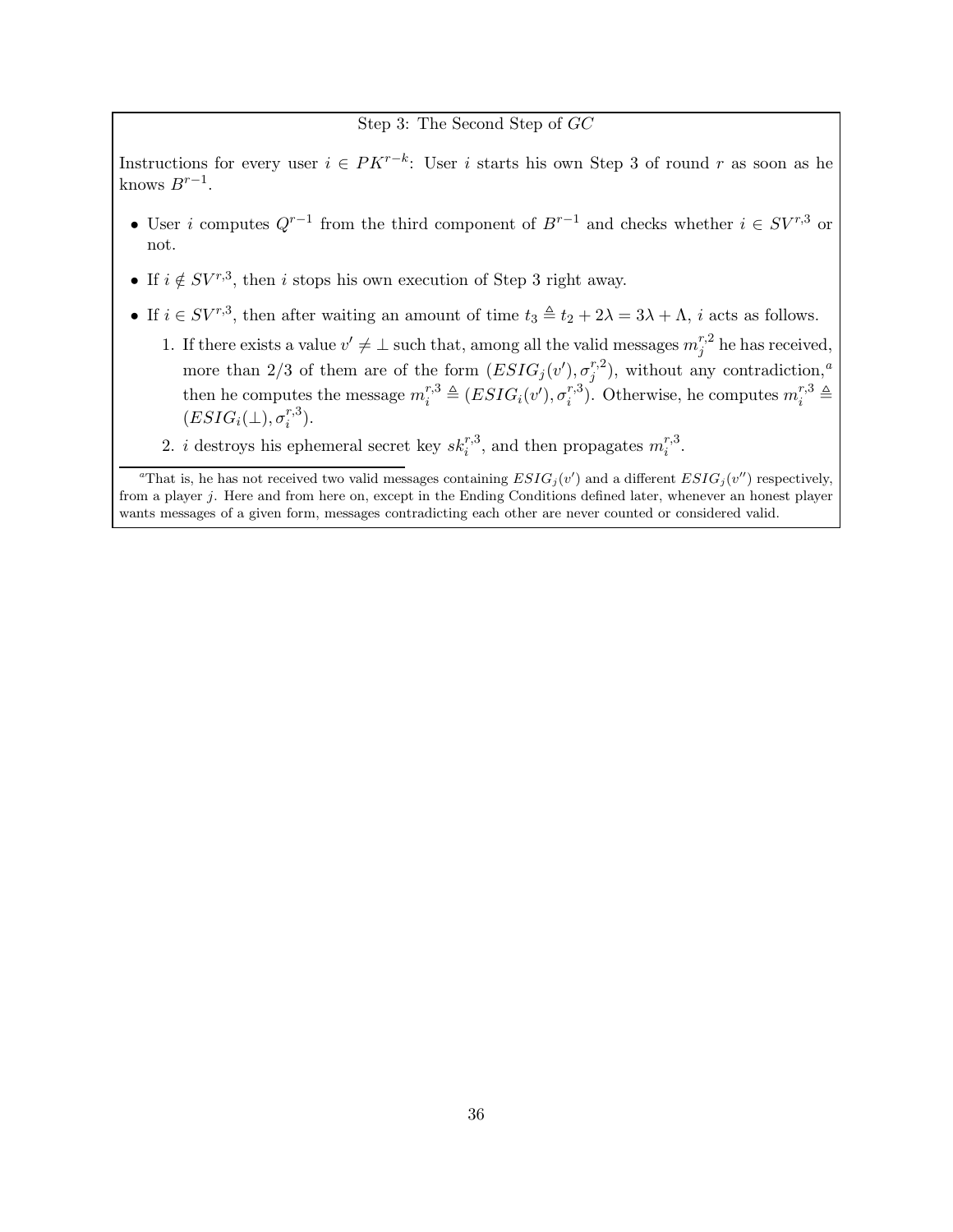### Step 4: Output of  $GC$  and The First Step of  $BBA^*$

Instructions for every user  $i \in PK^{r-k}$ : User i starts his own Step 4 of round r as soon as he knows  $B^{r-1}$ .

- User i computes  $Q^{r-1}$  from the third component of  $B^{r-1}$  and checks whether  $i \in SV^{r,4}$  or not.
- If  $i \notin SV^{r,4}$ , then i his stops his own execution of Step 4 right away.
- If  $i \in SV^{r,4}$ , then after waiting an amount of time  $t_4 \triangleq t_3 + 2\lambda = 5\lambda + \Lambda$ , i acts as follows.
	- 1. He computes  $v_i$  and  $g_i$ , the output of GC, as follows.
		- (a) If there exists a value  $v' \neq \perp$  such that, among all the valid messages  $m_i^{r,3}$  $j^{r,s}$  he has received, more than 2/3 of them are of the form  $(ESIG<sub>j</sub>(v'), \sigma<sub>j</sub><sup>r,3</sup>)$  $j^{(r,s)}$ , then he sets  $v_i \triangleq v'$  and  $g_i \triangleq 2$ .
		- (b) Otherwise, if there exists a value  $v' \neq \perp$  such that, among all the valid messages  $m^{r,3}_i$  $j^{r,3}$  he has received, more than 1/3 of them are of the form  $(ESIG_j(v'), \sigma_j^{r,3})$  $j^{(r,s)}$ , then he sets  $v_i \triangleq v'$  $v_i \triangleq v'$  $v_i \triangleq v'$  and  $g_i \triangleq 1$ .<sup>a</sup>
		- (c) Else, he sets  $v_i \triangleq H(B_\epsilon^r)$  and  $g_i \triangleq 0$ .
	- 2. He computes  $b_i$ , the input of  $BBA^{\star}$ , as follows:  $b_i \triangleq 0$  if  $g_i = 2$ , and  $b_i \triangleq 1$  otherwise.
	- 3. He computes the message  $m_i^{r,4} \triangleq (ESIG_i(b_i), ESIG_i(v_i), \sigma_i^{r,4})$  $i^{(r,4)}$ , destroys his ephemeral secret key  $sk_i^{r,4}$ , and then propagates  $m_i^{r,4}$  $i^{r,4}$ .

<span id="page-36-0"></span><sup>a</sup>It can be proved that the  $v'$  in case (b), if exists, must be unique.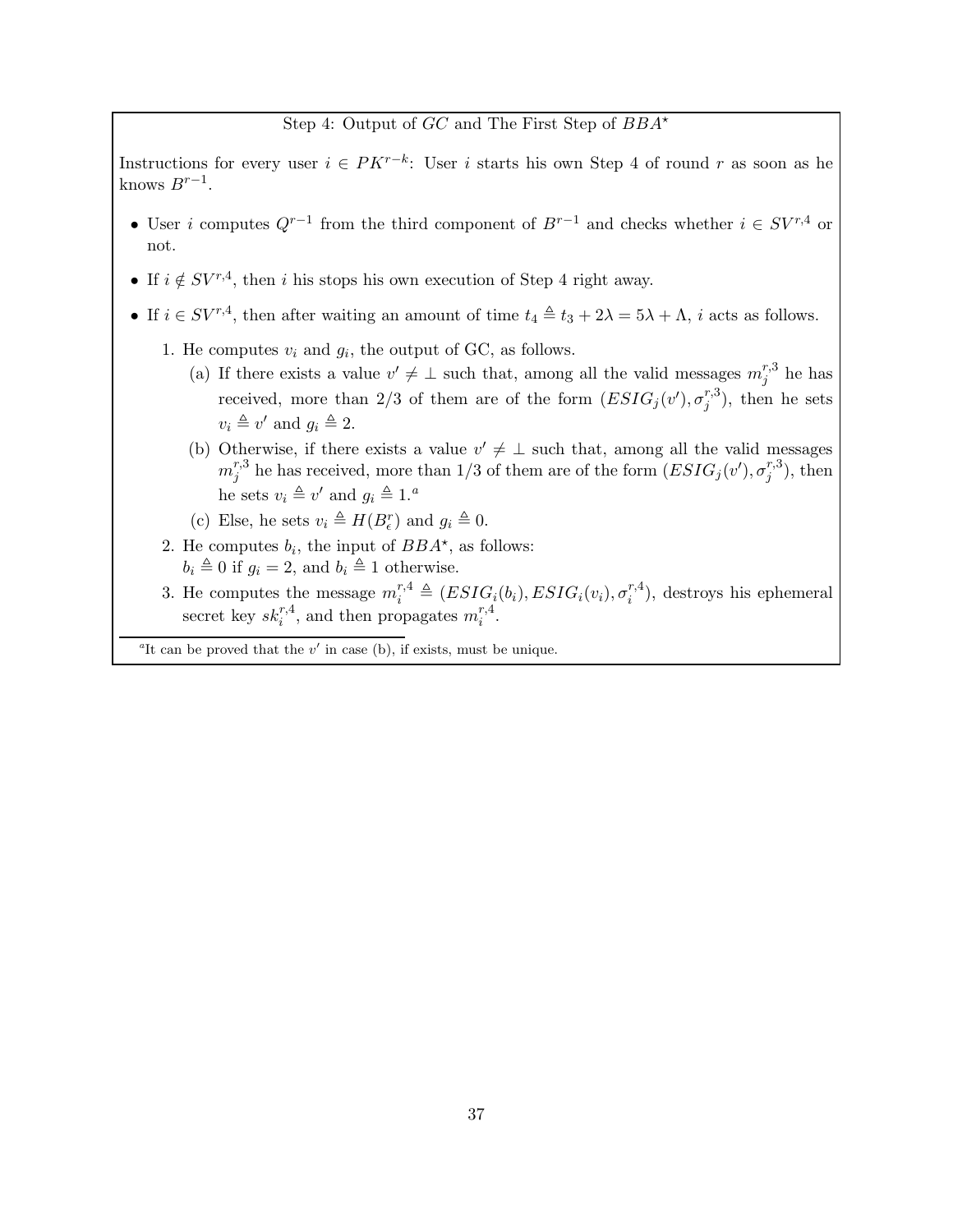Step s,  $5 \le s \le m+2$ ,  $s-2 \equiv 0 \mod 3$ : A Coin-Fixed-To-0 Step of  $BBA^*$ 

Instructions for every user  $i \in PK^{r-k}$ : User i starts his own Step s of round r as soon as he knows  $B^{r-1}$ .

- User i computes  $Q^{r-1}$  from the third component of  $B^{r-1}$  and checks whether  $i \in SV^{r,s}$ .
- If  $i \notin SV^{r,s}$ , then i stops his own execution of Step s right away.
- If  $i \in SV^{r,s}$  then he acts as follows.
	- He waits until an amount of time  $t_s \triangleq t_{s-1} + 2\lambda = (2s 3)\lambda + \Lambda$  has passed.
	- $-$  *Ending Condition 0:* If, during such waiting and at any point of time, there exists a string  $v \neq \perp$  and a step s' such that
		- (a)  $5 \le s' \le s$ ,  $s' 2 \equiv 0 \mod 3$  —that is, Step s' is a Coin-Fixed-To-0 step,
		- (b) *i* has received at least  $t_H = \frac{2n}{3} + 1$  valid messages  $m_j^{r,s'-1} = (ESIG_j(0),$  $ESIG_j(v), \sigma^{r,s'-1}_j$  $_{j}^{r,s^{\prime}-1}),^{a}$  $_{j}^{r,s^{\prime}-1}),^{a}$  $_{j}^{r,s^{\prime}-1}),^{a}$  and

(c) *i* has received a valid message  $m_j^{r,1} = (B_j^r, esig_j(H(B_j^r)), \sigma_j^{r,1})$  $j^{r,1})$  with  $v = H(B_j^r)$ ,

then,  $i$  stops his own execution of Step  $s$  (and in fact of round  $r$ ) right away without propagating anything; sets  $B^r = B_j^r$ ; and sets his own  $CERT^r$  to be the set of messages  $m_i^{r,s'-1}$  $j^{r,s'-1}$  of su[b](#page-37-1)-step (b).<sup>b</sup>

- Ending Condition 1: If, during such waiting and at any point of time, there exists a step  $s'$  such that
	- (a')  $6 \le s' \le s$ ,  $s' 2 \equiv 1 \mod 3$  —that is, Step s' is a Coin-Fixed-To-1 step, and

(b') i has received at least  $t_H$  valid messages  $m_j^{r,s'-1} = (ESIG_j(1), ESIG_j(v_j),$  $\sigma_i^{r,s'-1}$  $_{j}^{r,s^{\prime}-1}),^c$  $_{j}^{r,s^{\prime}-1}),^c$ 

then,  $i$  stops his own execution of Step  $s$  (and in fact of round  $r$ ) right away without propagating anything; sets  $B^r = B^r_{\epsilon}$ ; and sets his own  $CERT^r$  to be the set of messages  $m_i^{r,s'-1}$  $j^{r,s-1}$  of sub-step (b').

Otherwise, at the end of the wait, user  $i$  does the following.

He sets  $v_i$  to be the majority vote of the  $v_j$ 's in the second components of all the valid  $m^{r,s-1}_i$  $j^{r,s-1}$ 's he has received.

He computes  $b_i$  as follows.

If more than 2/3 of all the valid  $m_i^{r,s-1}$  $j^{r,s-1}$ 's he has received are of the form  $(ESIG_j(0), ESIG_j(v_j), \sigma_i^{r,s-1})$  $j^{(r,s-1)}$ , then he sets  $b_i \triangleq 0$ .

Else, if more than 2/3 of all the valid  $m_i^{r,s-1}$  $j^{r,s-1}$ 's he has received are of the form  $(ESIG_j(1), ESIG_j(v_j), \sigma_i^{r,s-1})$  $j^{r,s-1}$ ), then he sets  $b_i \triangleq 1$ .

Else, he sets  $b_i \triangleq 0$ .

He computes the message  $m_i^{r,s} \triangleq (ESIG_i(b_i), ESIG_i(v_i), \sigma_i^{r,s})$  $i^{r,s}$ ), destroys his ephemeral secret key  $sk_i^{r,s}$ , and then propagates  $m_i^{r,s}$  $\frac{r,s}{i}$ .

<span id="page-37-0"></span><sup>&</sup>lt;sup>a</sup>Such a message from player j is counted even if player i has also received a message from j signing for 1. Similar things for Ending Condition 1. As shown in the analysis, this is done to ensure that all honest users know  $B^r$  within time  $\lambda$  from each other.

<span id="page-37-1"></span><sup>&</sup>lt;sup>b</sup>User *i* now knows  $B^r$  and his own round r finishes. He still helps propagating messages as a generic user, but does not initiate any propagation as a  $(r, s)$ -verifier. In particular, he has helped propagating all messages in his CERT<sup>r</sup>, which is enough for our protocol. Note that he should also set  $b_i \triangleq 0$  for the binary BA protocol, but  $b_i$ is not needed in this case anyway. Similar things for all  $\frac{38}{30}$  ture instructions.

<span id="page-37-2"></span><sup>&</sup>lt;sup>c</sup>In this case, it does not matter what the  $v_j$ 's are.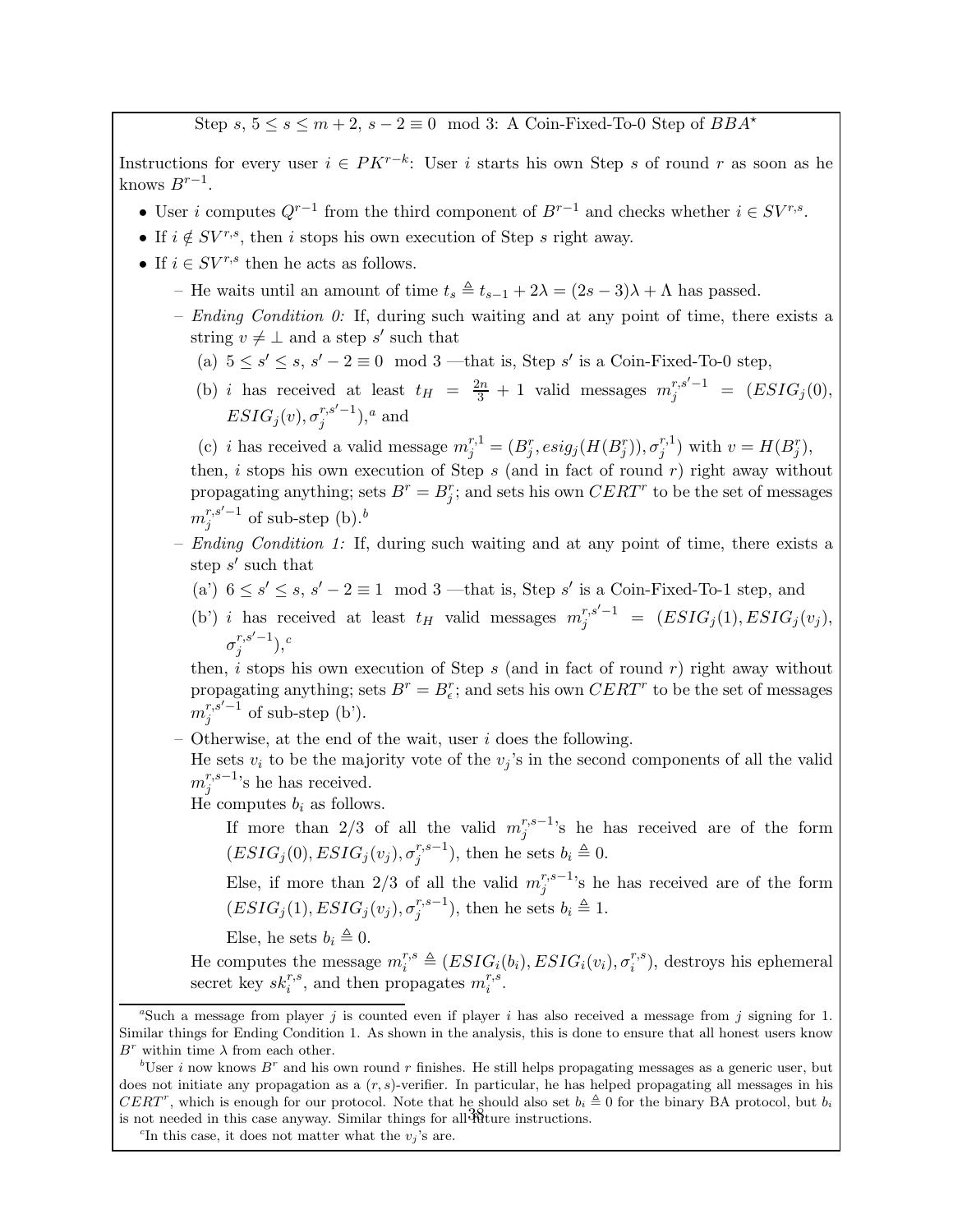Step  $s, 6 \leq s \leq m+2, s-2 \equiv 1 \mod 3$ : A Coin-Fixed-To-1 Step of  $BBA^*$ 

Instructions for every user  $i \in PK^{r-k}$ : User i starts his own Step s of round r as soon as he knows  $B^{r-1}$ .

- User i computes  $Q^{r-1}$  from the third component of  $B^{r-1}$  and checks whether  $i \in SV^{r,s}$  or not.
- If  $i \notin SV^{r,s}$ , then i stops his own execution of Step s right away.
- If  $i \in SV^{r,s}$  then he does the follows.
	- He waits until an amount of time  $t_s \triangleq (2s 3)\lambda + \Lambda$  has passed.
	- Ending Condition  $0$ : The same instructions as Coin-Fixed-To-0 steps.
	- *Ending Condition 1*: The same instructions as Coin-Fixed-To-0 steps.
	- Otherwise, at the end of the wait, user  $i$  does the following.
		- He sets  $v_i$  to be the majority vote of the  $v_j$ 's in the second components of all the valid  $m^{r,s-1}_i$  $j^{r,s-1}$ 's he has received.

He computes  $b_i$  as follows.

If more than 2/3 of all the valid  $m_i^{r,s-1}$  $j^{r,s-1}$ 's he has received are of the form  $(ESIG_j(0), ESIG_j(v_j), \sigma_i^{r,s-1})$  $j^{(r,s-1)}$ , then he sets  $b_i \triangleq 0$ .

Else, if more than 2/3 of all the valid  $m_i^{r,s-1}$  $j^{r,s-1}$ 's he has received are of the form  $(ESIG_j(1), ESIG_j(v_j), \sigma^{r,s-1}_j)$  $j^{r,s-1}$ ), then he sets  $b_i \triangleq 1$ .

Else, he sets  $b_i \triangleq 1$ .

He computes the message  $m_i^{r,s} \triangleq (ESIG_i(b_i), ESIG_i(v_i), \sigma_i^{r,s})$  $i^{(r,s)}$ , destroys his ephemeral secret key  $sk_i^{r,s}$ , and then propagates  $m_i^{r,s}$  $\frac{r,s}{i}$ .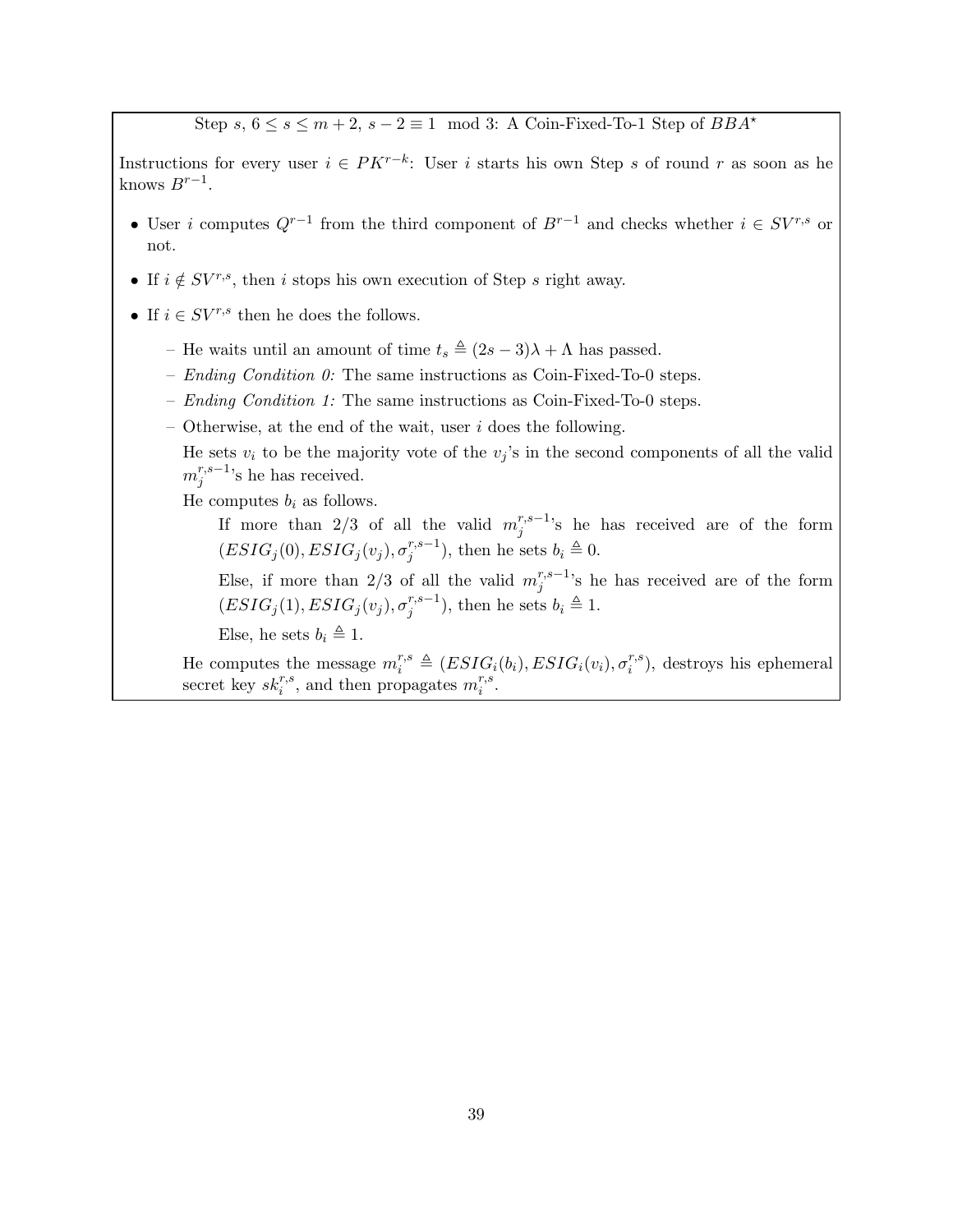Step s,  $7 \le s \le m+2$ ,  $s-2 \equiv 2 \mod 3$ : A Coin-Genuinely-Flipped Step of  $BBA^*$ 

Instructions for every user  $i \in PK^{r-k}$ : User i starts his own Step s of round r as soon as he knows  $B^{r-1}$ .

- User i computes  $Q^{r-1}$  from the third component of  $B^{r-1}$  and checks whether  $i \in SV^{r,s}$  or not.
- If  $i \notin SV^{r,s}$ , then i stops his own execution of Step s right away.
- If  $i \in SV^{r,s}$  then he does the follows.
	- He waits until an amount of time  $t_s \triangleq (2s 3)\lambda + \Lambda$  has passed.
	- Ending Condition  $0$ : The same instructions as Coin-Fixed-To-0 steps.
	- *Ending Condition 1*: The same instructions as Coin-Fixed-To-0 steps.
	- Otherwise, at the end of the wait, user  $i$  does the following.
		- He sets  $v_i$  to be the majority vote of the  $v_j$ 's in the second components of all the valid  $m^{r,s-1}_i$  $j^{r,s-1}$ 's he has received.

He computes  $b_i$  as follows.

If more than 2/3 of all the valid  $m_i^{r,s-1}$  $j^{r,s-1}$ 's he has received are of the form  $(ESIG_j(0), ESIG_j(v_j), \sigma_i^{r,s-1})$  $j^{(r,s-1)}$ , then he sets  $b_i \triangleq 0$ .

Else, if more than 2/3 of all the valid  $m_i^{r,s-1}$  $j^{r,s-1}$ 's he has received are of the form  $(ESIG_j(1), ESIG_j(v_j), \sigma^{r,s-1}_j)$  $j^{r,s-1}$ ), then he sets  $b_i \triangleq 1$ .

Else, let  $SV_i^{r,s-1}$  be the set of  $(r, s-1)$ -verifiers from whom he has received a valid message  $m_i^{r,s-1}$  $j^{r,s-1}$ . He sets  $b_i \triangleq \texttt{lsb}(\min_{j \in SV_i^{r,s-1}} H(\sigma_j^{r,s-1}))$  $j^{r,s-1})$ ).

He computes the message  $m_i^{r,s} \triangleq (ESIG_i(b_i), ESIG_i(v_i), \sigma_i^{r,s})$  $i^{(r,s)}$ , destroys his ephemeral secret key  $sk_i^{r,s}$ , and then propagates  $m_i^{r,s}$  $i^{r,s}$ .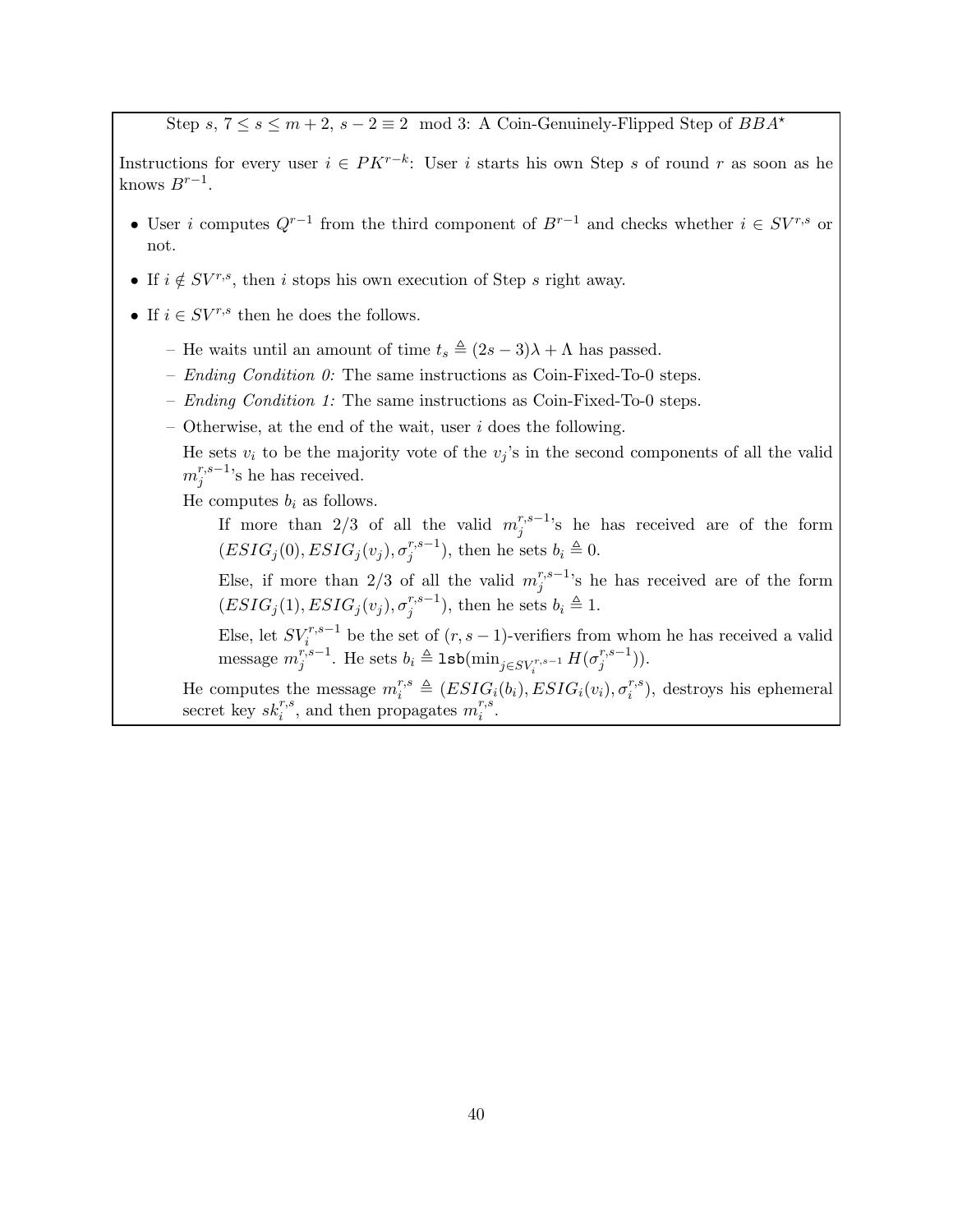## Step  $m + 3$ : The L[a](#page-40-0)st Step of  $BBA^{\star a}$

Instructions for every user  $i \in PK^{r-k}$ : User i starts his own Step  $m+3$  of round r as soon as he knows  $B^{r-1}$ .

- User i computes  $Q^{r-1}$  from the third component of  $B^{r-1}$  and checks whether  $i \in SV^{r,m+3}$  or not.
- If  $i \notin SV^{r,m+3}$ , then i stops his own execution of Step  $m+3$  right away.
- If  $i \in SV^{r,m+3}$  then he does the follows.
	- He waits until an amount of time  $t_{m+3} \triangleq t_{m+2} + 2\lambda = (2m+3)\lambda + \Lambda$  has passed.
	- Ending Condition  $0$ : The same instructions as Coin-Fixed-To-0 steps.
	- Ending Condition 1: The same instructions as Coin-Fixed-To-0 steps.
	- Otherwise, at the end of the wait, user  $i$  does the following.
		- He sets  $out_i \triangleq 1$  and  $B^r \triangleq B_{\epsilon}^r$ .

He computes the message  $m_i^{r,m+3} = (ESIG_i(out_i), ESIG_i(H(B^r)), \sigma_i^{r,m+3})$  $i^{(n+3)}$ , destroys his ephemeral secret key  $sk_i^{r,m+3}$ , and then propagates  $m_i^{r,m+3}$  $t_i^{r,m+3}$  to certify  $B^r$ .<sup>[b](#page-40-1)</sup>

<span id="page-40-1"></span><span id="page-40-0"></span>"With overwhelming probability  $BBA^*$  has ended before this step, and we specify this step for completeness. <sup>b</sup>A certificate from Step  $m + 3$  does not have to include  $ESIG_i(out_i)$ . We include it for uniformity only: the certificates now have a uniform format no matter in which step they are generated.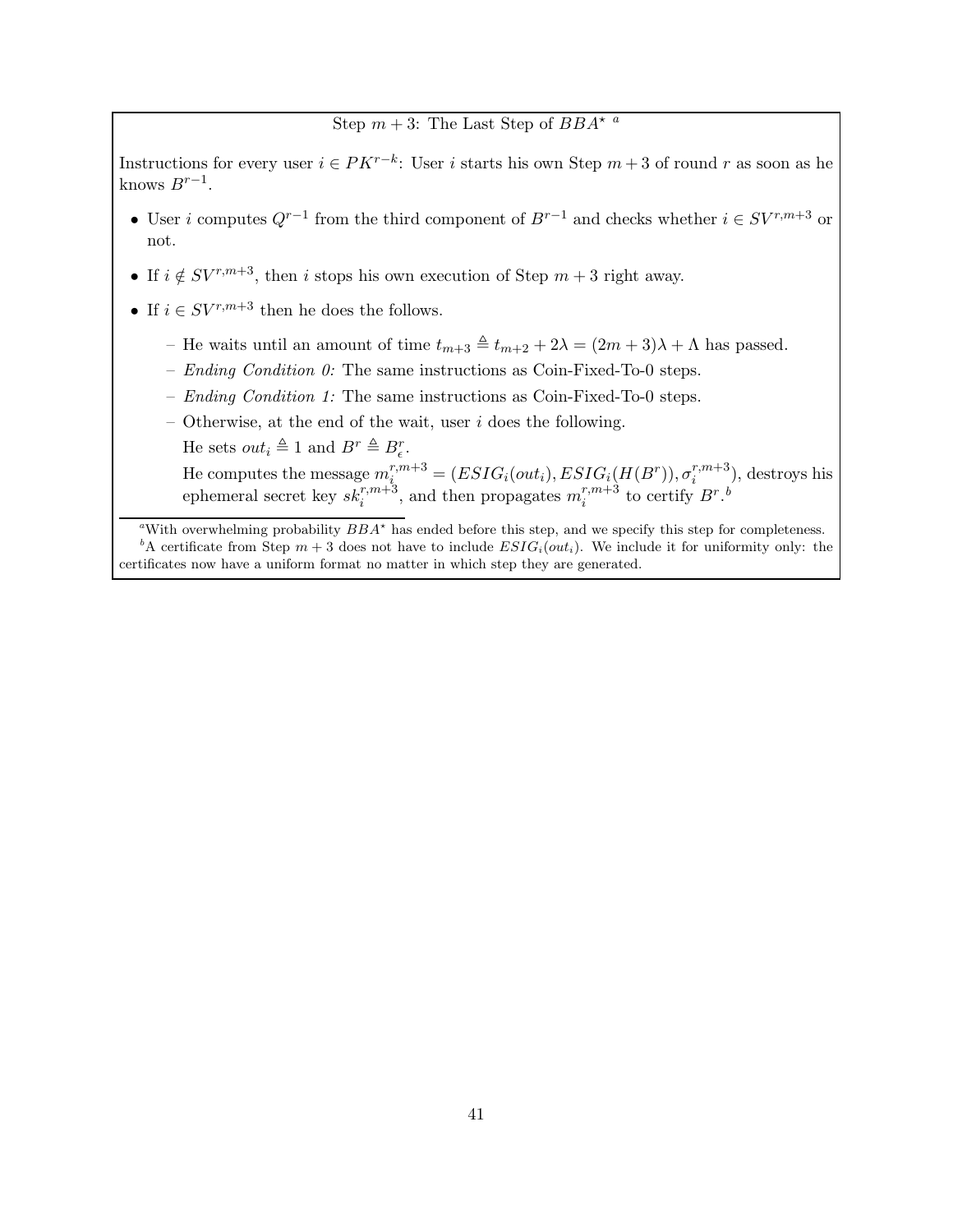#### Reconstruction of the Round-r Block by Non-Verifiers

Instructions for every user  $i$  in the system: User  $i$  starts his own round  $r$  as soon as he knows  $B^{r-1}$ , and waits for block information as follows.

- If, during such waiting and at any point of time, there exists a string  $v$  and a step  $s'$  such that
	- (a)  $5 \le s' \le m + 3$  with  $s' 2 \equiv 0 \mod 3$ ,
	- (b) *i* has received at least  $t_H$  valid messages  $m_j^{r,s'-1} = (ESIG_j(0), ESIG_j(v), \sigma_j^{r,s'-1})$  $j^{r,s-1}$ ), and
	- (c) *i* has received a valid message  $m_j^{r,1} = (B_j^r, esig_j(H(B_j^r)), \sigma_j^{r,1})$  $j^{r,1})$  with  $v = H(B_j^r)$ ,

then, *i* stops his own execution of round *r* right away; sets  $B^r = B_j^r$ ; and sets his own  $CERT^r$ to be the set of messages  $m_i^{r,s'-1}$  $j^{r,s-1}$  of sub-step (b).

– If, during such waiting and at any point of time, there exists a step s' such that

- (a')  $6 \leq s' \leq m+3$  with  $s'-2 \equiv 1 \mod 3$ , and
- (b') *i* has received at least  $t_H$  valid messages  $m_j^{r,s'-1} = (ESIG_j(1), ESIG_j(v_j), \sigma_j^{r,s'-1})$  $j^{r,s-1}),$

then, *i* stops his own execution of round *r* right away; sets  $B^r = B_{\epsilon}^r$ ; and sets his own  $CERT^r$ to be the set of messages  $m_i^{r,s'-1}$  $j^{r,s-1}$  of sub-step (b').

– If, during such waiting and at any point of time, i has received at least  $t_H$  valid messages  $m_j^{r,m+3} \, = \, (ESIG_j(1), ESIG_j(H(B_{\epsilon}^r)), \sigma_j^{r,m+3}$  $\binom{r,m+3}{j}$ , then i stops his own execution of round r right away, sets  $B^r = B_{\epsilon}^r$ , and sets his own  $CERT^r$  to be the set of messages  $m_j^{r,m+3}$  $_j^{r,m+5}$  for 1 and  $H(B_{\epsilon}^r)$ .

# 5.5 Analysis of  $Algorithm_{1}'$

We introduce the following notations for each round  $r \geq 0$ , used in the analysis.

- Let  $T^r$  be the time when the first honest user knows  $B^{r-1}$ .
- Let  $I^{r+1}$  be the interval  $[T^{r+1}, T^{r+1} + \lambda]$ .

Note that  $T^0 = 0$  by the initialization of the protocol. For each  $s \ge 1$  and  $i \in SV^{r,s}$ , recall that  $\alpha_i^{r,s}$  and  $\beta_i^{r,s}$  are respectively the starting time and the ending time of player i's step s. Moreover,  $_i$  and  $\mu_i$ recall that  $t_s = (2s - 3)\lambda + \Lambda$  for each  $2 \le s \le m + 3$ . In addition, let  $I^0 \triangleq \{0\}$  and  $t_1 \triangleq 0$ .

Finally, recall that  $L^r \leq m/3$  is a random variable representing the number of Bernoulli trials needed to see a 1, when each trial is 1 with probability  $\frac{p_h}{2}$  and there are at most  $m/3$  trials. If all trials fail then  $L^r \triangleq m/3$ .

In the analysis we ignore computation time, as it is in fact negligible relative to the time needed to propagate messages. In any case, by using slightly larger  $\lambda$  and  $\Lambda$ , the computation time can be incorporated into the analysis directly. Most of the statements below hold "with overwhelming probability," and we may not repeatedly emphasize this fact in the analysis.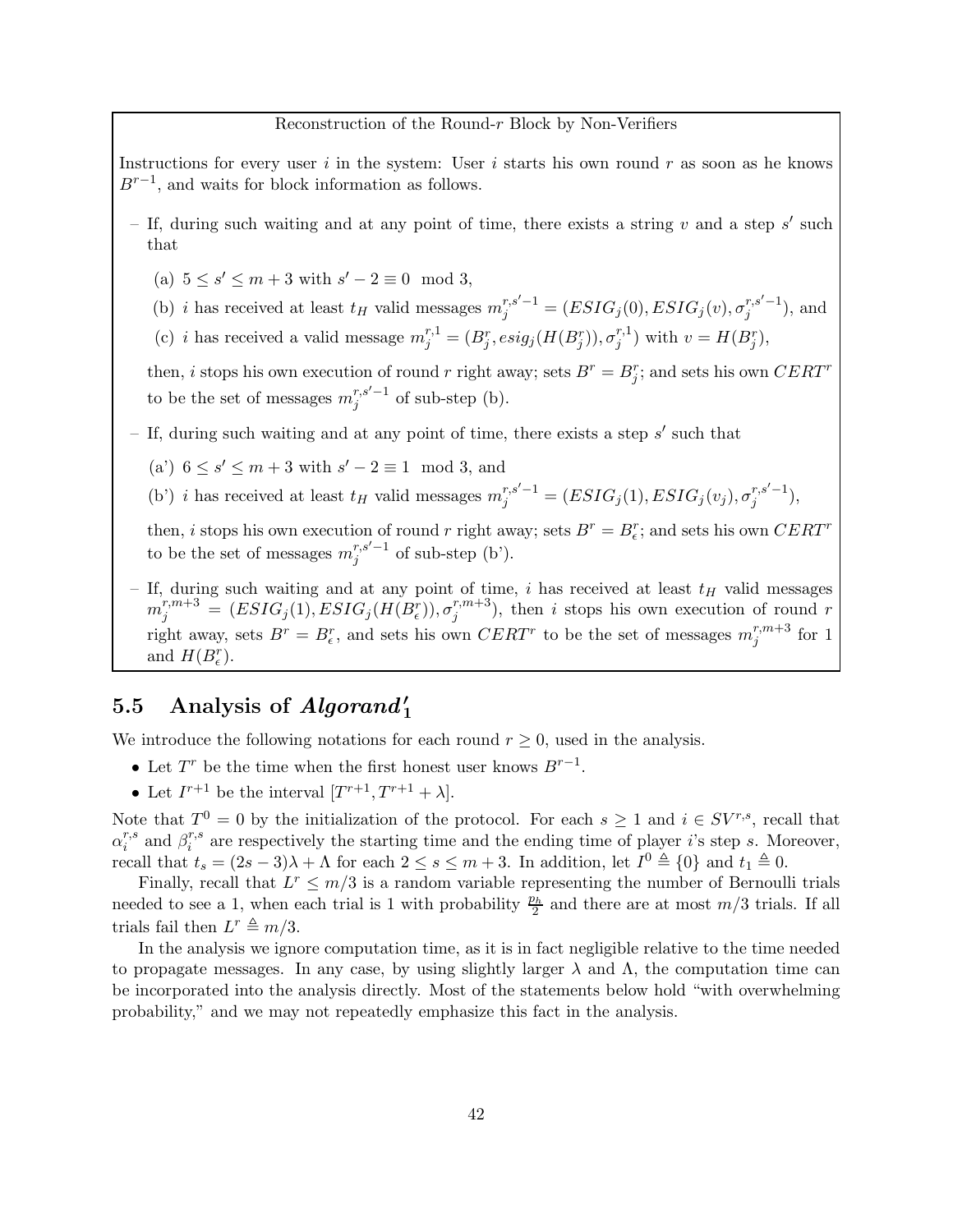## 5.6 Main Theorem

<span id="page-42-1"></span>**Theorem 5.1.** The following properties hold with overwhelming probability for each round  $r > 0$ :

- 1. All honest users agree on the same block  $B^r$ .
- 2. When the leader  $\ell^r$  is honest, the block  $B^r$  is generated by  $\ell^r$ ,  $B^r$  contains a maximal payset received by  $\ell^r$  by time  $\alpha_r^{r,1}$  $r^{r,1}_{r}, T^{r+1} \leq T^r + 8\lambda + \Lambda$  and all honest users know  $B^r$  in the time interval  $I^{r+1}$ .
- 3. When the leader  $\ell^r$  is malicious,  $T^{r+1} \leq T^r + (6L^r + 10)\lambda + \Lambda$  and all honest users know  $B^r$ in the time interval  $I^{r+1}$ .
- 4.  $p_h = h^2(1 + h h^2)$  for  $L^r$ , and the leader  $\ell^r$  is honest with probability at least  $p_h$ .

Before proving our main theorem, let us make two remarks.

#### Remarks.

• Block-Generation and True Latency. The time to generate block  $B^r$  is defined to be  $T^{r+1}-T^r$ . That is, it is defined to be the difference between the first time some honest user learns  $B^r$  and the first time some honest user learns  $B^{r-1}$ . When the round-r leader is honest, Property 2 our main theorem guarantees that the *exact* time to generate  $B^r$  is  $8\lambda + \Lambda$  time, no matter what the precise value of  $h > 2/3$  may be. When the leader is malicious, Property 3 implies that the expected time to generate  $B^r$  is upperbounded by  $(\frac{12}{p_h} + 10)\lambda + \Lambda$ , again no matter the precise value of  $h^{18}$  $h^{18}$  $h^{18}$  However, the expected time to generate  $B^r$  depends on the precise value of h. Indeed, by Property 4,  $p_h = h^2(1 + h - h^2)$  and the leader is honest with probability at least  $p_h$ , thus

$$
\mathbb{E}[T^{r+1} - T^r] \le h^2(1 + h - h^2) \cdot (8\lambda + \Lambda) + (1 - h^2(1 + h - h^2))\left(\left(\frac{12}{h^2(1 + h - h^2)} + 10\right)\lambda + \Lambda\right).
$$

For instance, if  $h = 80\%$ , then  $\mathbb{E}[T^{r+1} - T^r] \leq 12.7\lambda + \Lambda$ .

•  $\lambda$  vs.  $\Lambda$ . Note that the size of the messages sent by the verifiers in a step *Algorand'* is dominated by the length of the digital signature keys, which can remain fixed, even when the number of users is enormous. Also note that, in any step  $s > 1$ , the same expected number n of verifiers can be used whether the number of users is  $100K$ ,  $100M$ , or  $100M$ . This is so because n solely depends on h and  $F$ . In sum, therefore, barring a sudden need to increase secret key length, the value of  $\lambda$  should remain the same no matter how large the number of users may be in the foreseeable future.

By contrast, for any transaction rate, the number of transactions grows with the number of users. Therefore, to process all new transactions in a timely fashion, the size of a block should also grow with the number of users, causing  $\Lambda$  to grow too. Thus, in the long run, we should have  $\lambda \ll \Lambda$ . Accordingly, it is proper to have a larger coefficient for  $\lambda$ , and actually a coefficient of 1 for  $\Lambda$ .

*Proof of Theorem [5.1.](#page-42-1)* We prove Properties 1–3 by induction: assuming they hold for round  $r - 1$ (without loss of generality, they automatically hold for "round -1" when  $r = 0$ ), we prove them for round r.

<span id="page-42-0"></span><sup>18</sup>Indeed,  $\mathbb{E}[T^{r+1} - T^r] \leq (6\mathbb{E}[L^r] + 10)\lambda + \Lambda = (6 \cdot \frac{2}{p_h} + 10)\lambda + \Lambda = (\frac{12}{p_h} + 10)\lambda + \Lambda.$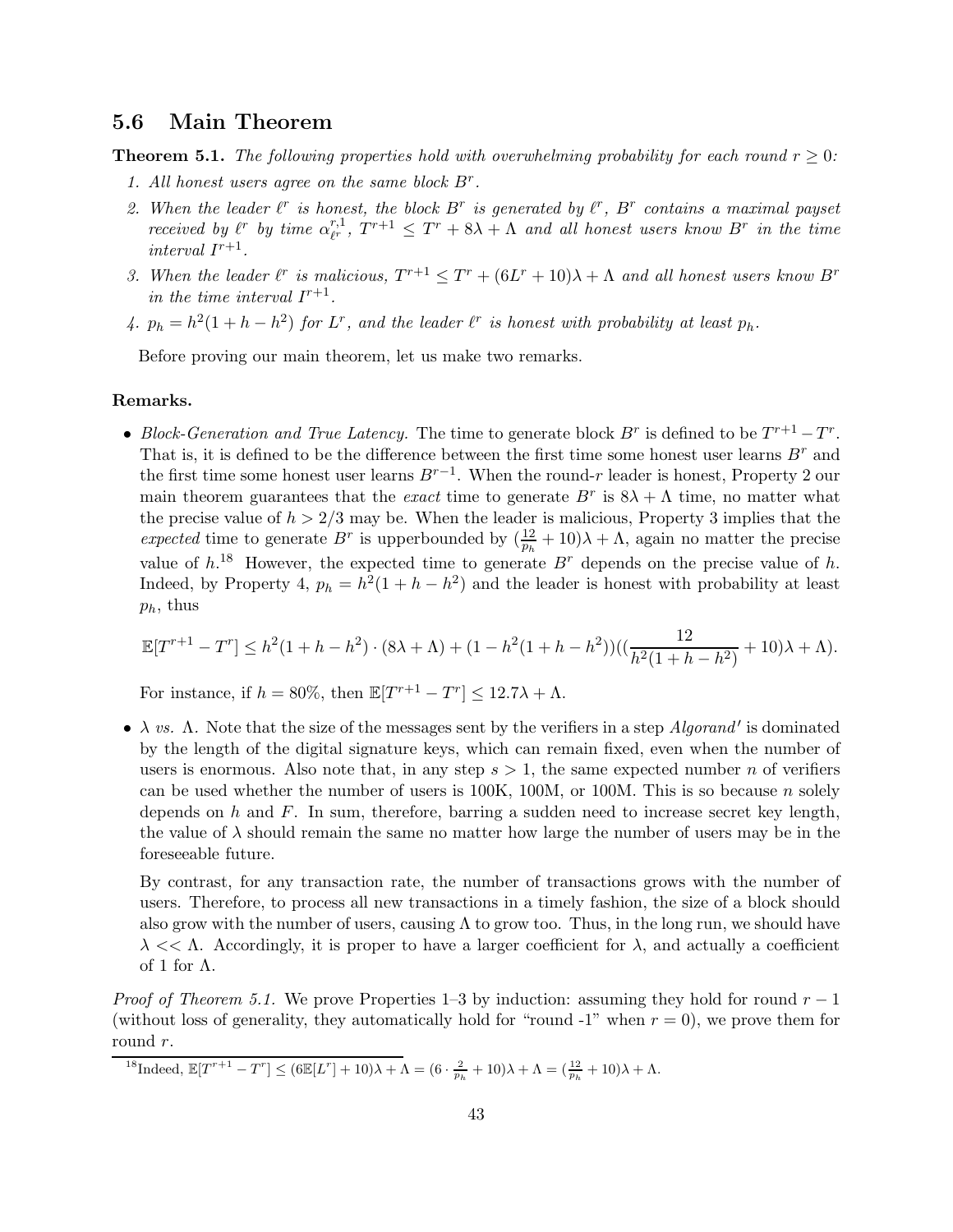Since  $B^{r-1}$  is uniquely defined by the inductive hypothesis, the set  $SV^{r,s}$  is uniquely defined for each step s of round r. By the choice of  $n_1$ ,  $SV^{r,1} \neq \emptyset$  with overwhelming probability. We now state the following two lemmas, proved in Sections [5.7](#page-45-0) and [5.8.](#page-47-0) Throughout the induction and in the proofs of the two lemmas, the analysis for round 0 is almost the same as the inductive step, and we will highlight the differences when they occur.

<span id="page-43-0"></span>**Lemma 5.2.** [Completeness Lemma] Assuming Properties 1–3 hold for round r−1, when the leader  $\ell^r$  is honest, with overwhelming probability,

- All honest users agree on the same block  $B^r$ , which is generated by  $\ell^r$  and contains a maximal payset received by  $\ell^r$  by time  $\alpha_F^{r,1}$  $_{\ell^r}^{r,1} \in I^r$ ; and
- $T^{r+1} \leq T^r + 8\lambda + \Lambda$  and all honest users know  $B^r$  in the time interval  $I^{r+1}$ .

<span id="page-43-1"></span>**Lemma 5.3.** [Soundness Lemma] Assuming Properties  $1-3$  hold for round  $r-1$ , when the leader  $\ell^r$  is malicious, with overwhelming probability, all honest users agree on the same block  $B^r, T^{r+1} \leq$  $T^r + (6L^r + 10)\lambda + \Lambda$  and all honest users know  $B^r$  in the time interval  $I^{r+1}$ .

Properties 1–3 hold by applying Lemmas [5.2](#page-43-0) and [5.3](#page-43-1) to  $r = 0$  and to the inductive step. Finally, we restate Property 4 as the following lemma, proved in Section [5.9.](#page-54-0)

<span id="page-43-3"></span>**Lemma 5.4.** Given Properties 1–3 for each round before r,  $p_h = h^2(1 + h - h^2)$  for L<sup>r</sup>, and the leader  $\ell^r$  is honest with probability at least  $p_h$ .

Combining the above three lemmas together, Theorem [5.1](#page-42-1) holds.

The lemma below states several important properties about round  $r$  given the inductive hypothesis, and will be used in the proofs of the above three lemmas.

<span id="page-43-2"></span>**Lemma 5.5.** Assume Properties 1–3 hold for round  $r - 1$ . For each step  $s \ge 1$  of round r and each honest verifier  $i \in HSV^{r,s}$ , we have that

(a)  $\alpha_i^{r,s} \in I^r$ ;

- (b) if player i has waited an amount of time  $t_s$ , then  $\beta_i^{r,s} \in [T^r + t_s, T^r + \lambda + t_s]$  for  $r > 0$  and  $\beta_i^{r,s} = t_s$  for  $r = 0$ ; and
- (c) if player i has waited an amount of time  $t_s$ , then by time  $\beta_i^{r,s}$  $i^{r,s}$ , he has received all messages sent by all honest verifiers  $j \in HSV^{r,s'}$  for all steps  $s' < s$ .

Moreover, for each step  $s \geq 3$ , we have that

(d) there do not exist two different players i,  $i' \in SV^{r,s}$  and two different values v, v' of the same length, such that both players have waited an amount of time  $t_s$ , more than  $2/3$  of all the valid messages  $m_i^{r,s-1}$  $j_j^{r,s-1}$  player i receives have signed for v, and more than 2/3 of all the valid  $\textit{messages} \ m_i^{r,s-1}$  $j^{r,s-1}$  player i' receives have signed for v'.

*Proof.* Property (a) follows directly from the inductive hypothesis, as player i knows  $B^{r-1}$  in the time interval  $I<sup>r</sup>$  and starts his own step s right away. Property (b) follows directly from (a): since player *i* has waited an amount of time  $t_s$  before acting,  $\beta_i^{r,s} = \alpha_i^{r,s} + t_s$ . Note that  $\alpha_i^{r,s} = 0$  for  $r=0.$ 

We now prove Property (c). If  $s = 2$ , then by Property (b), for all verifiers  $j \in HSV^{r,1}$  we have

$$
\beta_i^{r,s} = \alpha_i^{r,s} + t_s \ge T^r + t_s = T^r + \lambda + \Lambda \ge \beta_j^{r,1} + \Lambda.
$$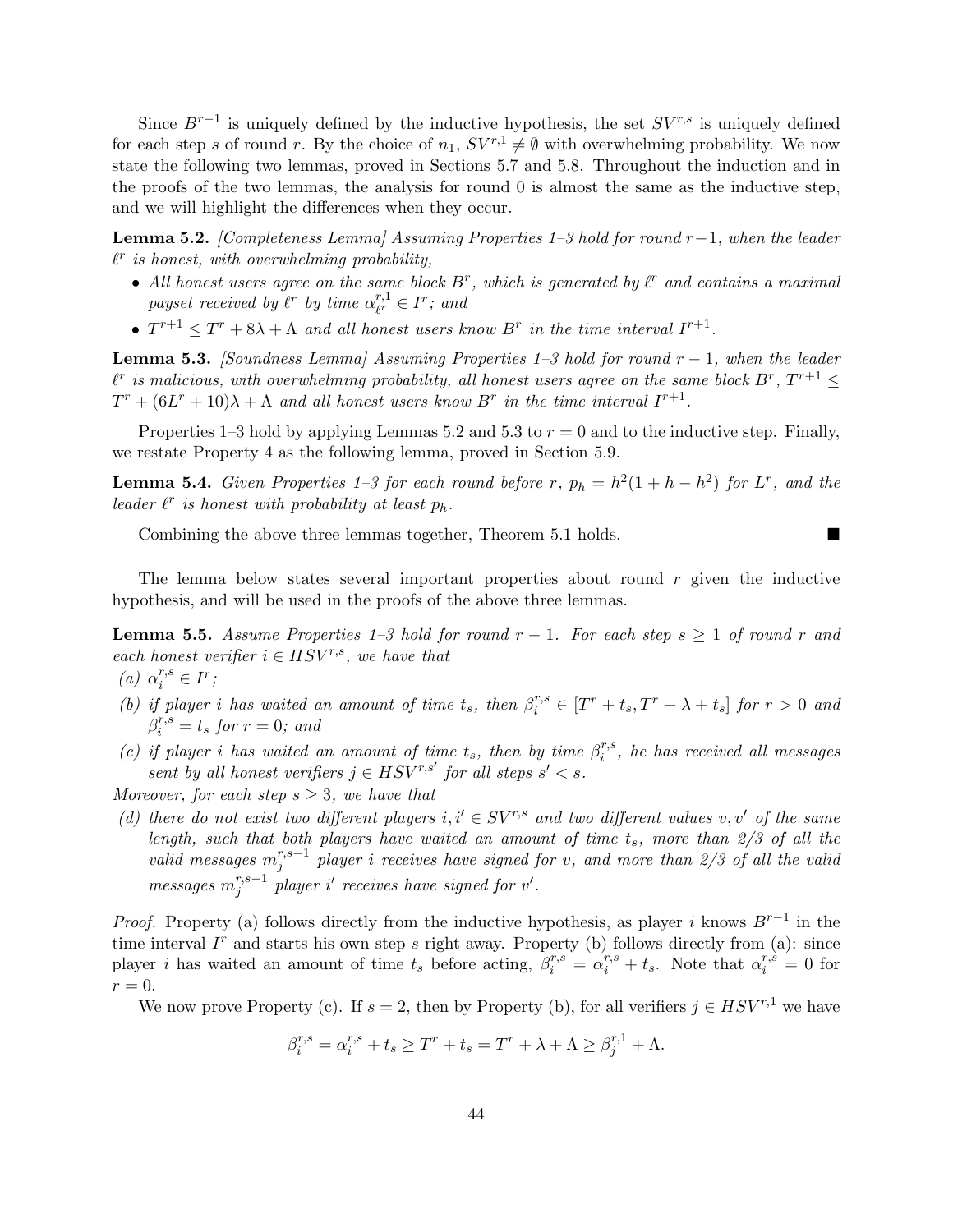Since each verifier  $j \in HSV^{r,1}$  sends his message at time  $\beta_j^{r,1}$  $j^{r,1}$  and the message reaches all honest users in at most  $\Lambda$  time, by time  $\beta_i^{r,s}$  $i^{r,s}$  player *i* has received the messages sent by all verifiers in  $HSV^{r,1}$  as desired.

If  $s > 2$ , then  $t_s = t_{s-1} + 2\lambda$ . By Property (b), for all steps  $s' < s$  and all verifiers  $j \in HSV^{r,s'}$ ,

$$
\beta_i^{r,s} = \alpha_i^{r,s} + t_s \ge T^r + t_s = T^r + t_{s-1} + 2\lambda \ge T^r + t_{s'} + 2\lambda = T^r + \lambda + t_{s'} + \lambda \ge \beta_j^{r,s'} + \lambda.
$$

Since each verifier  $j \in HSV^{r,s'}$  sends his message at time  $\beta_i^{r,s'}$  $j^{r,s}$  and the message reaches all honest users in at most  $\lambda$  time, by time  $\beta_i^{r,s}$  $i^{r,s}$  player *i* has received all messages sent by all honest verifiers in  $HSV^{r,s'}$  for all  $s' < s$ . Thus Property (c) holds.

Finally, we prove Property (d). Note that the verifiers  $j \in SV^{r,s-1}$  sign at most two things in Step  $s - 1$  using their ephemeral secret keys: a value  $v_i$  of the same length as the output of the hash function, and also a bit  $b_j \in \{0,1\}$  if  $s - 1 \geq 4$ . That is why in the statement of the lemma we require that  $v$  and  $v'$  have the same length: many verifiers may have signed both a hash value  $v$  and a bit  $b$ , thus both pass the  $2/3$  threshold.

Assume for the sake of contradiction that there exist the desired verifiers  $i, i'$  and values  $v, v'$ . Note that some malicious verifiers in  $MSV^{r,s-1}$  may have signed both v and v', but each honest verifier in  $HSV^{r,s-1}$  has signed at most one of them. By Property (c), both i and i' have received all messages sent by all honest verifiers in  $HSV^{r,s-1}$ .

Let  $HSV^{r,s-1}(v)$  be the set of honest  $(r, s-1)$ -verifiers who have signed v,  $MSV_i^{r,s-1}$  the set of malicious  $(r, s-1)$ -verifiers from whom i has received a valid message, and  $MSV_i^{r,s-1}(v)$  the subset of  $MSV_i^{r,s-1}$  from whom i has received a valid message signing v. By the requirements for  $i$  and  $v$ , we have

<span id="page-44-0"></span>
$$
ratio \triangleq \frac{|HSV^{r,s-1}(v)| + |MSV_i^{r,s-1}(v)|}{|HSV^{r,s-1}| + |MSV_i^{r,s-1}|} > \frac{2}{3}.
$$
\n<sup>(1)</sup>

We first show

<span id="page-44-1"></span>
$$
|MSV_i^{r,s-1}(v)| \le |HSV^{r,s-1}(v)|. \tag{2}
$$

Assuming otherwise, by the relationships among the parameters, with overwhelming probability  $|HSV^{r,s-1}| > 2|MSV^{r,s-1}| \geq 2|MSV_i^{r,s-1}|$ , thus

$$
ratio < \frac{|HSV^{r,s-1}(v)| + |MSV_i^{r,s-1}(v)|}{3|MSV_i^{r,s-1}|} < \frac{2|MSV_i^{r,s-1}(v)|}{3|MSV_i^{r,s-1}|} \le \frac{2}{3},
$$

contradicting Inequality [1.](#page-44-0)

Next, by Inequality [1](#page-44-0) we have

$$
2|HSV^{r,s-1}| + 2|MSV_i^{r,s-1}| < 3|HSV^{r,s-1}(v)| + 3|MSV_i^{r,s-1}(v)|
$$
  
\n
$$
\leq 3|HSV^{r,s-1}(v)| + 2|MSV_i^{r,s-1}| + |MSV_i^{r,s-1}(v)|.
$$

Combining with Inequality [2,](#page-44-1)

$$
2|HSV^{r,s-1}| < 3|HSV^{r,s-1}(v)| + |MSV_i^{r,s-1}(v)| \le 4|HSV^{r,s-1}(v)|,
$$

which implies

$$
|HSV^{r,s-1}(v)| > \frac{1}{2}|HSV^{r,s-1}|.
$$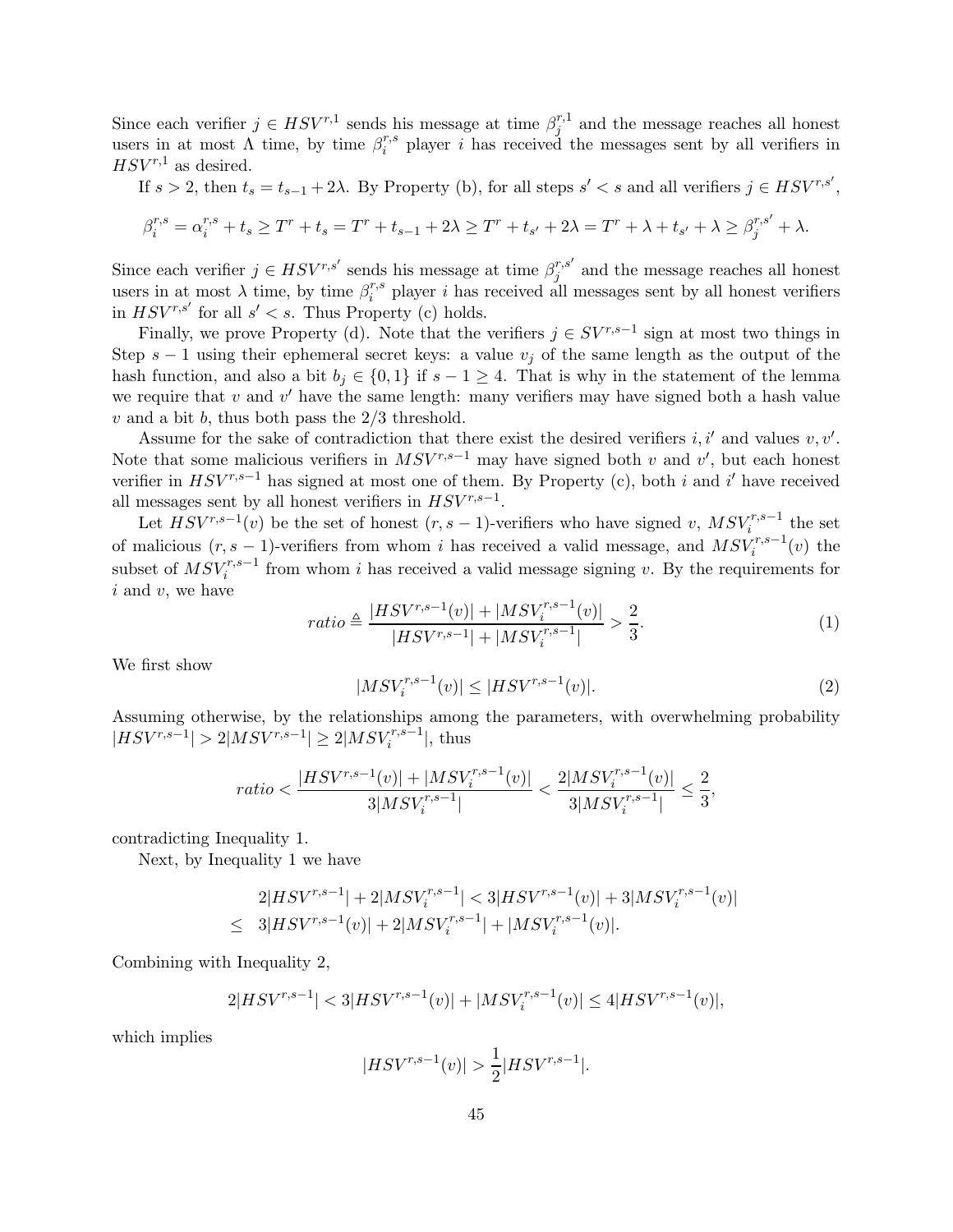Similarly, by the requirements for  $i'$  and  $v'$ , we have

$$
|HSV^{r,s-1}(v')| > \frac{1}{2}|HSV^{r,s-1}|.
$$

Since an honest verifier  $j \in HSV^{r,s-1}$  destroys his ephemeral secret key  $sk_j^{r,s-1}$  before propagating his message, the Adversary cannot forge  $j$ 's signature for a value that  $j$  did not sign, after learning that j is a verifier. Thus, the two inequalities above imply  $|HSV^{r,s-1}| \geq |HSV^{r,s-1}(v)| +$  $|HSV^{r,s-1}(v')| > |HSV^{r,s-1}|$ , a contradiction. Accordingly, the desired i, i', v, v' do not exist, and Property (d) holds.

### <span id="page-45-0"></span>5.7 The Completeness Lemma

**Lemma [5.2.](#page-43-0)** [Completeness Lemma, restated] Assuming Properties 1–3 hold for round  $r-1$ , when the leader  $\ell^r$  is honest, with overwhelming probability,

- All honest users agree on the same block  $B^r$ , which is generated by  $\ell^r$  and contains a maximal payset received by  $\ell^r$  by time  $\alpha_F^{r,1}$  $_{\ell^r}^{r,1} \in I^r$ ; and
- $T^{r+1} \leq T^r + 8\lambda + \Lambda$  and all honest users know  $B^r$  in the time interval  $I^{r+1}$ .

*Proof.* By the inductive hypothesis and Lemma [5.5,](#page-43-2) for each step s and verifier  $i \in HSV^{r,s}$ ,  $\alpha_i^{r,s} \in I^r$ . Below we analyze the protocol step by step.

**Step 1.** By definition, every honest verifier  $i \in HSV^{r,1}$  propagates the desired message  $m_i^{r,1}$  $i^{\prime 1}$  at time  $\beta_i^{r,1} = \alpha_i^{r,1}$  $i^{r,1}_{i}$ , where  $m_i^{r,1} = (B_i^r, esig_i(H(B_i^r)), \sigma_i^{r,1})$  $E_i^{r,1}), B_i^r = (r, PAY_i^r, SIG_i(Q^{r-1}), H(B^{r-1})),$ and  $PAY_i^r$  is a maximal payset among all payments that i has seen by time  $\alpha_i^{r,1}$  $\frac{r,1}{i}$ .

**Step 2.** Arbitrarily fix an honest verifier  $i \in HSV^{r,2}$ . By Lemma [5.5,](#page-43-2) when player i is done waiting at time  $\beta_i^{r,2} = \alpha_i^{r,2} + t_2$ , he has received all messages sent by verifiers in  $HSV^{r,1}$ , including  $m^{r,1}_{\ell r}$  $\ell^{r,1}_{\ell^r}$ . By the definition of  $\ell^r$ , there does not exist another player in  $PK^{r-k}$  whose credential's hash value is smaller than  $H(\sigma_{\ell r}^{r,1})$ <sup>r,1</sup>). Of course, the Adversary can corrupt  $\ell^r$  after seeing that  $H(\sigma_{\ell^r}^{r,1})$  $\binom{r,1}{\ell^r}$ is very small, but by that time player  $\ell^r$  has destroyed his ephemeral key and the message  $m_{\ell^r}^{r,1}$  $\ell_{\alpha}^{r}$ has been propagated. Thus verifier i sets his own leader to be player  $\ell^r$ . Accordingly, at time  $\beta_i^{r,2}$  $\frac{r,z}{i}$ , verifier i propagates  $m_i^{r,2} = (ESIG_i(v_i'), \sigma_i^{r,2})$  $v_i^{r,2}$ ), where  $v_i' = H(B_{\ell^r}^r)$ . When  $r = 0$ , the only difference is that  $\beta_i^{r,2} = t_2$  rather than being in a range. Similar things can be said for future steps and we will not emphasize them again.

**Step 3.** Arbitrarily fix an honest verifier  $i \in HSV^{r,3}$ . By Lemma [5.5,](#page-43-2) when player i is done waiting at time  $\beta_i^{r,3} = \alpha_i^{r,3} + t_3$ , he has received all messages sent by verifiers in  $HSV^{r,2}$ .

By the relationships among the parameters, with overwhelming probability  $|HSV^{r,2}| >$  $2|MSV^{r,2}|$ . Moreover, no honest verifier would sign contradicting messages, and the Adversary cannot forge a signature of an honest verifier after the latter has destroyed his corresponding ephemeral secret key. Thus more than  $2/3$  of all the valid  $(r, 2)$ -messages i has received are from honest verifiers and of the form  $m_j^{r,2} = (ESIG_j(H(B_{\ell^r}^r)), \sigma_j^{r,2})$  $j^{(r,2)}$ , with no contradiction.

Accordingly, at time  $\beta_i^{r,3}$ <sup>r,3</sup> player *i* propagates  $m_i^{r,3} = (ESIG_i(v'), \sigma_i^{r,3})$  $i^{r,3}$ , where  $v' = H(B_{\ell^r}^r)$ .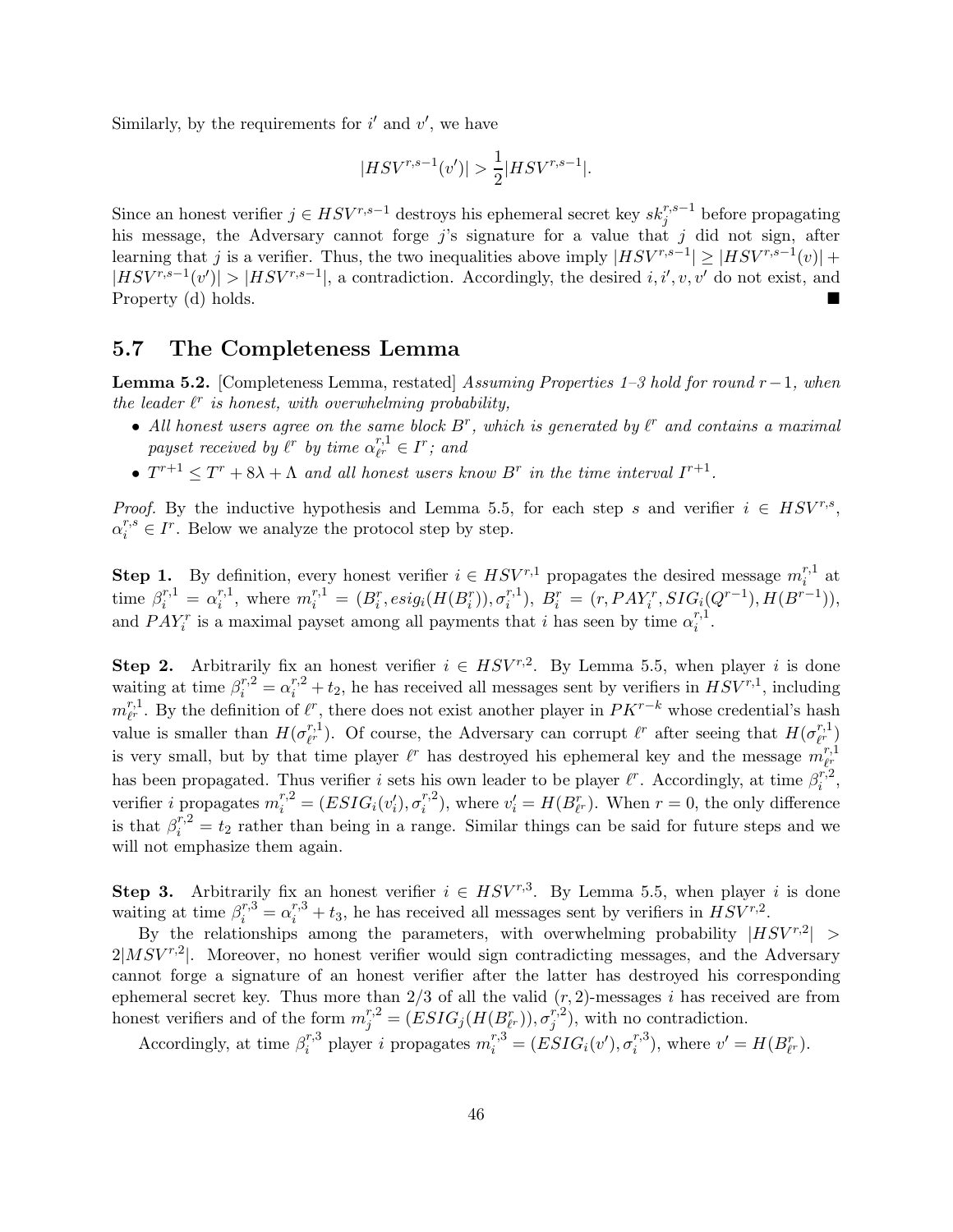**Step 4.** Arbitrarily fix an honest verifier  $i \in HSV^{r,4}$ . By Lemma [5.5,](#page-43-2) player i has received all messages sent by verifiers in  $HSV^{r,3}$  when he is done waiting at time  $\beta_i^{r,4} = \alpha_i^{r,4} + t_4$ . Similar to Step 3, more than  $2/3$  of all the valid  $(r, 3)$ -messages i has received are from honest verifiers and of the form  $m_j^{r,3} = (ESIG_j(H(B_{\ell^r}^r)), \sigma_j^{r,3})$  $_{j}^{r,s}).$ 

Accordingly, player *i* sets  $v_i = H(B_{\ell^r}^r)$ ,  $g_i = 2$  and  $b_i = 0$ . At time  $\beta_i^{r,4} = \alpha_i^{r,4} + t_4$  he propagates  $m_i^{r,4} = (ESIG_i(0), ESIG_i(H(B_{\ell^r}^r)), \sigma_i^{r,4})$  $i^{(r,4)}$ .

**Step 5.** Arbitrarily fix an honest verifier  $i \in HSV^{r,5}$ . By Lemma [5.5,](#page-43-2) player i would have received all messages sent by the verifiers in  $HSV^{r,4}$  if he has waited till time  $\alpha_i^{r,5} + t_5$ . Note that  $|HSV^{r,4}| \geq t_H$ <sup>[19](#page-46-0)</sup> Also note that all verifiers in  $HSV^{r,4}$  have signed for  $H(B_{\ell^r}^r)$ .

As  $|MSV^{r,4}| < t_H$ , there does not exist any  $v' \neq H(B_{\ell^r}^r)$  that could have been signed by  $t_H$ verifiers in  $SV^{r,4}$  (who would necessarily be malicious), so player i does not stop before he has received  $t_H$  valid messages  $m_j^{r,4} = (ESIG_j(0), ESIG_j(H(B_{\ell^r}^r)), \sigma_j^{r,4})$  $j^{(r,4)}$ . Let T be the time when the latter event happens. Some of those messages may be from malicious players, but because  $|MSV^{r,4}| < t_H$ , at least one of them is from an honest verifier in  $HSV^{r,4}$  and is sent after time  $T^r + t_4$ . Accordingly,  $T \geq T^r + t_4 > T^r + \lambda + \Lambda \geq \beta_{\ell^r}^{r,1}$  $v_{\ell}^{r,1} + \Lambda$ , and by time T player i has also received the message  $m_{\ell r}^{r,1}$ <sup>r,1</sup>. By the construction of the protocol, player *i* stops at time  $\beta_i^{r,5} = T$  without propagating anything; sets  $B^r = B^r_{\ell^r}$ ; and sets his own  $CERT^r$  to be the set of  $(r, 4)$ -messages for 0 and  $H(B_{\ell^r}^r)$  that he has received.

Step  $s > 5$ . Similarly, for any step  $s > 5$  and any verifier  $i \in HSV^{r,s}$ , player i would have received all messages sent by the verifiers in  $HSV^{r,4}$  if he has waited till time  $\alpha_i^{r,s} + t_s$ . By the same analysis, player i stops without propagating anything, setting  $B^r = B^r_{\ell^r}$  (and setting his own  $CERT$  properly). Of course, the malicious verifiers may not stop and may propagate arbitrary messages, but because  $|MSV^{r,s}| < t_H$ , by induction no other v' could be signed by  $t_H$  verifiers in any step  $4 \leq s' < s$ , thus the honest verifiers only stop because they have received  $t_H$  valid  $(r, 4)$ -messages for 0 and  $H(B_{\ell^r}^r)$ .

Reconstruction of the Round- $r$  Block. The analysis of Step 5 applies to a generic honest user i almost without any change. Indeed, player i starts his own round  $r$  in the interval  $I<sup>r</sup>$  and will only stop at a time T when he has received  $t_H$  valid  $(r, 4)$ -messages for  $H(B_{\ell^r}^r)$ . Again because at least one of those messages are from honest verifiers and are sent after time  $T^r + t_4$ , player i has also received  $m_{\ell r}^{r,1}$  $r^{r,1}_{\ell^r}$  by time T. Thus he sets  $B^r = B^r_{\ell^r}$  with the proper  $CERT^r$ .

It only remains to show that all honest users finish their round r within the time interval  $I^{r+1}$ . By the analysis of Step 5, every honest verifier  $i \in HSV^{r,5}$  knows  $B^r$  on or before  $\alpha_i^{r,5} + t_5 \leq$  $T^r + \lambda + t_5 = T^r + 8\lambda + \Lambda$ . Since  $T^{r+1}$  is the time when the first honest user i<sup>r</sup> knows  $B^r$ , we have

$$
T^{r+1} \le T^r + 8\lambda + \Lambda
$$

as desired. Moreover, when player  $i^r$  knows  $B^r$ , he has already helped propagating the messages in his CERT<sup>r</sup>. Note that all those messages will be received by all honest users within time  $\lambda$ , even if

<span id="page-46-0"></span><sup>&</sup>lt;sup>19</sup>Strictly speaking, this happens with very high probability but not necessarily overwhelming. However, this probability slightly effects the running time of the protocol, but does not affect its correctness. When  $h = 80\%$ , then  $|HSV^{r,4}| \geq t$  with probability  $1-10^{-8}$ . If this event does not occur, then the protocol will continue for another 3 steps. As the probability that this does not occur in two steps is negligible, the protocol will finish at Step 8. In expectation, then, the number of steps needed is almost 5.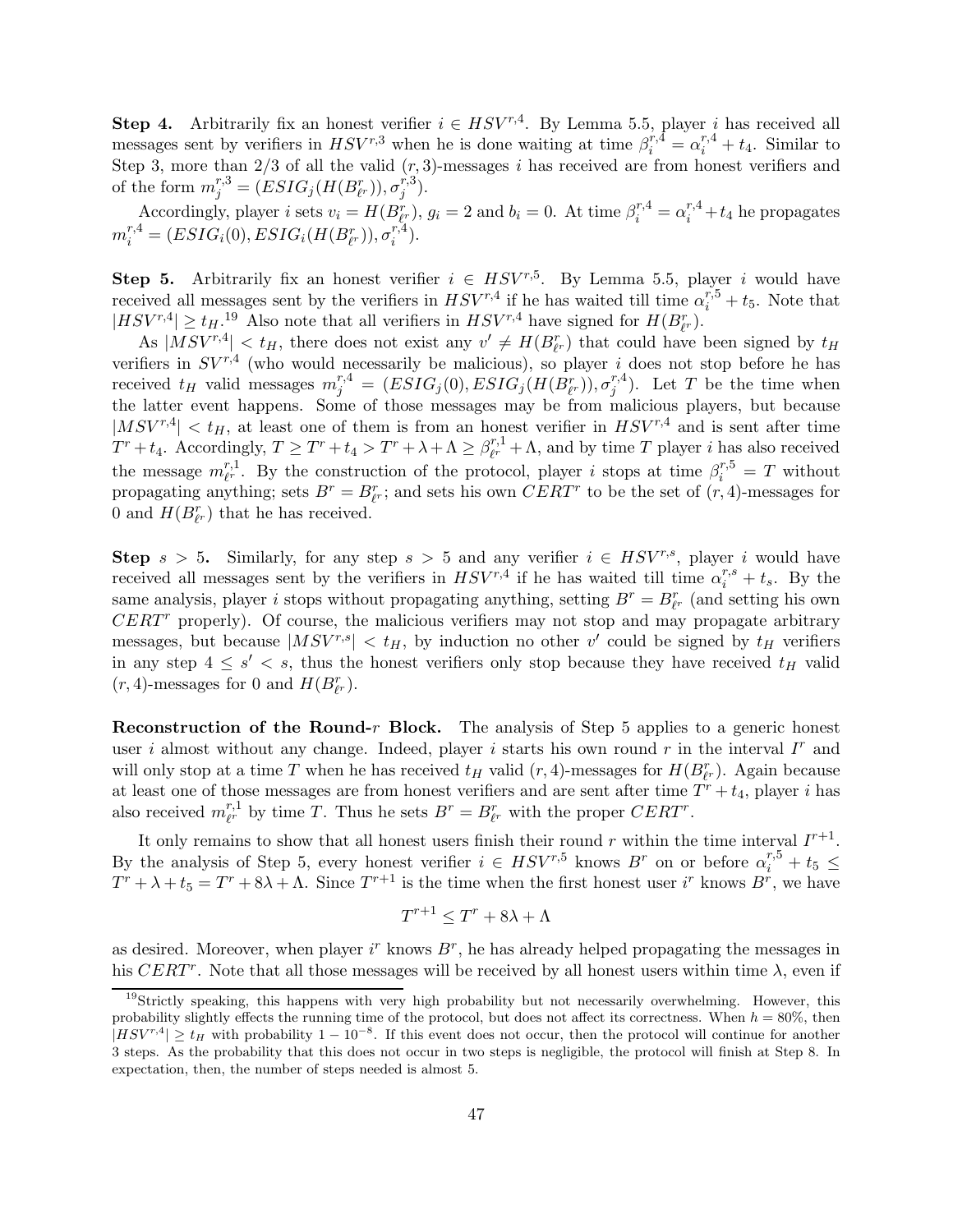player  $i<sup>r</sup>$  were the first player to propagate them. Moreover, following the analysis above we have  $T^{r+1} \geq T^r + t_4 \geq \beta_{\ell^r}^{r,1}$  $r^{r,1}_{\ell^r} + \Lambda$ , thus all honest users have received  $m_{\ell^r}^{r,1}$  $r^{r,1}_{\ell^r}$  by time  $T^{r+1} + \lambda$ . Accordingly, all honest users know  $B^r$  in the time interval  $I^{r+1} = [T^{r+1}, T^{r+1} + \lambda]$ .

Finally, for  $r = 0$  we actually have  $T^1 \le t_4 + \lambda = 6\lambda + \Lambda$ . Combining everything together, Lemma [5.2](#page-43-0) holds.

### <span id="page-47-0"></span>5.8 The Soundness Lemma

**Lemma [5.3.](#page-43-1)** [Soundness Lemma, restated] Assuming Properties 1–3 hold for round  $r - 1$ , when the leader  $\ell^r$  is malicious, with overwhelming probability, all honest users agree on the same block  $B^r$ ,  $T^{r+1} \leq T^r + (6L^r + 10)\lambda + \Lambda$  and all honest users know  $B^r$  in the time interval  $I^{r+1}$ .

*Proof.* We consider the two parts of the protocol, GC and  $BBA^*$ , separately.

GC. By the inductive hypothesis and by Lemma [5.5,](#page-43-2) for any step  $s \in \{2,3,4\}$  and any honest verifier  $i \in HSV^{r,s}$ , when player i acts at time  $\beta_i^{r,s} = \alpha_i^{r,s} + t_s$ , he has received all messages sent by all the honest verifiers in steps  $s' < s$ . We distinguish two possible cases for step 4.

Case 1. No verifier  $i \in HSV^{r,4}$  sets  $g_i = 2$ .

In this case, by definition  $b_i = 1$  for all verifiers  $i \in HSV^{r,4}$ . That is, they start with an agreement on 1 in the binary BA protocol. They may not have an agreement on their  $v_i$ 's, but this does not matter as we will see in the binary BA.

Case 2. There exists a verifier  $\hat{i} \in HSV^{r,4}$  such that  $g_{\hat{i}} = 2$ .

In this case, we show that

- (1)  $g_i \geq 1$  for all  $i \in HSV^{r,4}$ ,
- (2) there exists a value v' such that  $v_i = v'$  for all  $i \in HSV^{r, 4}$ , and
- (3) there exists a valid message  $m<sub>\ell</sub><sup>r,1</sup>$  $\ell^{r,1}_{\ell}$  from some verifier  $\ell \in SV^{r,1}$  such that  $v' = H(B_{\ell}^{r}).$

Indeed, since player  $\hat{i}$  is honest and sets  $g_{\hat{i}} = 2$ , more than 2/3 of all the valid messages  $m_j^{r,3}$ j he has received are for the same value  $v' \neq \bot$ , and he has set  $v_i = v'$ .

By Property (d) in Lemma [5.5,](#page-43-2) for any other honest  $(r, 4)$ -verifier i, it cannot be that more than 2/3 of all the valid messages  $m_i^{r,3}$  $y^{r,3}$  that i' has received are for the same value  $v'' \neq v'$ . Accordingly, if i sets  $g_i = 2$ , it must be that i has seen  $> 2/3$  majority for v' as well and set  $v_i = v'$ , as desired.

Now consider an arbitrary verifier  $i \in HSV^{r,4}$  with  $g_i < 2$ . Similar to the analysis of Property (d) in Lemma [5.5,](#page-43-2) because player  $\hat{i}$  has seen  $> 2/3$  majority for v', more than  $\frac{1}{2}|HSV^{r,3}|$  honest  $(r, 3)$ -verifiers have signed v'. Because i has received all messages by honest  $(r, 3)$ -verifiers by time  $\beta_i^{r,4} = \alpha_i^{r,4} + t_4$ , he has in particular received more than  $\frac{1}{2} | HSV^{r,3}|$  messages from them for v'. Because  $|HSV^{r,3}| > 2|MSV^{r,3}|$ , i has seen  $> 1/3$  majority for v'. Accordingly, player i sets  $g_i = 1$ , and Property (1) holds.

Does player *i* necessarily set  $v_i = v'$ ? Assume there exists a different value  $v'' \neq \bot$  such that player *i* has also seen  $> 1/3$  majority for  $v''$ . Some of those messages may be from malicious verifiers, but at least one of them is from some honest verifier  $j \in HSV^{r,3}$ : indeed, because  $|HSV^{r,3}| > 2|MSV^{r,3}|$  and i has received all messages from  $HSV^{r,3}$ , the set of malicious verifiers from whom i has received a valid  $(r, 3)$ -message counts for  $\lt 1/3$  of all the valid messages he has received.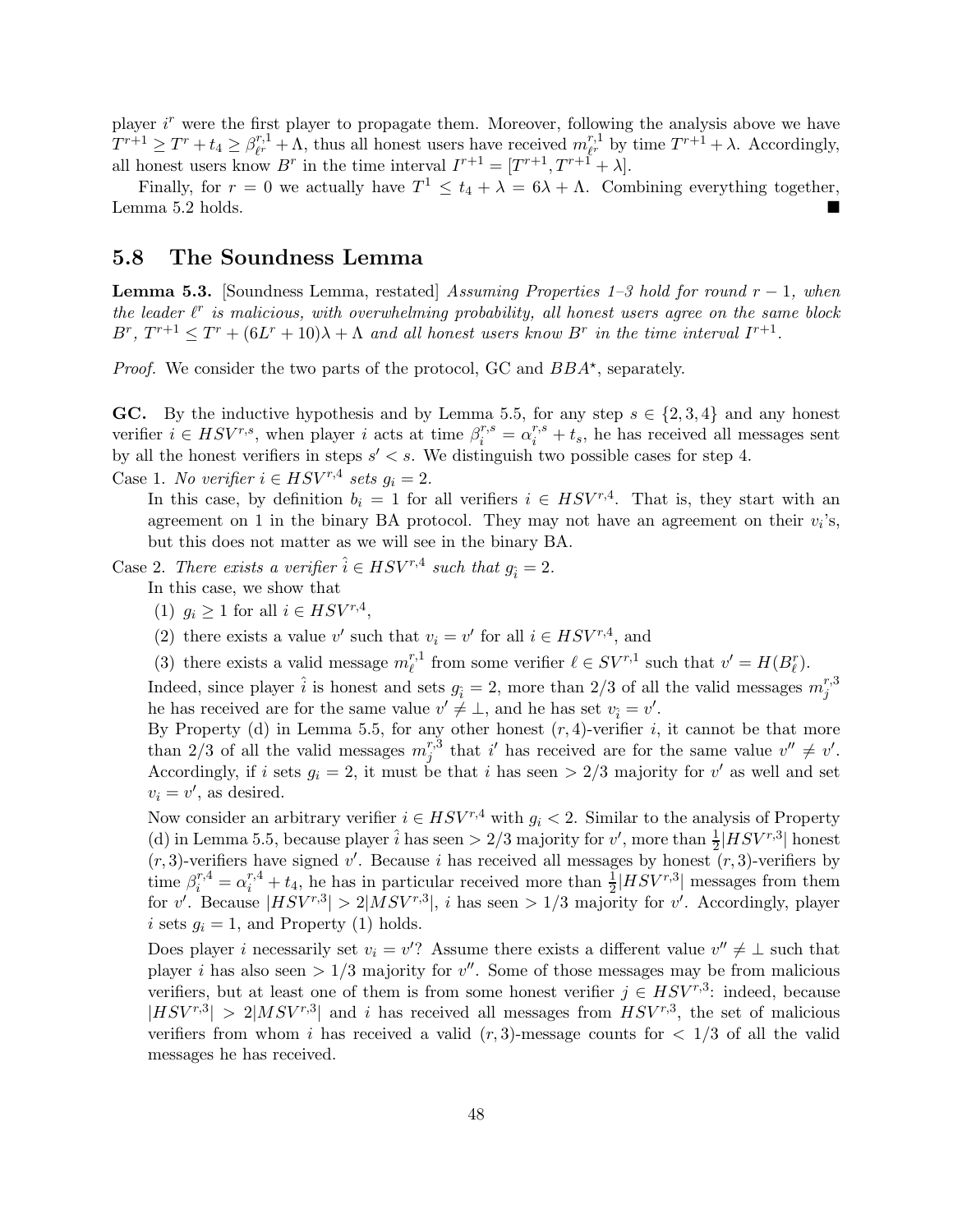By definition, player j must have seen  $> 2/3$  majority for  $v''$  among all the valid  $(r, 2)$ -messages he has received. However, we already have that some other honest  $(r, 3)$ -verifiers have seen  $> 2/3$  majority for v' (because they signed v'). By Property (d) of Lemma [5.5,](#page-43-2) this cannot happen and such a value  $v''$  does not exist. Thus player i must have set  $v_i = v'$  as desired, and Property (2) holds.

Finally, given that some honest  $(r, 3)$ -verifiers have seen  $> 2/3$  majority for v', some (actually, more than half of) honest  $(r, 2)$ -verifiers have signed for  $v'$  and propagated their messages. By the construction of the protocol, those honest  $(r, 2)$ -verifiers must have received a valid message  $m_{\ell}^{r,1}$ <sup>r,1</sup> from some player  $\ell \in SV^{r,1}$  with  $v' = H(B_{\ell}^r)$ , thus Property (3) holds.

 $BBA<sup>*</sup>$ . We again distinguish two cases.

Case 1. All verifiers  $i \in HSV^{r,4}$  have  $b_i = 1$ .

This happens following Case 1 of GC. As  $|MSV^{r,4}| < t_H$ , in this case no verifier in  $SV^{r,5}$ could collect or generate  $t_H$  valid  $(r, 4)$ -messages for bit 0. Thus, no honest verifier in  $HSV^{r,5}$ would stop because he knows a non-empty block  $B^r$ .

Moreover, although there are at least  $t_H$  valid  $(r, 4)$ -messages for bit 1,  $s' = 5$  does not satisfy  $s' - 2 \equiv 1 \mod 3$ , thus no honest verifier in  $HSV^{r,5}_{\tau}$  would stop because he knows  $B^r = B^r_{\epsilon}$ . Instead, every verifier  $i \in HSV^{r,5}$  acts at time  $\beta_i^{r,5} = \alpha_i^{r,5} + t_5$ , by when he has received all messages sent by  $HSV^{r,4}$  following Lemma [5.5.](#page-43-2) Thus player i has seen  $> 2/3$  majority for 1 and sets  $b_i = 1$ .

In Step 6 which is a Coin-Fixed-To-1 step, although  $s' = 5$  satisfies  $s' - 2 \equiv 0 \mod 3$ , there do not exist  $t_H$  valid  $(r, 4)$ -messages for bit 0, thus no verifier in  $HSV^{r,6}$  would stop because he knows a non-empty block  $B^r$ . However, with  $s' = 6$ ,  $s' - 2 \equiv 1 \mod 3$  and there do exist  $|HSV^{r,5}| \ge t_H$  valid  $(r,5)$ -messages for bit 1 from  $HSV^{r,5}$ .

For every verifier  $i \in HSV^{r,6}$ , following Lemma [5.5,](#page-43-2) on or before time  $\alpha_i^{r,6} + t_6$  player i has received all messages from  $HSV^{r,5}$ , thus i stops without propagating anything and sets  $B^r = B^r_{\epsilon}$ . His  $CERT^r$  is the set of  $t_H$  valid  $(r, 5)$ -messages  $m_j^{r,5} = (ESIG_j(1), ESIG_j(v_j), \sigma_j^{r,5})$  $_j^{r,0})$ received by him when he stops.

Next, let player i be either an honest verifier in a step  $s > 6$  or a generic honest user (i.e., non-verifier). Similar to the proof of Lemma [5.2,](#page-43-0) player i sets  $B^r = B^r_{\epsilon}$  and sets his own  $CERT^{r}$  to be the set of  $t_H$  valid  $(r, 5)$ -messages  $m_j^{r,5} = (ESIG_j(1), ESIG_j(v_j), \sigma_j^{r,5})$  $j^{(r,s)}$  he has received.

Finally, similar to Lemma [5.2,](#page-43-0)

$$
T^{r+1} \le \min_{i \in HSV^{r,6}} \alpha_i^{r,6} + t_6 \le T^r + \lambda + t_6 = T^r + 10\lambda + \Lambda,
$$

and all honest users know  $B^r$  in the time interval  $I^{r+1}$ , because the first honest user i who knows  $B^r$  has helped propagating the  $(r, 5)$ -messages in his  $CERT^r$ .

Case 2. There exists a verifier  $\hat{i} \in HSV^{r,4}$  with  $b_{\hat{i}} = 0$ .

This happens following Case 2 of GC and is the more complex case. By the analysis of GC, in this case there exists a valid message  $m_i^{r,1}$  $v_i^{r,1}$  such that  $v_i = H(B_\ell^r)$  for all  $i \in HSV^{r,4}$ . Note that the verifiers in  $HSV^{r,4}$  may not have an agreement on their  $b_i$ 's.

For any step  $s \in \{5, \ldots, m+3\}$  and verifier  $i \in HSV^{r,s}$ , by Lemma [5.5](#page-43-2) player i would have received all messages sent by all honest verifiers in  $HSV^{r,4} \cup \cdots \cup HSV^{r,s-1}$  if he has waited for time  $t_s$ .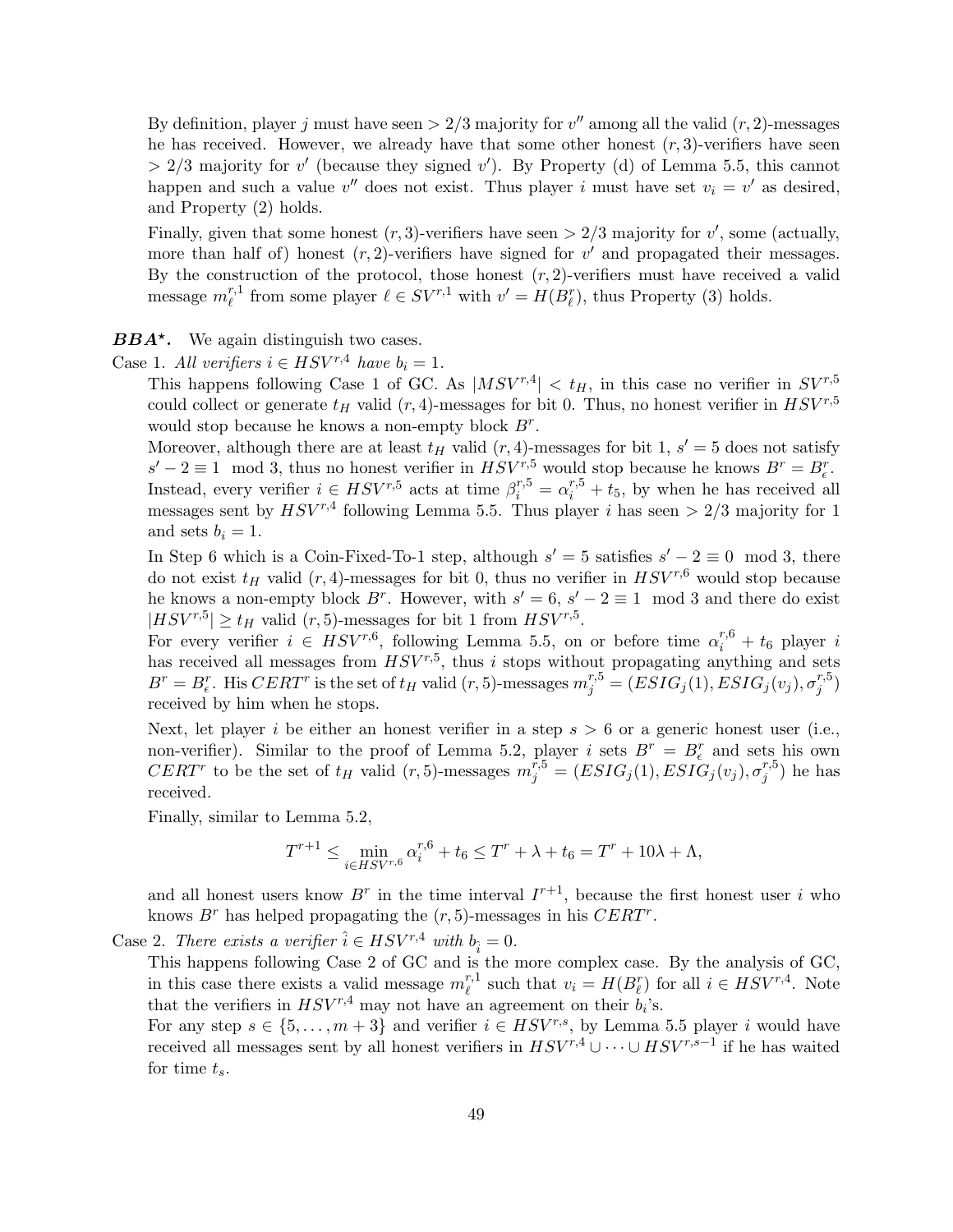We now consider the following event E: there exists a step  $s^* \geq 5$  such that, for the first time in the binary BA, some player  $i^* \in SV^{r,s^*}$  (whether malicious or honest) should stop without propagating anything. We use "should stop" to emphasize the fact that, if player  $i^*$ is malicious, then he may pretend that he should not stop according to the protocol and propagate messages of the Adversary's choice.

Moreover, by the construction of the protocol, either

(E.a) 
$$
i^*
$$
 is able to collect or generate at least  $t_H$  valid messages  $m_j^{r,s'-1} = (ESIG_j(0), ESIG_j(v), \sigma_j^{r,s'-1})$  for the same v and s', with  $5 \le s' \le s^*$  and  $s' - 2 \equiv 0 \mod 3$ ; or

 $(E.b)$  i<sup>\*</sup> is able to collect or generate at least  $t_H$  valid messages  $m_j^{r,s'-1} = (ESIG_j(1), ESIG_j(v_j),$ 

 $\sigma_i^{r,s'-1}$  $j^{r,s'-1}$  for the same s', with  $6 \le s' \le s^*$  and  $s'-2 \equiv 1 \mod 3$ .

Because the honest  $(r, s' - 1)$ -messages are received by all honest  $(r, s')$ -verifiers before they are done waiting in Step s', and because the Adversary receives everything no later than the honest users, without loss of generality we have  $s' = s^*$  and player  $i^*$  is malicious. Note that we did not require the value  $v$  in  $E.a$  to be the hash of a valid block: as it will become clear in the analysis,  $v = H(B_{\ell}^{r})$  in this sub-event.

Below we first analyze Case 2 following event  $E$ , and then show that the value of  $s^*$  is essentially distributed accordingly to  $L^r$  (thus event E happens before Step  $m+3$  with overwhelming probability given the relationships for parameters). To begin with, for any step  $5 \leq s \leq s^*$ , every honest verifier  $i \in HSV^{r,s}$  has waited time  $t_s$  and set  $v_i$  to be the majority vote of the valid  $(r, s-1)$ -messages he has received. Since player *i* has received all honest  $(r, s-1)$ -messages following Lemma [5.5,](#page-43-2) since all honest verifiers in  $HSV^{r,4}$  have signed  $H(B_{\ell}^{r})$  following Case 2 of GC, and since  $|HSV^{r,s-1}| > 2|MSV^{r,s-1}|$  for each s, by induction we have that player i has set

$$
v_i = H(B_\ell^r).
$$

The same holds for every honest verifier  $i \in HSV^{r,s^*}$  who does not stop without propagating anything. Now we consider Step  $s^*$  and distinguish four subcases.

Case 2.1.a. Event E.a happens and there exists an honest verifier  $i' \in HSV^{r,s^*}$  who should also stop without propagating anything.

In this case, we have  $s^* - 2 \equiv 0 \mod 3$  and Step  $s^*$  is a Coin-Fixed-To-0 step. By definition, player i' has received at least  $t_H$  valid  $(r, s^* - 1)$ -messages of the form  $(ESIG_j(0), ESIG_j(v), \sigma_i^{r,s^*-1})$  $j^{r,s^*-1}$ ). Since all verifiers in  $HSV^{r,s^*-1}$  have signed  $H(B_\ell^r)$  and  $|MSV^{r,s^*-1}| < t_H$ , we have  $v = H(B_\ell^r)$ .

Since at least  $t_H - |MSV^{r,s^*-1}| \geq 1$  of the  $(r, s^* - 1)$ -messages received by i' for 0 and v are sent by verifiers in  $HSV^{r,s^*-\overline{1}}$  after time  $T^r+t_{s^*-1} \geq T^r+t_4 \geq T^r+\lambda+\Lambda \geq \beta_{\ell}^{r,1}+\Lambda,$ player i' has received  $m_{\ell}^{r,1}$  $\ell^{r,1}_{\ell}$  by the time he receives those  $(r, s^* - 1)$ -messages. Thus player i' stops without propagating anything; sets  $B^r = B^r_{\ell}$ ; and sets his own  $CERT^r$  to be the set of valid  $(r, s^* - 1)$ -messages for 0 and v that he has received.

Next, we show that, any other verifier  $i \in HSV^{r,s^*}$  has either stopped with  $B^r = B^r_{\ell}$ , or has set  $b_i = 0$  and propagated  $(ESIG_i(0), ESIG_i(H(B_{\ell}^r)), \sigma_i^{r,s})$  $i^{r,s}$ ). Indeed, because Step  $s^*$ is the first time some verifier should stop without propagating anything, there does not exist a step  $s' < s^*$  with  $s' - 2 \equiv 1 \mod 3$  such that  $t_H$   $(r, s' - 1)$ -verifiers have signed 1. Accordingly, no verifier in  $HSV^{r,s^*}$  stops with  $B^r = B_{\epsilon}^r$ .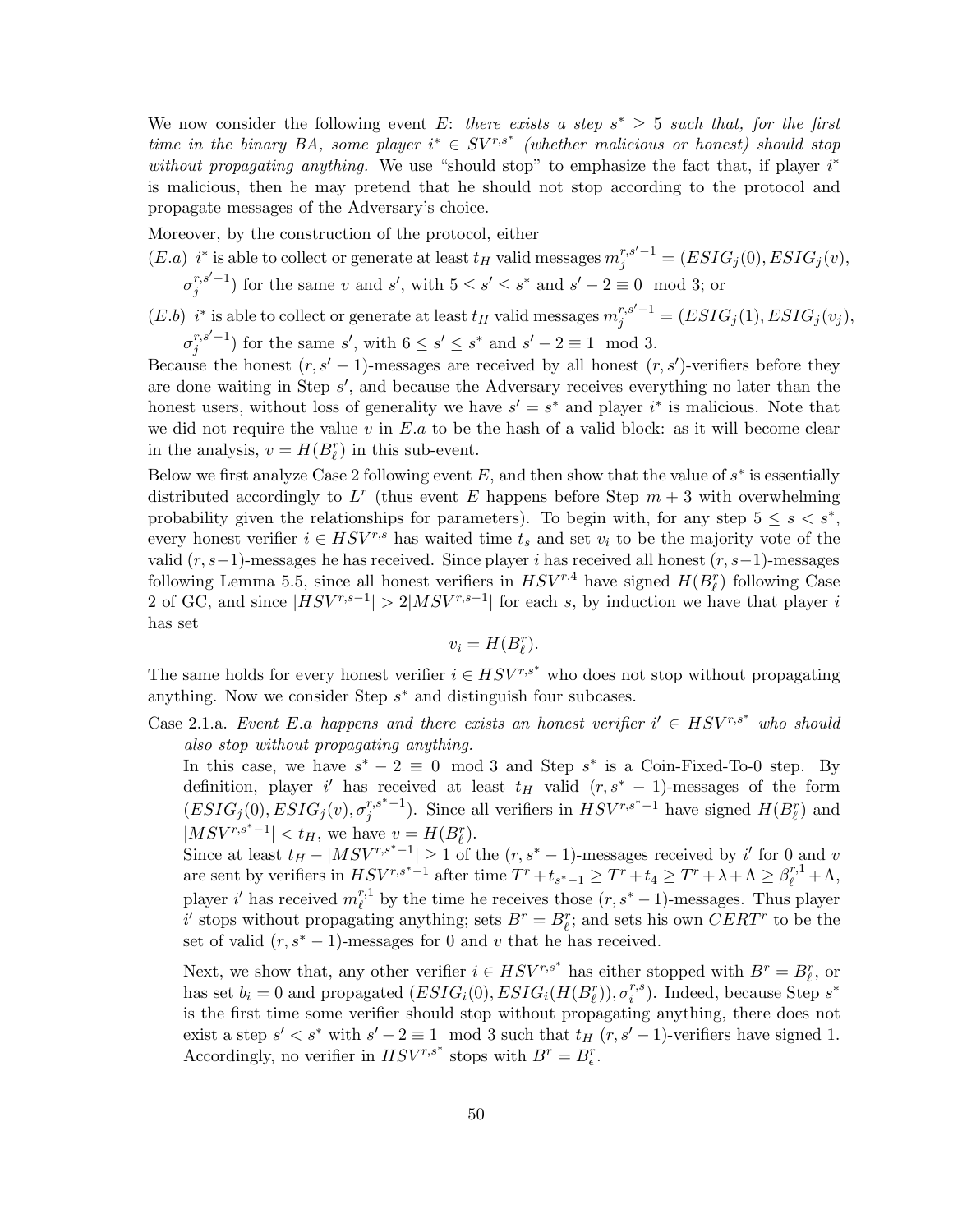Moreover, as all honest verifiers in steps  $\{4, 5, \ldots, s^* - 1\}$  have signed  $H(B_{\ell}^r)$ , there does not exist a step  $s' \leq s^*$  with  $s'-2 \equiv 0 \mod 3$  such that  $t_H(r, s'-1)$ -verifiers have signed some  $v'' \neq H(B_{\ell}^{r})$  —indeed,  $|MSV^{r,s'-1}| < t_H$ . Accordingly, no verifier in  $HSV^{r,s^*}$  stops with  $B^r \neq B_{\epsilon}^r$  and  $B^r \neq B_{\ell}^r$ . That is, if a player  $i \in HSV^{r,s^*}$  has stopped without propagating anything, he must have set  $B^r = B_\ell^r$ .

If a player  $i \in \text{HSV}^{r,s^*}$  has waited time  $t_{s^*}$  and propagated a message at time  $\beta_i^{r,s^*} = \alpha_i^{r,s^*} + t_{s^*}$ , he has received all messages from  $HSV^{r,s^*-1}$ , including at least  $t_H = |MSV^{r,s^*-1}|$  of them for 0 and v. If i has seen > 2/3 majority for 1, then he has seen more than  $2(t_H - |MSV^{r,s^*-1}|)$  valid  $(r, s^* - 1)$ -messages for 1, with more than  $2t_H - 3|MSV^{r,s^*-1}|$  of them from honest  $(r, s^* - 1)$ -verifiers. However, this implies  $|HSV^{r,s^*-1}| \ge t_H - |MSV^{r,s^*-1}| + 2t_H - 3 |MSV^{r,s^*-1}| > 2n - 4 |MSV^{r,s^*-1}|$ , contradicting the fact that

$$
|HSV^{r,s^*-1}| + 4|MSV^{r,s^*-1}| < 2n,
$$

which comes from the relationships for the parameters. Accordingly, i does not see  $> 2/3$ majority for 1, and he sets  $b_i = 0$  because Step  $s^*$  is a Coin-Fixed-To-0 step. As we have seen,  $v_i = H(B_{\ell}^r)$ . Thus i propagates  $(ESIG_i(0), ESIG_i(H(B_{\ell}^r)), \sigma_i^{r,s})$  $i^{(r,s)}$  as we wanted to show.

For Step  $s^* + 1$ , since player i' has helped propagating the messages in his CERT<sup>r</sup> on or before time  $\alpha_{i'}^{r,s^*}$  $\overline{r}_{i'}^{r,s^*} + \overline{t}_{s^*}$ , all honest verifiers in  $\overline{HSV^{r,s^*+1}}$  have received at least  $t_H$  valid  $(r, s^* - 1)$ -messages for bit 0 and value  $H(B_\ell^r)$  on or before they are done waiting. Furthermore, verifiers in  $HSV^{r,s^*+1}$  will not stop before receiving those  $(r, s^*-1)$ messages, because there do not exist any other  $t_H$  valid  $(r, s' - 1)$ -messages for bit 1 with  $s'-2 \equiv 1 \mod 3$  and  $6 \leq s' \leq s^*+1$ , by the definition of Step  $s^*$ . In particular, Step  $s^* + 1$  itself is a Coin-Fixed-To-1 step, but no honest verifier in  $HSV^{r,s^*}$  has propagated a message for 1, and  $|MSV^{r,s^*}| < t_H$ .

Thus all honest verifiers in  $HSV^{r,s^*+1}$  stop without propagating anything and set  $B^r =$  $B_{\ell}^{r}$ : as before, they have received  $m_{\ell}^{r,1}$  $\ell^{r,1}_{\ell}$  before they receive the desired  $(r, s^* - 1)$ -messages.<sup>[20](#page-50-0)</sup> The same can be said for all honest verifiers in future steps and all honest users in general. In particular, they all know  $B^r = B^r_\ell$  within the time interval  $I^{r+1}$  and

$$
T^{r+1} \leq \alpha_{i'}^{r,s^*} + t_{s^*} \leq T^r + \lambda + t_{s^*}.
$$

Case 2.1.b. Event E.b happens and there exists an honest verifier  $i' \in HSV^{r,s^*}$  who should also stop without propagating anything.

In this case we have  $s^* - 2 \equiv 1 \mod 3$  and Step  $s^*$  is a Coin-Fixed-To-1 step. The analysis is similar to Case 2.1.a and many details have been omitted.

<span id="page-50-0"></span><sup>&</sup>lt;sup>20</sup>If  $\ell$  is malicious, he might send out  $m_{\ell}^{r,1}$  late, hoping that some honest users/verifiers have not received  $m_{\ell}^{r,1}$  yet when they receive the desired certificate for it. However, since verifier  $\hat{i} \in HSV^{r,4}$  has set  $b_{\hat{i}} = 0$  and  $v_{\hat{i}} = H(\tilde{B}_{\ell}^r)$ , as before we have that more than half of honest verifiers  $i \in HSV^{r,3}$  have set  $v_i = H(B_\ell^r)$ . This further implies more than half of honest verifiers  $i \in HSV^{r,2}$  have set  $v_i = H(B_\ell^r)$ , and those  $(r, 2)$ -verifiers have all received  $m_{\ell}^{r,1}$ . As the Adversary cannot distinguish a verifier from a non-verifier, he cannot target the propagation of  $m_{\ell}^{r,1}$  to  $(r,2)$ -verifiers without having the non-verifiers seeing it. In fact, with high probability, more than half (or a good constant fraction) of all honest users have seen  $m_{\ell}^{r,1}$  after waiting for  $t_2$  from the beginning of their own round r. From here on, the time  $\lambda'$  needed for  $m_{\ell}^{r,1}$  to reach the remaining honest users is much smaller than  $\Lambda$ , and for simplicity we do not write it out in the analysis. If  $4\lambda \geq \lambda'$  then the analysis goes through without any change: by the end of Step 4, all honest users would have received  $m_{\ell}^{r,1}$ . If the size of the block becomes enormous and  $4\lambda < \lambda'$ , then in Steps 3 and 4, the protocol could ask each verifier to wait for  $\lambda'/2$  rather than  $2\lambda$ , and the analysis continues to hold.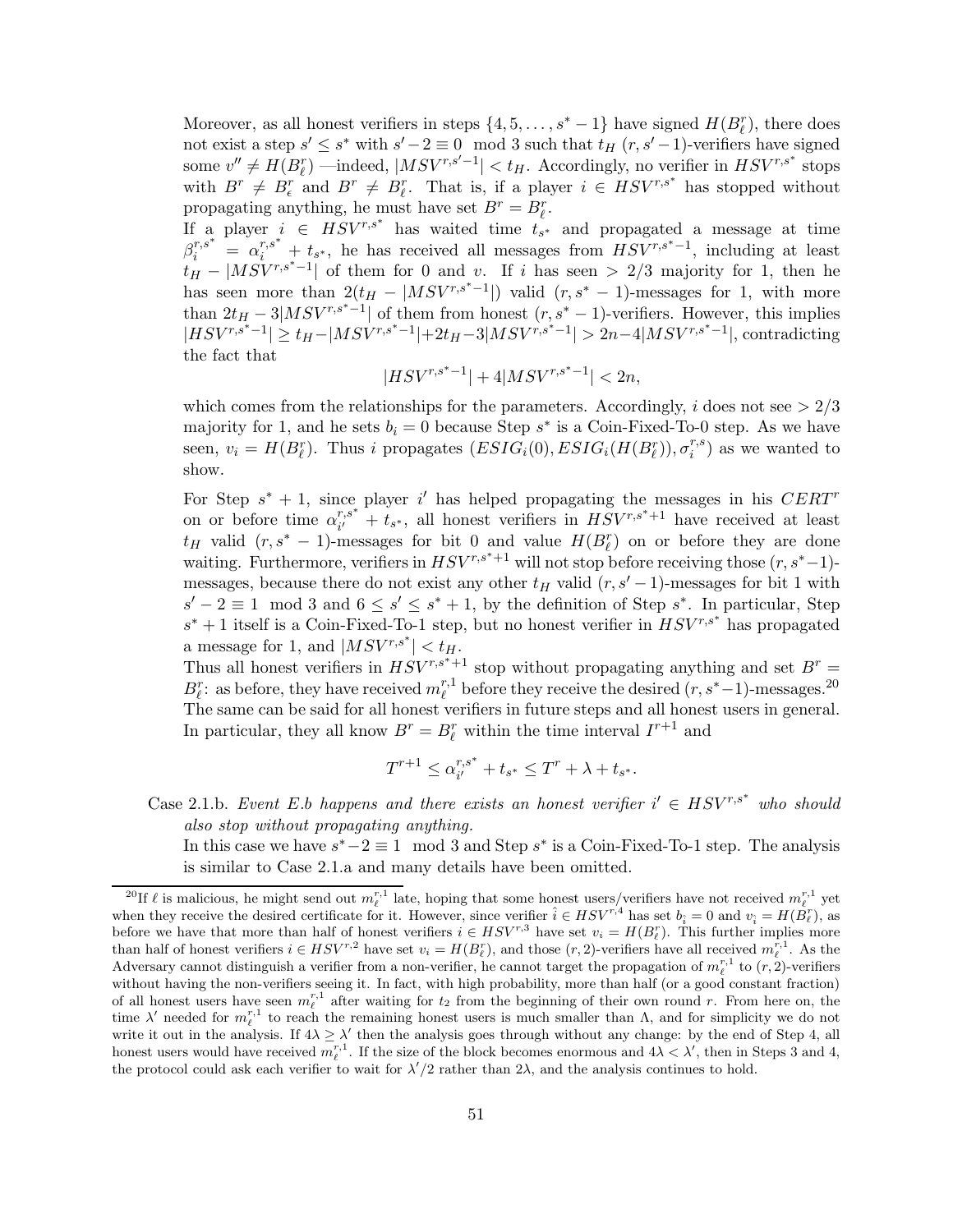As before, player i' must have received at least  $t_H$  valid  $(r, s^* - 1)$ -messages of the form  $(ESIG_j(1), ESIG_j(v_j), \sigma_i^{r,s^*-1})$  $j^{r,s^*-1}$ ). Again by the definition of  $s^*$ , there does not exist a step  $5 \leq s' < s^*$  with  $s' - 2 \equiv 0 \mod 3$ , where at least  $t_H(r, s' - 1)$ -verifiers have signed 0 and the same v. Thus player i' stops without propagating anything; sets  $B^r = B_\epsilon^r$ ; and sets his own CERT<sup>r</sup> to be the set of valid  $(r, s^* - 1)$ -messages for bit 1 that he has received. Moreover, any other verifier  $i \in HSV^{r,s^*}$  has either stopped with  $B^r = B^r_{\epsilon}$ , or has set  $b_i =$ 1 and propagated  $(ESIG_i(1), ESIG_i(v_i), \sigma_i^{r,s^*})$  $i^{r,s^*}$ ). Since player i' has helped propagating the  $(r, s^* - 1)$ -messages in his  $CERT^r$  by time  $\alpha_{i'}^{r,s^*}$  $\frac{r,s}{i'} + t_{s^*}$ , again all honest verifiers in  $HSV^{r,s^*+1}$  stop without propagating anything and set  $B^r = B_\epsilon^r$ . Similarly, all honest users know  $B^r = B^r_{\epsilon}$  within the time interval  $I^{r+1}$  and

$$
T^{r+1} \leq \alpha_{i'}^{r,s^*} + t_{s^*} \leq T^r + \lambda + t_{s^*}.
$$

Case 2.2.a. Event E.a happens and there does not exist an honest verifier  $i' \in HSV^{r,s^*}$  who should also stop without propagating anything.

In this case, note that player  $i^*$  could have a valid  $CERT_{i^*}^r$  consisting of the  $t_H$  desired  $(r, s^* - 1)$ -messages the Adversary is able to collect or generate. However, the malicious verifiers may not help propagating those messages, so we cannot conclude that the honest users will receive them in time  $\lambda$ . In fact,  $|MSV^{r,s^*-1}|$  of those messages may be from malicious  $(r, s^* - 1)$ -verifiers, who did not propagate their messages at all and only send them to the malicious verifiers in step  $s^*$ .

Similar to Case 2.1.a, here we have  $s^* - 2 \equiv 0 \mod 3$ , Step  $s^*$  is a Coin-Fixed-To-0 step, and the  $(r, s^* - 1)$ -messages in  $CERT_{i^*}^r$  are for bit 0 and  $v = H(B_{\ell}^r)$ . Indeed, all honest  $(r, s<sup>*</sup>−1)$ -verifiers sign v, thus the Adversary cannot generate  $t_H$  valid  $(r, s<sup>*</sup>−1)$ -messages for a different  $v'$ .

Moreover, all honest  $(r, s^*)$ -verifiers have waited time  $t_{s^*}$  and do not see > 2/3 majority for bit 1, again because  $|HSV^{r,s^*-1}| + 4|MSV^{r,s^*-1}| < 2n$ . Thus every honest verifier  $i \in HSV^{r,s^*}$  sets  $b_i = 0$ ,  $v_i = H(B_\ell^r)$  by the majority vote, and propagates  $m_i^{r,s^*} =$  $\overline{(ESIG_i(0),ESIG_i(H(B_{\ell}^{r})),\sigma_i^{r,s^*}}$  $i^{r,s^*}$ ) at time  $\alpha_i^{r,s^*} + t_{s^*}$ .

Now consider the honest verifiers in Step  $s^* + 1$  (which is a Coin-Fixed-To-1 step). If the Adversary actually sends the messages in  $CERT^r_{i^*}$  to some of them and causes them to stop, then similar to Case 2.1.a, all honest users know  $B^r = B^r_\ell$  within the time interval  $I^{r+1}$  and

$$
T^{r+1} \leq T^r + \lambda + t_{s^*+1}.
$$

Otherwise, all honest verifiers in Step  $s^*+1$  have received all the  $(r, s^*)$ -messages for 0 and  $H(B_{\ell}^{r})$  from  $HSV^{r,s^*}$  after waiting time  $t_{s^*+1}$ , which leads to  $> 2/3$  majority, because  $|HSV^{r,s^*}| > 2|MSV^{r,s^*}|$ . Thus all the verifiers in  $HSV^{r,s^*+1}$  propagate their messages for 0 and  $H(B_\ell^r)$  accordingly. Note that the verifiers in  $HSV^{r,s^*+1}$  do not stop with  $B^r = B_\ell^r$ , because Step  $s^* + 1$  is not a Coin-Fixed-To-0 step.

Now consider the honest verifiers in Step  $s^* + 2$  (which is a Coin-Genuinely-Flipped step). If the Adversary sends the messages in  $CERT_{i^*}^r$  to some of them and causes them to stop, then again all honest users know  $B^r = B^r_\ell$  within the time interval  $I^{r+1}$  and

$$
T^{r+1} \leq T^r + \lambda + t_{s^*+2}.
$$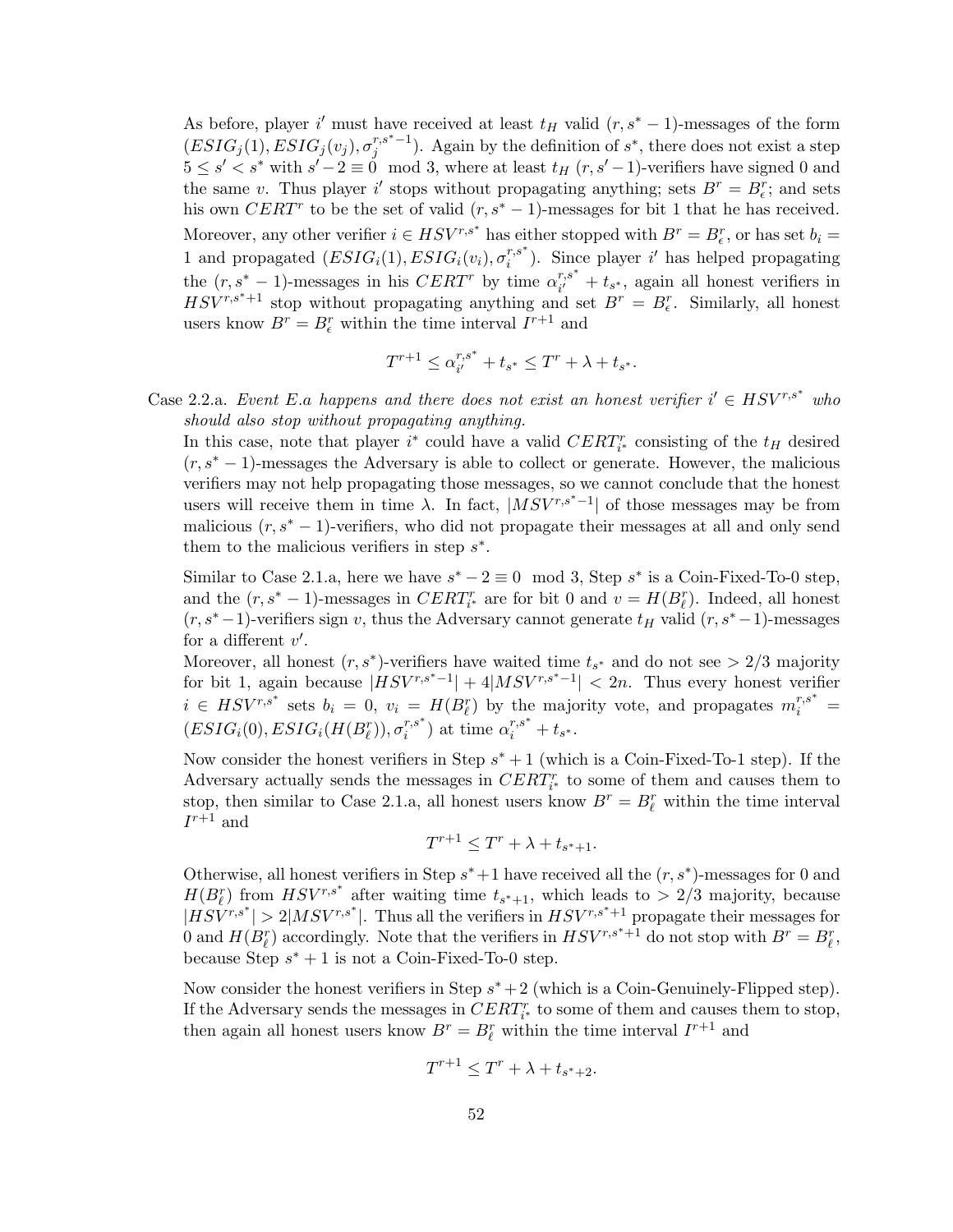Otherwise, all honest verifiers in Step  $s^* + 2$  have received all the  $(r, s^* + 1)$ -messages for 0 and  $H(B_{\ell}^{r})$  from  $HSV^{r,s^*+1}$  after waiting time  $t_{s^*+2}$ , which leads to  $> 2/3$  majority. Thus all of them propagate their messages for 0 and  $H(B_{\ell}^{r})$  accordingly: that is they do not "flip a coin" in this case. Again, note that they do not stop without propagating, because Step  $s^* + 2$  is not a Coin-Fixed-To-0 step.

Finally, for the honest verifiers in Step  $s^* + 3$  (which is another Coin-Fixed-To-0 step), all of them would have received at least  $t_H$  valid messages for 0 and  $H(B_{\ell}^r)$  from  $HSV^{s'+2}$ , if they really wait time  $t_{s^*+3}$ . Thus, whether or not the Adversary sends the messages in  $CERT_{i^*}^r$  to any of them, all verifiers in  $HSV^{r,s^*+3}$  stop with  $B^r = B_{\ell}^r$ , without propagating anything. Depending on how the Adversary acts, some of them may have their own  $CERT$  consisting of those  $(r, s^* - 1)$ -messages in  $CERT_{i^*}^r$ , and the others have their own CERT<sup>r</sup> consisting of those  $(r, s^* + 2)$ -messages. In any case, all honest users know  $B^r = B^r_\ell$  within the time interval  $I^{r+1}$  and

$$
T^{r+1} \leq T^r + \lambda + t_{s^*+3}.
$$

Case 2.2.b. Event E.b happens and there does not exist an honest verifier  $i' \in HSV^{r,s^*}$  who should also stop without propagating anything.

The analysis in this case is similar to those in Case 2.1.b and Case 2.2.a, thus many details have been omitted. In particular,  $CERT_{i^*}$  consists of the  $t_H$  desired  $(r, s^* - 1)$ -messages for bit 1 that the Adversary is able to collect or generate,  $s^* - 2 \equiv 1 \mod 3$ , Step  $s^*$  is a Coin-Fixed-To-1 step, and no honest  $(r, s^*)$ -verifier could have seen > 2/3 majority for 0.

Thus, every verifier  $i \in HSV^{r,s^*}$  sets  $b_i = 1$  and propagates  $m_i^{r,s^*} = (ESIG_i(1), ESIG_i(v_i),$  $\sigma_i^{r,s^*}$  $\sum_{i=1}^{r,s^*}$  at time  $\alpha_i^{r,s^*} + t_{s^*}$ . Similar to Case 2.2.a, in at most 3 more steps (i.e., the protocol reaches Step  $s^*+3$ , which is another Coin-Fixed-To-1 step), all honest users know  $B^r = B_{\epsilon}^r$ within the time interval  $I^{r+1}$ . Moreover,  $T^{r+1}$  may be  $\leq T^r + \lambda + t_{s^*+1}$ , or  $\leq T^r + \lambda + t_{s^*+2}$ , or  $\leq T^r + \lambda + t_{s^*+3}$ , depending on when is the first time an honest verifier is able to stop without propagating.

Combining the four sub-cases, we have that all honest users know  $B<sup>r</sup>$  within the time interval  $I^{r+1}$ , with

 $T^{r+1} \leq T^r + \lambda + t_{s^*}$  in Cases 2.1.a and 2.1.b, and

 $T^{r+1} \leq T^r + \lambda + t_{s^*+3}$  in Cases 2.2.a and 2.2.b.

It remains to upper-bound  $s^*$  and thus  $T^{r+1}$  for Case 2, and we do so by considering how many times the Coin-Genuinely-Flipped steps are actually executed in the protocol: that is, some honest verifiers actually have flipped a coin.

In particular, arbitrarily fix a Coin-Genuinely-Flipped step  $s'$  (i.e.,  $7 \leq s' \leq m+2$  and  $s'-2 \equiv 2 \mod 3$ , and let  $\ell' \triangleq \arg \min_{j \in SV^{r,s'-1}} H(\sigma_j^{r,s'-1})$  $j^{r,s'-1}$ ). For now let us assume  $s' < s^*$ , because otherwise no honest verifier actually flips a coin in Step  $s'$ , according to previous discussions.

By the definition of  $SV^{r,s'-1}$ , the hash value of the credential of  $\ell'$  is also the smallest among all users in  $PK^{r-k}$ . Since the hash function is a random oracle, ideally player  $\ell'$  is honest with probability at least  $h$ . As we will show later, even if the Adversary tries his best to predict the output of the random oracle and tilt the probability, player  $\ell'$  is still honest with probability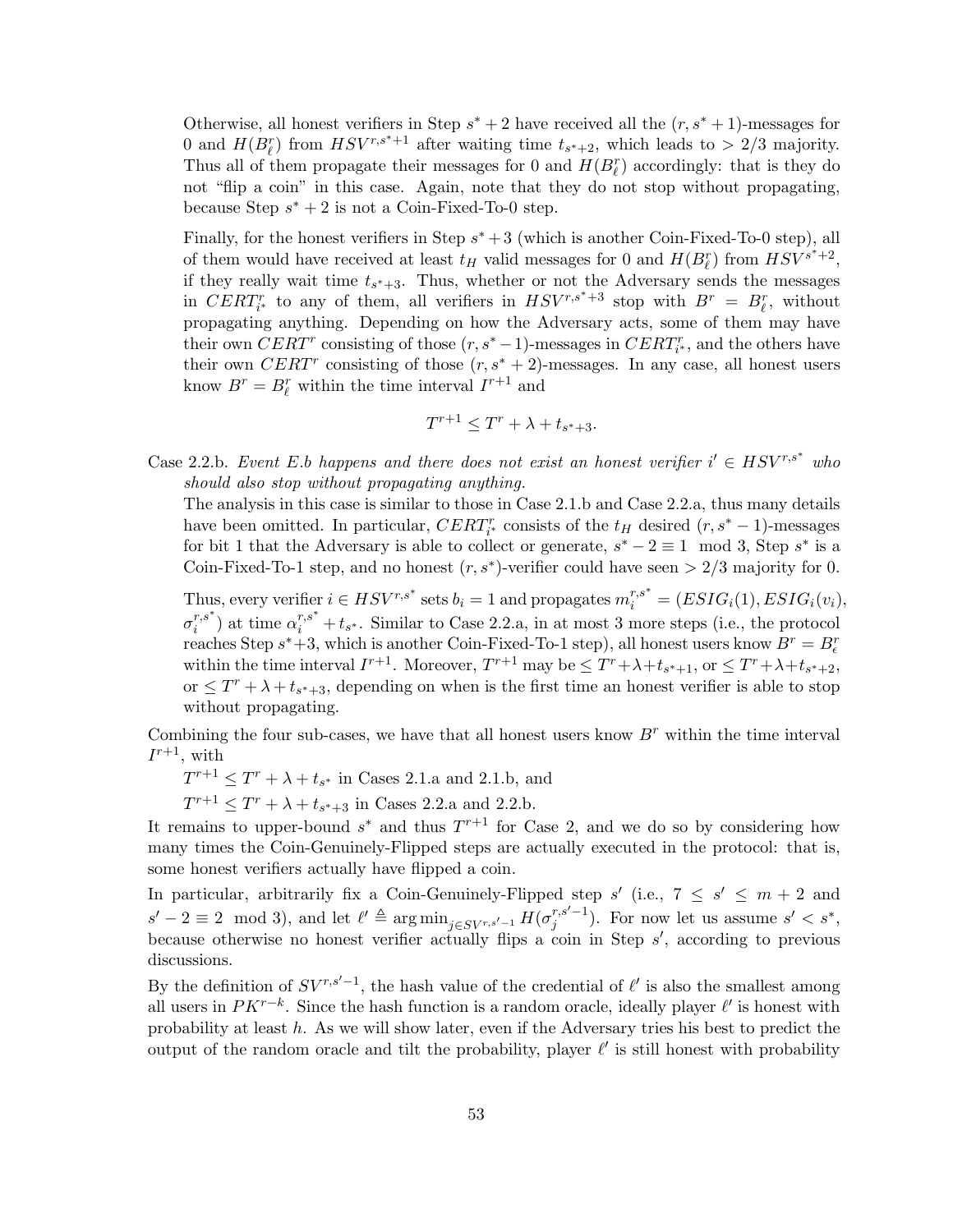at least  $p_h = h^2(1 + h - h^2)$ . Below we consider the case when that indeed happens: that is,  $\ell' \in HSV^{r,s'-1}.$ 

Note that every honest verifier  $i \in HSV^{r,s'}$  has received all messages from  $HSV^{r,s'-1}$  by time  $\alpha_i^{r,s'} + t_{s'}$ . If player i needs to flip a coin (i.e., he has not seen > 2/3 majority for the same bit  $b \in \{0, 1\}$ , then he sets  $b_i = \text{lsb}(H(\sigma_{\ell'}^{r,s'-1}))$  $\binom{r,s-1}{\ell'}$ ). If there exists another honest verifier  $i' \in HSV^{r,s'}$  who has seen > 2/3 majority for a bit  $b \in \{0,1\}$ , then by Property (d) of Lemma [5.5,](#page-43-2) no honest verifier in  $HSV^{r,s'}$  would have seen  $> 2/3$  majority for a bit  $b' \neq b$ . Since  $\texttt{lsb}(H(\sigma^{r,s'-1}_{\ell'})$  $\binom{r,s'-1}{\ell'}$ ) = b with probability 1/2, all honest verifiers in  $HSV^{r,s'}$  reach an agreement on b with probability  $1/2$ . Of course, if such a verifier i' does not exist, then all honest verifiers in  $HSV^{r,s'}$  agree on the bit  $1sb(H(\sigma_{\ell'}^{r,s'-1}))$  $\binom{r,s-1}{\ell'}$  with probability 1.

Combining the probability for  $\ell' \in HSV^{r,s'-1}$ , we have that the honest verifiers in  $HSV^{r,s'}$ reach an agreement on a bit  $b \in \{0,1\}$  with probability at least  $\frac{p_h}{2} = \frac{h^2(1+h-h^2)}{2}$  $\frac{n-n}{2}$ . Moreover, by induction on the majority vote as before, all honest verifiers in  $HSV^{r,s'}$  have their  $v_i$ 's set to be  $H(B_{\ell}^{r})$ . Thus, once an agreement on b is reached in Step s',  $T^{r+1}$  is

either 
$$
\leq T^r + \lambda + t_{s'+1}
$$
 or  $\leq T^r + \lambda + t_{s'+2}$ ,

depending on whether  $b = 0$  or  $b = 1$ , following the analysis of Cases 2.1.a and 2.1.b. In particular, no further Coin-Genuinely-Flipped step will be executed: that is, the verifiers in such steps still check that they are the verifiers and thus wait, but they will all stop without propagating anything. Accordingly, before Step  $s^*$ , the number of times the Coin-Genuinely-Flipped steps are executed is distributed according to the random variable  $L^r$ . Letting Step s' be the last Coin-Genuinely-Flipped step according to  $L^r$ , by the construction of the protocol we have

$$
s'=4+3L^r.
$$

When should the Adversary make Step  $s^*$  happen if he wants to delay  $T^{r+1}$  as much as possible? We can even assume that the Adversary knows the realization of  $L^r$  in advance. If  $s^* > s'$  then it is useless, because the honest verifiers have already reached an agreement in Step s'. To be sure, in this case s<sup>\*</sup> would be  $s' + 1$  or  $s' + 2$ , again depending on whether  $b = 0$ or  $b = 1$ . However, this is actually Cases 2.1.a and 2.1.b, and the resulting  $T^{r+1}$  is exactly the same as in that case. More precisely,

$$
T^{r+1} \le T^r + \lambda + t_{s^*} \le T^r + \lambda + t_{s'+2}.
$$

If  $s^* < s' - 3$  —that is,  $s^*$  is before the second-last Coin-Genuinely-Flipped step— then by the analysis of Cases 2.2.a and 2.2.b,

$$
T^{r+1} \le T^r + \lambda + t_{s^*+3} < T^r + \lambda + t_{s'}.
$$

That is, the Adversary is actually making the agreement on  $B<sup>r</sup>$  happen faster.

If  $s^* = s' - 2$  or  $s' - 1$  —that is, the Coin-Fixed-To-0 step or the Coin-Fixed-To-1 step immediately before Step  $s'$ — then by the analysis of the four sub-cases, the honest verifiers in Step s' do not get to flip coins anymore, because they have either stopped without propagating, or have seen  $> 2/3$  majority for the same bit b. Therefore we have

$$
T^{r+1} \le T^r + \lambda + t_{s^*+3} \le T^r + \lambda + t_{s'+2}.
$$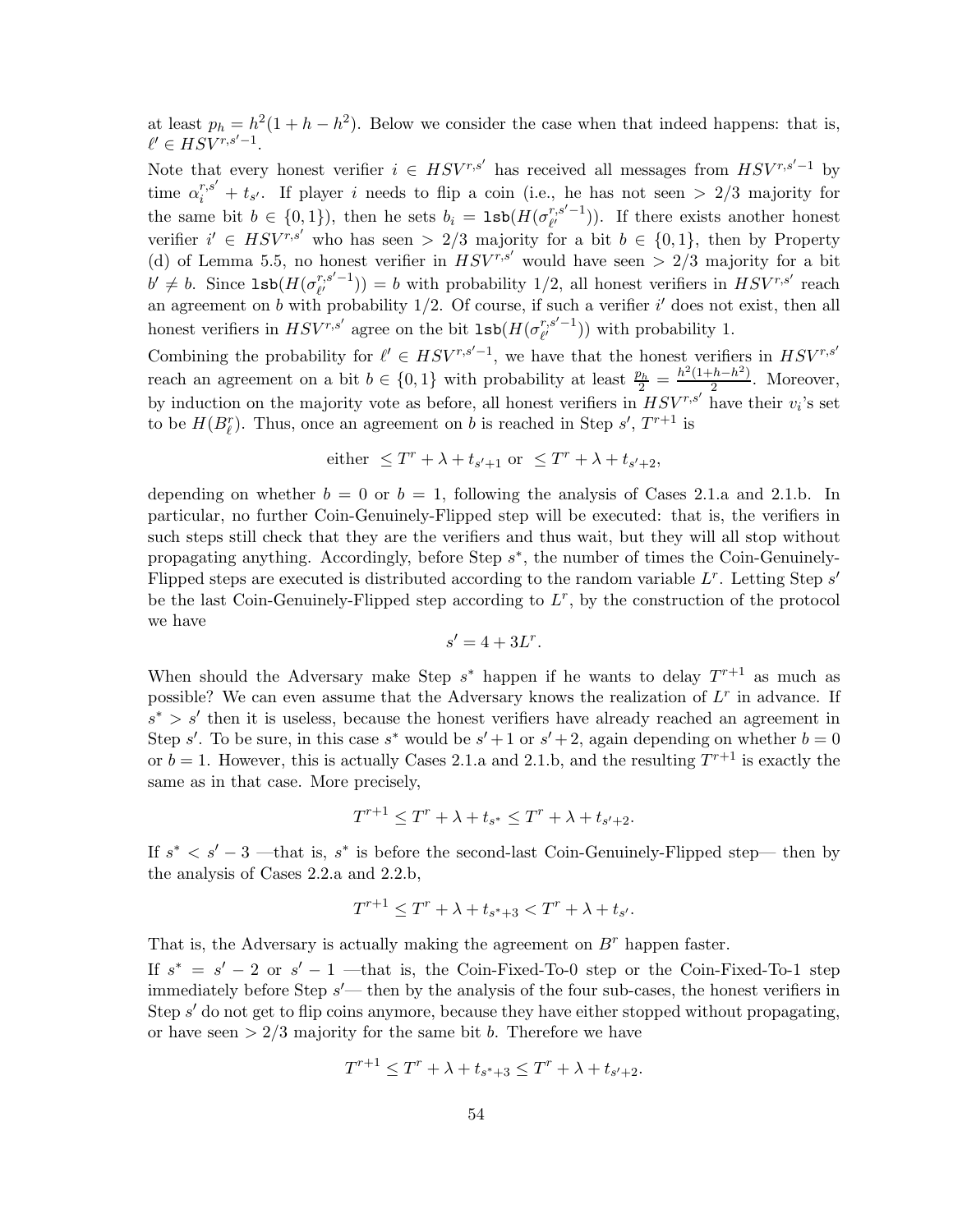In sum, no matter what  $s^*$  is, we have

$$
T^{r+1} \leq T^r + \lambda + t_{s'+2} = T^r + \lambda + t_{3L^r+6}
$$
  
= 
$$
T^r + \lambda + (2(3L^r + 6) - 3)\lambda + \Lambda
$$
  
= 
$$
T^r + (6L^r + 10)\lambda + \Lambda,
$$

as we wanted to show. The worst case is when  $s^* = s' - 1$  and Case 2.2.b happens. Combining Cases 1 and 2 of the binary BA protocol, Lemma [5.3](#page-43-1) holds.

## <span id="page-54-0"></span>5.9 Security of the Seed  $Q<sup>r</sup>$  and Probability of An Honest Leader

It remains to prove Lemma [5.4.](#page-43-3) Recall that the verifiers in round r are taken from  $PK^{r-k}$  and are chosen according to the quantity  $Q^{r-1}$ . The reason for introducing the look-back parameter k is to make sure that, back at round  $r - k$ , when the Adversary is able to add new malicious users to  $PK^{r-k}$ , he cannot predict the quantity  $Q^{r-1}$  except with negligible probability. Note that the hash function is a random oracle and  $Q^{r-1}$  is one of its inputs when selecting verifiers for round r. Thus, no matter how malicious users are added to  $PK^{r-k}$ , from the Adversary's point of view each one of them is still selected to be a verifier in a step of round  $r$  with the required probability  $p$  (or  $p_1$  for Step 1). More precisely, we have the following lemma.

<span id="page-54-3"></span>**Lemma 5.6.** With  $k = O(\log_{1/2} F)$ , for each round r, with overwhelming probability the Adversary did not query  $Q^{r-1}$  to the random oracle back at round  $r - k$ .

*Proof.* We proceed by induction. Assume that for each round  $\gamma < r$ , the Adversary did not query  $Q^{\gamma-1}$  to the random oracle back at round  $\gamma - k$ <sup>[21](#page-54-1)</sup>. Consider the following mental game played by the Adversary at round  $r - k$ , trying to predict  $Q^{r-1}$ .

In Step 1 of each round  $\gamma = r - k, \ldots, r - 1$ , given a specific  $Q^{\gamma-1}$  not queried to the random oracle, by ordering the players  $i \in PK^{\gamma-k}$  according to the hash values  $H(SIG_i(\gamma, 1, Q^{\gamma-1}))$ increasingly, we obtain a random permutation over  $PK^{\gamma-k}$ . By definition, the leader  $\ell^{\gamma}$  is the first user in the permutation and is honest with probability h. Moreover, when  $PK^{\gamma-k}$  is large enough, for any integer  $x \geq 1$ , the probability that the first x users in the permutation are all malicious but the  $(x + 1)$ st is honest is  $(1 - h)^x h$ .

If  $\ell^{\gamma}$  is honest, then  $Q^{\gamma} = H(SIG_{\ell^{\gamma}}(Q^{\gamma-1}), \gamma)$ . As the Adversary cannot forge the signature of  $\ell^{\gamma}$ ,  $Q^{\gamma}$  is distributed uniformly at random from the Adversary's point of view and, except with exponentially small probability,<sup>[22](#page-54-2)</sup> was not queried to H at round  $r - k$ . Since each  $Q^{\gamma+1}, Q^{\gamma+2}, \ldots, Q^{r-1}$  respectively is the output of H with  $Q^{\gamma}, Q^{\gamma+1}, \ldots, Q^{r-2}$  as one of the inputs, they all look random to the Adversary and the Adversary could not have queried  $Q^{r-1}$  to H at round  $r - k$ .

Accordingly, the only case where the Adversary can predict  $Q^{r-1}$  with good probability at round  $r-k$  is when all the leaders  $\ell^{r-k}, \ldots, \ell^{r-1}$  are malicious. Again consider a round  $\gamma \in \{r-k \ldots, r-1\}$ and the random permutation over  $PK^{\gamma-k}$  induced by the corresponding hash values. If for some  $x > 2$ , the first  $x - 1$  users in the permutation are all malicious and the x-th is honest, then the Adversary has x possible choices for  $Q^{\gamma}$ : either of the form  $H(SIG_i(Q^{\gamma-1}, \gamma))$ , where i is one of

<sup>&</sup>lt;sup>21</sup>As k is a small integer, without loss of generality one can assume that the first k rounds of the protocol are run under a safe environment and the inductive hypothesis holds for those rounds.

<span id="page-54-2"></span><span id="page-54-1"></span><sup>&</sup>lt;sup>22</sup>That is, exponential in the length of the output of H. Note that this probability is way smaller than  $F$ .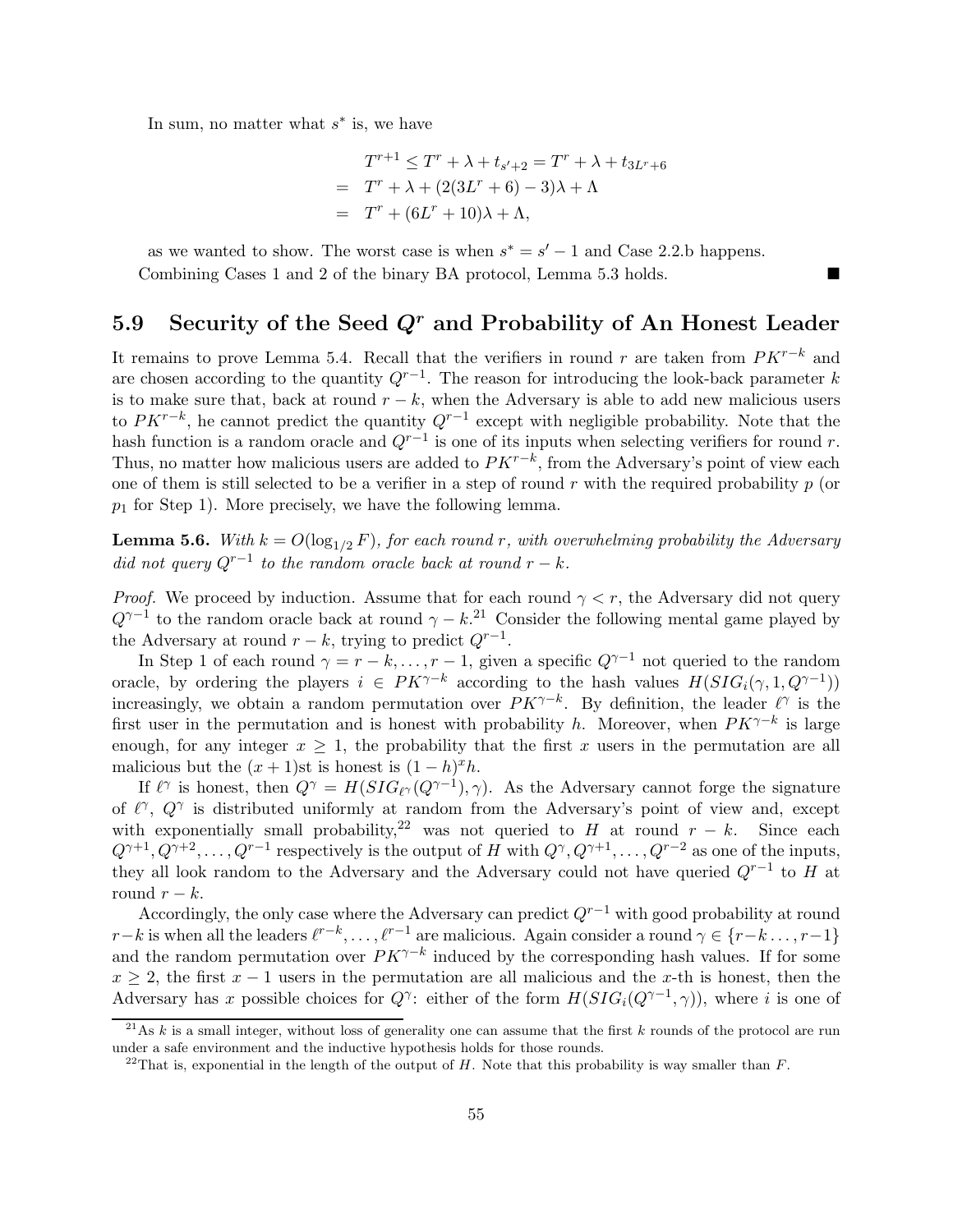the first x – 1 malicious users, by making player i the actually leader of round  $\gamma$ ; or  $H(Q^{\gamma-1}, \gamma)$ , by forcing  $B^{\gamma} = B_{\epsilon}^{\gamma}$ . Otherwise, the leader of round  $\gamma$  will be the first honest user in the permutation and  $Q^{r-1}$  becomes unpredictable to the Adversary.

Which of the above x options of  $Q^{\gamma}$  should the Adversary pursue? To help the Adversary answer this question, in the mental game we actually make him more powerful than he actually is, as follows. First of all, in reality, the Adversary cannot compute the hash of a honest user's signature, thus cannot decide, for each  $Q^{\gamma}$ , the number  $x(Q^{\gamma})$  of malicious users at the beginning of the random permutation in round  $\gamma + 1$  induced by  $Q^{\gamma}$ . In the mental game, we give him the numbers  $x(Q^{\gamma})$  for free. Second of all, in reality, having the first x users in the permutation all being malicious does not necessarily mean they can all be made into the leader, because the hash values of their signatures must also be less than  $p_1$ . We have ignored this constraint in the mental game, giving the Adversary even more advantages.

It is easy to see that in the mental game, the optimal option for the Adversary, denoted by  $\hat{Q}^{\gamma}$ , is the one that produces the longest sequence of malicious users at the beginning of the random permutation in round  $\gamma + 1$ . Indeed, given a specific  $Q^{\gamma}$ , the protocol does not depend on  $Q^{\gamma-1}$ anymore and the Adversary can solely focus on the new permutation in round  $\gamma + 1$ , which has the same distribution for the number of malicious users at the beginning. Accordingly, in each round  $\gamma$ , the above mentioned  $\hat{Q}^{\gamma}$  gives him the largest number of options for  $Q^{\gamma+1}$  and thus maximizes the probability that the consecutive leaders are all malicious.

Therefore, in the mental game the Adversary is following a Markov Chain from round  $r - k$ to round  $r-1$ , with the state space being  $\{0\} \cup \{x : x \geq 2\}$ . State 0 represents the fact that the first user in the random permutation in the current round  $\gamma$  is honest, thus the Adversary fails the game for predicting  $Q^{r-1}$ ; and each state  $x \geq 2$  represents the fact that the first  $x - 1$  users in the permutation are malicious and the x-th is honest, thus the Adversary has x options for  $Q^{\gamma}$ . The transition probabilities  $P(x, y)$  are as follows.

- $P(0, 0) = 1$  and  $P(0, y) = 0$  for any  $y \ge 2$ . That is, the Adversary fails the game once the first user in the permutation becomes honest.
- $P(x,0) = h^x$  for any  $x \ge 2$ . That is, with probability  $h^x$ , all the x random permutations have their first users being honest, thus the Adversary fails the game in the next round.
- For any  $x \geq 2$  and  $y \geq 2$ ,  $P(x, y)$  is the probability that, among the x random permutations induced by the x options of  $Q^{\gamma}$ , the longest sequence of malicious users at the beginning of some of them is  $y - 1$ , thus the Adversary has y options for  $Q^{\gamma+1}$  in the next round. That is,

$$
P(x,y) = \left(\sum_{i=0}^{y-1} (1-h)^i h\right)^x - \left(\sum_{i=0}^{y-2} (1-h)^i h\right)^x = (1 - (1-h)^y)^x - (1 - (1-h)^{y-1})^x.
$$

Note that state  $0$  is the unique absorbing state in the transition matrix  $P$ , and every other state x has a positive probability of going to 0. We are interested in upper-bounding the number  $k$  of rounds needed for the Markov Chain to converge to 0 with overwhelming probability: that is, no matter which state the chain starts at, with overwhelming probability the Adversary loses the game and fails to predict  $Q^{r-1}$  at round  $r - k$ .

Consider the transition matrix  $P^{(2)} \triangleq P \cdot P$  after two rounds. It is easy to see that  $P^{(2)}(0,0) = 1$ and  $P^{(2)}(0, x) = 0$  for any  $x \ge 2$ . For any  $x \ge 2$  and  $y \ge 2$ , as  $P(0, y) = 0$ , we have

$$
P^{(2)}(x,y) = P(x,0)P(0,y) + \sum_{z \ge 2} P(x,z)P(z,y) = \sum_{z \ge 2} P(x,z)P(z,y).
$$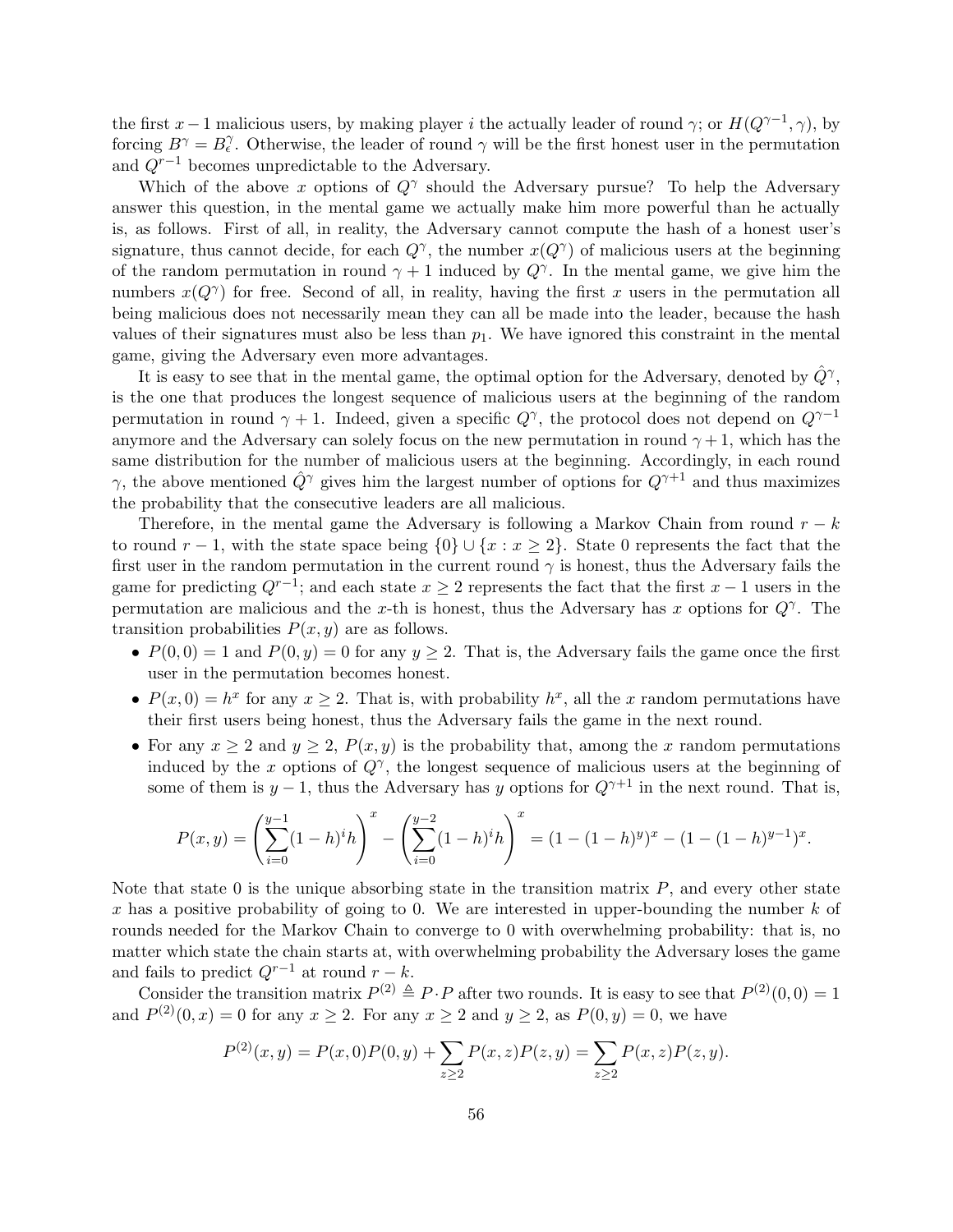Letting  $\bar{h} \triangleq 1 - h$ , we have

$$
P(x, y) = (1 - \bar{h}^y)^x - (1 - \bar{h}^{y-1})^x
$$

and

$$
P^{(2)}(x,y) = \sum_{z \ge 2} [(1 - \bar{h}^z)^x - (1 - \bar{h}^{z-1})^x] [(1 - \bar{h}^y)^z - (1 - \bar{h}^{y-1})^z].
$$

Below we compute the limit of  $\frac{P^{(2)}(x,y)}{P(x,y)}$  $\frac{P(z)(x,y)}{P(x,y)}$  as h goes to 1 —that is,  $\bar{h}$  goes to 0. Note that the highest order of  $\bar{h}$  in  $P(x, y)$  is  $\bar{h}^{y-1}$ , with coefficient x. Accordingly,

$$
\lim_{h \to 1} \frac{P^{(2)}(x, y)}{P(x, y)} = \lim_{\bar{h} \to 0} \frac{P^{(2)}(x, y)}{P(x, y)} = \lim_{\bar{h} \to 0} \frac{P^{(2)}(x, y)}{x \bar{h}^{y-1} + O(\bar{h}^y)}
$$
\n
$$
= \lim_{\bar{h} \to 0} \frac{\sum_{z \ge 2} [x \bar{h}^{z-1} + O(\bar{h}^z)][z \bar{h}^{y-1} + O(\bar{h}^y)]}{x \bar{h}^{y-1} + O(\bar{h}^y)} = \lim_{\bar{h} \to 0} \frac{2x \bar{h}^y + O(\bar{h}^{y+1})}{x \bar{h}^{y-1} + O(\bar{h}^y)}
$$
\n
$$
= \lim_{\bar{h} \to 0} \frac{2x \bar{h}^y}{x \bar{h}^{y-1}} = \lim_{\bar{h} \to 0} 2\bar{h} = 0.
$$

When h is sufficiently close to  $1<sup>23</sup>$  $1<sup>23</sup>$  $1<sup>23</sup>$  we have

$$
\frac{P^{(2)}(x,y)}{P(x,y)} \le \frac{1}{2}
$$

for any  $x \ge 2$  and  $y \ge 2$ . By induction, for any  $k > 2$ ,  $P^{(k)} \triangleq P^k$  is such that

- $P^{(k)}(0,0) = 1, P^{(k)}(0,x) = 0$  for any  $x \ge 2$ , and
- for any  $x \geq 2$  and  $y \geq 2$ ,

$$
P^{(k)}(x,y) = P^{(k-1)}(x,0)P(0,y) + \sum_{z\geq 2} P^{(k-1)}(x,z)P(z,y) = \sum_{z\geq 2} P^{(k-1)}(x,z)P(z,y)
$$
  

$$
\leq \sum_{z\geq 2} \frac{P(x,z)}{2^{k-2}} \cdot P(z,y) = \frac{P^{(2)}(x,y)}{2^{k-2}} \leq \frac{P(x,y)}{2^{k-1}}.
$$

As  $P(x, y) \leq 1$ , after  $1-\log_2 F$  rounds, the transition probability into any state  $y \geq 2$  is negligible, starting with any state  $x \geq 2$ . Although there are many such states y, it is easy to see that

$$
\lim_{y \to +\infty} \frac{P(x,y)}{P(x,y+1)} = \lim_{y \to +\infty} \frac{(1 - \bar{h}^y)^x - (1 - \bar{h}^{y-1})^x}{(1 - \bar{h}^{y+1})^x - (1 - \bar{h}^y)^x} = \lim_{y \to +\infty} \frac{\bar{h}^{y-1} - \bar{h}^y}{\bar{h}^y - \bar{h}^{y+1}} = \frac{1}{\bar{h}} = \frac{1}{1 - h}.
$$

Therefore each row x of the transition matrix P decreases as a geometric sequence with rate  $\frac{1}{1-h} > 2$ when y is large enough, and the same holds for  $P^{(k)}$ . Accordingly, when k is large enough but still on the order of  $\log_{1/2} F$ ,  $\sum_{y\geq 2} P^{(k)}(x, y) < F$  for any  $x \geq 2$ . That is, with overwhelming probability the Adversary loses the game and fails to predict  $Q^{r-1}$  at round  $r - k$ . For  $h \in (2/3, 1]$ , a more complex analysis shows that there exists a constant  $C$  slightly larger than  $1/2$ , such that it suffices to take  $k = O(\log_C F)$ . Thus Lemma [5.6](#page-54-3) holds.

**Lemma [5.4.](#page-43-3)** (restated) *Given Properties* 1–3 for each round before r,  $p_h = h^2(1 + h - h^2)$  for L<sup>r</sup>, and the leader  $\ell^r$  is honest with probability at least  $p_h$ .

<span id="page-56-0"></span><sup>&</sup>lt;sup>23</sup>For example,  $h = 80\%$  as suggested by the specific choices of parameters.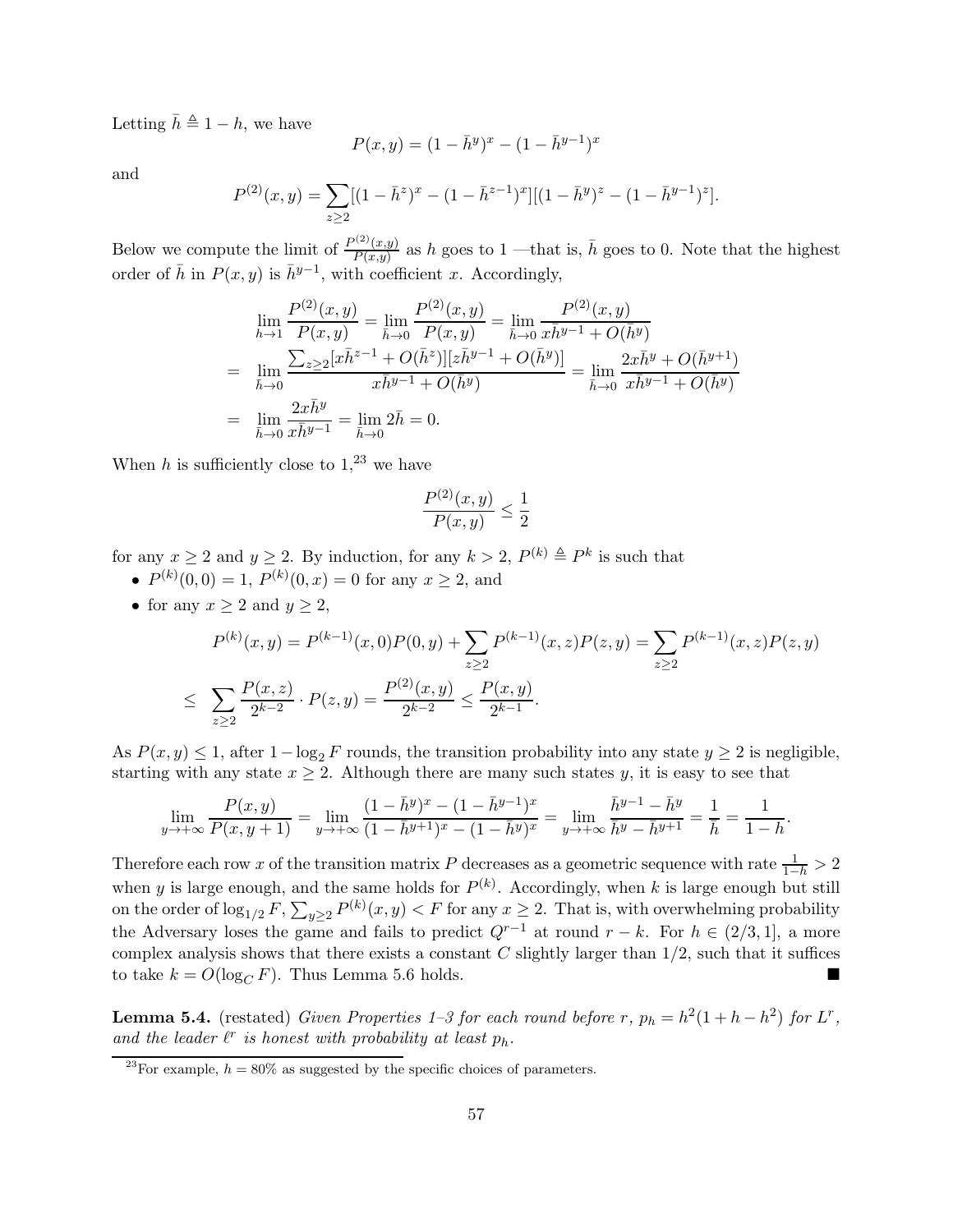*Proof.* Following Lemma [5.6,](#page-54-3) the Adversary cannot predict  $Q^{r-1}$  back at round  $r - k$  except with negligible probability. Note that this does not mean the probability of an honest leader is  $h$  for each round. Indeed, given  $Q^{r-1}$ , depending on how many malicious users are at the beginning of the random permutation of  $PK^{r-k}$ , the Adversary may have more than one options for  $Q^r$  and thus can increase the probability of a malicious leader in round  $r + 1$  —again we are giving him some unrealistic advantages as in Lemma [5.6,](#page-54-3) so as to simplify the analysis.

However, for each  $Q^{r-1}$  that was not queried to H by the Adversary back at round  $r - k$ , for any  $x \geq 1$ , with probability  $(1-h)^{x-1}h$  the first honest user occurs at position x in the resulting random permutation of  $PK^{r-k}$ . When  $x = 1$ , the probability of an honest leader in round  $r + 1$  is indeed h; while when  $x = 2$ , the Adversary has two options for  $Q<sup>r</sup>$  and the resulting probability is  $h<sup>2</sup>$ . Only by considering these two cases, we have that the probability of an honest leader in round  $r + 1$  is at least  $h \cdot h + (1 - h)h \cdot h^2 = h^2(1 + h - h^2)$  as desired.

Note that the above probability only considers the randomness in the protocol from round  $r-k$ to round r. When all the randomness from round 0 to round r is taken into consideration,  $Q^{r-1}$  is even less predictable to the Adversary and the probability of an honest leader in round  $r + 1$  is at least  $h^2(1+h-h^2)$ . Replacing  $r+1$  with r and shifts everything back by one round, the leader  $\ell^r$ is honest with probability at least  $h^2(1 + h - h^2)$ , as desired.

Similarly, in each Coin-Genuinely-Flipped step  $s$ , the "leader" of that step —that is the verifier in  $SV^{r,s}$  whose credential has the smallest hash value, is honest with probability at least  $h^2(1 +$  $h-h^2$ ). Thus  $p_h = h^2(1+h-h^2)$  for L<sup>r</sup> and Lemma [5.4](#page-43-3) holds. ■

# $6$   $\quad$   $Algorand'_{2}$

In this section, we construct a version of *Algorand'* working under the following assumption.

HONEST MAJORITY OF USERS ASSUMPTION: More than  $2/3$  of the users in each  $P K<sup>r</sup>$  are honest.

In Section [8,](#page-67-0) we show how to replace the above assumption with the desired Honest Majority of Money assumption.

# 6.1 Additional Notations and Parameters for  $Algorithm_{2}$

#### Notations

- $\mu \in \mathbb{Z}^+$ : a pragmatic upper-bound to the number of steps that, with overwhelming probability, will actually taken in one round. (As we shall see, parameter  $\mu$  controls how many ephemeral keys a user prepares in advance for each round.)
- $\bullet$   $L^r$ : a random variable representing the number of Bernoulli trials needed to see a 1, when each trial is 1 with probability  $\frac{p_h}{2}$ . L<sup>r</sup> will be used to upper-bound the time needed to generate block  $B^r$ .
- $t_H$ : a lower-bound for the number of honest verifiers in a step  $s > 1$  of round r, such that with overwhelming probability (given n and p), there are  $>t_H$  honest verifiers in  $SV^{r,s}$ .

#### Parameters

- Relationships among various parameters.
	- For each step  $s > 1$  of round r, n is chosen so that, with overwhelming probability,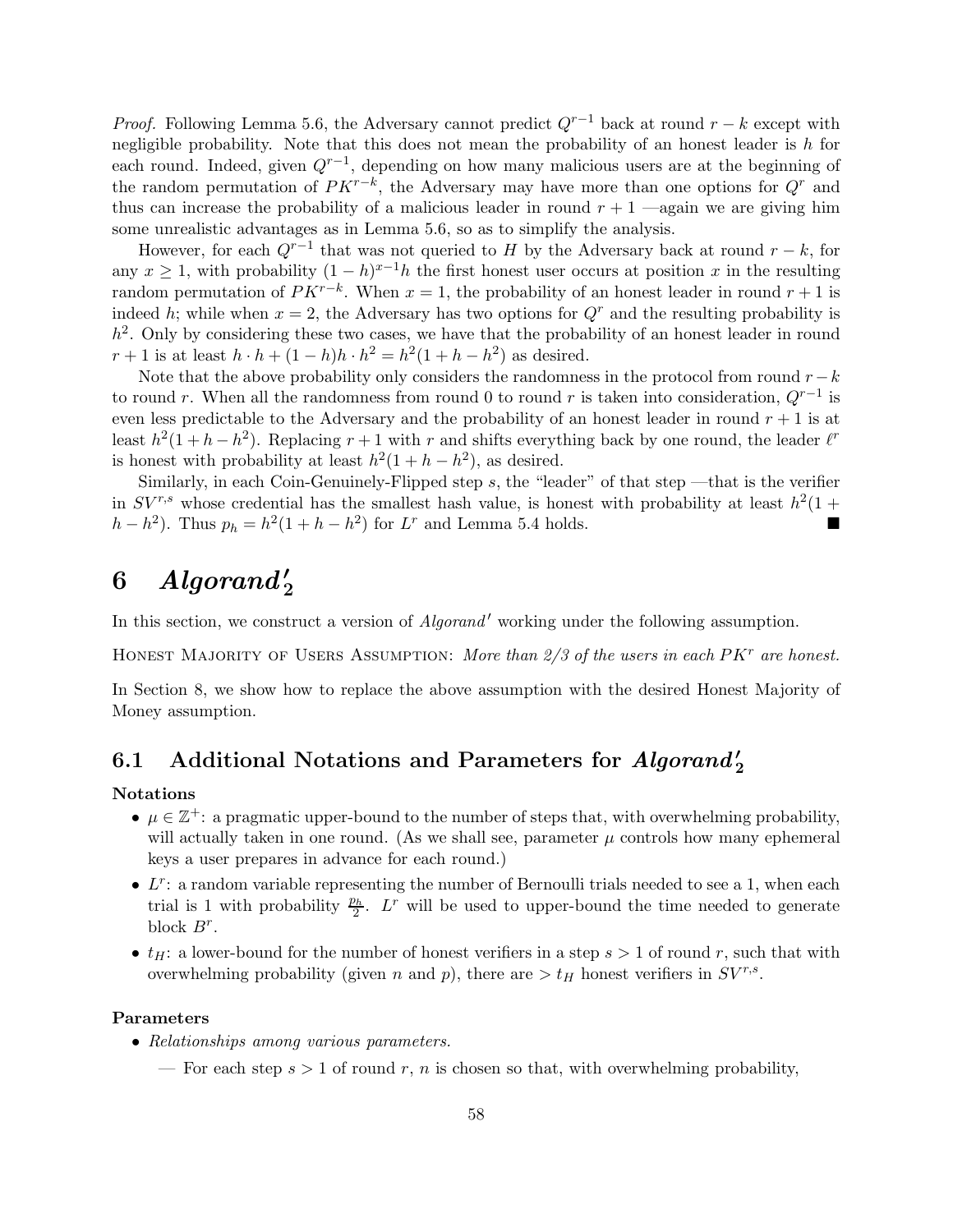$|HSV^{r,s}| > t_H$  and  $|HSV^{r,s}| + 2|MSV^{r,s}| < 2t_H$ .

Note that the two inequalities above together imply  $|HSV^{r,s}| > 2|MSV^{r,s}|$ : that is, there is a 2/3 honest majority among selected verifiers.

The closer to 1 the value of h is, the smaller n needs to be. In particular, we use (variants of) Chernoff bounds to ensure the desired conditions hold with overwhelming probability.

• Example choices of important parameters.

$$
- F = 10^{-18}.
$$

—  $n \approx 4000$ ,  $t_H \approx 0.69n$ ,  $k = 70$ .

# <span id="page-58-0"></span>6.2 Implementing Ephemeral Keys in  $\it{Algorand'}_2$

Recall that a verifier  $i \in SV^{r,s}$  digitally signs his message  $m_i^{r,s}$  $\int_i^{r,s}$  of step s in round r, relative to an ephemeral public key  $pk_i^{r,s}$ , using an ephemeral secrete key  $sk_i^{r,s}$  that he promptly destroys after using. When the number of possible steps that a round may take is capped by a given integer  $\mu$ , we have already seen how to practically handle ephemeral keys. For example, as we have explained in  $Algorithm_{1}$  (where  $\mu = m + 3$ ), to handle all his possible ephemeral keys, from a round r' to a round  $r' + 10^6$ , i generates a pair  $(PMK, SMK)$ , where PMK public master key of an identity based signature scheme, and  $SMK$  its corresponding secret master key. User i publicizes  $PMK$  and uses  $SMK$  to generate the secret key of each possible ephemeral public key (and destroys  $SMK$  after having done so). The set of i's ephemeral public keys for the relevant rounds is  $S = \{i\} \times \{r', \ldots, r' + 10^6\} \times \{1, \ldots, \mu\}$ . (As discussed, as the round  $r' + 10^6$  approaches,  $i$  "refreshes" his pair  $(PMK, SMK)$ .)

In practice, if  $\mu$  is large enough, a round of  $Algorithm_{2}^{\prime}$  will not take more than  $\mu$  steps. In principle, however, there is the remote possibility that, for some round  $r$  the number of steps actually taken will exceed  $\mu$ . When this happens, i would be unable to sign his message  $m_i^{r,s}$  $i^{r,s}$  for any step  $s > \mu$ , because he has prepared in advance only  $\mu$  secret keys for round r. Moreover, he could not prepare and publicize a new stash of ephemeral keys, as discussed before. In fact, to do so, he would need to insert a new public master key  $PMK'$  in a new block. But, should round r take more and more steps, no new blocks would be generated.

However, solutions exist. For instance, i may use the last ephemeral key of round r,  $pk_i^{r,\mu}$ , as follows. He generates another stash of key-pairs for round  $r \rightarrow e.g.,$  by (1) generating another master key pair  $(\overline{PMK}, \overline{SMK})$ ; (2) using this pair to generate another, say, 10<sup>6</sup> ephemeral keys,  $\overline{sk}_{i}^{r,\mu+1},\ldots,\overline{sk}_{i}^{r,\mu+10^{6}},$  corresponding to steps  $\mu+1,...,\mu+10^{6}$  of round  $r$ ; (3) using  $\overline{sk}_{i}^{r,\mu}$  to digitally sign  $\overline{PMK}$  (and any  $(r, \mu)$ -message if  $i \in SV^{r,\mu}$ ), relative to  $pk_i^{r,\mu}$ ; and (4) erasing  $\overline{SMK}$  and  $sk_i^{r,\mu}$ . Should *i* become a verifier in a step  $\mu + s$  with  $s \in \{1, \ldots, 10^6\}$ , then *i* digitally signs his  $(r, \mu + s)$ message  $m_i^{r,\mu+s}$  $\overline{r}_{i}^{r,\mu+s}$  relative to his new key  $\overline{pk}_{i}^{r,\mu+s} = (i,r,\mu+s)$ . Of course, to verify this signature of i, others need to be certain that this public key corresponds to i's new public master key  $\overline{PMK}$ . Thus, in addition to this signature, *i* transmits his digital signature of  $\overline{PMK}$  relative to  $pk_i^{r,\mu}$ .

Of course, this approach can be repeated, as many times as necessary, should round  $r$  continue for more and more steps! The last ephemeral secret key is used to authenticate a new master public key, and thus another stash of ephemeral keys for round r. And so on.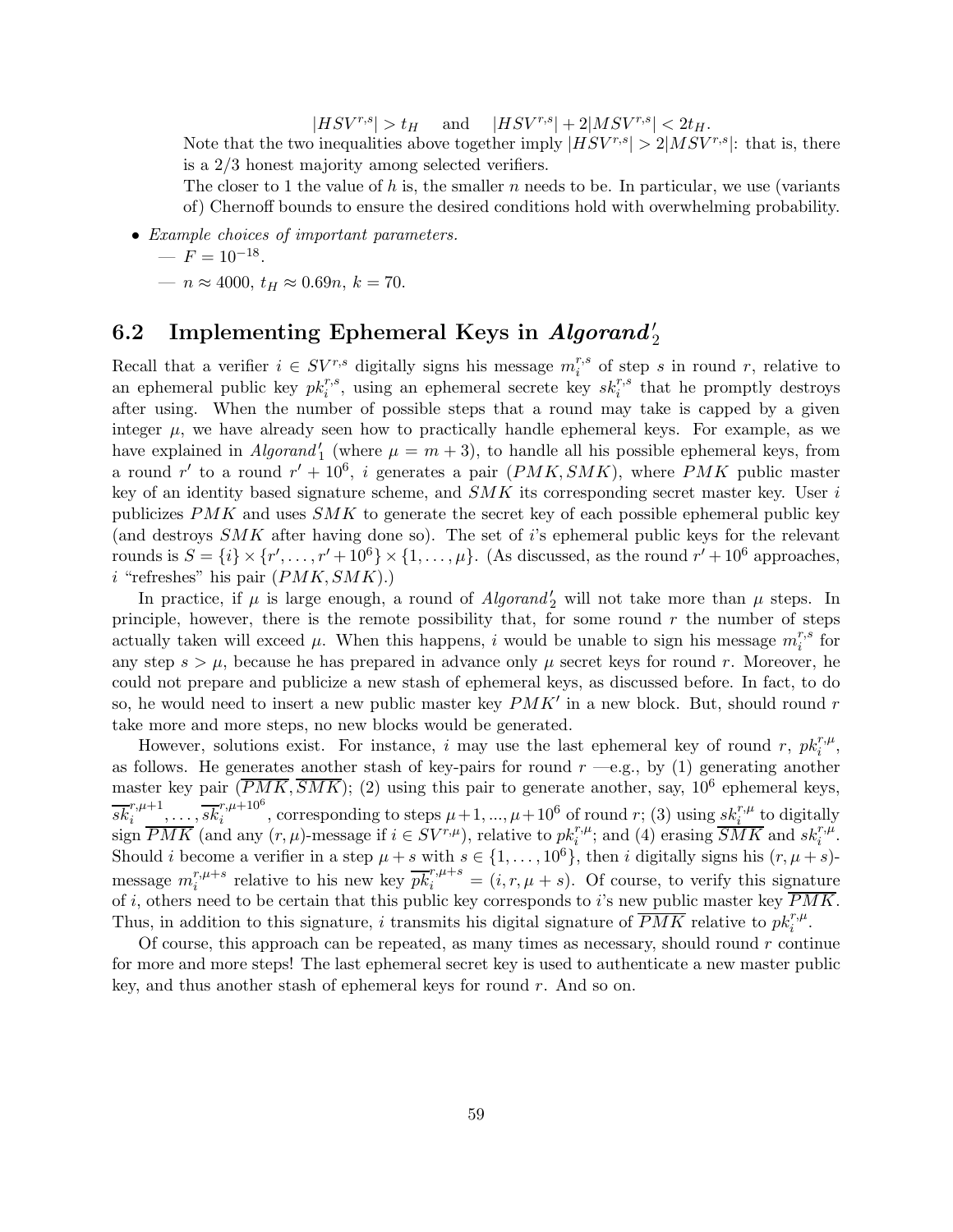# 6.3 The Actual Protocol  $Algorithm_{2}^{\prime}$

Recall again that, in each step s of a round r, a verifier  $i \in SV^{r,s}$  uses his long-term public-secret key pair to produce his credential,  $\sigma_i^{r,s} \triangleq SIG_i(r, s, Q^{r-1})$ , as well as  $SIG_i(Q^{r-1})$  in case  $s = 1$ . Verifier *i* uses his ephemeral key pair,  $(pk_i^{r,s}, sk_i^{r,s})$ , to sign any other message m that may be required. For simplicity, we write  $esig_i(m)$ , rather than  $sig_{pk_i^{r,s}}(m)$ , to denote *i*'s proper ephemeral signature of m in this step, and write  $ESIG_i(m)$  instead of  $SIG_{pk_i^{r,s}}(m) \triangleq (i, m, esig_i(m))$ .

#### Step 1: Block Proposal

Instructions for every user  $i \in PK^{r-k}$ : User i starts his own Step 1 of round r as soon as he has  $CERT^{r-1}$ , which allows i to unambiguously compute  $H(B^{r-1})$  and  $Q^{r-1}$ .

- User i uses  $Q^{r-1}$  to check whether  $i \in SV^{r,1}$  or not. If  $i \notin SV^{r,1}$ , he does nothing for Step 1.
- If  $i \in SV^{r,1}$ , that is, if i is a potential leader, then he does the following.
	- (a) If i has seen  $B^0, \ldots, B^{r-1}$  himself (any  $B^j = B^j_\epsilon$  can be easily derived from its hash value in CERT<sup>j</sup> and is thus assumed "seen"), then he collects the round-r payments that have been propagated to him so far and computes a maximal payset  $PAY_i^r$  from them.
	- (b) If *i* hasn't seen all  $B^0, \ldots, B^{r-1}$  yet, then he sets  $PAY_i^r = \emptyset$ .
	- (c) Next, *i* computes his "candidate block"  $B_i^r = (r, PAY_i^r, SIG_i(Q^{r-1}), H(B^{r-1})).$
	- (c) Finally, i computes the message  $m_i^{r,1} = (B_i^r, esig_i(H(B_i^r)), \sigma_i^{r,1})$  $\binom{r,1}{i}$ , destroys his ephemeral secret key  $sk_i^{r,1}$ , and then propagates two messages,  $m_i^{r,1}$  $i^{r,1}$  and  $(SIG_i(Q^{r-1}), \sigma_i^{r,1})$  $\binom{r,1}{i},$ sep[a](#page-59-0)rately but simultaneously. $a$

<span id="page-59-0"></span><sup>a</sup>When *i* is the leader,  $SIG_i(Q^{r-1})$  allows others to compute  $Q^r = H(SIG_i(Q^{r-1}), r)$ .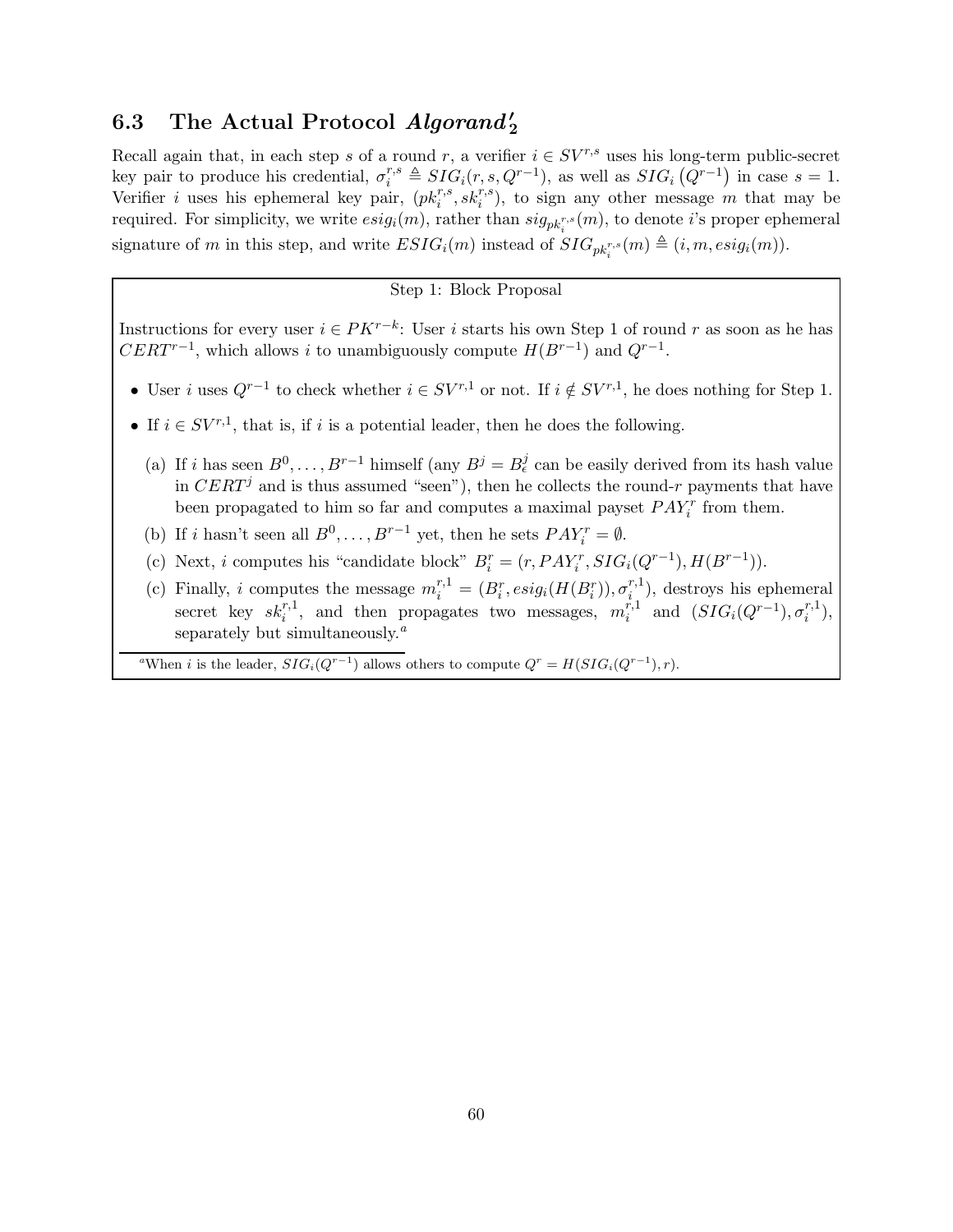#### Selective Propagation

To shorten the global execution of Step 1 and the whole round, it is important that the  $(r, 1)$ messages are *selectively propagated*. That is, for every user  $j$  in the system,

- For the first  $(r, 1)$ -mess[a](#page-60-0)ge that he ever receives and successfully verifies,<sup>a</sup> whether it contains a block or is just a credential and a signature of  $Q^{r-1}$ , player j propagates it as usual.
- For all the other  $(r, 1)$ -messages that player j receives and successfully verifies, he propagates it only if the hash value of the credential it contains is the smallest among the hash values of the credentials contained in all  $(r, 1)$ -messages he has received and successfully verified so far.
- However, if j receives two different messages of the form  $m_i^{r,1}$  $i^{r,1}$  from the same player  $i, b$  $i, b$  he discards the second one no matter what the hash value of *i*'s credential is.

Note that, under selective propagation it is useful that each potential leader  $i$  propagates his credential  $\sigma_i^{r,1}$  $i^{r,1}$  separately from  $m_i^{r,1}$  $\sum_{i=1}^{r,1,c}$  $\sum_{i=1}^{r,1,c}$  $\sum_{i=1}^{r,1,c}$  those small messages travel faster than blocks, ensure timely propagation of the  $m_i^{r,1}$  $i^{r,1}$ 's where the contained credentials have small hash values, while make those with large hash values disappear quickly.

<sup>&</sup>lt;sup>a</sup>That is, all the signatures are correct and, if it is of the form  $m_i^{r,1}$ , both the block and its hash are valid although  $j$  does not check whether the included payset is maximal for  $i$  or not.

<span id="page-60-0"></span><sup>&</sup>lt;sup>b</sup>Which means  $i$  is malicious.

<span id="page-60-2"></span><span id="page-60-1"></span><sup>c</sup>We thank Georgios Vlachos for suggesting this.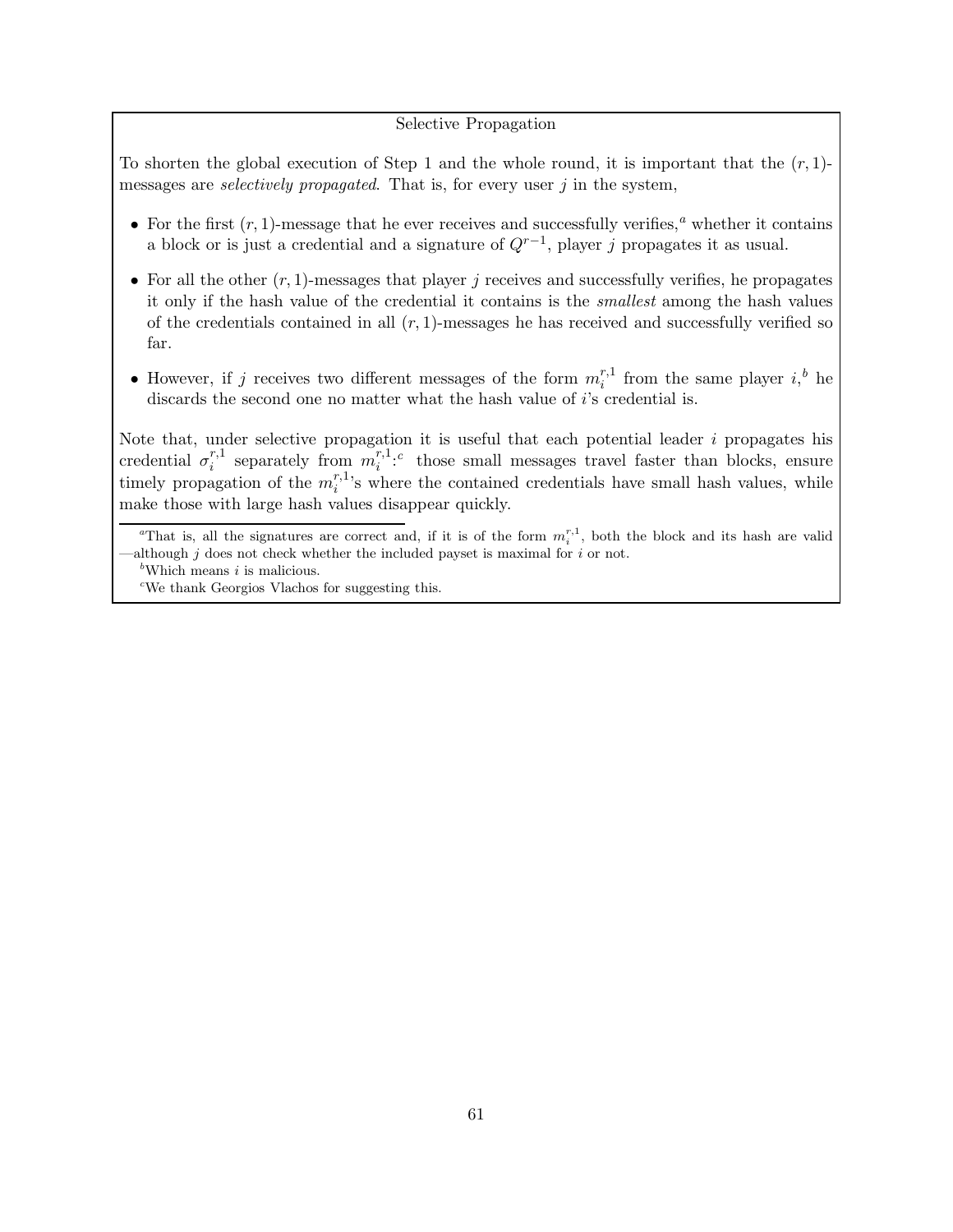#### Step 2: The First Step of the Graded Consensus Protocol GC

Instructions for every user  $i \in PK^{r-k}$ : User i starts his own Step 2 of round r as soon as he has  $CERT^{r-1}$ .

- User *i* waits a maximum amount of time  $t_2 \triangleq \lambda + \Lambda$ . While waiting, *i* acts as follows.
	- 1. After waiting for time 2λ, he finds the user  $\ell$  such that  $H(\sigma_{\ell}^{r,1})$  $\binom{r,1}{\ell} \leq H(\sigma^{r,1}_j)$  $j^{(r,1)}$  for all credentials  $\sigma_i^{r,1}$  $j_j^{r,1}$  that are part of the successfully verified  $(r, 1)$ -messages he has received so f[a](#page-61-0)r. $^a$
	- 2. If he has received a block  $B^{r-1}$ , which matches the hash value  $H(B^{r-1})$ contained in  $CERT^{-1}$ ,<sup>[b](#page-61-1)</sup> and if he has received from  $\ell$  a valid message  $m_{\ell}^{r,1}$  =  $(B_{\ell}^{r}, esig_{\ell}(H(B_{\ell}^{r})), \sigma_{\ell}^{r,1})$  $(v_i^{r,1}),^c$  $(v_i^{r,1}),^c$  then *i* stops waiting and sets  $v_i' \triangleq (H(B_{\ell}^r), \ell).$
	- 3. Otherwise, when time  $t_2$  runs out, *i* sets  $v'_i \triangleq \bot$ .
	- 4. When the value of  $v'_i$  has been set, i computes  $Q^{r-1}$  from  $CERT^{r-1}$  and checks whether  $i \in SV^{r,2}$  or not.
	- 5. If  $i \in SV^{r,2}$ , i computes the message  $m_i^{r,2} \triangleq (ESIG_i(v_i'), \sigma_i^{r,2})$  $i^{(r,2)}$ ,<sup>[d](#page-61-3)</sup> destroys his ephemeral secret key  $sk_i^{r,2}$ , and then propagates  $m_i^{r,2}$  $i^{r,z}$ . Otherwise, i stops without propagating anything.

<span id="page-61-0"></span><sup>a</sup>Essentially, user *i* privately decides that the leader of round r is user  $\ell$ .

<span id="page-61-1"></span><sup>b</sup>Of course, if  $CERT^{r-1}$  indicates that  $B^{r-1} = B_{\epsilon}^{r-1}$ , then i has already "received"  $B^{r-1}$  the moment he has  $CERT^{r-1}.$ 

<span id="page-61-2"></span><sup>c</sup>Again, player  $\ell$ 's signatures and the hashes are all successfully verified, and  $PAY_{\ell}^{r}$  in  $B_{\ell}^{r}$  is a valid payset for round r—although i does not check whether  $PAY_{\ell}^r$  is maximal for  $\ell$  or not. If  $B_{\ell}^r$  contains an empty payset, then there is actually no need for i to see  $B^{r-1}$  before verifying whether  $B_{\ell}^r$  is valid or not.

<span id="page-61-3"></span><sup>d</sup>The message  $m_i^{r,2}$  signals that player *i* considers the first component of  $v_i'$  to be the hash of the next block, or considers the next block to be empty.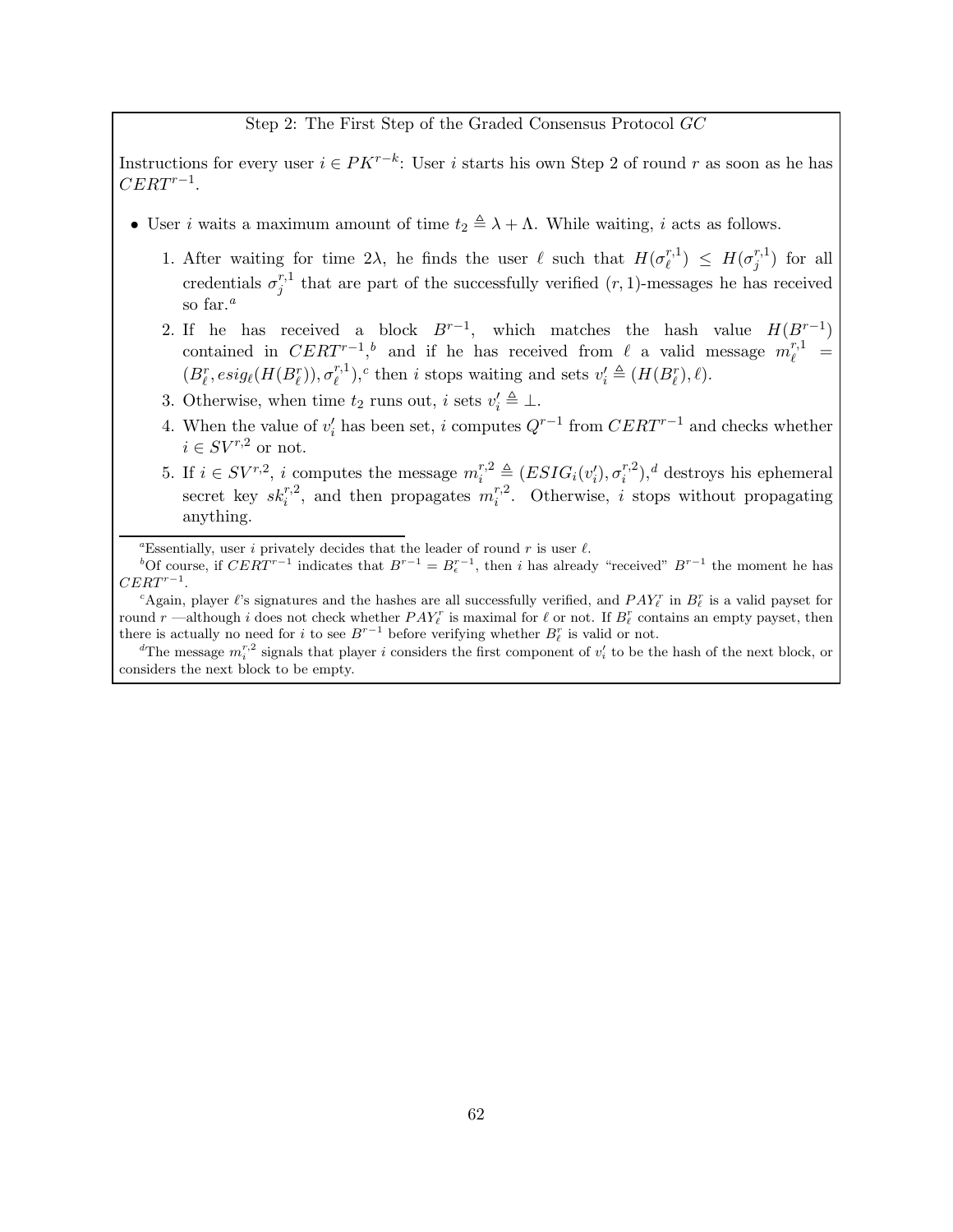#### Step 3: The Second Step of GC

Instructions for every user  $i \in PK^{r-k}$ : User i starts his own Step 3 of round r as soon as he has  $CERT^{r-1}$ .

- User i waits a maximum amount of time  $t_3 \triangleq t_2 + 2\lambda = 3\lambda + \Lambda$ . While waiting, i acts as follows.
	- 1. If there exists a value v such that he has received at least  $t_H$  valid messages  $m_j^{r,2}$  $j \atop j$  of the form  $(ESIG_j(v), \sigma_i^{r,2})$  $j^{r,2}$ ), without [a](#page-62-0)ny contradiction,<sup>a</sup> then he stops waiting and sets  $v'=v.$
	- 2. Otherwise, when time  $t_3$  runs out, he sets  $v' = \bot$ .
	- 3. When the value of v' has been set, i computes  $Q^{r-1}$  from  $CERT^{r-1}$  and checks whether  $i \in SV^{r,3}$  or not.
	- 4. If  $i \in SV^{r,3}$ , then i computes the message  $m_i^{r,3} \triangleq (ESIG_i(v'), \sigma_i^{r,3})$  $i^{(r,s)}$ , destroys his ephemeral secret key  $sk_i^{r,3}$ , and then propagates  $m_i^{r,3}$ <sup>r,3</sup>. Otherwise, *i* stops without propagating anything.

<span id="page-62-0"></span><sup>a</sup>That is, he has not received two valid messages containing  $ESIG_i(v)$  and a different  $ESIG_i(\hat{v})$  respectively, from a player j. Here and from here on, except in the Ending Conditions defined later, whenever an honest player wants messages of a given form, messages contradicting each other are never counted or considered valid.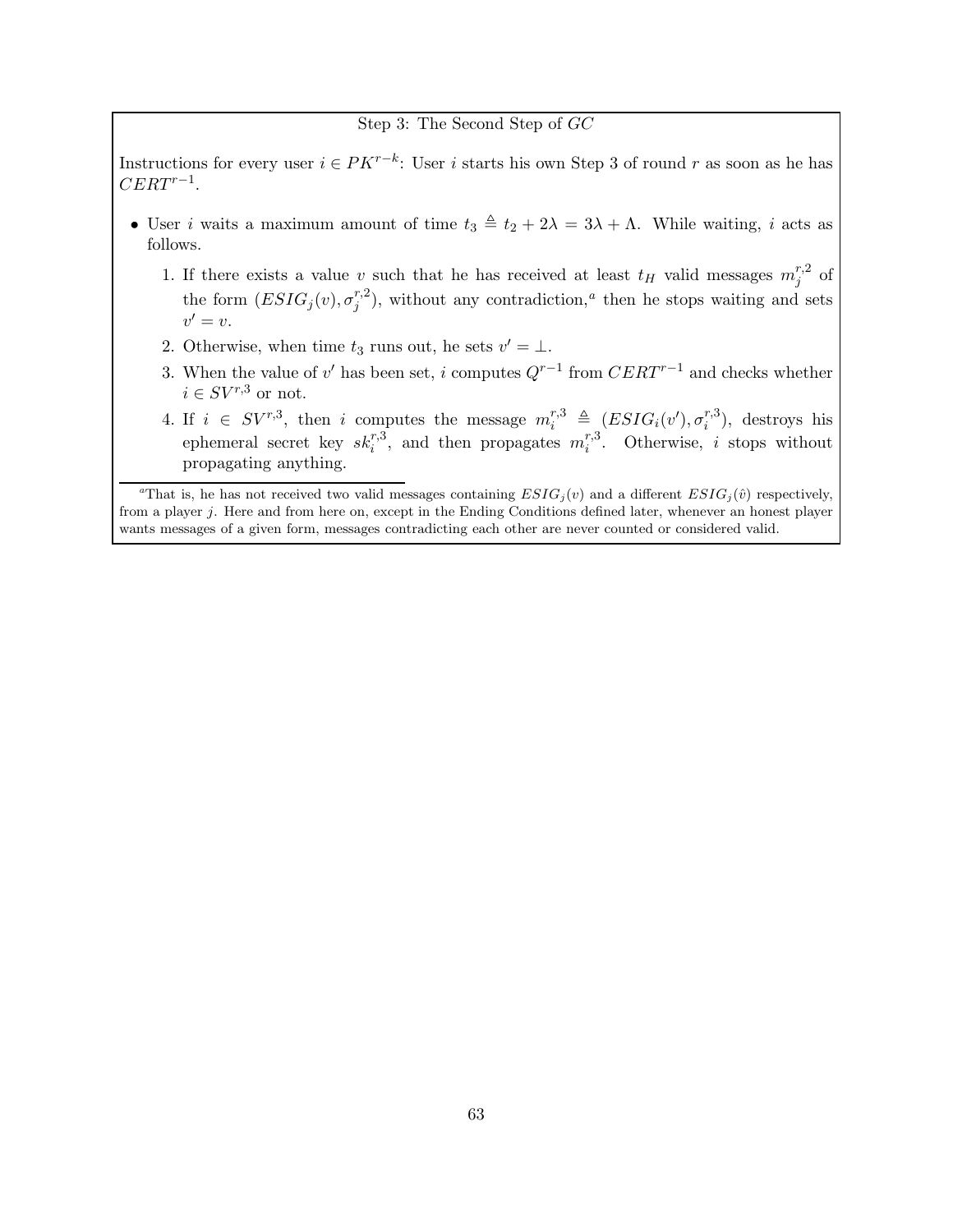Step 4: Output of  $GC$  and The First Step of  $BBA^*$ 

Instructions for every user  $i \in PK^{r-k}$ : User i starts his own Step 4 of round r as soon as he finishes his own Step 3.

- User *i* w[a](#page-63-0)its a maximum amount of time  $2\lambda$ .<sup>*a*</sup> While waiting, *i* acts as follows.
	- 1. He computes  $v_i$  and  $g_i$ , the output of GC, as follows.
		- (a) If there exists a value  $v' \neq \perp$  such that he has received at least  $t_H$  valid messages  $m_j^{r,3} = (ESIG_j(v'), \sigma_j^{r,3})$  $(v_i^{\tau,3})$ , then he stops waiting and sets  $v_i \triangleq v'$  and  $g_i \triangleq 2$ .
		- (b) If he has received at least  $t_H$  valid messages  $m_j^{r,3} = (ESIG_j(\perp), \sigma_j^{r,3})$  $j^{(r,s)}$ , then he stops waiting and sets  $v_i \triangleq \perp$  and  $g_i \triangleq 0.$ <sup>[b](#page-63-1)</sup>
		- (c) Otherwise, when time  $2\lambda$  runs out, if there exists a value  $v' \neq \bot$  such that he has received at least  $\lceil \frac{t_H}{2} \rceil$  valid messages  $m_j^{r,j} = (ESIG_j(v'), \sigma_j^{r,3})$  $j^{(r,3)}$ , then he sets  $v_i \triangleq v'$ and  $q_i \triangleq 1.^c$  $q_i \triangleq 1.^c$
		- (d) Else, when time  $2\lambda$  runs out, he sets  $v_i \triangleq \bot$  and  $g_i \triangleq 0$ .
	- 2. When the values  $v_i$  and  $g_i$  have been set, i computes  $b_i$ , the input of  $BBA^*$ , as follows:  $b_i \triangleq 0$  if  $g_i = 2$ , and  $b_i \triangleq 1$  otherwise.
	- 3. *i* computes  $Q^{r-1}$  from  $CERT^{r-1}$  and checks whether  $i \in SV^{r,4}$  or not.
	- 4. If  $i \in SV^{r,4}$ , he computes the message  $m_i^{r,4} \triangleq (ESIG_i(b_i), ESIG_i(v_i), \sigma_i^{r,4})$  $i^{(r,4)}$ , destroys his ephemeral secret key  $sk_i^{r,4}$ , and propagates  $m_i^{r,4}$  $i^{r,4}$ . Otherwise, i stops without propagating anything.

<span id="page-63-2"></span><span id="page-63-1"></span><span id="page-63-0"></span><sup>a</sup>Thus, the maximum total amount of time since i starts his Step 1 of round r could be  $t_4 \triangleq t_3 + 2\lambda = 5\lambda + \Lambda$ . <sup>b</sup>Whether Step (b) is in the protocol or not does not affect its correctness. However, the presence of Step (b) allows Step 4 to end in less than  $2\lambda$  time if sufficiently many Step-3 verifiers have "signed ⊥." <sup>c</sup>It can be proved that the  $v'$  in this case, if exists, must be unique.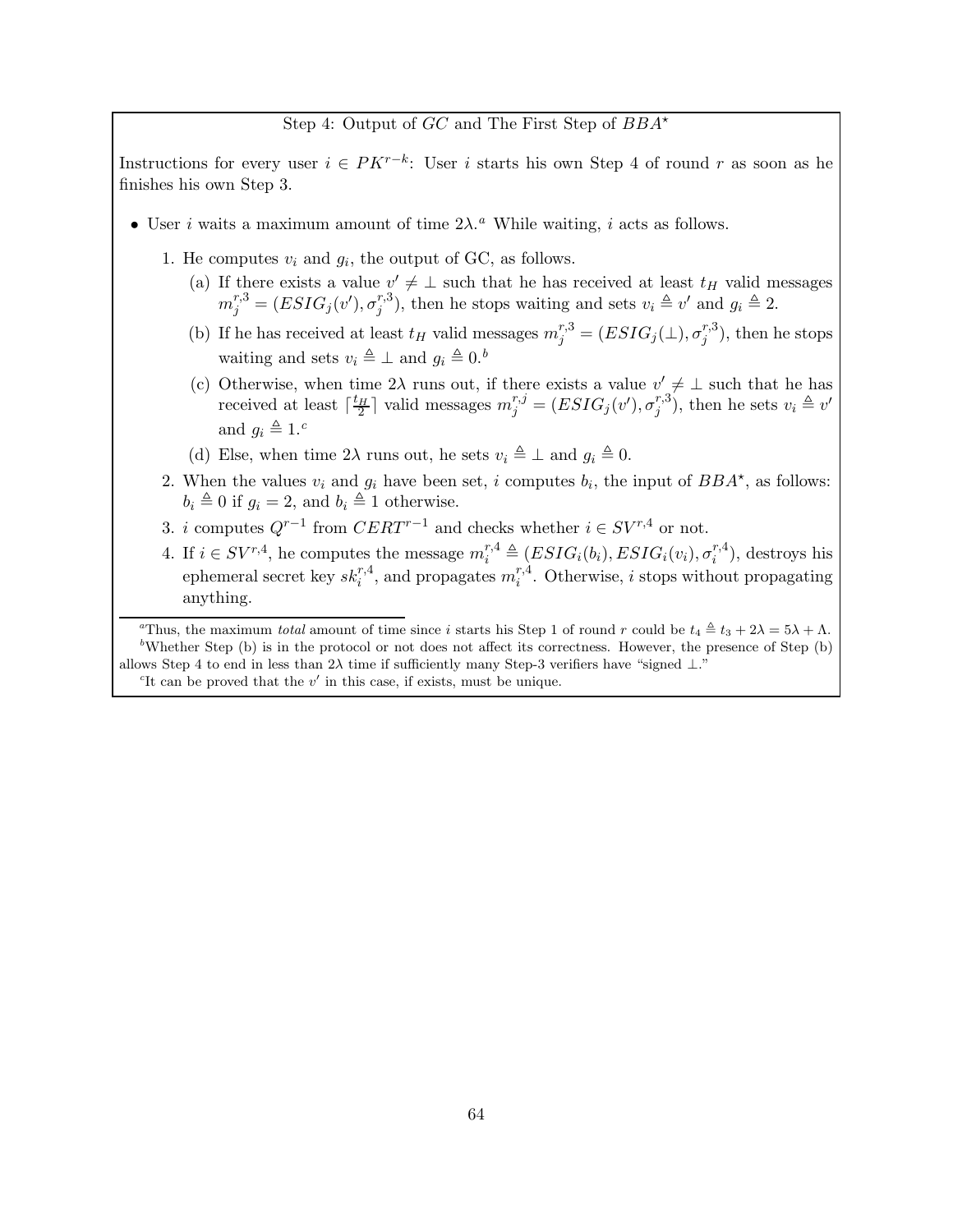Step s,  $5 \le s \le m+2$ ,  $s-2 \equiv 0 \mod 3$ : A Coin-Fixed-To-0 Step of  $BBA^*$ 

Instructions for every user  $i \in PK^{r-k}$ : User i starts his own Step s of round r as soon as he finishes his own Step  $s - 1$ .

- User *i* w[a](#page-64-0)its a maximum amount of time  $2\lambda$ .<sup>*a*</sup> While waiting, *i* acts as follows.
	- Ending Condition 0: If at any point there exists a string  $v \neq \perp$  and a step s' such that (a)  $5 \le s' \le s$ ,  $s' - 2 \equiv 0 \mod 3$  —that is, Step s' is a Coin-Fixed-To-0 step,
		- (b) *i* has received at least  $t_H$  valid messages  $m_j^{r,s'-1} = (ESIG_j(0), ESIG_j(v), \sigma_j^{r,s'-1})$  $_{j}^{r,s^{\prime}-1}),^{b}$  $_{j}^{r,s^{\prime}-1}),^{b}$  $_{j}^{r,s^{\prime}-1}),^{b}$ and
		- (c) *i* has received a valid message  $(SIG<sub>j</sub>(Q<sup>r-1</sup>), \sigma<sub>j</sub><sup>r,1</sup>$  $j^{(r,1)}$  with j being the second component of  $v$ ,

then, i stops waiting and ends his own execution of Step s (and in fact of round r) right away without propagating anything as a  $(r, s)$ -verifier; sets  $H(B^r)$  to be the first component of v; and sets his own  $CERT$  to be the set of messages  $m_i^{r,s'-1}$  $j^{r,s-1}$  of step (b) together with  $(SIG_j(Q^{r-1}), \sigma_i^{r,1})$  $j^{r,1}$ ).<sup>[c](#page-64-2)</sup>

- Ending Condition 1: If at any point there exists a step  $s'$  such that
	- (a')  $6 \le s' \le s$ ,  $s' 2 \equiv 1 \mod 3$  —that is, Step s' is a Coin-Fixed-To-1 step, and
	- (b') i has received at least  $t_H$  valid messages  $m_j^{r,s'-1} = (ESIG_j(1), ESIG_j(v_j),$  $\sigma_i^{r,s'-1}$  $j^{r,s'-1}),^d$  $j^{r,s'-1}),^d$

then, i stops waiting and ends his own execution of Step  $s$  (and in fact of round  $r$ ) right away without propagating anything as a  $(r, s)$ -verifier; sets  $B^r = B^r_{\epsilon}$ ; and sets his own  $CERT<sup>r</sup>$  to be the set of messages  $m_i^{r,s'-1}$  $j^{r,s-1}$  of sub-step (b').

- If at any point he has received at least  $t_H$  valid  $m_i^{r,s-1}$  $j^{r,s-1}$ 's of the form  $(ESIG_j(1), ESIG_j(v_j), \sigma_i^{r,s-1})$  $j^{r,s-1}$ ), then he stops waiting and sets  $b_i \triangleq 1$ .
- If at any point he has received at least  $t_H$  valid  $m_j^{r,s-1}$  $j^{r,s-1}$ 's of the form  $(ESIG_j(0), ESIG_j(v_j), \sigma_i^{r,s-1})$  $j^{r,s-1}_{j}$ , but they do not agree on the same v, then he stops waiting and sets  $b_i \triangleq 0$ .
- Otherwise, when time  $2\lambda$  runs out, i sets  $b_i \triangleq 0$ .
- When the value  $b_i$  has been set, i computes  $Q^{r-1}$  from  $CERT^{r-1}$  and checks whether  $i \in SV^{r,s}.$

– If  $i \in SV^{r,s}$ , *i* computes the message  $m_i^{r,s} \triangleq (ESIG_i(b_i), ESIG_i(v_i), \sigma_i^{r,s})$  $i^{(r,s)}$  with  $v_i$  being the value he has computed in Step 4, destroys his ephemeral secret key  $sk_i^{r,s}$ , and then propagates  $m_i^{r,s}$  $i^{r,s}$ . Otherwise, i stops without propagating anything.

<span id="page-64-0"></span><sup>&</sup>lt;sup>a</sup>Thus, the maximum total amount of time since i starts his Step 1 of round r could be  $t_s \triangleq t_{s-1} + 2\lambda$  $(2s-3)\lambda + \Lambda$ .

<span id="page-64-1"></span><sup>&</sup>lt;sup>b</sup>Such a message from player j is counted even if player i has also received a message from j signing for 1. Similar things for Ending Condition 1. As shown in the analysis, this is to ensure that all honest users know  $CERT^r$  within time  $\lambda$  from each other.

<span id="page-64-2"></span><sup>&</sup>lt;sup>c</sup>User *i* now knows  $H(B^r)$  and his own round *r* finishes. He just needs to wait until the actually block  $B^r$  is propagated to him, which may take some additional time. He still helps propagating messages as a generic user, but does not initiate any propagation as a  $(r, s)$ -verifier. In particular, he has helped propagating all messages in his CERT<sup>r</sup>, which is enough for our protocol. Note that he should also set  $b_i \triangleq 0$  for the binary BA protocol, but  $b_i$  is not needed in this case anyway. Similar things for all future instructions.

<span id="page-64-3"></span> ${}^{d}\text{In this case, it does not matter what the } v_j$ 's are. 65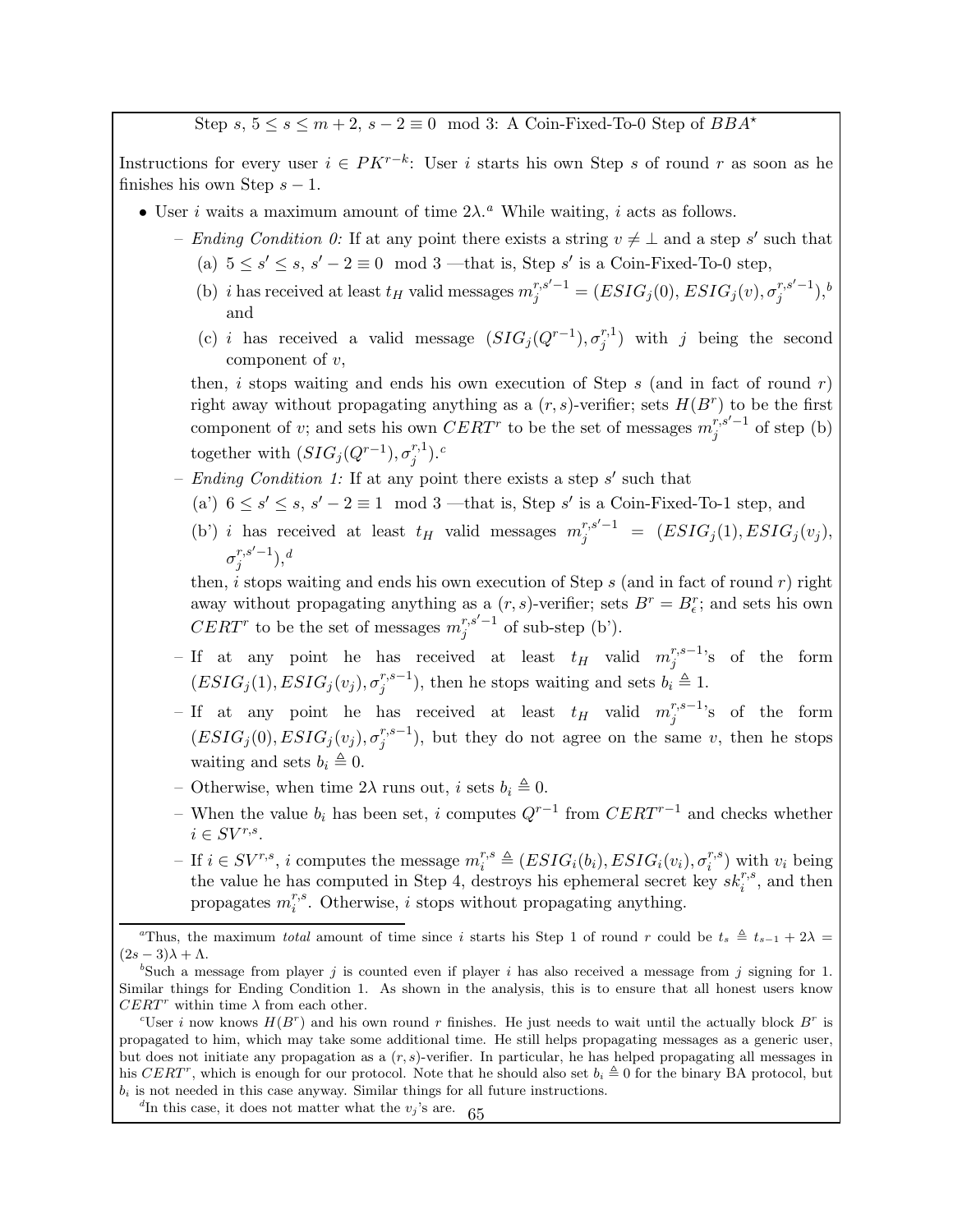Step s,  $6 \leq s \leq m+2$ ,  $s-2 \equiv 1 \mod 3$ : A Coin-Fixed-To-1 Step of  $BBA^*$ 

Instructions for every user  $i \in PK^{r-k}$ : User i starts his own Step s of round r as soon as he finishes his own Step  $s - 1$ .

- User *i* waits a maximum amount of time  $2\lambda$ . While waiting, *i* acts as follows.
	- Ending Condition  $\theta$ : The same instructions as in a Coin-Fixed-To-0 step.
	- Ending Condition 1: The same instructions as in a Coin-Fixed-To-0 step.
	- If at any point he has received at least  $t_H$  valid  $m_j^{r,s-1}$  $j^{r,s-1}$ 's of the form  $(ESIG_j(0), ESIG_j(v_j), \sigma^{r,s-1}_j)$  $j^{(r,s-1)}$ , then he stops w[a](#page-65-0)iting and sets  $b_i \triangleq 0$ .
	- Otherwise, when time  $2\lambda$  runs out, i sets  $b_i \triangleq 1$ .
	- When the value  $b_i$  has been set, i computes  $Q^{r-1}$  from  $CERT^{r-1}$  and checks whether  $i \in SV^{r,s}.$
	- If  $i \in SV^{r,s}$ , i computes the message  $m_i^{r,s} \triangleq (ESIG_i(b_i), ESIG_i(v_i), \sigma_i^{r,s})$  $\binom{r,s}{i}$  with  $v_i$  being the value he has computed in Step 4, destroys his ephemeral secret key  $sk_i^{r,s}$ , and then propagates  $m_i^{r,s}$  $i^{r,s}$ . Otherwise, i stops without propagating anything.

<span id="page-65-0"></span><sup>a</sup>Note that receiving  $t_H$  valid (r, s - 1)-messages signing for 1 would mean Ending Condition 1.

Step s,  $7 \le s \le m+2$ ,  $s-2 \equiv 2 \mod 3$ : A Coin-Genuinely-Flipped Step of  $BBA^*$ 

Instructions for every user  $i \in PK^{r-k}$ : User i starts his own Step s of round r as soon as he finishes his own step  $s - 1$ .

- User *i* waits a maximum amount of time  $2\lambda$ . While waiting, *i* acts as follows.
	- Ending Condition  $0$ : The same instructions as in a Coin-Fixed-To-0 step.
	- Ending Condition 1: The same instructions as in a Coin-Fixed-To-0 step.
	- If at any point he has received at least  $t_H$  valid  $m_i^{r,s-1}$  $j^{r,s-1}$ 's of the form  $(ESIG_j(0), ESIG_j(v_j), \sigma^{r,s-1}_j)$  $j^{r,s-1}$ ), then he stops waiting and sets  $b_i \triangleq 0$ .
	- If at any point he has received at least  $t_H$  valid  $m_j^{r,s-1}$  $j^{r,s-1}$ 's of the form  $(ESIG_j(1), ESIG_j(v_j), \sigma^{r,s-1}_j)$  $j^{r,s-1}$ ), then he stops waiting and sets  $b_i \triangleq 1$ .
	- Otherwise, when time 2λ runs out, letting  $SV_i^{r,s-1}$  be the set of  $(r, s-1)$ -verifiers from whom he has received a valid message  $m_i^{r,s-1}$  $j^{r,s-1}, i$  sets  $b_i \triangleq \texttt{lsb}(\min_{j \in SV^{r,s-1}_i} H(\sigma^{r,s-1}_j))$  $j^{(r,s-1)}).$
	- When the value  $b_i$  has been set, i computes  $Q^{r-1}$  from  $CERT^{r-1}$  and checks whether  $i \in SV^{r,s}.$
	- If  $i \in SV^{r,s}$ , i computes the message  $m_i^{r,s} \triangleq (ESIG_i(b_i), ESIG_i(v_i), \sigma_i^{r,s})$  $\binom{r,s}{i}$  with  $v_i$  being the value he has computed in Step 4, destroys his ephemeral secret key  $sk_i^{r,s}$ , and then propagates  $m_i^{r,s}$  $i^{r,s}$ . Otherwise, i stops without propagating anything.

Remark. In principle, as considered in subsection [6.2,](#page-58-0) the protocol may take arbitrarily many steps in some round. Should this happens, as discussed, a user  $i \in SV^{r,s}$  with  $s > \mu$  has exhausted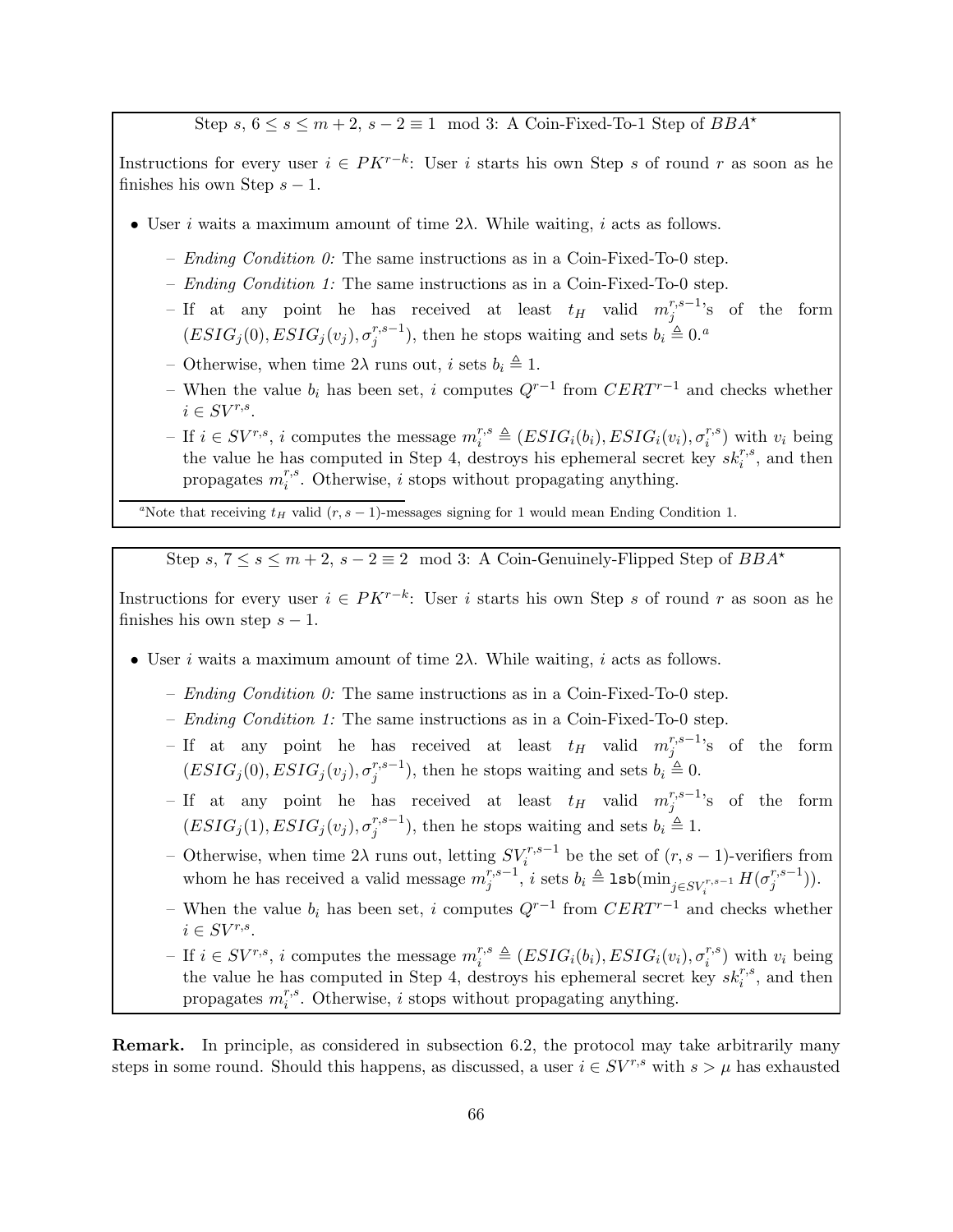his stash of pre-generated ephemeral keys and has to authenticate his  $(r, s)$ -message  $m_i^{r,s}$  $i^{r,s}$  by a "cascade" of ephemeral keys. Thus i's message becomes a bit longer and transmitting these longer messages will take a bit more time. Accordingly, after so many steps of a given round, the value of the parameter  $\lambda$  will automatically increase slightly. (But it reverts to the original  $\lambda$  once a new block is produced and a new round starts.)

#### Reconstruction of the Round-r Block by Non-Verifiers

Instructions for every user i in the system: User i starts his own round r as soon as he has  $CERT^{r-1}$ .

- $\bullet$  *i* follows the instructions of each step of the protocol, participates the propagation of all messages, but does not initiate any propagation in a step if he is not a verifier in it.
- $\bullet$  *i* ends his own round r by entering either Ending Condition 0 or Ending Condition 1 in some step, with the corresponding  $CERT^r$ .
- From there on, he starts his round  $r + 1$  while waiting to receive the actual block  $B^r$  (unless he has already received it), whose hash  $H(B^r)$  has been pinned down by  $CERT^r$ . Again, if  $CERT^r$  indicates that  $B^r = B_\epsilon^r$ , the *i* knows  $B^r$  the moment he has  $CERT^r$ .

# 6.4 Analysis of  $Algorithm_2'$

The analysis of  $Algorithm'_{2}$  is easily derived from that of  $Algorithm'_{1}$ . Essentially, in  $Algorithm'_{2}$ , with overwhelming probability, (a) all honest users agree on the same block  $B^r$ ; the leader of a new block is honest with probability at least  $p_h = h^2(1 + h - h^2)$ .

# 7 Handling Offline Honest users

As we said, a honest user follows all his prescribed instructions, which include that of being online and running the protocol. This is not a major burden in Algorand, since the computation and bandwidth required from a honest user are quite modest. Yet, let us point out that Algorand can be easily modified so as to work in two models, in which honest users are allowed to be offline in great numbers.

Before discussing these two models, let us point out that, if the percentage of honest players were 95%, Algorand could still be run setting all parameters assuming instead that  $h = 80\%$ . Accordingly, Algorand would continue to work properly even if at most half of the honest players chose to go offline (indeed, a major case of"absenteeism"). In fact, at any point in time, at least 80% of the players online would be honest.

From Continual Participation to Lazy Honesty As we saw,  $Algorithm_{1}$  and  $Algorithm_{2}$  choose the look-back parameter  $k$ . Let us now show that choosing  $k$  properly large enables one to remove the Continual Participation requirement. This requirement ensures a crucial property: namely, that the underlying BA protocol  $BBA^*$  has a proper honest majority. Let us now explain how lazy honesty provides an alternative and attractive way to satisfy this property.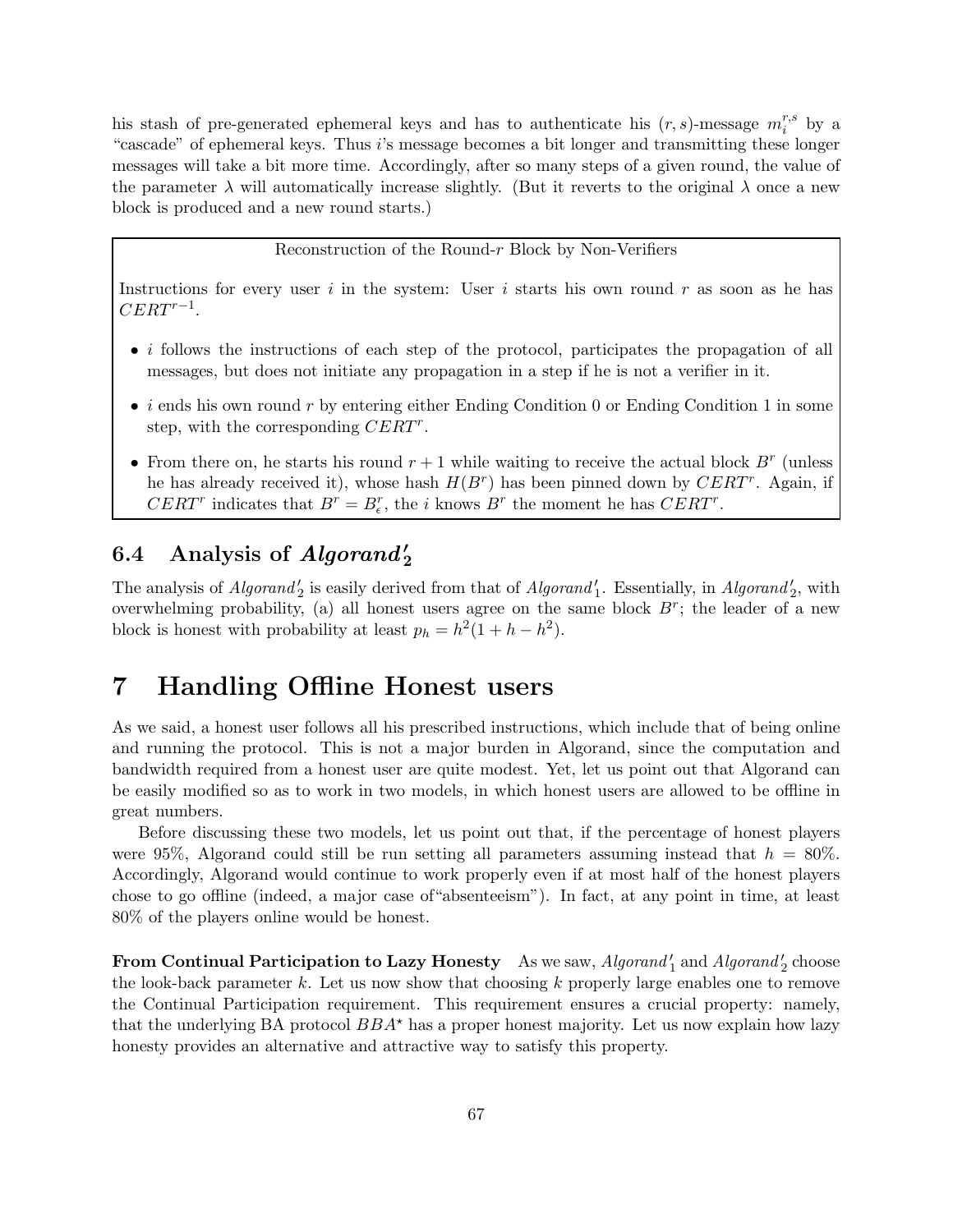Recall that a user  $i$  is lazy-but-honest if  $(1)$  he follows all his prescribed instructions, when he is asked to participate to the protocol, and (2) he is asked to participate to the protocol only very rarely —e.g., once a week— with suitable advance notice, and potentially receiving significant rewards when he participates.

To allow Algorand to work with such players, it just suffices to "choose the verifiers of the current round among the users already in the system in a much earlier round." Indeed, recall that the verifiers for a round r are chosen from users in round  $r - k$ , and the selections are made based on the quantity  $Q^{r-1}$ . Note that a week consists of roughly 10,000 minutes, and assume that a round takes roughly (e.g., on average) 5 minutes, so a week has roughly 2,000 rounds. Assume that, at some point of time, a user  $i$  wishes to plan his time and know whether he is going to be a verifier in the coming week. The protocol now chooses the verifiers for a round  $r$  from users in round  $r - k - 2,000$ , and the selections are based on  $Q^{r-2,001}$ . At round r, player i already knows the values  $Q^{r-2,000}, \ldots, Q^{r-1}$ , since they are actually part of the blockchain. Then, for each M between 1 and 2,000, i is a verifier in a step s of round  $r + M$  if and only if

$$
H(SIG_i(r + M, s, Q^{r+M-2,001})) \leq p.
$$

Thus, to check whether he is going to be called to act as a verifier in the next  $2,000$  rounds, i must compute  $\sigma_i^{M,s} = SIG_i (r + M, s, Q^{r+M-2,001})$  for  $M = 1$  to 2,000 and for each step s, and check whether  $H(\sigma_i^{M,s})$  $i^{M,s}$ )  $\leq p$  for some of them. If computing a digital signature takes a millisecond, then this entire operation will take him about 1 minute of computation. If he is not selected as a verifier in any of these rounds, then he can go off-line with an "honest conscience". Had he continuously participated, he would have essentially taken 0 steps in the next 2,000 rounds anyway! If, instead, he is selected to be a verifier in one of these rounds, then he readies himself (e.g., by obtaining all the information necessary) to act as an honest verifier at the proper round.

By so acting, a lazy-but-honest potential verifier i only misses participating to the propagation of messages. But message propagation is typically robust. Moreover, the payers and the payees of recently propagated payments are expected to be online to watch what happens to their payments, and thus they will participate to message propagation, if they are honest.

# <span id="page-67-0"></span>8 Protocol *Algorand'* with Honest Majority of Money

We now, finally, show how to replace the Honest Majority of Users assumption with the much more meaningful Honest Majority of Money assumption. The basic idea is (in a proof-of-stake flavor) "to select a user  $i \in PK^{r-k}$  to belong to  $SV^{r,s}$  with a weight (i.e., decision power) proportional to the amount of money owned by  $i.^{v24}$  $i.^{v24}$  $i.^{v24}$ 

By our HMM assumption, we can choose whether that amount should be owned at round  $r - k$ or at (the start of) round r. Assuming that we do not mind continual participation, we opt for the latter choice. (To remove continual participation, we would have opted for the former choice. Better said, for the amount of money owned at round  $r - k - 2{,}000$ .)

There are many ways to implement this idea. The simplest way would be to have each key hold at most 1 unit of money and then select at random n users i from  $PK^{r-k}$  such that  $a_i^{(r)} = 1$ .

<span id="page-67-1"></span><sup>&</sup>lt;sup>24</sup>We should say  $PK^{r-k-2,000}$  so as to replace continual participation. For simplicity, since one may wish to require continual participation anyway, we use  $PK^{r-k}$  as before, so as to carry one less parameter.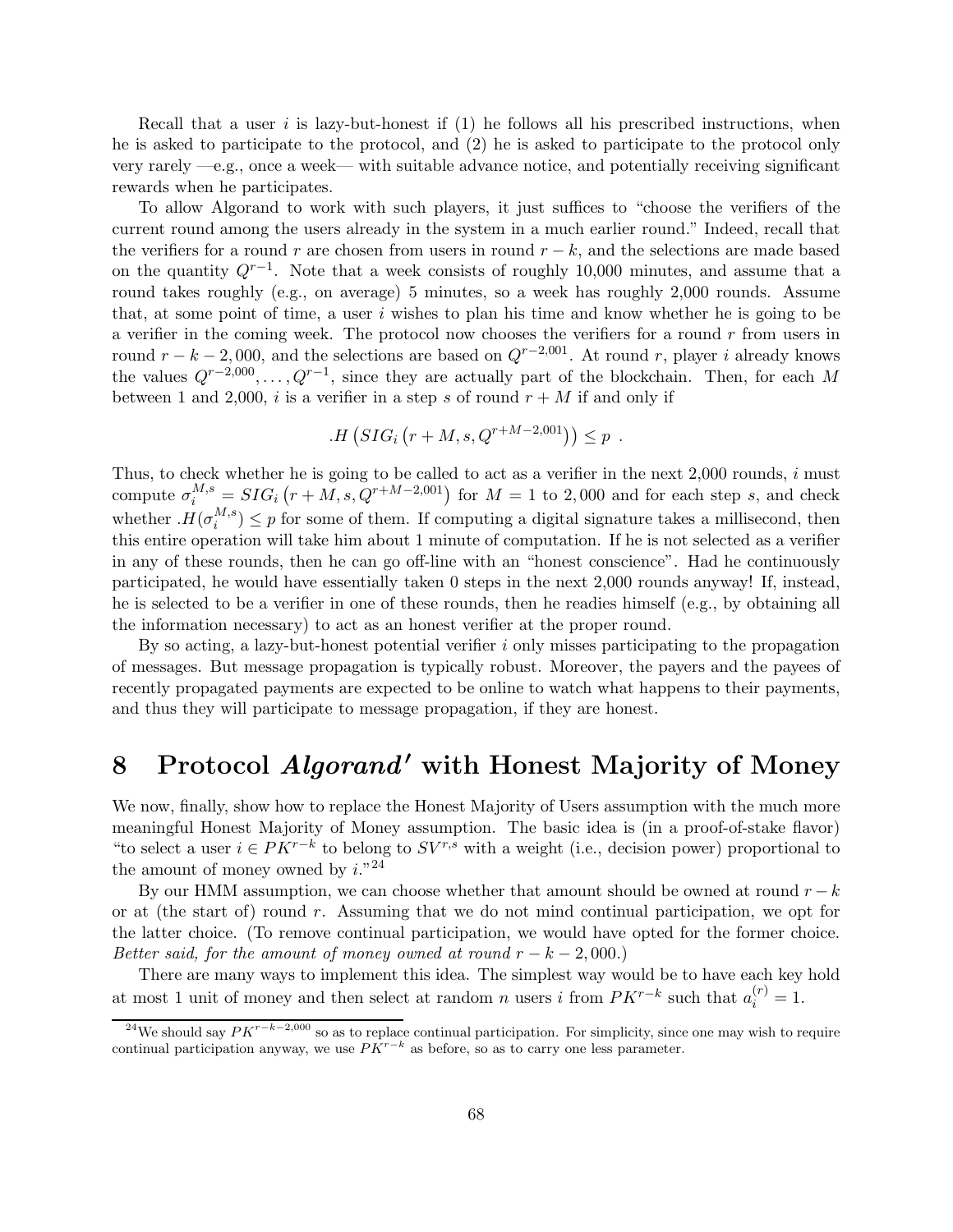#### The Next Simplest Implementation

The next simplest implementation may be to demand that each public key owns a maximum amount of money  $M$ , for some fixed  $M$ . The value  $M$  is small enough compared with the total amount of money in the system, such that the probability a key belongs to the verifier set of more than one step in —say— k rounds is negligible. Then, a key  $i \in PK^{r-k}$ , owning an amount of money  $a_i^{(r)}$ i in round r, is chosen to belong to  $SV^{r,s}$  if

$$
H(SIG_i(r, s, Q^{r-1})) \leq p \cdot \frac{a_i^{(r)}}{M}
$$

.

And all proceeds as before.

#### A More Complex Implementation

The last implementation "forced a rich participant in the system to own many keys".

An alternative implementation, described below, generalizes the notion of status and consider each user i to consist of  $K + 1$  copies  $(i, v)$ , each of which is independently selected to be a verifier, and will own his own ephemeral key  $(pk_{i,v}^{r,s}, sk_{i,v}^{r,s})$  in a step s of a round r. The value K depends on the amount of money  $a_i^{(r)}$  $i^{(r)}$  owned by i in round r.

Let us now see how such a system works in greater detail.

**Number of Copies** Let *n* be the targeted expected cardinality of each verifier set, and let  $a_i^{(r)}$ i be the amount of money owned by a user i at round r. Let  $A<sup>r</sup>$  be the total amount of money owned by the users in  $PK^{r-k}$  at round r, that is,

$$
A^r = \sum_{i \in PK^{r-k}} a_i^{(r)}.
$$

If *i* is an user in  $PK^{r-k}$ , then *i*'s copies are  $(i, 1), \ldots, (i, K + 1)$ , where

$$
K = \left\lfloor \frac{n \cdot a_i^{(r)}}{A^r} \right\rfloor \ .
$$

EXAMPLE. Let  $n = 1,000, A^r = 10^9$ , and  $a_i^{(r)} = 3.7$  millions. Then,

$$
K = \left\lfloor \frac{10^3 \cdot (3.7 \cdot 10^6)}{10^9} \right\rfloor = \lfloor 3.7 \rfloor = 3.
$$

**Verifiers and Credentials** Let *i* be a user in  $PK^{r-k}$  with  $K + 1$  copies.

For each  $v = 1, ..., K$ , copy  $(i, v)$  belongs to  $SV^{r,s}$  automatically. That is, i's credential is  $\sigma_{i,v}^{r,s} \triangleq SIG_i((i,v), r, s, Q^{r-1}),$  but the corresponding condition becomes  $H(\sigma_{i,v}^{r,s}) \leq 1$ , which is always true.

For copy  $(i, K + 1)$ , for each Step s of round r, i checks whether

$$
H(SIG_i((i, K+1), r, s, Q^{r-1})) \le a_i^{(r)} \frac{n}{A^r} - K.
$$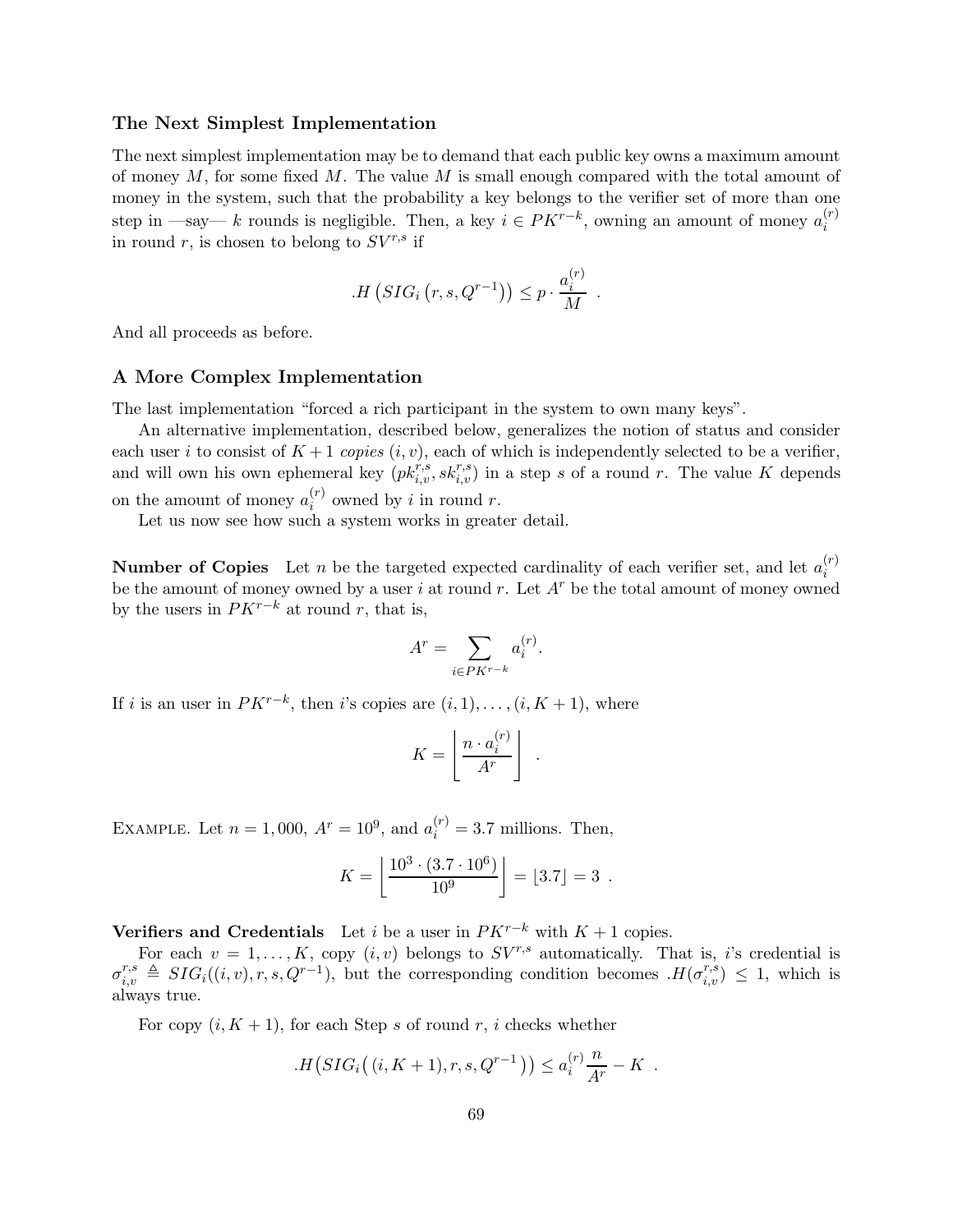If so, copy  $(i, K + 1)$  belongs to  $SV^{r,s}$ . To prove it, i propagates the credential

$$
\sigma_{i,K+1}^{r,1} = SIG_i((i, K+1), r, s, Q^{r-1}).
$$

EXAMPLE. As in the previous example, let  $n = 1K$ ,  $a_i^{(r)} = 3.7M$ ,  $A^r = 1B$ , and i has 4 copies:  $(i, 1), \ldots, (i, 4)$ . Then, the first 3 copies belong to  $SV^{r,s}$  automatically. For the 4th one, conceptually, *Algorand'* independently rolls a biased coin, whose probability of Heads is 0.7. Copy  $(i, 4)$  is selected if and only if the coin toss is Heads.

(Of course, this biased coin flip is implemented by hashing, signing, and comparing —as we have done all along in this paper— so as to enable  $i$  to prove his result.)

Business as Usual Having explained how verifiers are selected and how their credentials are computed at each step of a round  $r$ , the execution of a round is similar to that already explained.

# 9 Handling Forks

Having reduced the probability of forks to  $10^{-12}$  or  $10^{-18}$ , it is practically unnecessary to handle them in the remote chance that they occur. Algorand, however, can also employ various fork resolution procedures, with or without proof of work.

One possible way of instructing the users to resolve forks is as follows:

- Follow the longest chain if a user sees multiple chains.
- If there are more than one longest chains, follow the one with a non-empty block at the end. If all of them have empty blocks at the end, consider their second-last blocks.
- If there are more than one longest chains with non-empty blocks at the end, say the chains are of length r, follow the one whose leader of block r has the smallest credential. If there are ties, follow the one whose block  $r$  itself has the smallest hash value. If there are still ties, follow the one whose block  $r$  is ordered the first lexicographically.

## 10 Handling Network Partitions

As said, we assume the propagation times of messages among all users in the network are upperbounded by  $\lambda$  and  $\Lambda$ . This is not a strong assumption, as today's Internet is fast and robust, and the actual values of these parameters are quite reasonable. Here, let us point out that  $Algorithm_{2}$ continues to work even if the Internet occasionally got partitioned into two parts. The case when the Internet is partitioned into more than two parts is similar.

## 10.1 Physical Partitions

First of all, the partition may be caused by physical reasons. For example, a huge earthquake may end up completely breaking down the connection between Europe and America. In this case, the malicious users are also partitioned and there is no communication between the two parts. Thus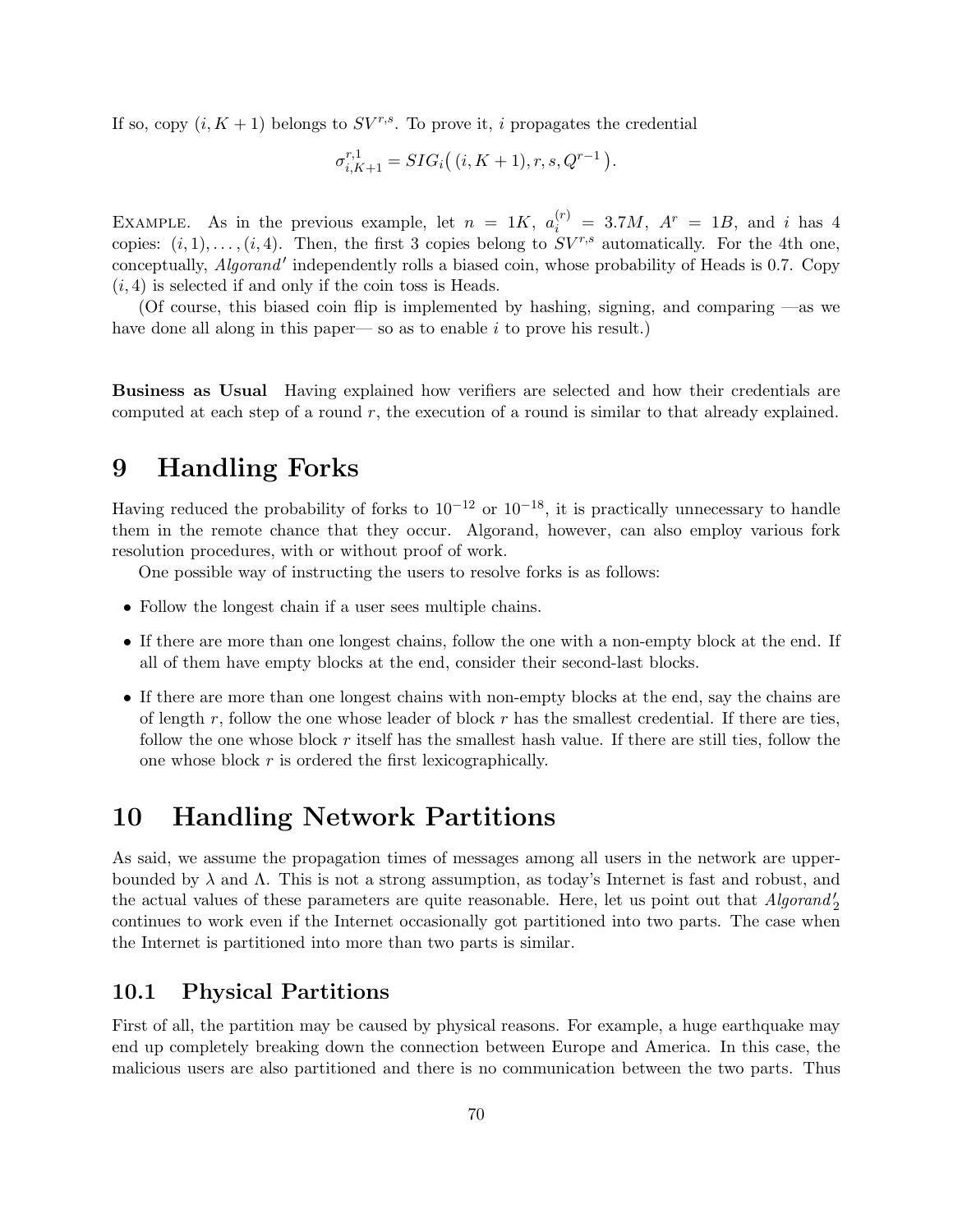there will be two Adversaries, one for part 1 and the other for part 2. Each Adversary still tries to break the protocol in its own part.

Assume the partition happens in the middle of round  $r$ . Then each user is still selected as a verifier based on  $PK^{r-k}$ , with the same probability as before. Let  $HSV_i^{r,s}$  and  $MSV_i^{r,s}$  respectively be the set of honest and malicious verifiers in a step s in part  $i \in \{1,2\}$ . We have

$$
|HSV_1^{r,s}|+|MSV_1^{r,s}|+|HSV_2^{r,s}|+|MSV_2^{r,s}|=|HSV^{r,s}|+|MSV^{r,s}|.
$$

Note that  $|HSV^{r,s}| + |MSV^{r,s}| < |HSV^{r,s}| + 2|MSV^{r,s}| < 2t_H$  with overwhelming probability.

If some part *i* has  $|HSV_i^{r,s}| + |MSV_i^{r,s}| \ge t_H$  with non-negligible probability, e.g., 1%, then the probability that  $|HSV_{3-i}^{r,s}| + |MSV_{3-i}^{r,s}| \ge t_H$  is very low, e.g.,  $10^{-16}$  when  $F = 10^{-18}$ . In this case, we may as well treat the smaller part as going offline, because there will not be enough verifiers in this part to generate  $t_H$  signatures to certify a block.

Let us consider the larger part, say part 1 without loss of generality. Although  $|HSV^{r,s}|$  <  $t_H$  with negligible probability in each step s, when the network is partitioned,  $|HSV_1^{r,s}|$  may be less than  $t_H$  with some non-negligible probability. In this case the Adversary may, with some other non-negligible probability, force the binary BA protocol into a fork in round  $r$ , with a nonempty block  $B^r$  and the empty block  $B^r_{\epsilon}$  both having  $t_H$  valid signatures.<sup>[25](#page-70-0)</sup> For example, in a Coin-Fixed-To-0 step s, all verifiers in  $HSV_1^{r,s}$  signed for bit 0 and  $H(B^r)$ , and propagated their messages. All verifiers in  $MSV_1^{r,s}$  also signed 0 and  $H(B^r)$ , but withheld their messages. Because  $|HSV_1^{\tilde{r},s}|+|MSV_1^{r,s}| \geq t_H$ , the system has enough signatures to certify B<sup>r</sup>. However, since the malicious verifiers withheld their signatures, the users enter step  $s + 1$ , which is a Coin-Fixed-To-1 step. Because  $|HSV_1^{r,s}| < t_H$  due to the partition, the verifiers in  $HSV_1^{r,s+1}$  did not see  $t_H$ signatures for bit 0 and they all signed for bit 1. All verifiers in  $MSV_1^{r,s+1}$  did the same. Because  $|HSV_1^{r,s+1}| + |MSV_1^{r,s+1}| \ge t_H$ , the system has enough signatures to certify  $B_{\epsilon}^r$ . The Adversary then creates a fork by releasing the signatures of  $MSV_1^{r,s}$  for 0 and  $H(B^r)$ .

Accordingly, there will be two  $Q<sup>r</sup>$ 's, defined by the corresponding blocks of round  $r$ . However, the fork will not continue and only one of the two branches may grow in round  $r + 1$ .

## Additional Instructions for *Algorand*<sup>2</sup>, When seeing a non-empty block  $B^r$  and the empty block  $B_{\epsilon}^{r}$ , follow the non-empty one (and the  $Q^{r}$  defined by it).

Indeed, by instructing the users to go with the non-empty block in the protocol, if a large amount of honest users in  $PK^{r+1-k}$  realize there is a fork at the beginning of round  $r+1$ , then the empty block will not have enough followers and will not grow. Assume the Adversary manages to partition the honest users so that some honest users see  $B^r$  (and perhaps  $B_{\epsilon}^r$ ), and some only see  $B_{\epsilon}^{r}$ . Because the Adversary cannot tell which one of them will be a verifier following  $B^{r}$  and which will be a verifier following  $B_{\epsilon}^r$ , the honest users are randomly partitioned and each one of them still becomes a verifier (either with respect to  $B^r$  or with respect to  $B_{\epsilon}^r$ ) in a step  $s > 1$  with probability p. For the malicious users, each one of them may have two chances to become a verifier, one with  $B^r$  and the other with  $B^r_{\epsilon}$ , each with probability p independently.

Let  $HSV_{1;Br}^{r+1,s}$  be the set of honest verifiers in step s of round  $r+1$  following  $B^r$ . Other notations such as  $HSV_{1;B}^{r+1,s}$ ,  $MSV_{1;B}^{r+1,s}$  and  $MSV_{1;B}^{r+1,s}$  are similarly defined. By Chernoff bound, it is easy

<span id="page-70-0"></span> $^{25}$ Having a fork with two non-empty blocks is not possible with or without partitions, except with negligible probability.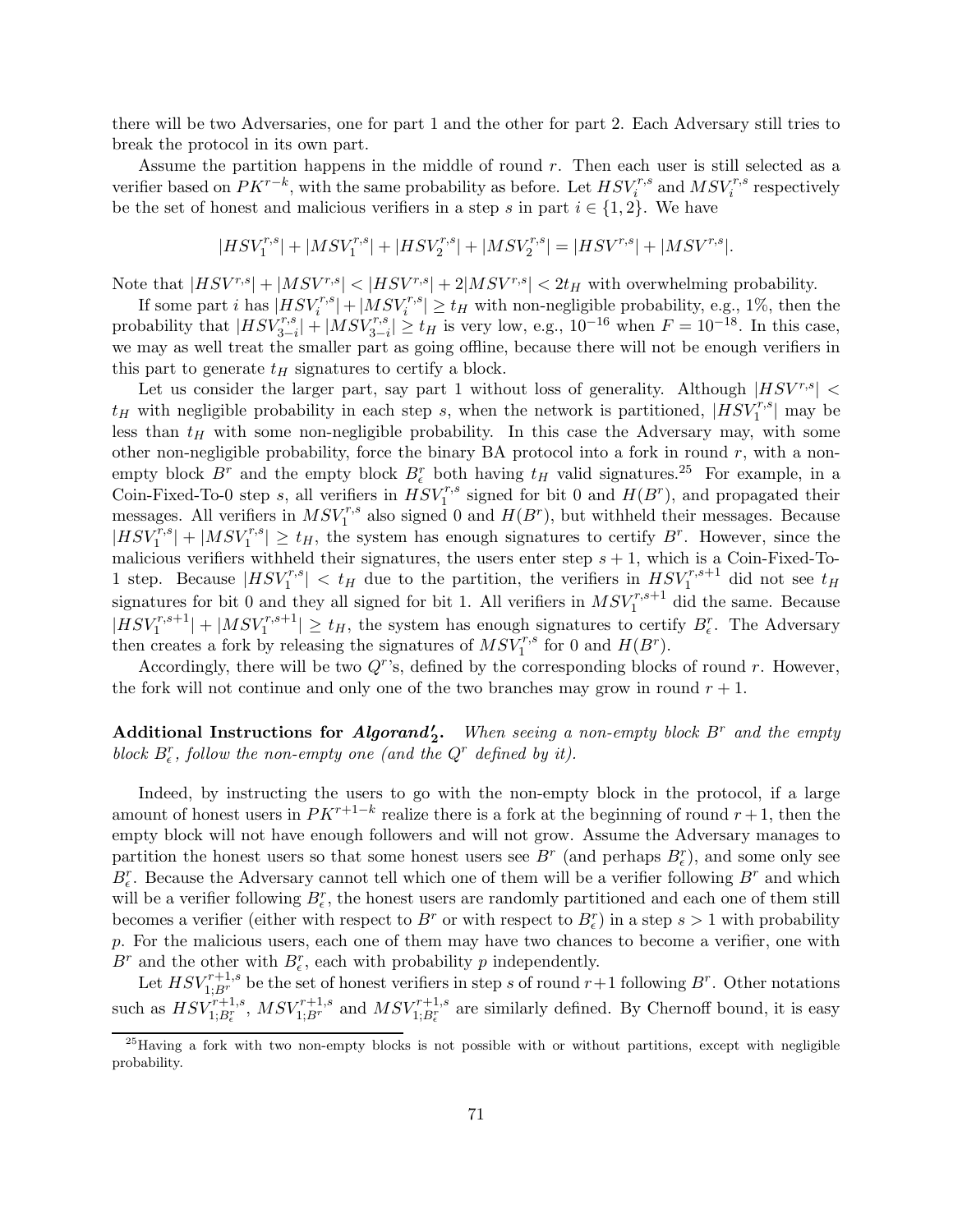to see that with overwhelming probability,

$$
|HSV_{1;B^{r}}^{r+1,s}| + |HSV_{1;B^{r}}^{r+1,s}| + |MSV_{1;B^{r}}^{r+1,s}| + |MSV_{1;B^{r}}^{r+1,s}| < 2t_H.
$$

Accordingly, the two branches cannot both have  $t_H$  proper signatures certifying a block for round  $r + 1$  in the same step s. Moreover, since the selection probabilities for two steps s and s' are the same and the selections are independent, also with overwhelming probability

$$
|HSV_{1;B^r}^{r+1,s}|+|MSV_{1;B^r}^{r+1,s}|+|HSV_{1;B^r_\epsilon}^{r+1,s'}|+|MSV_{1;B^r_\epsilon}^{r+1,s'}|<2t_H,
$$

for any two steps s and s'. When  $F = 10^{-18}$ , by the union bound, as long as the Adversary cannot partition the honest users for a long time (say  $10^4$  steps, which is more than 55 hours with  $\lambda = 10$ seconds<sup>[26](#page-71-0)</sup>), with high probability (say  $1-10^{-10}$ ) at most one branch will have  $t_H$  proper signatures to certify a block in round  $r + 1$ .

Finally, if the physical partition has created two parts with roughly the same size, then the probability that  $|HSV_i^{r,s}| + |MSV_i^{r,s}| \ge t_H$  is small for each part *i*. Following a similar analysis, even if the Adversary manages to create a fork with some non-negligible probability in each part for round r, at most one of the four branches may grow in round  $r + 1$ .

### 10.2 Adversarial Partition

Second of all, the partition may be caused by the Adversary, so that the messages propagated by the honest users in one part will not reach the honest users in the other part directly, but the Adversary is able to forward messages between the two parts. Still, once a message from one part reaches an honest user in the other part, it will be propagated in the latter as usual. If the Adversary is willing to spend a lot of money, it is conceivable that he may be able to hack the Internet and partition it like this for a while.

The analysis is similar to that for the larger part in the physical partition above (the smaller part can be considered as having population 0): the Adversary may be able to create a fork and each honest user only sees one of the branches, but at most one branch may grow.

### 10.3 Network Partitions in Sum

Although network partitions can happen and a fork in one round may occur under partitions, there is no lingering ambiguity: a fork is very short-lived, and in fact lasts for at most a single round. In all parts of the partition except for at most one, the users cannot generate a new block and thus (a) realize there is a partition in the network and (b) never rely on blocks that will "vanish".

# Acknowledgements

We would like to first acknowledge Sergey Gorbunov, coauthor of the cited Democoin system.

Most sincere thanks go to Maurice Herlihy, for many enlightening discussions, for pointing out that pipelining will improve Algorand's throughput performance, and for greatly improving the

<span id="page-71-0"></span><sup>&</sup>lt;sup>26</sup>Note that a user finishes a step s without waiting for  $2\lambda$  time only if he has seen at least  $t_H$  signatures for the same message. When there are not enough signatures, each step will last for  $2\lambda$  time.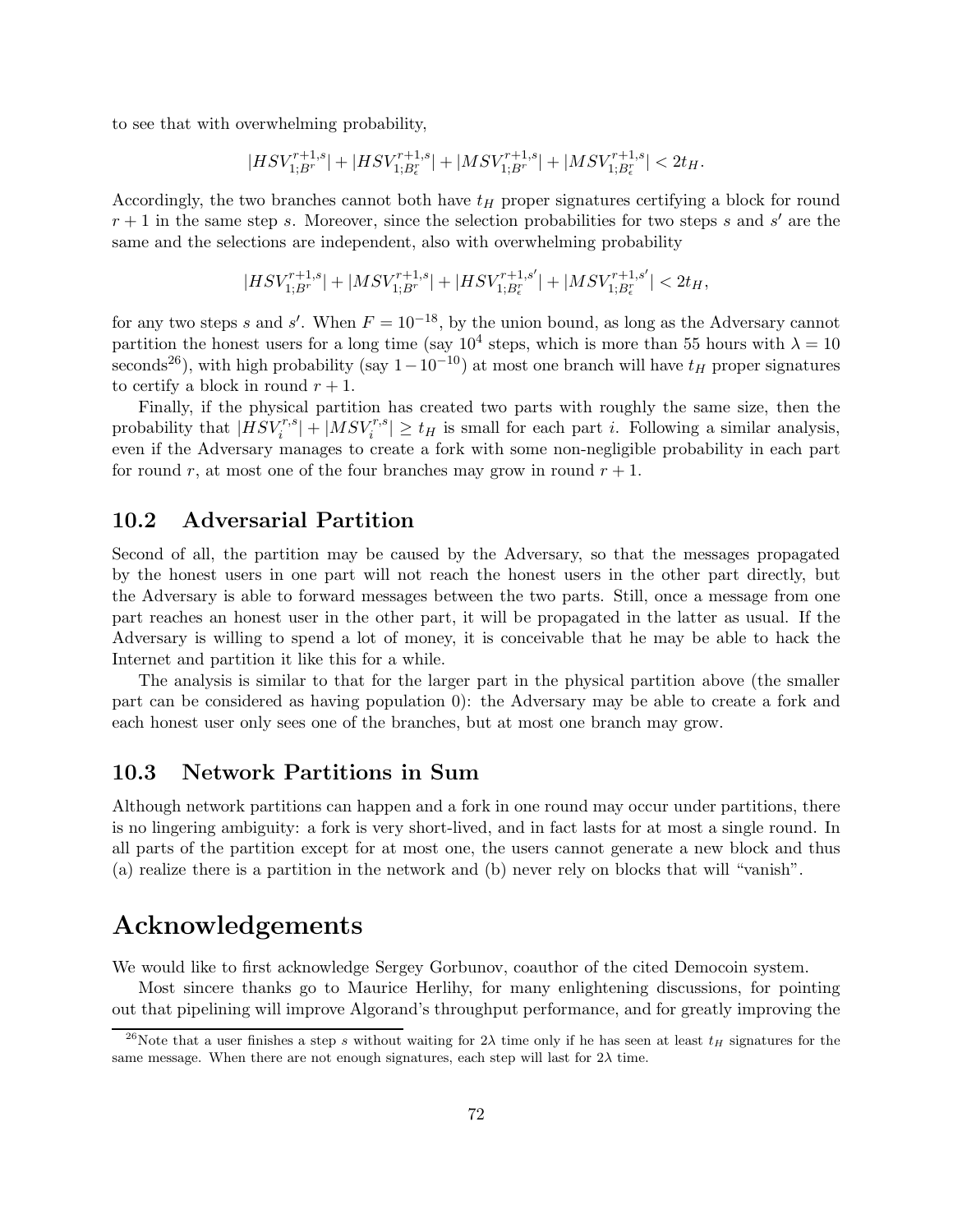exposition of an earlier version of this paper. Many thanks to Sergio Rajsbaum, for his comments on an earlier version of this paper. Many thanks to Vinod Vaikuntanathan, for several deep discussions and insights. Many thanks to Yossi Gilad, Rotem Hamo, Georgios Vlachos, and Nickolai Zeldovich for starting to test these ideas, and for many helpful comments and discussions.

Silvio Micali would like to personally thank Ron Rivest for innumerable discussions and guidance in cryptographic research over more than 3 decades, for coauthoring the cited micropayment system that has inspired one of the verifier selection mechanisms of Algorand.

We hope to bring this technology to the next level. Meanwhile the travel and companionship are great fun, for which we are very grateful.

## References

- [1] Bitcoin Computation Waste, [http://gizmodo.com/the-worlds-most-powerful-computer-network-is-being-was-504](http://gizmodo.com/the-worlds-most-powerful-computer-network-is-being-was-504503726) 2013.
- [2] Bitcoinwiki. Proof of Stake. <http://www.blockchaintechnologies.com/blockchain-applications> As of 5 June 2016.
- [3] Coindesk.com. Bitcoin: A Peer-to-Peer Electronic Cash System [http://www.coindesk.com/ibm-reveals-proof-concept-blockchain-powered-internet-things/](http://www.coindesk.com/ibm-reveals-proof-concept-blockchain-powered-internet-things/ ) As of June 2016.
- [4] Ethereum. Ethereum. <https://github.com/ethereum/>. As of 12 June 2016.
- [5] HowStuffWorks.com. How much actual money is there in the world?, <https://money.howstuffworks.com/how-much-money-is-in-the-world.htm>. As of 5 June 2016.
- [6] en.wikipedia.org/wiki/Sortition.
- [7] M. Ben-Or. Another advantage of free choice: Completely asynchronous agreement protocols. Proc. 2nd Annual Symposium on Principles of Distributed Computing, ACM, New York, 1983, pp. 27-30.
- [8] M. Castro and B. Liskov. Practical Byzantine Fault Tolerance, Proceedings of the Third Symposium on Operating Systems Design and Implementation. New Orleans, Louisiana, USA, 1999, pp. 173–186.
- [9] D. L. Chaum, Random Sample Elections, [https://www.scribd.com/mobile/document/236881043/Random-Samp](https://www.scribd.com/mobile/document/236881043/Random-Sample-Elections)le
- [10] B. Chor and C. Dwork. Randomization in Byzantine agreement, in Randomness and Computation. S. Micali, ed., JAI Press, Greenwich, CT, 1989, pp. 433-498.
- [11] C. Decker and R. Wattenhofer. Information Propagation in the Bitcoin Network. 13-th IEEE Conference on Peer-to-Peer Computing, 2013.
- [12] D. Dolev. The Byzantine Generals Strike Again. J. Algorithms, 3, (1982), pp. 14-30.
- [13] D. Dolev and H.R. Strong. Authenticated algorithms for Byzantine agreement. SIAM Journal on Computing 12 (4), 656-666.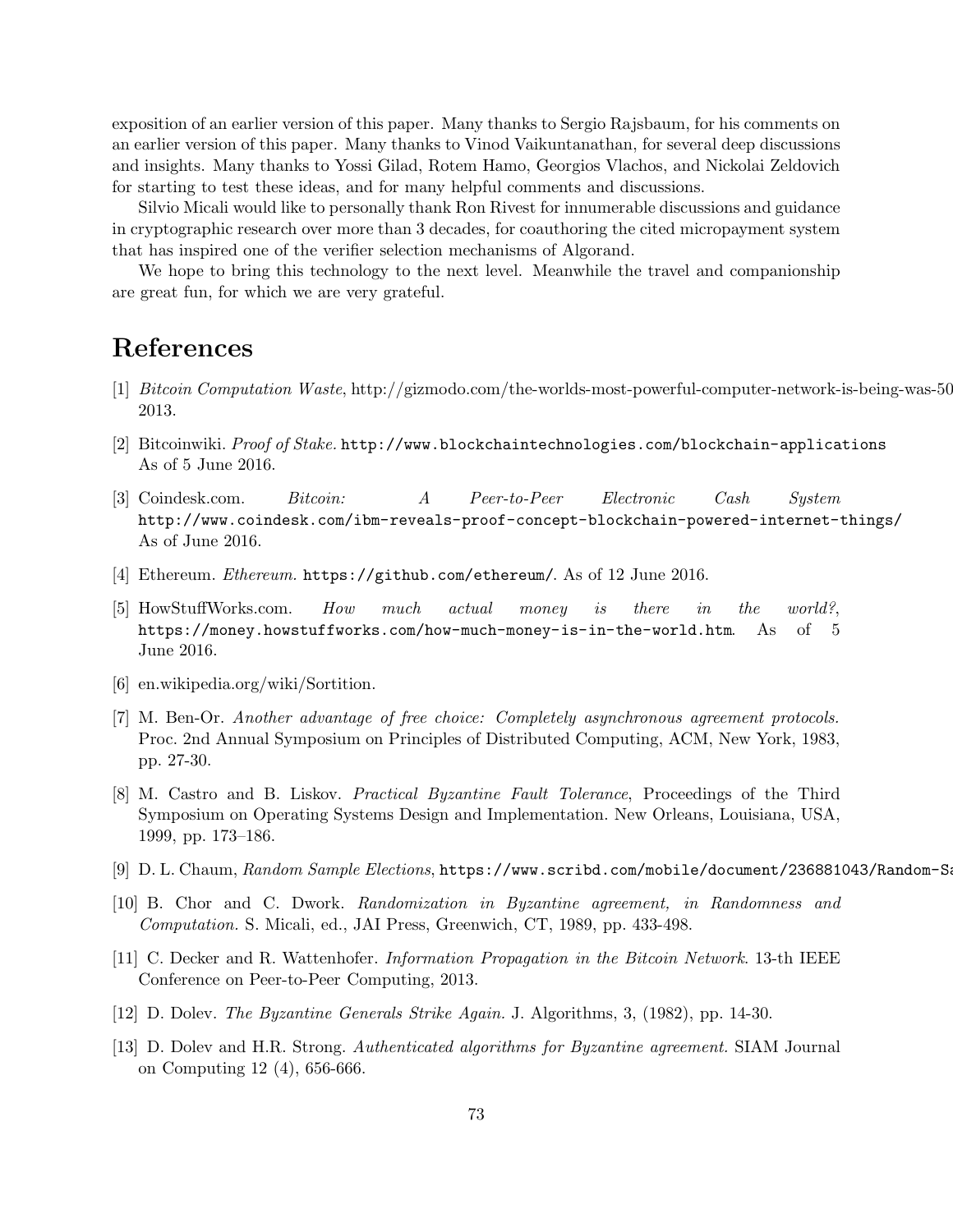- [14] C. Dwork and M. Naor. Pricing via Processing, Or, Combatting Junk Mail. Advances in Cryptology, CRYPTO'92: Lecture Notes in Computer Science No. 740. Springer: 139–147.
- [15] P. Feldman and S. Micali. An Optimal Probabilistic Algorithm for Synchronous Byzantine Agreement. (Preliminary version in STOC 88.) SIAM J. on Computing, 1997.
- [16] M. Fischer. The consensus problem in unreliable distributed systems (a brief survey). Proc. International Conference on Foundations of Computation, 1983.
- [17] S. Goldwasser, S. Micali, and R. Rivest. A Digital Signature Scheme Secure Against Adaptive Chosen-Message Attack. SIAM Journal of Computing, 17, No. 2, April 1988, pp. 281-308
- [18] S. Gorbunov and S. Micali. Democoin: A Publicly Verifiable and Jointly Serviced  $Cryptocurrency.$  <https://eprint.iacr.org/2015/521>, May 30, 2015.
- [19] J. Katz and C-Y Koo. On Expected Constant-Round Protocols for Byzantine Agreement. <https://www.cs.umd.edu/~jkatz/papers/BA.pdf>.
- [20] A. Kiayias, A. Russel, B. David, and R. Oliynycov.. Ouroburos: A provably secure proof-of-stake protocol. Cryptology ePrint Archive, Report 2016/889, 2016. http://eprint.iacr.org/2016/889.
- [21] S. King and S. Nadal. PPCoin: Peer-to-Peer Crypto-Currency with Proof-of-Stake, 2012.
- [22] D. Lazar and Y. Gilad. Personal Communication.
- [23] N. Lynch. Distributed Algorithms. Morgan Kaufmann Publishers, 1996.
- [24] S. Micali. Algorand: The Efficient Public Ledger. <https://arxiv.org/abs/1607.01341>.
- [25] S. Micali. Fast And Furious Byzantine Agreement. Innovation in Theoretical Computer Science 2017. Berkeley, CA, January 2017. Single-page abstract.
- [26] S. Micali. Byzantine Agreement, Made Trivial. [https://people.csail.mit.edu/silvio/SelectedScientifi](https://people.csail.mit.edu/silvio/Selected Scientific Papers/Distributed Computation/BYZANTINE AGREEMENT MADE TRIVIAL.pdf)
- [27] S. Micali, M. Rabin and S. Vadhan. Verifiable Random Functions. 40th Foundations of Computer Science (FOCS), New York, Oct 1999.
- [28] S. Micali and R. L. Rivest. Micropayments Revisited. Lecture Notes in Computer Science, Vol. 2271, pp 149-163, Springer Verlag, 2002.
- [29] S. Nakamoto. Bitcoin: A Peer-to-Peer Electronic Cash System. <http://www.bitcoin.org/bitcoin.pdf>, May 2009.
- [30] R. Pass and E. Shi. The Sleepy Model of Consensus. Cryptology ePrint Archive, Feb 2017, Report 2017/918.
- [31] M. Pease, R. Shostak, and L. Lamport. Reaching agreement in the presence of faults. J. Assoc. Comput. Mach., 27 (1980), pp. 228-234.
- [32] M. Rabin. Randomized Byzantine generals. 24th Foundations of Computer Science (FOCS), IEEE Computer Society Press, Los Alamitos, CA, 1983, pp. 403-409.